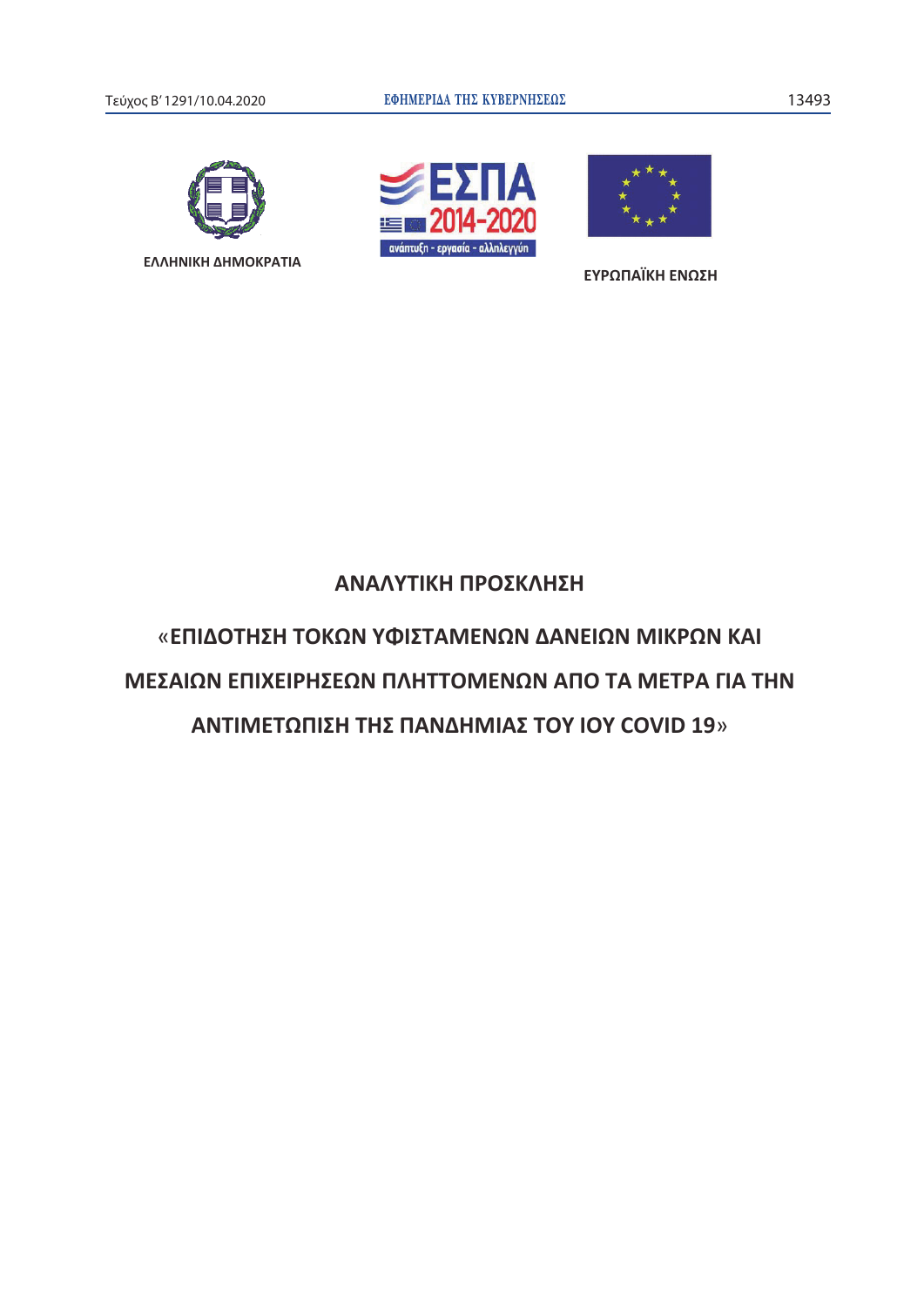# ΠΙΝΑΚΑΣ ΠΕΡΙΕΧΟΜΕΝΩΝ

| <u>1.</u> |                                                                                      |
|-----------|--------------------------------------------------------------------------------------|
| 2.        |                                                                                      |
| <u>3.</u> |                                                                                      |
| 4.        |                                                                                      |
| <u>5.</u> |                                                                                      |
| 6.        | ΕΠΙΛΕΞΙΜΕΣ ΔΑΠΑΝΕΣ - ΠΡΟΥΠΟΛΟΓΙΣΜΟΣ ΠΡΑΞΕΩΝ - ΔΙΑΡΚΕΙΑ ΥΛΟΠΟΙΗΣΗΣ- ΥΠΟΧΡΕΩΣΕΙΣ 16    |
| <u>z.</u> |                                                                                      |
| 8.        |                                                                                      |
| 9.        | ΔΙΑΔΙΚΑΣΙΑ ΑΞΙΟΛΟΓΗΣΗΣ ΚΑΙ ΕΓΚΡΙΣΗΣ ΤΩΝ ΠΡΑΞΕΩΝ - ΚΑΤΑΒΟΛΗΣ ΤΗΣ ΕΠΙΧΟΡΗΓΗΣΗΣ 19      |
| 10.       |                                                                                      |
| 11.       | ΚΑΤΑΒΟΛΗ ΤΗΣ ΔΗΜΟΣΙΑΣ ΕΠΙΧΟΡΗΓΗΣΗΣ ΣΤΟΥΣ ΛΗΠΤΕΣ ΤΗΣ ΕΝΙΣΧΥΣΗΣ - ΜΕΤΑΦΟΡΑ ΠΟΡΩΝ       |
|           |                                                                                      |
| 11.1.     |                                                                                      |
| 11.2.     |                                                                                      |
| 11.3.     |                                                                                      |
| 12.       |                                                                                      |
| 12.1.     |                                                                                      |
| 13.       |                                                                                      |
| 14.       |                                                                                      |
| 15.       |                                                                                      |
| 16.       |                                                                                      |
| 17.       |                                                                                      |
|           |                                                                                      |
|           |                                                                                      |
|           | ΠΑΡΑΡΤΗΜΑ ΙΙΙ: ΥΠΟΔΕΙΓΜΑ ΔΗΛΩΣΗΣ ΣΧΕΤΙΚΑ ΜΕ ΤΑ ΣΤΟΙΧΕΙΑ ΠΟΥ ΑΦΟΡΟΥΝ ΤΗΝ ΙΔΙΟΤΗΤΑ ΜΜΕ |
|           |                                                                                      |
|           |                                                                                      |
|           |                                                                                      |
|           | ΠΑΡΑΡΤΗΜΑ VI : ΔΙΚΑΙΟΛΟΓΗΤΙΚΑ ΣΥΜΜΕΤΟΧΗΣ ΠΟΥ ΕΠΙΣΥΝΑΠΤΟΝΤΑΙ ΗΛΕΚΤΡΟΝΙΚΑ52            |
|           |                                                                                      |
|           |                                                                                      |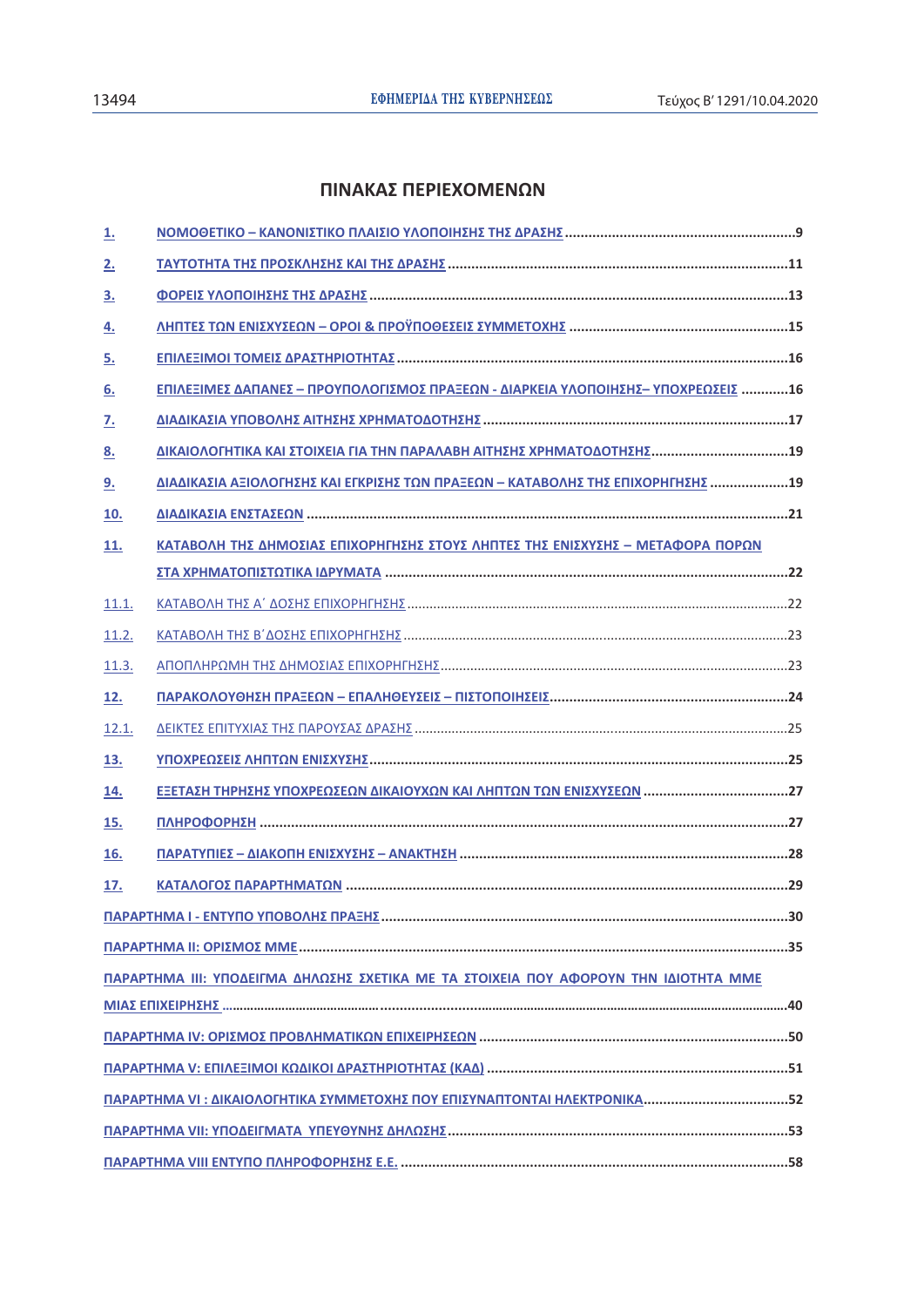### **OPIΣMOI**

Για τους σκοπούς της παρούσας πρόσκλησης, οι χρησιμοποιούμενοι όροι και συντμήσεις έχουν την έννοια που τους αποδίδεται κατωτέρω:

| ΟΡΟΣ                               | ΕΠΕΞΗΓΗΣΗ ΟΡΟΥ                                                                                                                                                                                                                                                                        |  |
|------------------------------------|---------------------------------------------------------------------------------------------------------------------------------------------------------------------------------------------------------------------------------------------------------------------------------------|--|
| Е.П.                               | Επιχειρησιακό Πρόγραμμα - έγγραφο που καθορίζει μια αναπτυξιακή<br>στρατηγική με τη χρήση ενός συνεκτικού συνόλου προτεραιοτήτων.                                                                                                                                                     |  |
| Δράση                              | Σύνολο ενεργειών που πραγματοποιούνται για την υλοποίηση των στόχων<br>τίθενται<br>από<br>άξονες<br>τους<br>προτεραιότητας<br>που<br>EП<br>του<br>«ΕΠΙΧΕΙΡΗΜΑΤΙΚΟΤΗΤΑ ΑΝΤΑΓΩΝΙΣΤΙΚΟΤΗΤΑ ΚΑΙΝΟΤΟΜΙΑ» 2014-2020.<br>Κάθε δράση, μπορεί να υλοποιείται μέσω μίας ή περισσότερων πράξεων. |  |
| Πράξη του Ε.Π.                     | Έργο που επιλέγεται από τη διαχειριστική αρχή του οικείου προγράμματος<br>και συμβάλλει στην επίτευξη των στόχων της σχετικής προτεραιότητας.                                                                                                                                         |  |
| Δικαιούχος                         | Στην πρόσκληση αυτή δικαιούχος είναι η Ειδική Υπηρεσία Διαχείρισης και<br>Εφαρμογής Τομέων Βιομηχανίας, Εμπορίου και Προστασίας Καταναλωτή<br>$(EY\Delta E - BEK)$                                                                                                                    |  |
| Κρατική ενίσχυση                   | Ενίσχυση που εμπίπτει στο πεδίο του άρθρου 107 της Συνθήκης για τη<br>Λειτουργία της Ευρωπαϊκής Ένωσης (ΣΛΕΕ).                                                                                                                                                                        |  |
| Ενίσχυση/Δημόσια Δαπάνη            | Κάθε δημόσια συνεισφορά στη χρηματοδότηση πράξεων/έργων                                                                                                                                                                                                                               |  |
| Λήπτης της ενίσχυσης               | πρόσωπο/επιχείρηση<br>οποίο<br>λαμβάνει<br>νομικό<br>To<br>τo<br>την<br>ωφέλεια/πλεονέκτημα από την υλοποίηση της δράσης και το οποίο<br>αποτελεί τον τελικό αποδέκτη της δημόσιας χρηματοδότησης.                                                                                    |  |
| Υπεύθυνος του Έργου                | Φυσικό πρόσωπο το οποίο έχει την ευθύνη για την υλοποίηση της πράξης<br>από πλευράς επιχείρησης – Λήπτη της ενίσχυσης                                                                                                                                                                 |  |
| Δημοσιονομική διόρθωση             | Η ακύρωση του συνόλου ή μέρους της Κοινοτικής ή/και της Εθνικής<br>συμμετοχής σε ένα έργο ή σε μία πράξη                                                                                                                                                                              |  |
| Αχρεωστήτως καταβληθέν ποσό        | Κάθε δαπάνη στην οποία δεν αντιστοιχεί ίσης αξίας παραδοθέν προϊόν,<br>έργο ή υπηρεσία σύμφωνα με τους όρους της σχετικής σύμβασης ή<br>απόφασης με την οποία αναλήφθηκε η υποχρέωση της δαπάνης.                                                                                     |  |
| Ανάκτηση                           | Η επιστροφή των αχρεωστήτως ή παρανόμως καταβληθέντων ποσών από το<br>λαβόντα                                                                                                                                                                                                         |  |
| Μικρομεσαίες Επιχειρήσεις<br>(MME) | Οι επιχειρήσεις που πληρούν τα κριτήρια που ορίζονται στο παράρτημα Ι<br>του Καν. 651/2014 (Παράρτημα ΙΙ της πρόσκλησης)                                                                                                                                                              |  |
| Αριθμός εργαζομένων                | Οι θέσεις εργασίας τις οποίες διατηρεί η επιχείρηση, όπως αποτυπώνονται<br>στο Πληροφοριακό σύστημα ΕΡΓΑΝΗ.                                                                                                                                                                           |  |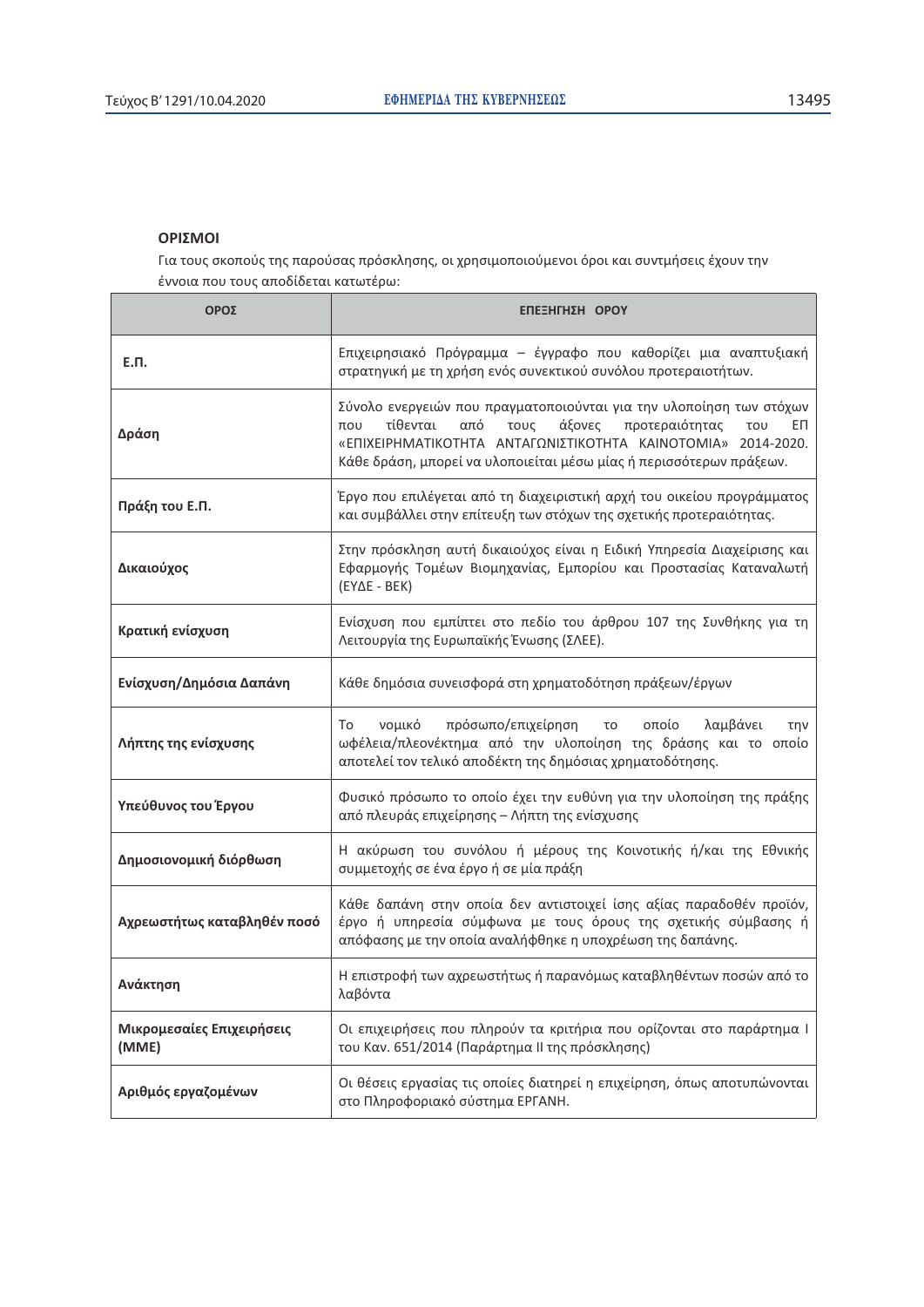### ΕΙΣΑΓΩΓΗ

Η Δράση χρηματοδοτείται από το ΠΔΕ ΣΑ 027/2 και θα ενταχθεί, εφόσον ολοκληρωθούν οι διαχειριστικές ενέργειες στο Ε.Π. "Ανταγωνιστικότητα Επιχειρηματικότητα και Καινοτομία", και ειδικότερα στον Άξονα Προτεραιότητας «Ανάπτυξη επιχειρηματικότητας με Τομεακές προτεραιότητες» (ΑΠ 1 και ΑΠ 1Σ), στον Θεματικό Στόχο 3 «Βελτίωση της ανταγωνιστικότητας των μικρομεσαίων επιχειρήσεων» και στην επενδυτική προτεραιότητα 3(γ) «Στήριξη της δημιουργίας και της επέκτασης προηγμένων ικανοτήτων για την ανάπτυξη προϊόντων και υπηρεσιών» και συμβάλλει στον Ειδικό Στόχο 1.4: «Αναβάθμιση του επιπέδου επιχειρηματικής οργάνωσης και λειτουργίας των ΜΜΕ, κατά προτεραιότητα στους εννέα (9) στρατηγικούς τομείς της χώρας».

#### 1. ΝΟΜΟΘΕΤΙΚΟ – ΚΑΝΟΝΙΣΤΙΚΟ ΠΛΑΙΣΙΟ ΥΛΟΠΟΙΗΣΗΣ ΤΗΣ ΔΡΑΣΗΣ

Το βασικό νομοθετικό πλαίσιο βάσει του οποίου θα υλοποιηθεί η δράση είναι:

- 1. Το άρθρο έκτο της από 20.3.2020 Πράξης Νομοθετικού Περιεχομένου «Κατεπείγοντα μέτρα για την αντιμετώπιση των συνεπειών του κινδύνου διασποράς του κορωνοϊού COVID-19, τη στήριξη της κοινωνίας και της επιχειρηματικότητας και τη διασφάλιση της ομαλής λειτουργίας της αγοράς και της δημόσιας διοίκησης» (Α'68).
- 2. Ο Κανονισμός (ΕΕ) αριθ. 1303/2013 του Ευρωπαϊκού Κοινοβουλίου και Συμβουλίου της 17ης Δεκεμβρίου 2013 περί καθορισμού κοινών διατάξεων για το Ευρωπαϊκό Ταμείο Περιφερειακής Ανάπτυξης, το Ευρωπαϊκό Κοινωνικό Ταμείο, το Ταμείο Συνοχής, το Ευρωπαϊκό Γεωργικό Ταμείο Αγροτικής Ανάπτυξης και το Ευρωπαϊκό Ταμείο Θάλασσας και Αλιείας και περί καθορισμού γενικών διατάξεων για το Ευρωπαϊκό Ταμείο Περιφερειακής Ανάπτυξης, το Ευρωπαϊκό Κοινωνικό Ταμείο, το Ταμείο Συνοχής και το Ευρωπαϊκό Ταμείο Θάλασσας και Αλιείας και για την κατάργηση του Κανονισμού (ΕΚ) αριθ. 1083/2006. όπως τροποποιήθηκε και ισχύει.
- 3. Ο Κανονισμός (ΕΕ) αριθ. 1301/2013 του Ευρωπαϊκού Κοινοβουλίου και του Συμβουλίου της 17ης Δεκεμβρίου 2013 σχετικά με το Ευρωπαϊκό Ταμείο Περιφερειακής Ανάπτυξης και για τη θέσπιση ειδικών διατάξεων σχετικά με τον στόχο «Επενδύσεις στην ανάπτυξη και την απασχόληση» και για την κατάργηση του κανονισμού (ΕΚ) αριθ. 1080/2006, όπως τροποποιήθηκε και ισχύει.
- 4. Ο ν. 4314/2014 για τη διαχείριση, τον έλεγχο και εφαρμογή αναπτυξιακών παρεμβάσεων για την προγραμματική περίοδο 2014-2020» (Α'265), όπως ισχύει.
- 5. Η με αριθμό C(2014) 10162 final/18.12.2014 Εκτελεστική απόφαση της Ευρωπαϊκής Επιτροπής για την έγκριση ορισμένων στοιχείων του επιχειρησιακού προγράμματος «Ανταγωνιστικότητα, Επιχειρηματικότητα και Καινοτομία» για στήριξη από το Ευρωπαϊκό Ταμείο Περιφερειακής Ανάπτυξης και το Ευρωπαϊκό Κοινωνικό Ταμείο στο πλαίσιο του στόχου «Επενδύσεις στην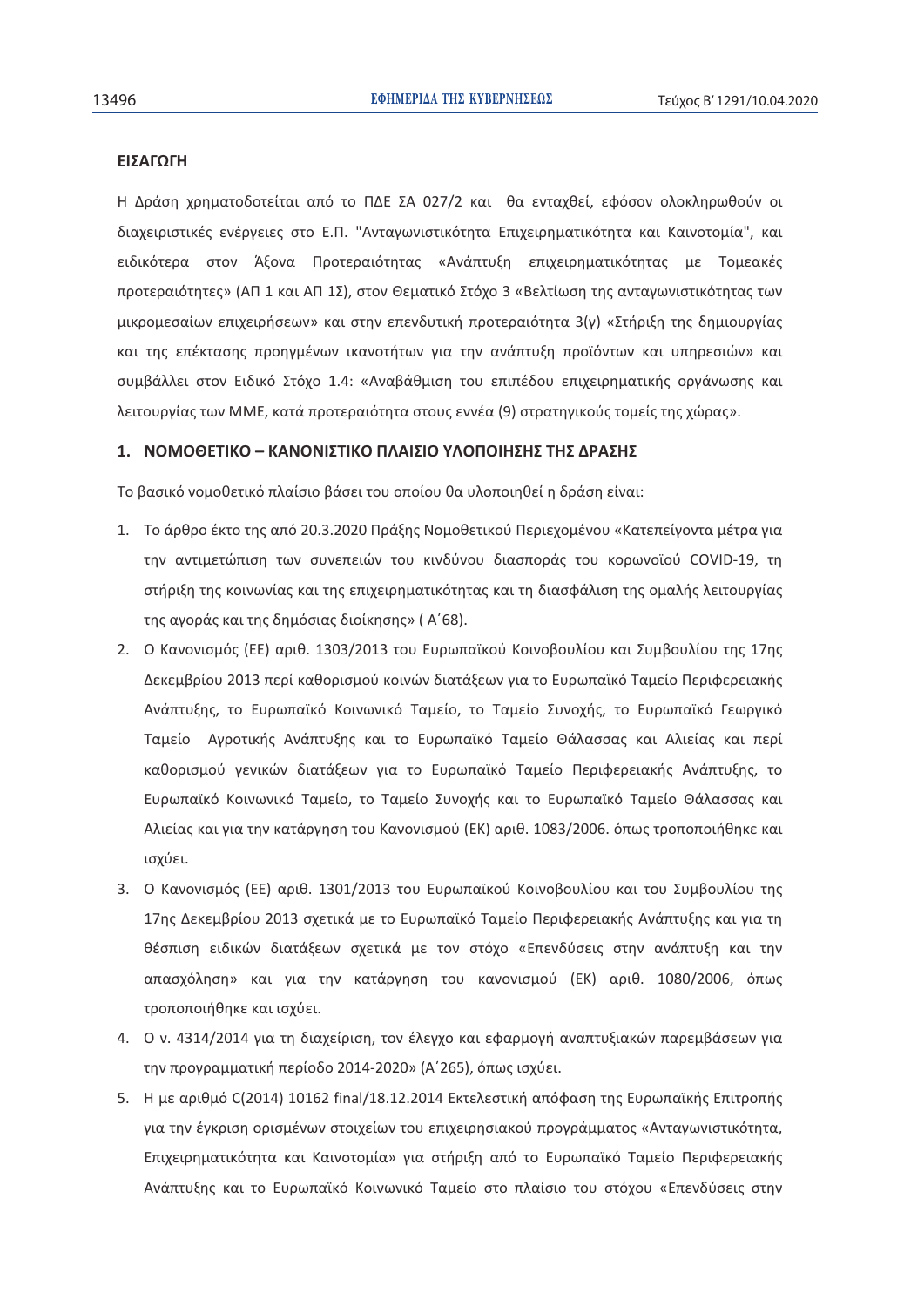ανάπτυξη και την απασχόληση» στην Ελλάδα (CCI 2014GR16M2OP001).

- 6. Η με α.π. 137675/ΕΥΘΥ1016/19-12-2018 (Β΄ 5968) απόφαση του Υφυπουργού Οικονομίας και Ανάπτυξης «Αντικατάσταση της υπ' αριθμ. 110427/EYΘY/1020/20.10.2016 (ΦΕΚ Β΄ 3521) υπουργικής απόφασης με τίτλο «Τροποποίηση και αντικατάσταση της υπ' αριθμ. 81986/ΕΥΘΥ712/31.7.2015 (ΦΕΚ Β΄ 1822) υπουργικής απόφασης "Εθνικοί κανόνες επιλεξιμότητας δαπανών για τα προγράμματα του ΕΣΠΑ 2014 - 2020 - Έλεγχοι νομιμότητας δημοσίων συμβάσεων συγχρηματοδοτούμενων πράξεων ΕΣΠΑ 2014-2020 από Αρχές Διαχείρισης και Ενδιάμεσους Φορείς - Διαδικασία ενστάσεων επί των αποτελεσμάτων αξιολόγησης πράξεων"», όπως ισχύει.
- 7. Τα εγχειρίδια Διαδικασιών Διαχείρισης και Ελέγχου Επιχειρησιακών προγραμμάτων 2014-20 και ειδικότερα το Εγχειρίδιο Διαδικασιών και Ελέγχου Πράξεων Κρατικών Ενισχύσεων.
- 8. Η από 19.3.2020/C(2020) 1863 /Ανακοίνωση της Ευρωπαικής Επιτροπής σχετικά με το Προσωρινό πλαίσιο για τη λήψη μέτρων κρατικής ενίσχυσης με σκοπό να στηριχθεί η οικονομία κατά τη διάρκεια της τρέχουσας έξαρσης της νόσου COVID-19, όπως τροποποιήθηκε και ισχύει.
- 9. Η με α.π. 126829 ΕΥΘΥ 1217(1) Κοινή Υπουργική Απόφαση (Β΄2784) «Σύστημα δημοσιονομικών διορθώσεων και διαδικασίες ανάκτησης αχρεωστήτως ή παρανόμως καταβληθέντων ποσών από πόρους του κρατικού προϋπολογισμού για την υλοποίηση προγραμμάτων συγχρηματοδοτούμενων στο πλαίσιο του ΕΣΠΑ 2014-2020 σύμφωνα με το αρ. 22 του .4314/2014».
- 10. Ο Κανονισμός (ΕΕ, Ευρατόμ) αριθ. 1046 /2018, του Ευρωπαικού Κοινοβουλίου και του Συμβουλίου της 18ης Ιουλίου 2018 σχετικά με τους δημοσιονομικούς κανόνες που εφαρμόζονται στον γενικό προϋπολογισμό της Ένωσης, την τροποποίηση των κανονισμών (EE) αριθ. 1296/2013, (ΕΕ) αριθ. 1301/2013, (ΕΕ) αριθ. 1303/2013, (ΕΕ) αριθ. 1304/2013, (ΕΕ) αριθ. 1309/2013, (ΕΕ) αριθ. 1316/2013, (ΕΕ) αριθ. 223/2014, (ΕΕ) αριθ. 283/2014 και της απόφασης αριθ. 541/2014/ΕΕ και για την κατάργηση του κανονισμού (ΕΕ, Ευρατόμ) αριθ. 966/2012
- 11. Ο Εκτελεστικός Κανονισμός (ΕΕ) αριθ. 821/2014 ΤΗΣ ΕΠΙΤΡΟΠΗΣ της 28ης Ιουλίου 2014 περί καθορισμού κανόνων εφαρμογής του κανονισμού (ΕΕ) αριθ. 1303/2013 του Ευρωπαϊκού Κοινοβουλίου και του Συμβουλίου όσον αφορά τις λεπτομέρειες για τη μεταβίβαση και διαχείριση των συνεισφορών των προγραμμάτων, την υποβολή εκθέσεων σχετικά με τα μέσα χρηματοοικονομικής τεχνικής, τα τεχνικά χαρακτηριστικά των μέτρων πληροφόρησης και επικοινωνίας για τις πράξεις και το σύστημα καταγραφής και αποθήκευσης των δεδομένων
- 12. Το θεσμικό πλαίσιο χορήγησης των κρατικών ενισχύσεων της παρούσας πρόσκλησης είναι : το από 8/4/2020 SA 56839/2020/N εγκεκριμένο καθεστώς της ΕΕ
- 13. Σημειώνονται τα εξής: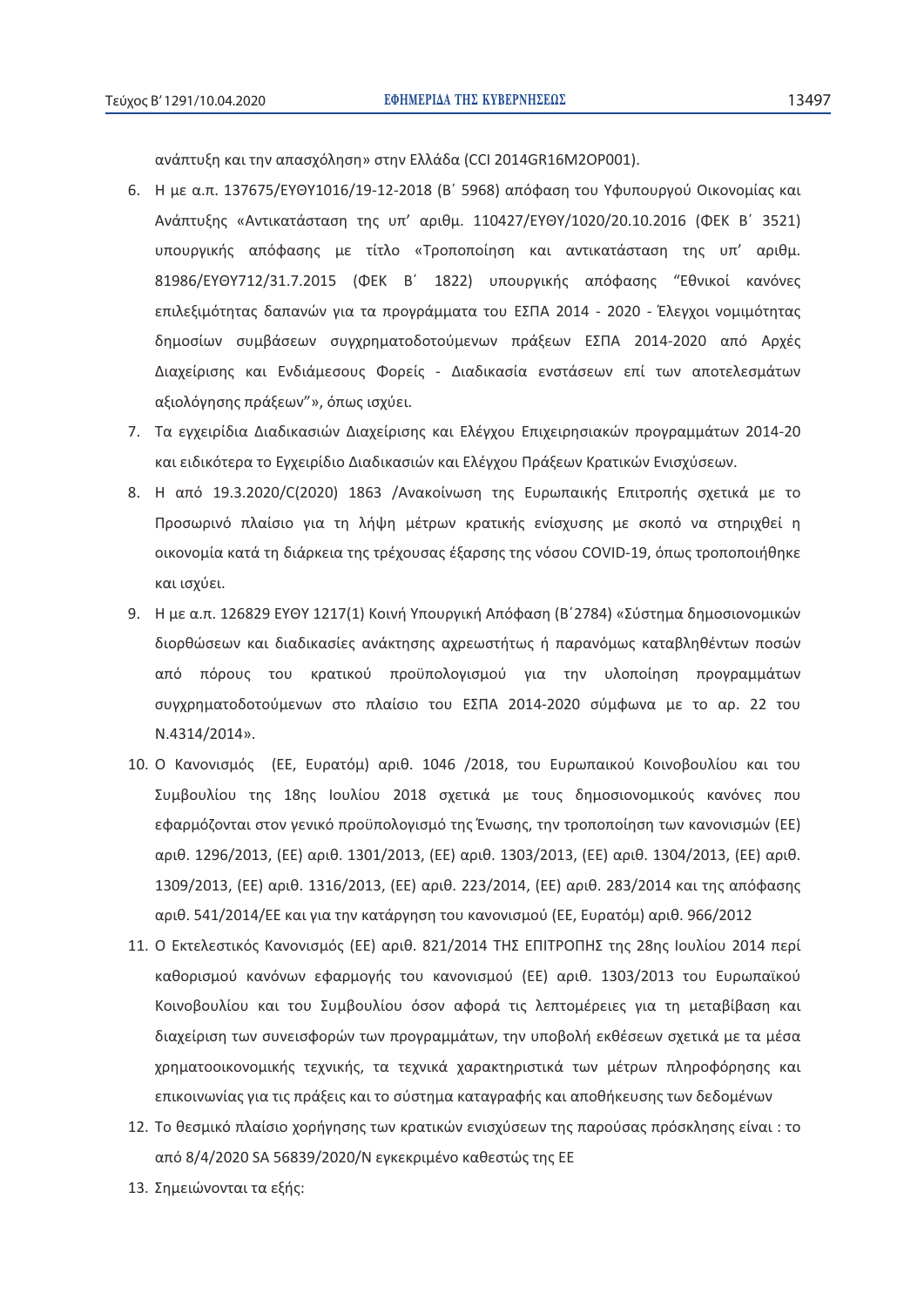- 1. Η κατηγοριοποίηση των επιχειρήσεων σε Μεγάλες, Μεσαίες, Μικρές και Πολύ Μικρές γίνεται σύμφωνα με το Παράρτημα Ι του Καν. Ε.Ε. 651/2014 (ΠΑΡΑΡΤΗΜΑ ΙΙ της παρούσας πρόσκλησης).
- 2. Πρέπει να τηρηθούν οι απαιτήσεις δημοσιότητας, όπως ορίζονται στα άρθρα 115-117 και στο Παράρτημα XII του Κανονισμού (ΕΕ) 1303/2013, στο Κεφάλαιο II του Εκτελεστικού Κανονισμού 821/2014, στον Κανονισμό (ΕΕ, Ευρατόμ) αριθ. 1046 /2018, στον Επικοινωνιακό Οδηγό για το ΕΣΠΑ 2014 - 2020 που εκδόθηκε από την Εθνική Αρχή Συντονισμού του Υπουργείου Οικονομίας, Υποδομών, Ναυτιλίας και Τουρισμού το Μάιο του 2015 καθώς και οι απαιτήσεις δημοσιότητας της από 19.3.2020/C(2020) 1863 ΑΝΑΚΟΙΝΩΣΗ ΤΗΣ ΕΠΙΤΡΟΠΗΣ. Η υποβολή αιτήσεων των ληπτών των Ενισχύσεων στο πλαίσιο της πρόσκλησης σημαίνει και αποδοχή από μέρους τους των όρων δημοσιότητας.
- 3. Στοιχεία των εγκεκριμένων προς χρηματοδότηση Επενδυτικών Σχεδίων, όπως αυτά προβλέπονται στο Παράρτημα XII του Καν. 1303/2013 και στην κατά περίπτωση εφαρμοζόμενη νομική βάση του Ανταγωνισμού, θα αποτελέσουν αντικείμενο δημοσιοποίησης.
- 4. Κατά την εκτέλεση του έργου τηρείται η ισχύουσα εθνική και κοινοτική νομοθεσία σχετικά με την προστασία του ατόμου από την επεξεργασία δεδομένων προσωπικού χαρακτήρα και ειδικότερα ο ν. 4624/2019 (Α΄ 137) "Αρχή Προστασίας Δεδομένων Προσωπικού Χαρακτήρα, μέτρα εφαρμογής του Κανονισμού (ΕΕ) 2016/679 του Ευρωπαϊκού Κοινοβουλίου και του Συμβουλίου της 27ης Απριλίου 2016 για την προστασία των φυσικών προσώπων έναντι της επεξεργασίας δεδομένων προσωπικού χαρακτήρα και ενσωμάτωση στην εθνική νομοθεσία της Οδηγίας (ΕΕ) 2016/680 του Ευρωπαϊκού Κοινοβουλίου και του Συμβουλίου της 27ης Απριλίου 2016 και άλλες διατάξεις".
- 5. Οι ενισχύσεις που χορηγούνται δυνάμει της παρούσας πρόσκλησης συμβιβάζονται με την εσωτερική αγορά κατά την έννοια του άρθρου 107 παράγραφοι 2, 3 της Συνθήκης και πληρούν όλες τις προϋποθέσεις των Κεφαλαίων 3.1, 4 και 5 της από 19.3.2020/C(2020) 1863 Ανακοίνωσης της Ευρωπαικής Επιτροπής σχετικά με το Προσωρινό πλαίσιο για τη λήψη μέτρων κρατικής ενίσχυσης με σκοπό να στηριχθεί η οικονομία κατά τη διάρκεια της τρέχουσας έξαρσης της νόσου COVID-19.

#### 2. ΤΑΥΤΟΤΗΤΑ ΤΗΣ ΠΡΟΣΚΛΗΣΗΣ ΚΑΙ ΤΗΣ ΔΡΑΣΗΣ

Οι επιχειρήσεις ενδέχεται όχι μόνο να αντιμετωπίσουν ανεπαρκή ρευστότητα, αλλά και να υποστούν σημαντική ζημία λόγω των επιπτώσεων από τα μέτρα για τον περιορισμο της έξαρσης της νόσου COVID-19. Ο εξαιρετικός χαρακτήρας της έξαρσης της νόσου COVID-19 σημαίνει ότι οι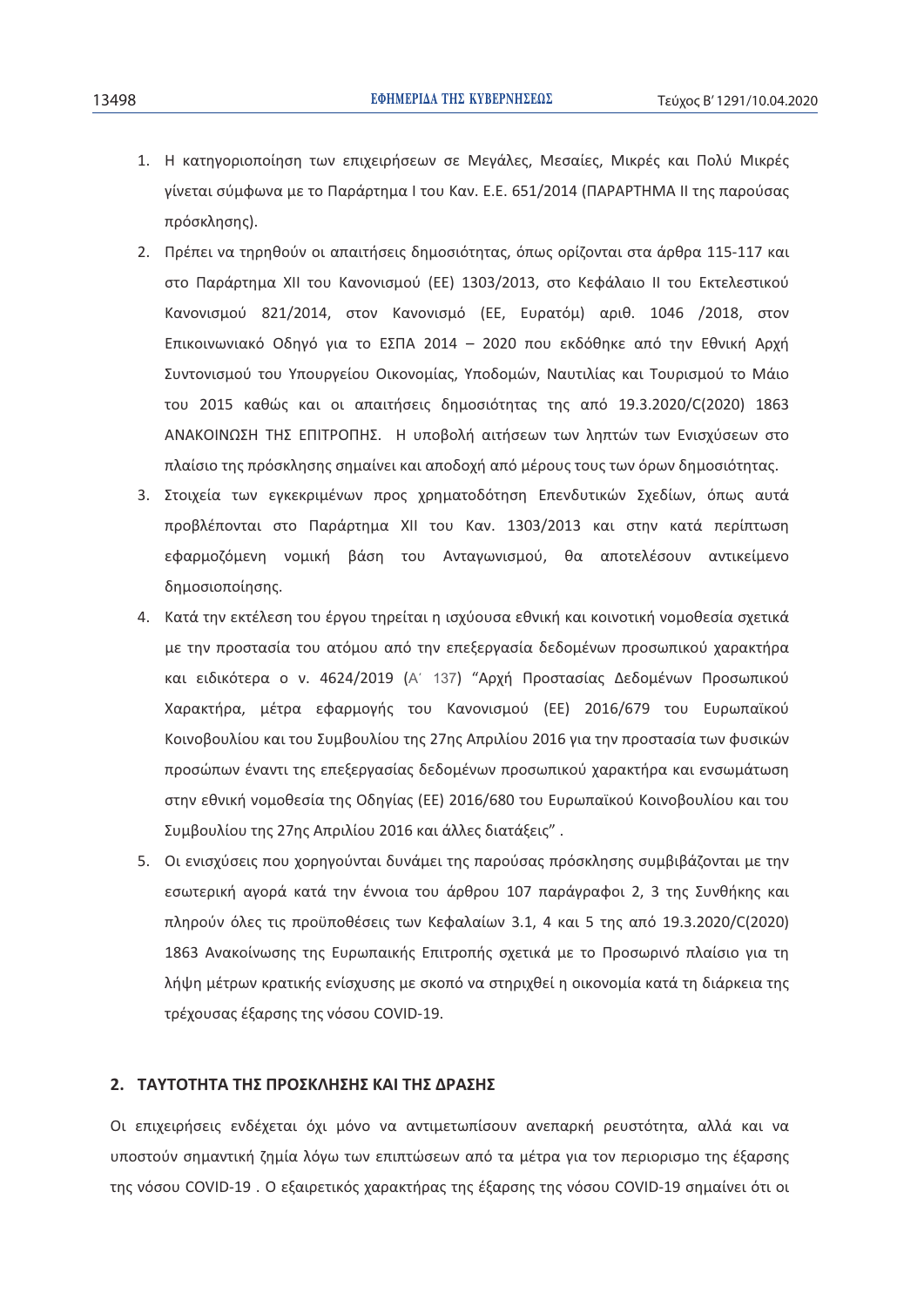εν λόγω ζημίες δεν θα μπορούσαν να είχαν προβλεφθεί, είναι σημαντικής κλίμακας και, ως εκ τούτου, δημιουργούν για τις επιχειρήσεις συνθήκες που διαφέρουν σημαντικά από τις συνθήκες της αγοράς στις οποίες λειτουργούν κανονικά. Ακόμη και υγιείς επιχειρήσεις, οι οποίες είναι καλά προετοιμασμένες για τους εγγενείς κινδύνους της συνήθους επιχειρηματικής δραστηριότητας, μπορεί να αντιμετωπίσουν δυσκολίες σε αυτές τις εξαιρετικές περιστάσεις σε βαθμό που να υπονομευθεί η βιωσιμότητά τους.

Οι επιπτώσεις από την έξαρση της νόσου COVID-19 ενέχουν τον κίνδυνο σοβαρής επιβράδυνσης ολόκληρης την οικονομίας της χώρας αλλά και της ΕΕ, πλήττοντας τις επιχειρήσεις, τις θέσεις εργασίας και τα νοικοκυριά. Απαιτείται καλά στοχευμένη δημόσια στήριξη προκειμένου να διασφαλιστεί ότι στις αγορές παραμένει διαθέσιμη επαρκής ρευστότητα για την αντιμετώπιση των ζημιών που προκαλούνται σε υγιείς επιχειρήσεις και για τη διατήρηση της συνέχειας της οικονομικής δραστηριότητας κατά τη διάρκεια της έξαρσης της νόσου COVID-19 και ύστερα από αυτήν.

Στο πλαίσιο αυτό η συγκεκριμένη δράση αφορά στην ενίσχυση των επιχειρήσεων που πλήττονται από την πανδημία με τη μορφή κ<mark>άλυψης των τόκων των επιχειρηματικών δανειακών</mark> υποχρεώσεών τους για περίοδο 3 μηνών, σύμφωνα με τα οριζόμενα κατωτέρω. Το παρόν μέτρο θα συμπεριληφθεί στον κατάλογο των μέτρων που θα διαβιβαστούν στην ΕΕ έως τις 31/12/2020, στο πλαίσιο καθεστώτων που εγκρίθηκαν βάσει της 19.3.2020/C(2020) 1863 /ΑΝΑΚΟΙΝΩΣΗ ΤΗΣ ΕΠΙΤΡΟΠΗΣ σχετικά με το Προσωρινό πλαίσιο για τη λήψη μέτρων κρατικής ενίσχυσης με σκοπό να στηριχθεί η οικονομία κατά τη διάρκεια της τρέχουσας έξαρσης της νόσου COVID-19.

Η συνολική Δημόσια Δαπάνη των δράσεων της παρούσας πρόσκλησης, ανέρχεται σε 750 ΕΚ ΕΥΡΩ.

Η Δράση χρηματοδοτείται από πόρους του ΠΔΕ (ΣΑΕ 027/2) και θα συγχρηματοδοτηθεί με πόρους της Ελλάδας και της Ευρωπαϊκής Ένωσης (Ευρωπαϊκό Ταμείο Περιφερειακής Ανάπτυξης), εφόσον ολοκληρωθούν οι διαχειριστικές ενέργειες για την ένταξή τους στο Ε.Π. "Ανταγωνιστικότητα Επιχειρηματικότητα και Καινοτομία".

Το ΕΤΠΑ συνεισφέρει στη χρηματοδότηση της στήριξης που στοχεύει στην ενίσχυση της οικονομικής, κοινωνικής και χωρικής συνοχής με τη μείωση των κύριων περιφερειακών ανισορροπιών στην Ένωση μέσω της στήριξης της βιώσιμης αναπτυξιακής και διαρθρωτικής προσαρμογής των περιφερειακών οικονομιών, συμπεριλαμβανομένης της μετατροπής των βιομηχανικών περιοχών που βρίσκονται σε παρακμή και των περιφερειών των οποίων η ανάπτυξη καθυστερεί.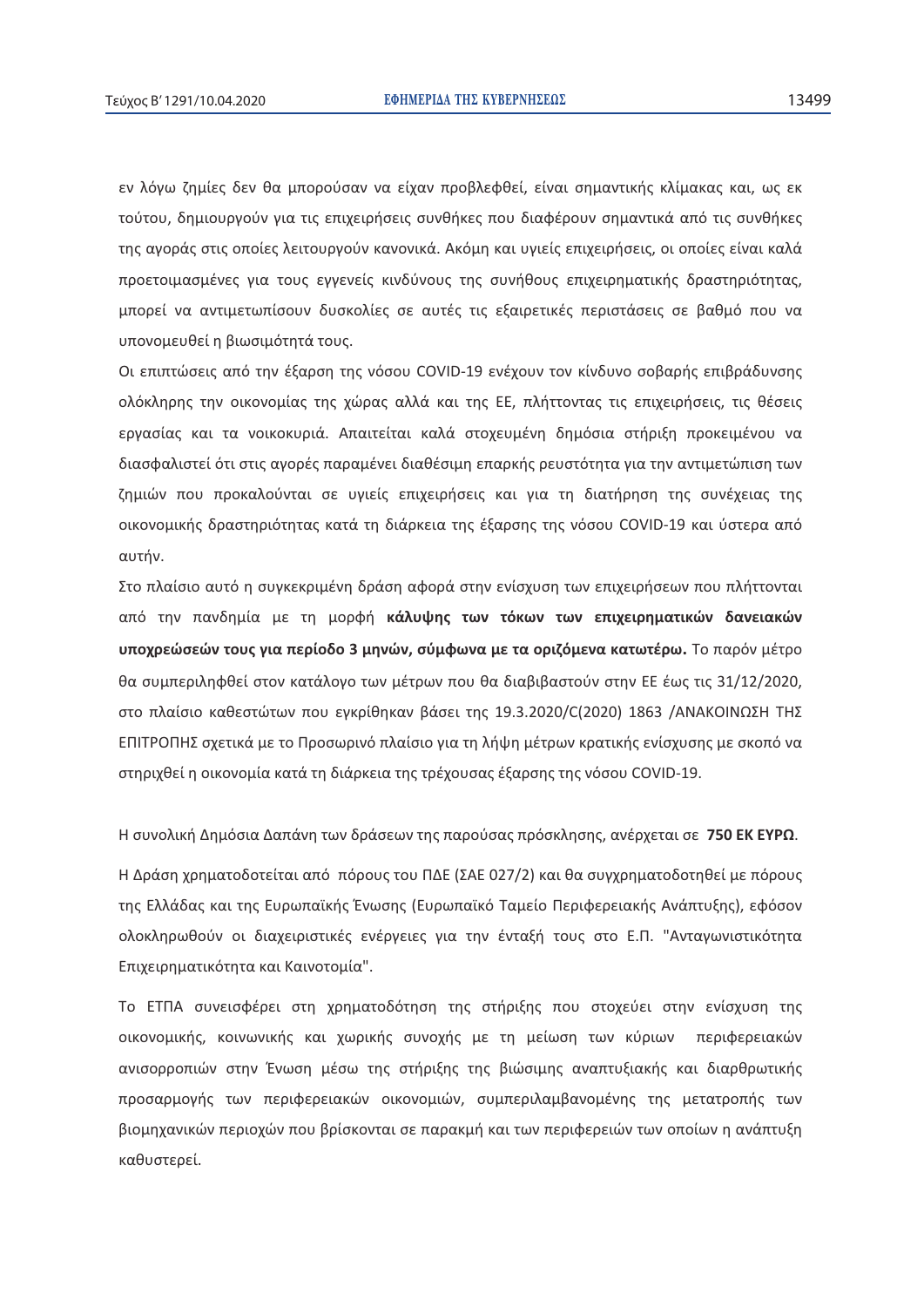Η δράση υλοποιείται μέσω του Πληροφοριακού Συστήματος Κρατικών Ενισχύσεων (ΠΣΚΕ), είτε με απευθείας ενημέρωσή του, είτε με ενημέρωσή του μέσω διεπαφών. Η πρόσβαση στο ΠΣΚΕ παρέχεται στους λήπτες των ενισχύσεων μέσω της ιστοσελίδας www.ependyseis.gr/mis και οι αιτήσεις χρηματοδότησης υποβάλλονται από τους τελευταίους υποχρεωτικά μέσω αυτού.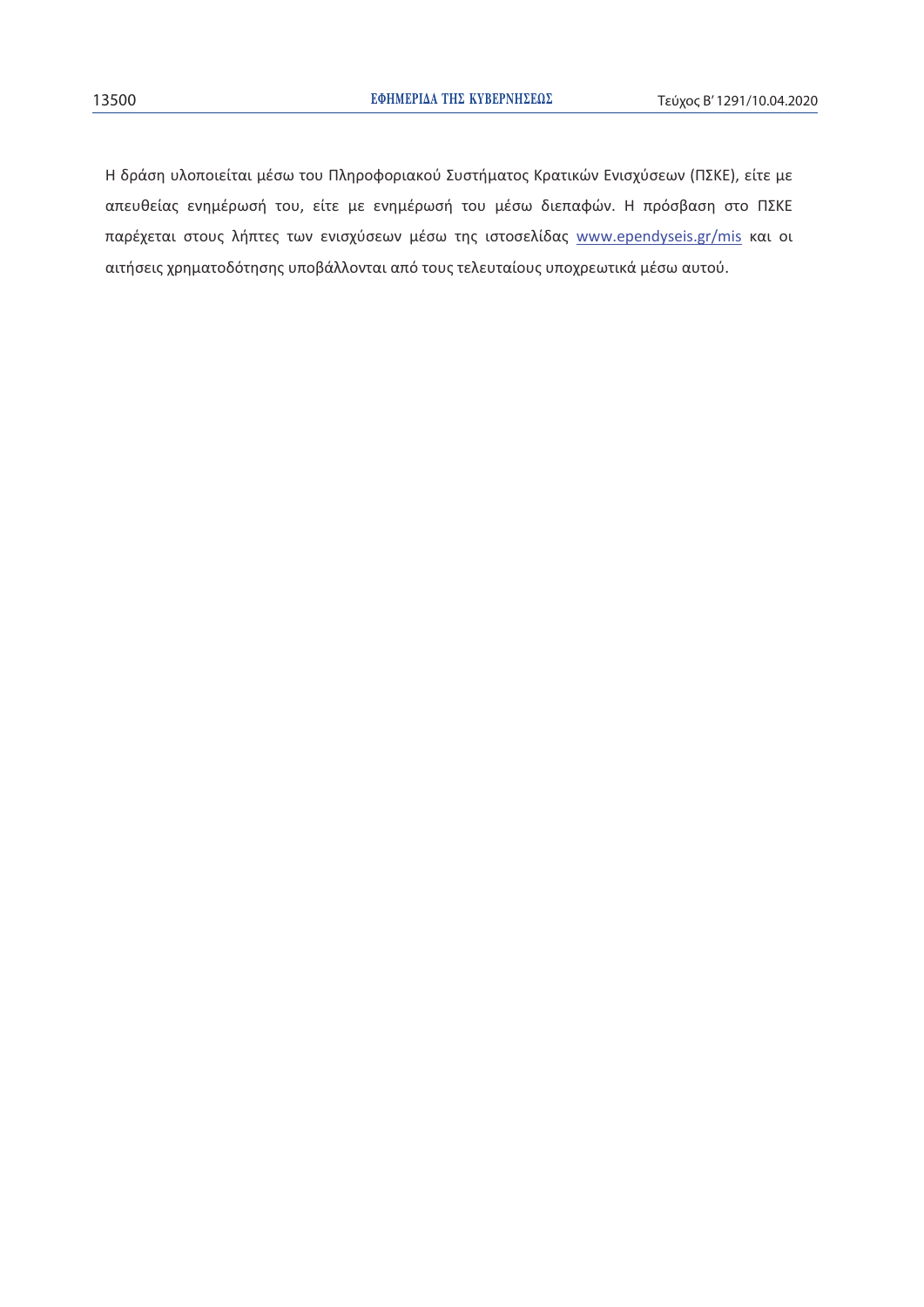$\overline{r}$ 

| Κωδικός πρόσκλησης                                                                         | <b>XXXXXX</b>                                                                                                                                                                                                                         |  |
|--------------------------------------------------------------------------------------------|---------------------------------------------------------------------------------------------------------------------------------------------------------------------------------------------------------------------------------------|--|
| Τίτλος και περιγραφή Δράσης                                                                | ΕΠΙΔΟΤΗΣΗ<br>ΤΟΚΩΝ<br><b>MME</b><br>ΥΦΙΣΤΑΜΕΝΩΝ<br>ΔΑΝΕΙΩΝ<br>ΠΛΗΤΤΟΜΕΝΩΝ ΑΠΟ COVID 19                                                                                                                                                |  |
| Τομείς                                                                                     | Επιλέξιμοι ΚΑΔ όπως ορίζονται στο Παράρτημα V                                                                                                                                                                                         |  |
| Δείκτες εκροών                                                                             | -Αριθμός επιχειρήσεων που ενισχύονται/ που λαμβάνουν<br>επιχορηγήσεις (CO01, CO02): 100.000<br>Αριθμός νέων επιχειρήσεων που ενισχύονται (CO05) (από<br>τις παραπάνω οι επιχειρήσεις που έχουν συσταθεί τα<br>τελευταία 5 έτη): 5.000 |  |
|                                                                                            | ΟΛΗ Η ΧΩΡΑ                                                                                                                                                                                                                            |  |
|                                                                                            | ΕΠΑΝΕΚ-ΑΞΟΝΑΣ 1:                                                                                                                                                                                                                      |  |
|                                                                                            | -ΛΙΓΟΤΕΡΟ ΑΝΕΠΤΥΓΜΕΝΕΣ ΠΕΡΙΦΕΡΕΙΕΣ:                                                                                                                                                                                                   |  |
|                                                                                            | Ανατολική Μακεδονία - Θράκη, Κεντρική Μακεδονία,<br>Ήπειρος, Θεσσαλία, Δυτική Ελλάδα                                                                                                                                                  |  |
| Γεωγραφικές Ενότητες υλοποίησης                                                            | -ΠΕΡΙΦΕΡΕΙΕΣ ΣΕ ΜΕΤΑΒΑΣΗ: Δυτική Μακεδονία, Ιόνια<br>Νησιά, Πελοπόννησος, Βόρειο Αιγαίο, Κρήτη                                                                                                                                        |  |
|                                                                                            | -ΠΕΡΙΣΣΟΤΕΡΟ ΑΝΕΠΤΥΓΜΕΝΕΣ ΠΕΡΙΦΕΡΕΙΕΣ: Αττική                                                                                                                                                                                         |  |
|                                                                                            | ΕΠΑΝΕΚ-ΑΞΟΝΑΣ 1Σ:                                                                                                                                                                                                                     |  |
|                                                                                            | -ΠΕΡΙΦΕΡΕΙΕΣ ΣΕ ΜΕΤΑΒΑΣΗ: Στερεά Ελλάδα                                                                                                                                                                                               |  |
|                                                                                            | -ΠΕΡΙΣΣΟΤΕΡΟ ΑΝΕΠΤΥΓΜΕΝΕΣ ΠΕΡΙΦΕΡΕΙΕΣ: Νότιο Αιγαίο                                                                                                                                                                                   |  |
| Συνολική διαθέσιμη Δημόσια Δαπάνη                                                          | 750 EK €                                                                                                                                                                                                                              |  |
| Κατηγορία ενίσχυσης                                                                        | Ενίσχυση επιχειρηματικότητας                                                                                                                                                                                                          |  |
| Είδος παρεχόμενων ενισχύσεων                                                               | Επιχορήγηση (Grant)                                                                                                                                                                                                                   |  |
| Καθεστώς ενίσχυσης                                                                         | C(2020) 1863 final / 19-3-2020 COMMUNICATION FROM<br>THE COMMISSION «Temporary Framework for state aid<br>measures to support the economy in the current COVID-19<br>outbreak»                                                        |  |
| Λήξη<br>Καθεστώτος<br><b>(ημερομηνία</b><br>δυνατότητας χορήγησης τελευταίας<br>ενίσχυσης) | 31.12.2020                                                                                                                                                                                                                            |  |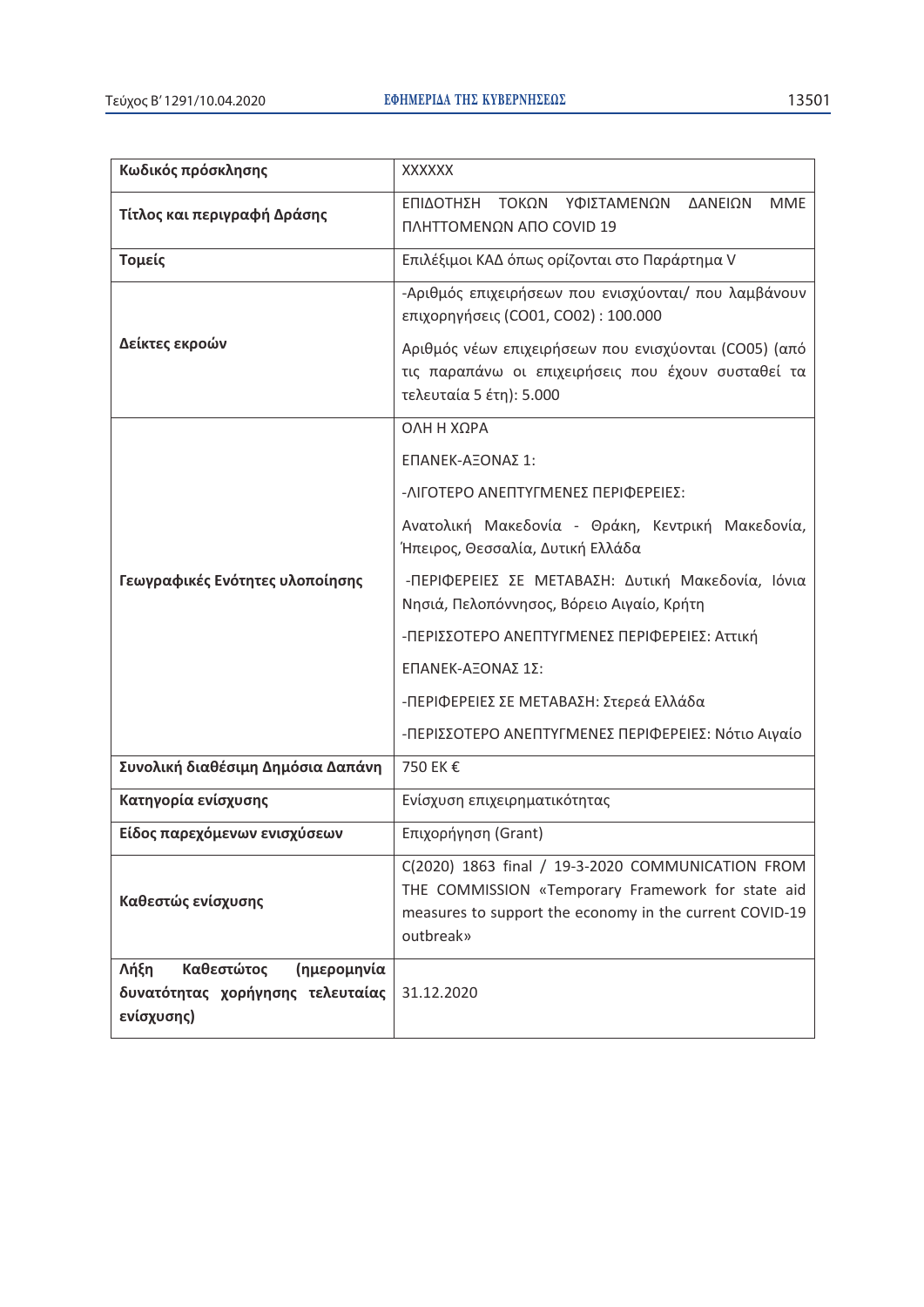#### 3. ΦΟΡΕΙΣ ΥΛΟΠΟΙΗΣΗΣ ΤΗΣ ΔΡΑΣΗΣ

Δικαιούχος της δράσης είναι η Ειδική Υπηρεσία Διαχείρισης και Εφαρμογής Τομέων Βιομηχανίας, Εμπορίου και Προστασίας Καταναλωτή (ΕΥΔΕ - ΒΕΚ) του Υπουργείου Ανάπτυξης και Επενδύσεων, η οποία θα μεριμνήσει για τη μεταβίβαση των απαιτούμενων πόρων στα οικεία Χρηματοπιστωτικά Ιδρύματα, σύμφωνα με τις διαδικασίες του Κεφ. 11. «ΚΑΤΑΒΟΛΗ ΤΗΣ ΔΗΜΟΣΙΑΣ ΕΠΙΧΟΡΗΓΗΣΗΣ ΣΤΟΥΣ ΛΗΠΤΕΣ ΤΗΣ ΕΝΙΣΧΥΣΗΣ - ΜΕΤΑΦΟΡΑ ΠΟΡΩΝ ΣΤΑ ΧΡΗΜΑΤΟΠΙΣΤΩΤΙΚΑ ΙΔΡΥΜΑΤΑ», καθώς και τη γενική εποπτεία και την ευθύνη της διοικητικής υποστήριξης του έργου. Επίσης αναλαμβάνει την υποχρέωση της συγκέντρωσης των δικαιολογητικών υλοποίησης της δράσης και της τήρησης όλων των παραστατικών καθώς και της επιβεβαίωσης τήρησης των υποχρεώσεων των ληπτών της ενίσχυσης, όπως αναφέρονται στο Κεφ. 14. «ΕΞΕΤΑΣΗ ΤΗΡΗΣΗΣ ΥΠΟΧΡΕΩΣΕΩΝ ΔΙΚΑΙΟΥΧΩΝ ΚΑΙ ΛΗΠΤΩΝ ΤΩΝ ΕΝΙΣΧΥΣΕΩΝ».

Επίσης, η ΕΥΔΕ-ΒΕΚ έχει την υποχρέωση:

- 1. Να παρέχει διευκρινίσεις σε όλους τους εμπλεκόμενους αναφορικά με την υλοποίηση της παρούσας δράσης.
- 2. Να αποστέλλει στην ΕΥΚΕ, προκειμένου να δημοσιευτούν στον εμπεριστατωμένο δικτυακό τόπο για τις κρατικές ενισχύσεις, σχετικές πληροφορίες για κάθε μεμονωμένη ενίσχυση που χορηγείται βάσει της σχετικής Ανακοίνωσης, εντός 12 μηνών από τη στιγμή της χορήγησης, σύμφωνα με τη φόρμα του Παραρτήματος VIII της παρούσας Απόφασης (σημείο 34 της 19.3.2020/C(2020) 1863 Ανακοίνωσης).
- 3. Να υποβάλλει στην ΕΥΚΕ τις προβλεπόμενες ετήσιες εκθέσεις, προκειμένου να υποβληθούν στην Επιτροπή (σημείο 35 της 19.3.2020/C(2020) 1863 Ανακοίνωσης).
- 4. Να τηρεί λεπτομερή αρχεία, για 10 έτη, όσον αφορά τη χορήγηση ενισχύσεων που εμπίπτουν στο πεδίο εφαρμογής της παρούσας Απόφασης, τα οποία πρέπει να περιλαμβάνουν όλα τα στοιχεία που είναι αναγκαία για να πιστοποιηθεί η τήρηση των αναγκαίων προϋποθέσεων της 19.3.2020/C(2020) 1863 Ανακοίνωσης, ώστε να είναι δυνατό να διαβιβαστούν στην Επιτροπή, εφόσον υποβληθεί σχετικό αίτημα.
- 5. Να προβαίνει σε οποιαδήποτε άλλη ενέργεια που προκύπτει εκ του ρόλου της ως «Δικαιούχος» της δράσης, όπως αυτές περιγράφονται στην οικεία απόφαση ένταξης.

Τα νομίμως λειτουργούντα Χρηματοπιστωτικά Ιδρύματα, τα οποία έχουν συνάψει δανειακές συμβάσεις και έχουν χορηγήσει δάνεια είτε τακτής λήξης είτε ομολογιακά είτε μέσω αλληλόχρεων λοναριασμών στις επιχειρήσεις του Κεφ.4; «ΛΗΠΤΕΣ ΤΩΝ ΕΝΙΣΧΥΣΕΩΝ - ΟΡΟΙ & ΠΡΟΥΠΟΘΕΣΕΙΣ ΣΥΜΜΕΤΟΧΗΣ» αναλαμβάνουν: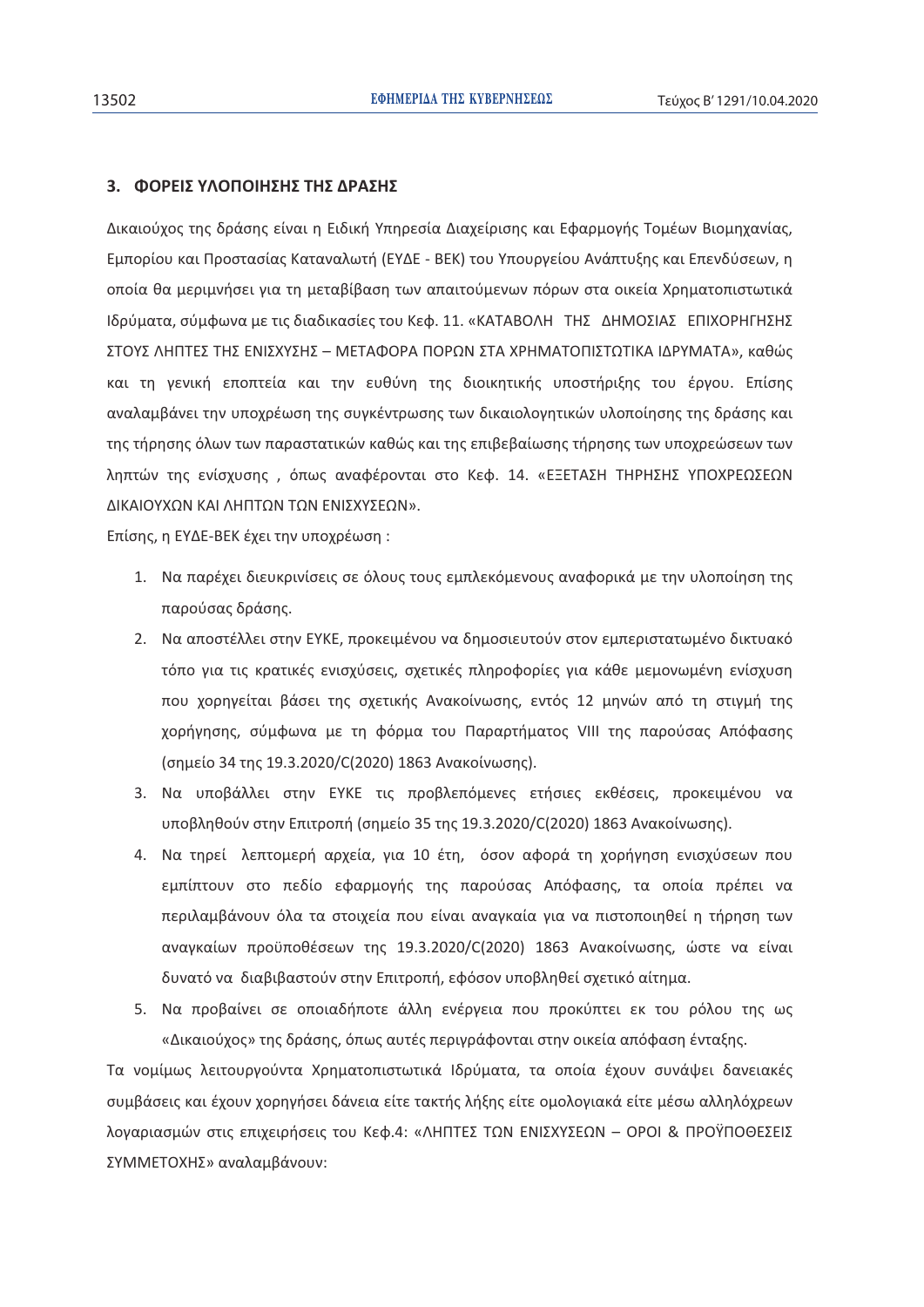- 1. να εφαρμόσουν τη διαδικασία που ανανράφεται στο Κεφ. 9: «ΔΙΑΔΙΚΑΣΙΑ ΑΞΙΟΛΟΓΗΣΗΣ ΚΑΙ ΕΓΚΡΙΣΗΣ ΤΩΝ ΠΡΑΞΕΩΝ - ΚΑΤΑΒΟΛΗΣ ΤΗΣ ΕΠΙΧΟΡΗΓΗΣΗΣ» της παρούσης. Για το σκοπό αυτό πρέπει να ενημερώσουν το ΠΣΚΕ με δικαιώματα χρηστών για τη διαχείριση της δράσης
- 2. να επιβεβαιώσουν την τήρηση των προϋποθέσεων του Κεφ. 4 «ΛΗΠΤΕΣ ΤΩΝ ΕΝΙΣΧΥΣΕΩΝ -ΟΡΟΙ & ΠΡΟΥΠΟΘΕΣΕΙΣ ΣΥΜΜΕΤΟΧΗΣ»
- 3. να διαβιβάζουν στη ΕΥΔΕ-ΒΕΚ τα στοιχεία που αναγράφονται στο Κεφ. 6: «ΕΠΙΛΕΞΙΜΕΣ ΔΑΠΑΝΕΣ - ΠΡΟΥΠΟΛΟΓΙΣΜΟΣ ΠΡΑΞΕΩΝ - ΔΙΑΡΚΕΙΑ ΥΛΟΠΟΙΗΣΗΣ- ΥΠΟΧΡΕΩΣΕΙΣ» και
- 4. να διατηρούν, κατά το μέρος εμπλοκής και αρμοδιότητάς τους, αρχεία, για 10 έτη, όσον αφορά τη χορήγηση ενισχύσεων που τα αφορούν και που εμπίπτουν στο πεδίο εφαρμογής της παρούσας Απόφασης, τα οποία πρέπει να περιλαμβάνουν όλα τα στοιχεία που είναι αναγκαία για να πιστοποιηθεί η τήρηση των αναγκαίων προϋποθέσεων της 19.3.2020/C(2020) 1863 Ανακοίνωσης, ώστε να είναι δυνατό να διαβιβαστούν στην Επιτροπή, εφόσον υποβληθεί σχετικό αίτημα,

Η συμμετοχή στην παρούσα δράση του συνόλου των Χρηματοπιστωτικών Ιδρυμάτων που νομίμως δραστηριοποιούνται στην Ελλάδα είναι υποχρεωτική προκειμένου να διασφαλίζεται η ίση μεταχείριση των δυνητικών ληπτών των ενισχύσεων.

### 4. ΛΗΠΤΕΣ ΤΩΝ ΕΝΙΣΧΥΣΕΩΝ – ΟΡΟΙ & ΠΡΟΫΠΟΘΕΣΕΙΣ ΣΥΜΜΕΤΟΧΗΣ

Λήπτες της ενίσχυσης, ήτοι επιχειρήσεις που δύνανται να τύχουν δημόσιας χρηματοδότησης στο πλαίσιο της παρούσας δράσης, είναι οι Μικρομεσαίες Επιχειρήσεις, **ανεξάρτητα από τη νομική** τους μορφή, που νομίμως λειτουργούν στη χώρα.

- Οι βασικές προϋποθέσεις συμμετοχής των επιχειρήσεων που υποβάλλουν πρόταση, είναι οι ακόλουθες:
	- 1. Να δραστηριοποιούνται στις 19/3/2020 στους επιλέξιμους τομείς δραστηριότητας (ΚΑΔ) που αναφέρονται στο Παράρτημα V της παρούσας προκήρυξης
	- 2. Να περιλαμβάνονται στις Μικρομεσαίες Επιχειρήσεις (ΜΜΕ), όπως ορίζονται στο Παράρτημα Ι του Κανονισμού (ΕΕ) αριθ. 651/2014 της Επιτροπής της 17ης Ιουνίου 2014, σχετικά με τον ορισμό των πολύ μικρών, των μικρών και των μεσαίων επιχειρήσεων
	- 3. Να μην συντρέχουν λόγοι αποκλεισμού της παραγράφου 1 του άρθρου 40 του ν. 4488/2017 (A'137)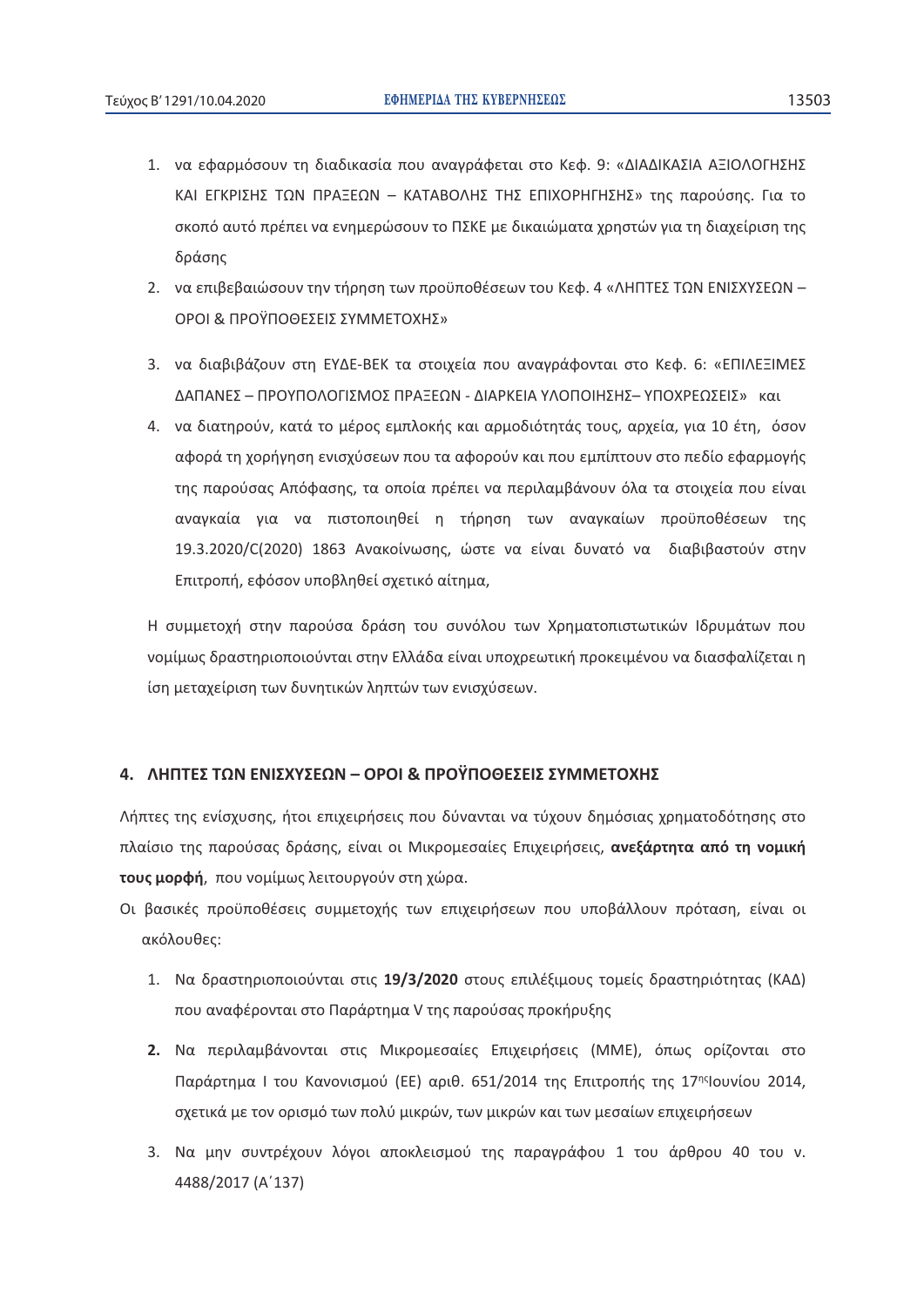- 4. Να μην αποτελούν προβληματικές επιχειρήσεις σύμφωνα με τα οριζόμενα στο ΠΑΡΑΡΤΗΜΑ IV της παρούσας πρόσκλησης στις 31 Δεκεμβρίου 2019. Διευκρινίζεται ότι η χρηματοδότηση μπορεί να χορηγείται σε επιχειρήσεις που δεν είναι προβληματικές και/ή επιχειρήσεις που δεν ήταν προβληματικές στις 31 Δεκεμβρίου 2019, αλλά οι οποίες αντιμετώπισαν προβλήματα ή κατέστησαν προβληματικές στη συνέχεια συνεπεία της έξαρσης της νόσου COVID-19.
- 5. Εφόσον δραστηριοποιούνται στη μεταποίηση και την εμπορία γεωργικών προϊόντων, να δεσμευτούν για τη μη μετακύλιση της λαμβανόμενης ενίσχυσης εν μέρει ή εξ ολοκλήρου σε πρωτογενείς παραγωγούς και για την υποχρέωση ότι η εν λόγω ενίσχυση δεν μπορεί να καθορίζεται με βάση την τιμή ή την ποσότητα των προϊόντων που αγοράζονται από τους πρωτογενείς παραγωγούς ή που διατίθενται στην αγορά από τις ενδιαφερόμενες επιχειρήσεις.
- 6. Να μην εκκρεμεί σε βάρος τους εντολή ανάκτησης προηγούμενης παράνομης και ασύμβατης κρατικής ενίσχυσης βάση απόφασης ΕΕ ή ΔΕΕ.
- 7. Να δεσμευτούν ότι θα απασχολούν την 31.12.2020 τουλάχιστον ίδιο αριθμό εργαζομένων με τον αριθμό εργαζομένων που απασχολούσαν την 19.03.2020. Ο τρόπος εξέτασης πλήρωσης αυτής της υποχρέωσης αναλύεται στο σημείο (α) του Κεφαλαίου 13. Διευκρινίζεται ότι η αναστολή συμβάσεων εργασίας στο πλαίσιο των μέτρων για την αντιμετώπιση των συνεπειών της πανδημίας του ιού COVID 19 δεν αποκλείει τη συμμετοχή των επιχειρήσεων.
- 8. Το συνολικό ποσό της δημόσιας χρηματοδότησης που δύναται να λάβει η κάθε επιχείρηση (σε επίπεδο "δεδομένης επιχείρησης" όπως αυτή ορίζεται από την Κοινοτική νομοθεσία και νομολογία από τη συγκεκριμένη δράση, λαμβάνοντας υπόψη κάθε άλλη άμεση ενίσχυση που θα έχει λάβει δυνάμει της 19.3.2020/C(2020) 1863 Ανακοίνωσης, δεν δύναται να ξεπερνάει τις 800.000 ευρώ
- 9. Διευκρινίζεται ότι επιχειρήσεις στις οποίες έχει χορηγηθεί δυνατότητα αναστολής καταβολής κεφαλαίου δανείου για την επιλέξιμη χρονική περίοδο, δύνανται να λάβουν την ενίσχυση της παρούσας για τους τόκους της ίδιας περιόδου

Δεν έχουν δικαίωμα υποβολής πρότασης οι Χρηματοπιστωτικοί Οργανισμοί και οι εξωχώριες εταιρείες.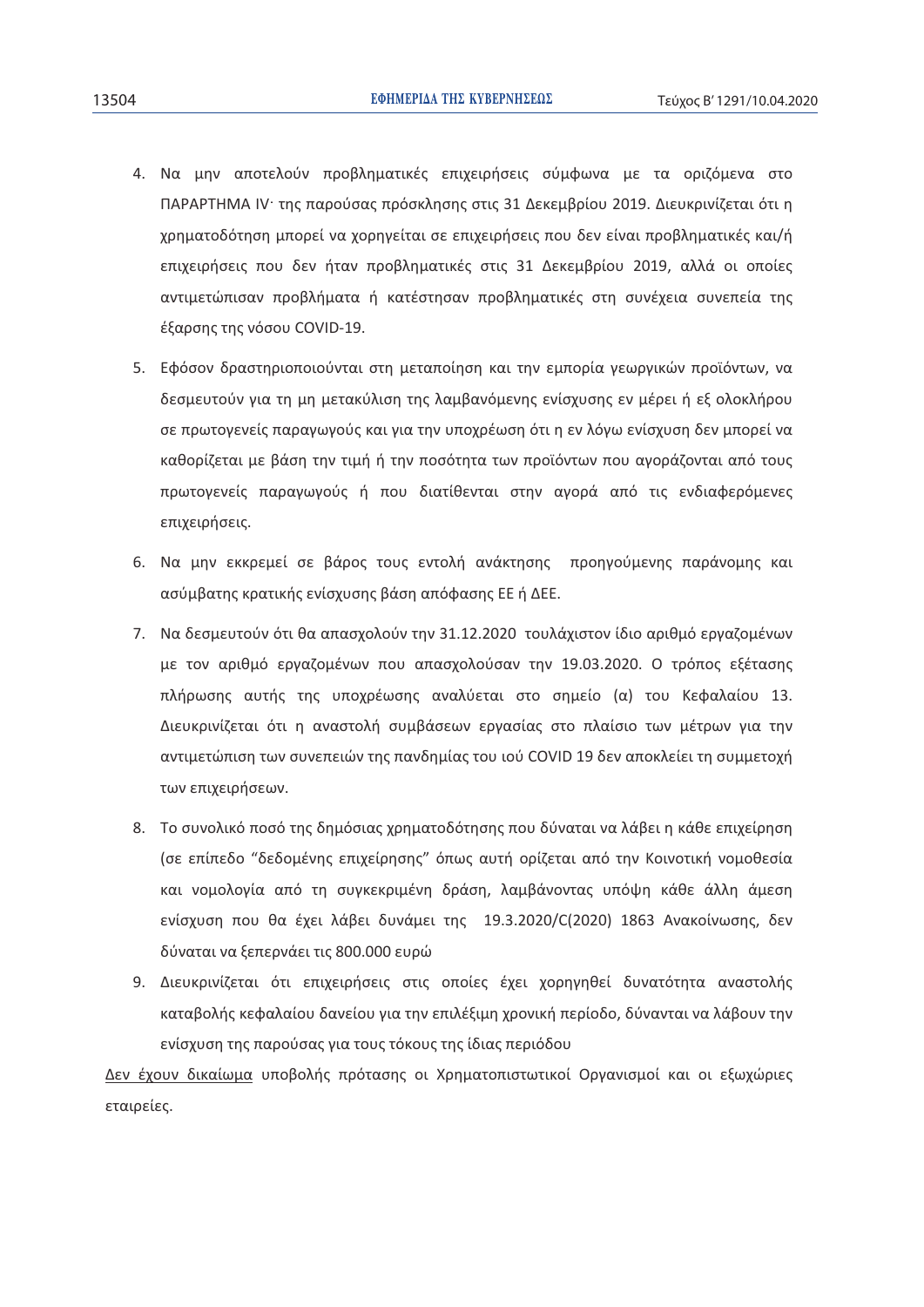### 5. ΕΠΙΛΕΞΙΜΟΙ ΤΟΜΕΙΣ ΔΡΑΣΤΗΡΙΟΤΗΤΑΣ

Στο Παράρτημα V «ΠΙΝΑΚΑΣ ΕΠΙΛΕΞΙΜΩΝ ΚΩΔΙΚΩΝ ΑΡΙΘΜΩΝ ΔΡΑΣΤΗΡΙΟΤΗΤΑΣ (ΚΑΔ)» αναφέρονται οι επιλέξιμοι ΚΑΔ στους οποίους πρέπει να δραστηριοποιείται η προς ενίσχυση επιχείρηση.

Δεν είναι επιλέξιμες οι επιχειρήσεις που δραστηριοποιούνται στην πρωτογενή παραγωγή γεωργικών προϊόντων και στον τομέα της αλιείας και της υδατοκαλλιέργειας.

Όταν μια επιχείρηση δραστηριοποιείται σε επιλέξιμες και μη δραστηριότητες πρέπει να διασφαλίζει, με κατάλληλα μέσα όπως ο λογιστικός διαχωρισμός, ότι για καθεμία από τις δραστηριότητες αυτές τηρείται το σχετικό ανώτατο όριο των σημείων 22 στοιχείο α) και 23 στοιχείο α) του C(2020) 1863 final / 19-3-2020 COMMUNICATION FROM THE COMMISSION «Temporary Framework for state aid measures to support the economy in the current COVID-19 outbreak».

# **6. ΕΠΙΛΕΞΙΜΕΣ ΔΑΠΑΝΕΣ – ΠΡΟΥΠΟΛΟΓΙΣΜΟΣ ΠΡΑΞΕΩΝ - ΔΙΑΡΚΕΙΑ ΥΛΟΠΟΙΗΣΗΣ-**ΥΠΟΧΡΕΩΣΕΙΣ

1. Η δημόσια χρηματοδότηση καλύπτει τους συμβατικούς τόκους καθώς και την αναλογούσα εισφορά του ν. 128/75 των δανείων των επιλέξιμων επιχειρήσεων, και ειδικότερα επιχειρηματικών δανείων τακτής λήξης, ομολογιακών δανείων και Συμβάσεων Πίστωσης (ανοικτών αλληλόχρεων λογαριασμών), περιλαμβανομένων: (α) τιτλοποιημένων δανείων και πιστώσεων (άρθρο 10 του ν. 3156/2003), (β) δανείων και πιστώσεων που έχουν μεταβιβαστεί λόγω πώλησης (άρθρα 1 - 3 του ν. 4354/2015), σε αμφότερες τις περιπτώσεις (α & β) με διαχειριστή είτε Χρηματοπιστωτικό Ίδρυμα που μετέχει στη Δράση, είτε Εταιρεία Διαχείρισης Απαιτήσεων του ν. 4354/2015 η οποία έχει αναθέσει εγγράφως την υλοποίηση του συνόλου των εργασιών που απαιτούνται στο πλαίσιο της Δράσης σε Χρηματοπιστωτικό ίδρυμα που μετέχει στη Δράση, το οποίο και έχει την ευθύνη τήρησης των προβλεπομένων στην παρούσα απόφαση. Τα ανωτέρω δάνεια πρέπει να ήταν ενήμερα στις 31.12.2019 (δηλαδή να μην υπερβαίνουν τις 90 ημέρες με σημείο αναφοράς της 31/12/2019. Τονίζεται ότι η ενημερότητα κρίνεται με σημείο αναφοράς την επιδοτούμενη οφειλή. Δεν καλύπτονται τόκοι υπερημερίας και λοιπά έξοδα. Δεν είναι επιλέξιμα κοινοπρακτικά δάνεια (δηλαδή δάνεια τα οποία έχουν χορηγηθεί από κοινοπραξία δανειστών που ανήκουν σε διαφορετικούς ομίλους).

2. Οι σχετικές δανειακές/πιστωτικές συμβάσεις πρέπει να έχουν συναφθεί, και οι αντίστοιχες χρηματοδοτήσεις πρέπει να έχουν (στο σύνολό τους ή εν μέρει) χορηγηθεί, πριν από την 01.04.2020.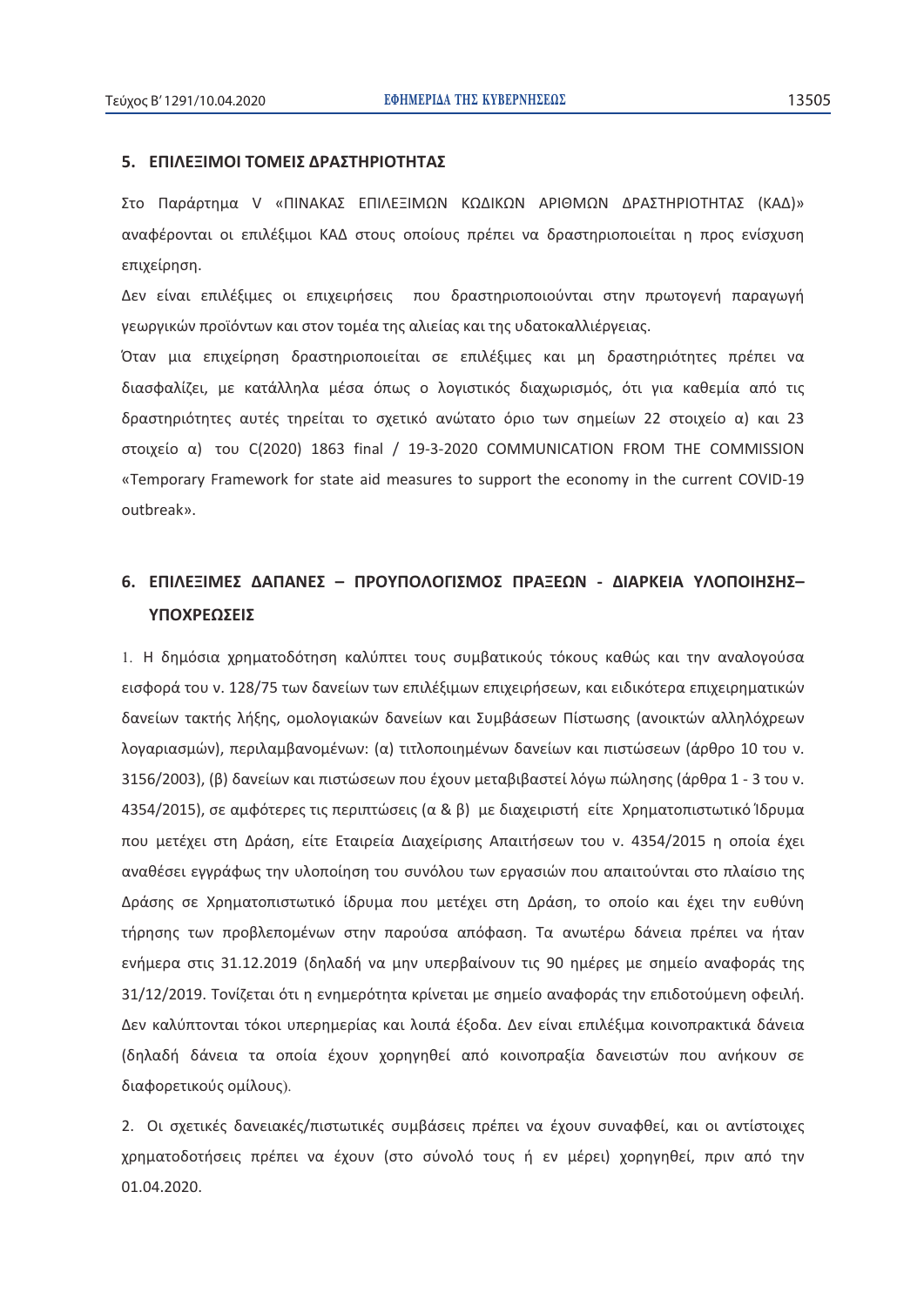3. Για το χρονικό διάστημα από 01.04.2020 μέχρι και 30.06.2020, η δημόσια χρηματοδότηση καλύπτει τους συμβατικούς τόκους τριών (3) μηνών που οφείλονται από τις επιλέξιμες επιχειρήσεις, σύμφωνα με τις αντίστοιχες δανειακές/πιστωτικές συμβάσεις. Ειδικά για τις Συμβάσεις Πίστωσης (με ανοικτούς αλληλόχρεους λογαριασμούς), καλύπτονται οι τόκοι για το γρεωστικό υπόλοιπο σύμφωνα με το τελευταίο -πριν ή κατά την 31.03.2020- προσωρινό κλείσιμο του αλληλόχρεου λογαριασμού, καθώς και οι τόκοι που προκύπτουν από τη χρήση του υφιστάμενου (κατά την 01η.04.2020) πιστωτικού ορίου.

4. Οι επιχειρήσεις που λαμβάνουν χρηματοδότηση οφείλουν να απασχολούν στις 31.12.2020 ίδιο ή μεγαλύτερο αριθμό εργαζομένων με τον αριθμό εργαζομένων που απασχολούσαν στις 19.3.2020, βάσει των στοιχείων του συστήματος ΕΡΓΑΝΗ.

5. Το συνολικό ποσό της δημόσιας χρηματοδότησης που δύναται να λάβει η κάθε επιχείρηση (σε επίπεδο "δεδομένης επιχείρησης" όπως αυτή ορίζεται από την Κοινοτική νομοθεσία και νομολογία) από τη συγκεκριμένη δράση, λαμβάνοντας υπόψη κάθε άλλη άμεση ενίσχυση που θα έχει λάβει δυνάμει της 19.3.2020/C(2020) 1863 Ανακοίνωσης, δεν δύναται να ξεπερνάει τις 800.000 ευρώ

6. Ο συνολικός προϋπολογισμός Δημόσιας Δαπάνης της πρόσκλησης είναι 750 εκ ευρώ €. Η Δημόσια Δαπάνη πρόκειται να συγχρηματοδοτηθεί από το Ευρωπαϊκό Ταμείο Περιφερειακής Ανάπτυξης (ΕΤΠΑ) της Ευρωπαϊκής Ένωσης και από Εθνική Συμμετοχή. Εφόσον ο διαθέσιμος π/υ δεν επαρκεί νια να καλύψει το σύνολο των απαιτήσεων των ενκεκριμένων αιτήσεων, αυξάνεται μέχρι την πλήρη κάλυψή τους.

#### 7. ΔΙΑΔΙΚΑΣΙΑ ΥΠΟΒΟΛΗΣ ΑΙΤΗΣΗΣ ΧΡΗΜΑΤΟΔΟΤΗΣΗΣ

Η αίτηση χρηματοδότησης υποβάλλεται ηλεκτρονικά στο Πληροφοριακό Σύστημα Κρατικών Ενισχύσεων (ΠΣΚΕ) που παρέχει το Υπουργείο Ανάπτυξης και Επενδύσεων στην διεύθυνση www.ependyseis.gr με την ένδειξη: «ΕΠΙΔΟΤΗΣΗ ΤΟΚΩΝ ΜΜΕ ΥΦΙΣΤΑΜΕΝΩΝ ΔΑΝΕΙΩΝ ΠΛΗΤΤΟΜΕΝΩΝ ΑΠΟ COVID 19».

Ο δυνητικός λήπτης υποβάλλει μία αίτηση χρηματοδότησης ανά Χρηματοπιστωτικό Ίδρυμα, η οποία αφορά στο σύνολο των επιλέξιμων υποχρεώσεών του προς αυτό. Κατά την υποβολή της Αίτησης Χρηματοδότησης ο λήπτης της ενίσχυσης υποχρεούται σωρευτικά:

- να συμπληρώσει στο ΠΣΚΕ τα σχετικά πεδία του σημείου «ΥΠΟΒΟΛΗ» όπως αυτά i. εμφανίζονται στο Παράρτημα Ι.
- να επισυνάψει στο ΠΣΚΕ τα δικαιολογητικά που προβλέπονται Παράρτημα VI ii.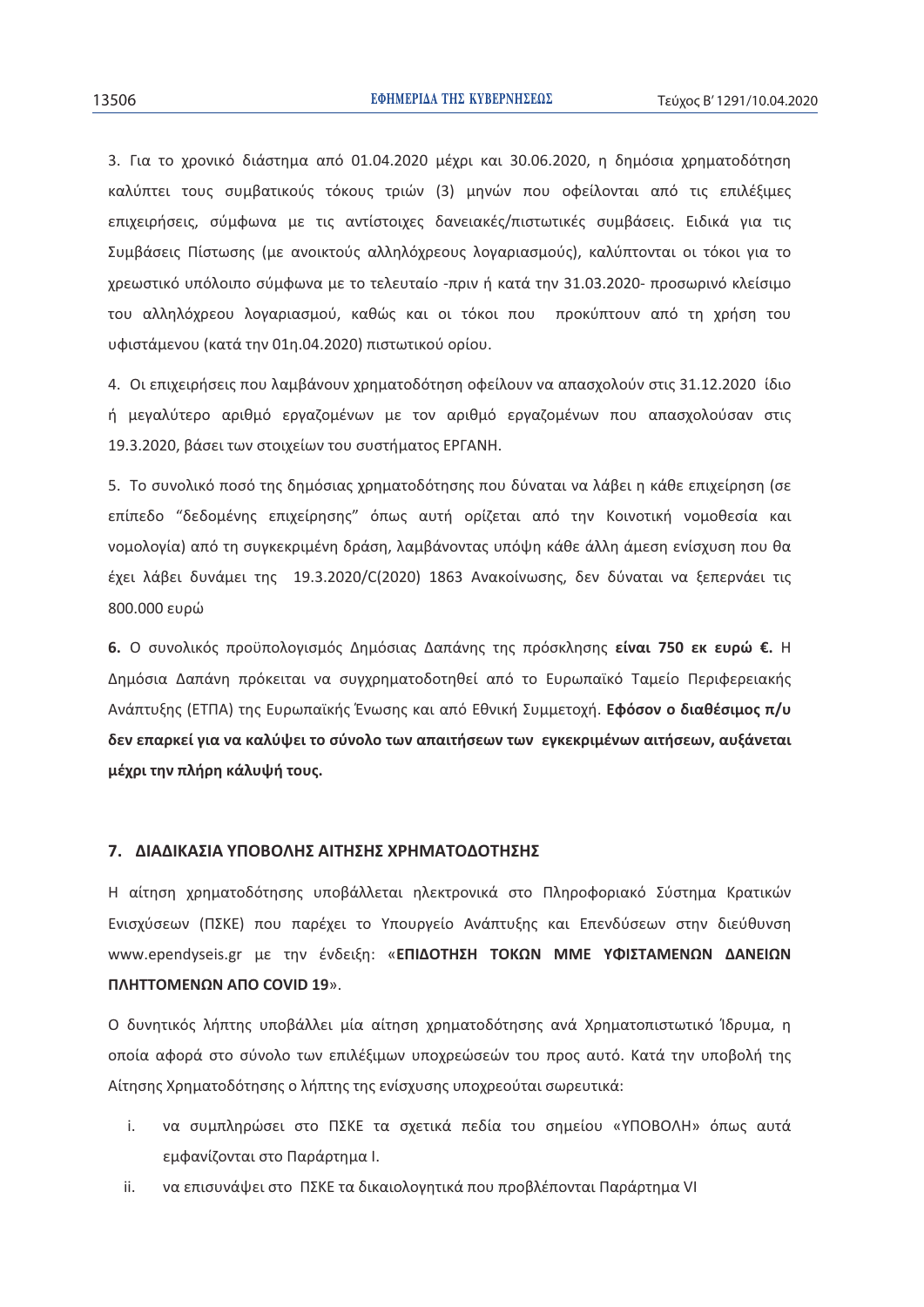iii. να οριστικοποιήσει την αίτηση ώστε αυτή να καταστεί διαθέσιμη προς επεξεργασία σε επόμενο στάδιο.

Αιτήσεις που δεν υποβάλλονται ηλεκτρονικά δεν δύνανται να λάβουν ενίσχυση.

Οι αιτήσεις χρηματοδότησης στο ΠΣΚΕ πρέπει να είναι πλήρως συμπληρωμένες.

Η πρόσκληση θα παραμείνει ανοιχτή από 15/04/2020 και ώρα 12.00 και έως την 30.06.2020 ώρα 17:00. Μετά τη λήξη της ημερομηνίας και ώρας της ηλεκτρονικής υποβολής των αιτήσεων χρηματοδότησης, δεν γίνεται αποδεκτή καμία υποβολή αίτησης.

Προκειμένου να υπάρχει ομαλή ροή υποβολής των αιτήσεων, η έναρξη δυνατότητας υποβολής δίνεται σταδιακά με βάση το τελευταίο ψηφίο του ΑΦΜ του δυνητικού λήπτη, ένα ψηφίο ανά ημέρα, με πρώτο το ψηφίο ΕΝΑ (1), ήτοι την πρώτη ημέρα έναρξης των υποβολών αποκτούν δυνατότητα υποβολής τα ΑΦΜ με τελευταίο ψηφίο το 1, τη δεύτερη αποκτούν δυνατότητα υποβολής και τα ΑΦΜ με τελευταίο ψηφίο το 2 κ.ο.κ. έως την δέκατη ημέρα όπου αποκτούν δυνατότητα υποβολής και τα ΑΦΜ με τελευταίο ψηφίο το 0. Από την 11η ημέρα και μέχρι και τις 30.6.2020 δύναται να υποβάλλει αίτηση το σύνολο των ληπτών, ανεξαρτήτως ΑΦΜ.

Καταβολές που πραγματοποιήθηκαν μετά την 01.04 2020 και αφορούν δόσεις καταβλητέες εντός του Απριλίου 2020 και πριν την έγκριση της αίτησης καλύπτονται από την παρούσα Υπουργική απόφαση. Στην περίπτωση αυτή η καταβολή της ενίσχυσης θεωρείται ότι καλύπτει το εν λόγω διάστημα και τα ήδη καταβεβλημένα ποσά συμψηφίζονται με λοιπές οφειλές του λήπτη στο Χρηματοπιστωτικό Ίδρυμα, με ευθύνη του Ιδρύματος.

Η αίτηση χρηματοδότησης επέχει θέση υπεύθυνης δήλωσης του άρθρου 8 του ν. 1599/1986 (Α' 75) για τα στοιχεία που αναφέρονται σε αυτήν. Συνεπώς, θα πρέπει να εμφανίζει ταυτότητα περιεχομένου με τα ζητούμενα δικαιολογητικά.

Η υποβολή αίτησης συμμετοχής στη δράση συνιστά επίσης εξουσιοδότηση προς την Διαχειριστική Αρχή, τη ΕΥΔΕ-ΒΕΚ και το Χρηματοπιστωτικό Ίδρυμα, για την περαιτέρω επεξεργασία των προσωπικών δεδομένων, συμπεριλαμβανομένων και των ευαίσθητων, τα οποία και τηρούνται:

- για τις ανάγκες υλοποίησης της παρούσας δράσης (ενδεικτικά: έλεγχοι και διασταυρώσεις κατά την υποβολή, αξιολόγηση, παρακολούθηση τήρησης των υποχρεώσεων των ληπτών της ενίσχυσης).
- γιατονσκοπό εξαγωγής στατιστικών δεδομένων (δεικτών), καθώς και

• γιατον σκοπό της διενέργειας ερευνών και της εκπόνησης μελετών για την αξιολόγηση της εν λόγω δράσης.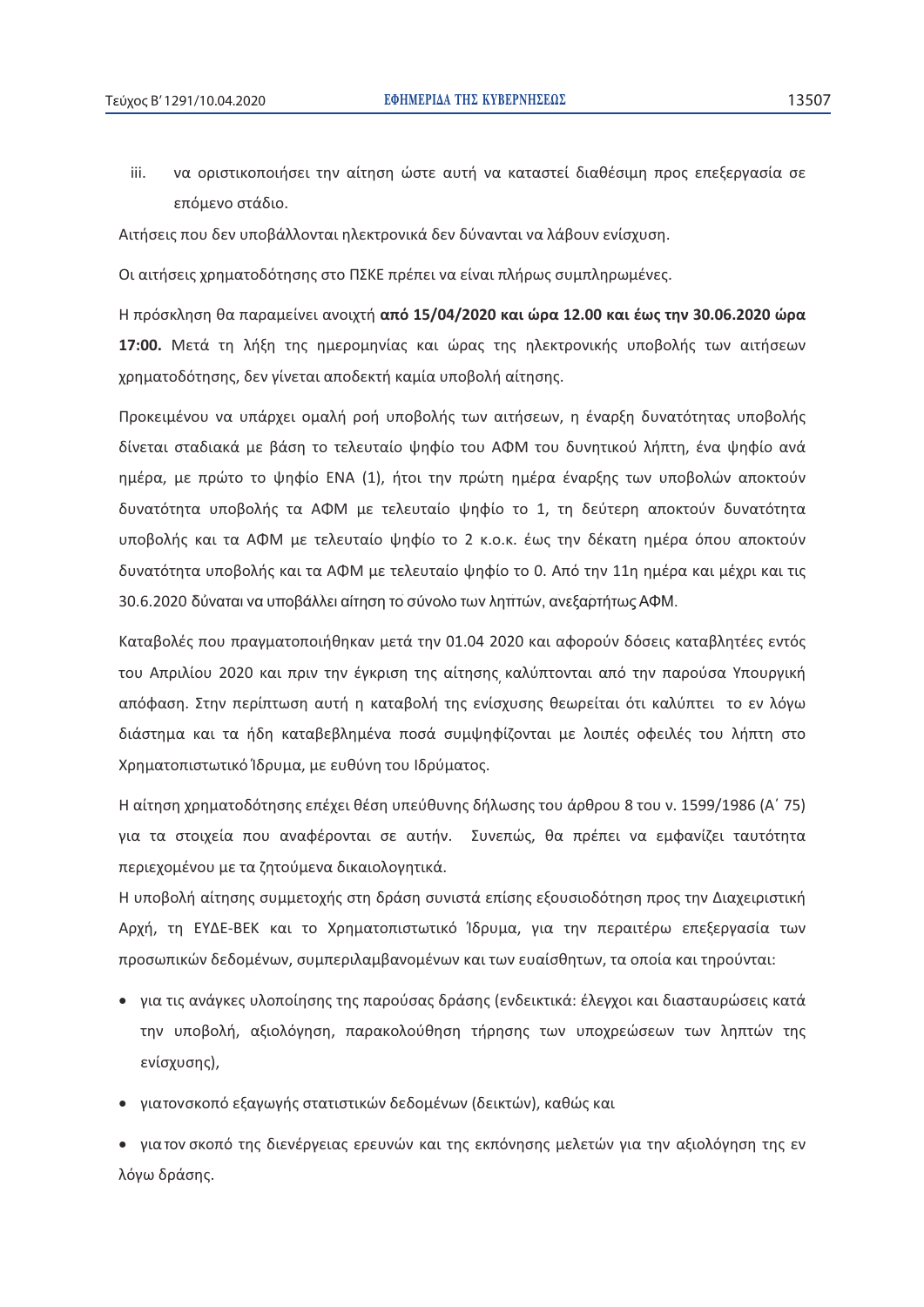Ο λήπτης της ενίσχυσης αποδέχεται ότι τα μηνύματα που θα αποστέλλονται μέσω ηλεκτρονικού ταχυδρομείου και ειδικότερα στη διεύθυνση e-mail που έχει δηλώσει στο έντυπο Υποβολής επέχουν θέση κοινοποίησης και συνεπάγονται την έναρξη όλων των έννομων προθεσμιών και συνεπειών.

Σε κάθε περίπτωση διασφαλίζεται η τήρηση της νομοθεσίας περί προσωπικών δεδομένων βάσει του ν. 4624/2019.

#### Β. ΔΙΚΑΙΟΛΟΓΗΤΙΚΑ ΚΑΙ ΣΤΟΙΧΕΙΑ ΓΙΑ ΤΗΝ ΠΑΡΑΛΑΒΗ ΑΙΤΗΣΗΣ ΧΡΗΜΑΤΟΛΟΤΗΣΗΣ

Τα απαιτούμενα δικαιολογητικά και στοιχεία του Παραρτήματος VI υποβάλλονται στο ΠΣΚΕ ηλεκτρονικά. Το σύνολο των δικαιολογητικών που θα επισυναφθούν στο ΠΣΚΕ θα πρέπει να έχει συνολικό μέγεθος μικρότερο των 5 MB. Οι ανωτέρω περιορισμοί είναι υποχρεωτικοί. Για την διευκόλυνση των δικαιούχων είναι δυνατή η επισύναψη συμπιεσμένων αρχείων τύπου pdf, zip ή και rar.

# 9. ΔΙΑΔΙΚΑΣΙΑ ΑΞΙΟΛΟΓΗΣΗΣ ΚΑΙ ΕΓΚΡΙΣΗΣ ΤΩΝ ΠΡΑΞΕΩΝ - ΚΑΤΑΒΟΛΗΣ ΤΗΣ **ΕΠΙΧΟΡΗΓΗΣΗΣ**

Η αξιολόγηση των αιτήσεων χρηματοδότησης ακολουθεί την άμεση διαδικασία και γίνεται από τα Χρηματοπιστωτικά Ιδρύματα μέσω του ΠΣΚΕ κατά τη σειρά υποβολής τους στο σύστημα. Ειδικότερα:

Αιτήσεις χρηματοδότησης οι οποίες κατά το προηγούμενο στάδιο υποβλήθηκαν ηλεκτρονικά και οριστικοποιήθηκαν (σύμφωνα με τα οριζόμενα στο Κεφ. 7 «ΔΙΑΔΙΚΑΣΙΑ ΥΠΟΒΟΛΗΣ ΑΙΤΗΣΗΣ ΧΡΗΜΑΤΟΔΟΤΗΣΗΣ»), είναι διαθέσιμες προς επιβεβαίωση της τήρησης των τυπικών προϋποθέσεων από τα αρμόδια ΧΡΗΜΑΤΟΠΙΣΤΩΤΙΚΑ ΙΔΡΥΜΑΤΑ, ενώ μέσω του ΠΣΚΕ τα στοιχεία των αιτήσεων είναι διαθέσιμα (σε διάφορες μορφές) για την χρήση τους από τους εμπλεκόμενους φορείς.

Βάσει των στοιχείων που έχουν εισαχθεί στο ΠΣΚΕ τα Χρηματοπιστωτικά Ιδρύματα:

- 1. Επιβεβαιώνουν την τήρηση ή μη των τυπικών προϋποθέσεων του Κεφ. 4. «ΛΗΠΤΕΣ ΤΩΝ ΕΝΙΣΧΥΣΕΩΝ - OPOI & ΠΡΟΫΠΟΘΕΣΕΙΣ ΣΥΜΜΕΤΟΧΗΣ», βάσει των αναγραφόμενων στα Δικαιολογητικά που επισυνάπτει ο λήπτης στο ΠΣΚΕ και ενημερώνουν το ΠΣΚΕ με το αποτέλεσμα της αξιολόγησης.
- 2. Προχωρούν στην καταβολή της ενίσχυσης στους λήπτες της ενίσχυσης, σε μηνιαία βάση ανάλογα των προβλέψεων της οικείας δανειακής σύμβασης, ενημερώνοντας για το ποσό της καταβληθείσας επιχορήγησης το ΠΣΚΕ με τον προσφορότερο τρόπο. Σε περίπτωση που η δανειακή/πιστωτική σύμβαση δεν προβλέπει μηνιαίες καταβολές, αλλά καταβολές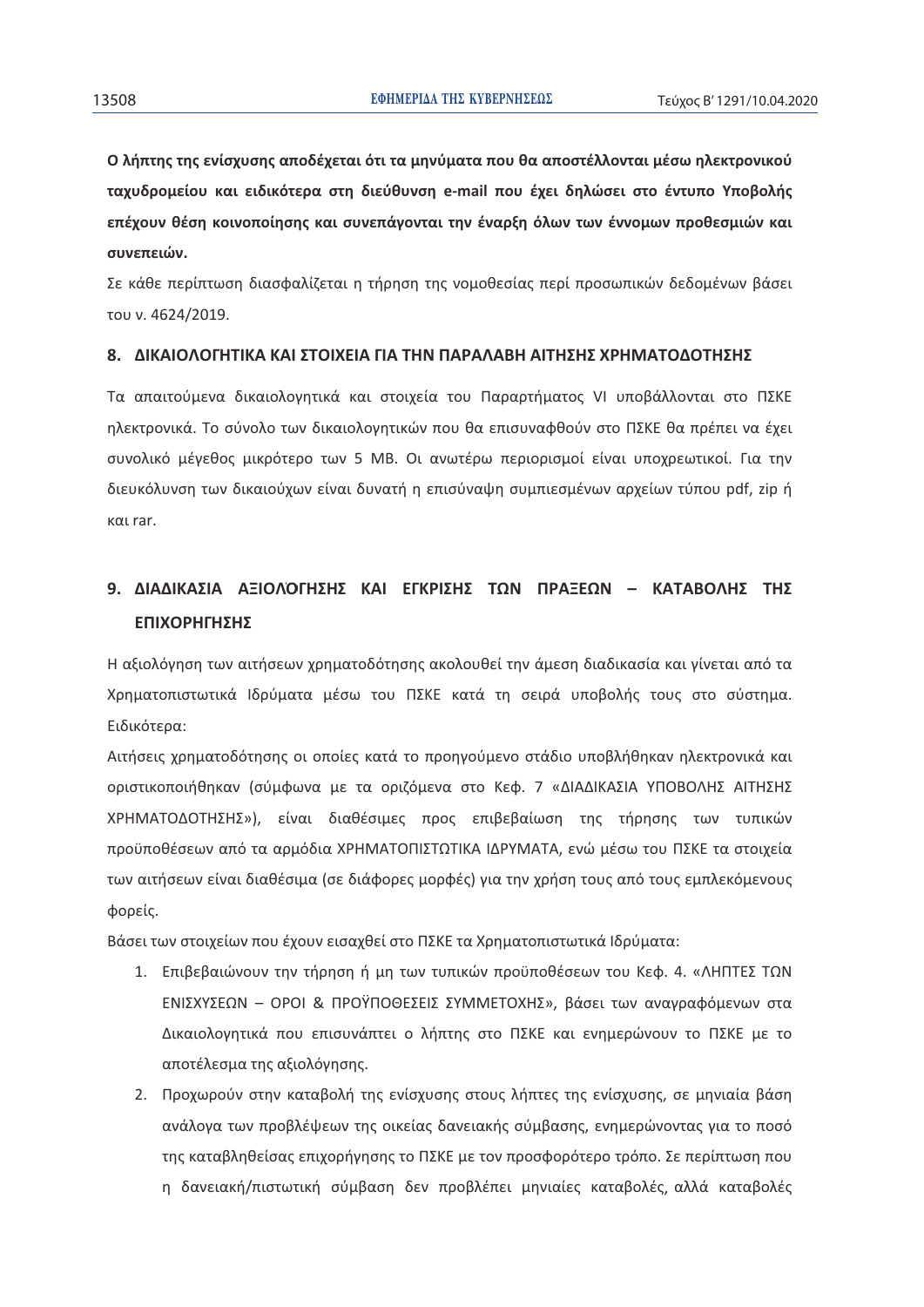μεγαλύτερου διαστήματος, καταβάλλονται κατ' αναλογία για το χρονικό διάστημα που αντιστοιχεί στην παρούσα απόφαση.

Η επιβεβαίωση των σημείων του Κεφ. 4 γίνεται ως ακολούθως:

- 1. Για το σημείο 4.1. μέσω του δικαιολογητικού του σημείου 1 του Παραρτήματος VI ΔΙΚΑΙΟΛΟΓΗΤΙΚΑ ΣΥΜΜΕΤΟΧΗΣ.
- 2. Για το σημείο 4.2. μέσω του δικαιολογητικού του σημείου 3 του Παραρτήματος VI ΔΙΚΑΙΟΛΟΓΗΤΙΚΑ ΣΥΜΜΕΤΟΧΗΣ
- 3. Για το σημείο 4.3. με βάση την Υπεύθυνη Δήλωση, δικαιολογητικό του σημείου 4 του Παραρτήματος VI ΔΙΚΑΙΟΛΟΓΗΤΙΚΑ ΣΥΜΜΕΤΟΧΗΣ
- 4. Για το σημείο 4.4. βάσει των δικαιολογητικών του σημείου 2 του Παραρτήματος VI ΔΙΚΑΙΟΛΟΓΗΤΙΚΑ ΣΥΜΜΕΤΟΧΗΣ
- 5. Για το σημείο 4.5. με βάση την Υπεύθυνη Δήλωση, δικαιολογητικό του σημείου 4 του Παραρτήματος VI ΔΙΚΑΙΟΛΟΓΗΤΙΚΑ ΣΥΜΜΕΤΟΧΗΣ
- 6. Για το σημείο 4.6. ελέγχεται με βάση την Υπεύθυνη Δήλωση, δικαιολογητικό του σημείου 4 του Παραρτήματος VI ΔΙΚΑΙΟΛΟΓΗΤΙΚΑ ΣΥΜΜΕΤΟΧΗΣ
- 7. Για το σημείο 4.7. με βάση την Υπεύθυνη Δήλωση, δικαιολογητικό του σημείου 4 του Παραρτήματος VI ΔΙΚΑΙΟΛΟΓΗΤΙΚΑ ΣΥΜΜΕΤΟΧΗΣ κατά την αξιολόγηση και ηλεκτρονικά από την ΕΡΓΑΝΗ, βάσει των αναγραφόμενων στο Κεφ.13.
- 8. Για το σημείο 4.8. με βάση την Υπεύθυνη Δήλωση Β, δικαιολογητικό του σημείου 4 του Παραρτήματος VI ΔΙΚΑΙΟΛΟΓΗΤΙΚΑ ΣΥΜΜΕΤΟΧΗΣ

Βάσει των οριστικοποιημένων από τα Χρηματοπιστωτικά Ιδρύματα στοιχείων αξιολόγησης στο ΠΣΚΕ, για τις επιχειρήσεις που δεν πληρούν τις τυπικές προϋποθέσεις συμμετοχής η ΕΥΔΕ-ΒΕΚ εκδίδει απόφαση απόρριψης, στην οποία αναγράφεται ποιο ή ποια από τα προαναφερόμενα σημεία δεν πληρούνται. Η εν λόγω απόφαση κοινοποιείται με ηλεκτρονικό μήνυμα στους αιτούντες. Για τους λήπτες που δεν εκδίδεται απόφαση απόρριψης τεκμαίρεται ότι έχουν λάβει εγκριτική απόφαση.

Για τους λήπτες της ενίσχυσης, για τους οποίους το αποτέλεσμα της αξιολόγησης είναι θετικό ενημερώνεται το ΠΣΚΕ για το προβλεπόμενο συνολικό ποσό της ενίσχυσης που τους αναλογεί, ήτοι το ποσό των προβλεπόμενων συμβατικών τόκων. Έκαστος των ληπτών ενημερώνεται για την έγκριση της πρότασής του από την ΑΛΛΑΓΗ ΚΑΤΑΣΤΑΣΗΣ στο ΠΣΚΕ και τη λήψη σχετικού αυτοματοποιημένου ηλεκτρονικού μηνύματος από το Σύστημα με την ένδειξη "Η ΑΙΤΗΣΗ ΣΑΣ ΜΕ ΑΡΙΘΜΟ (συμπληρώνεται αυτόματα ο αριθμός αίτησης από το ΠΣΚΕ) ΓΙΑ ΤΗΝ ΠΡΟΣΚΛΗΣΗ (συμπληρώνεται αυτόματα ο αριθμός πρόσκλησης από το ΠΣΚΕ) ΕΓΚΡΙΘΗΚΕ ΜΕ ΗΜΕΡΟΜΗΝΙΑ ΕΓΚΡΙΣΗΣ (συμπληρώνεται αυτόματα η ημερομηνία οριστικοποίησης αξιολόγησης από το ΠΣΚΕ) ΚΑΙ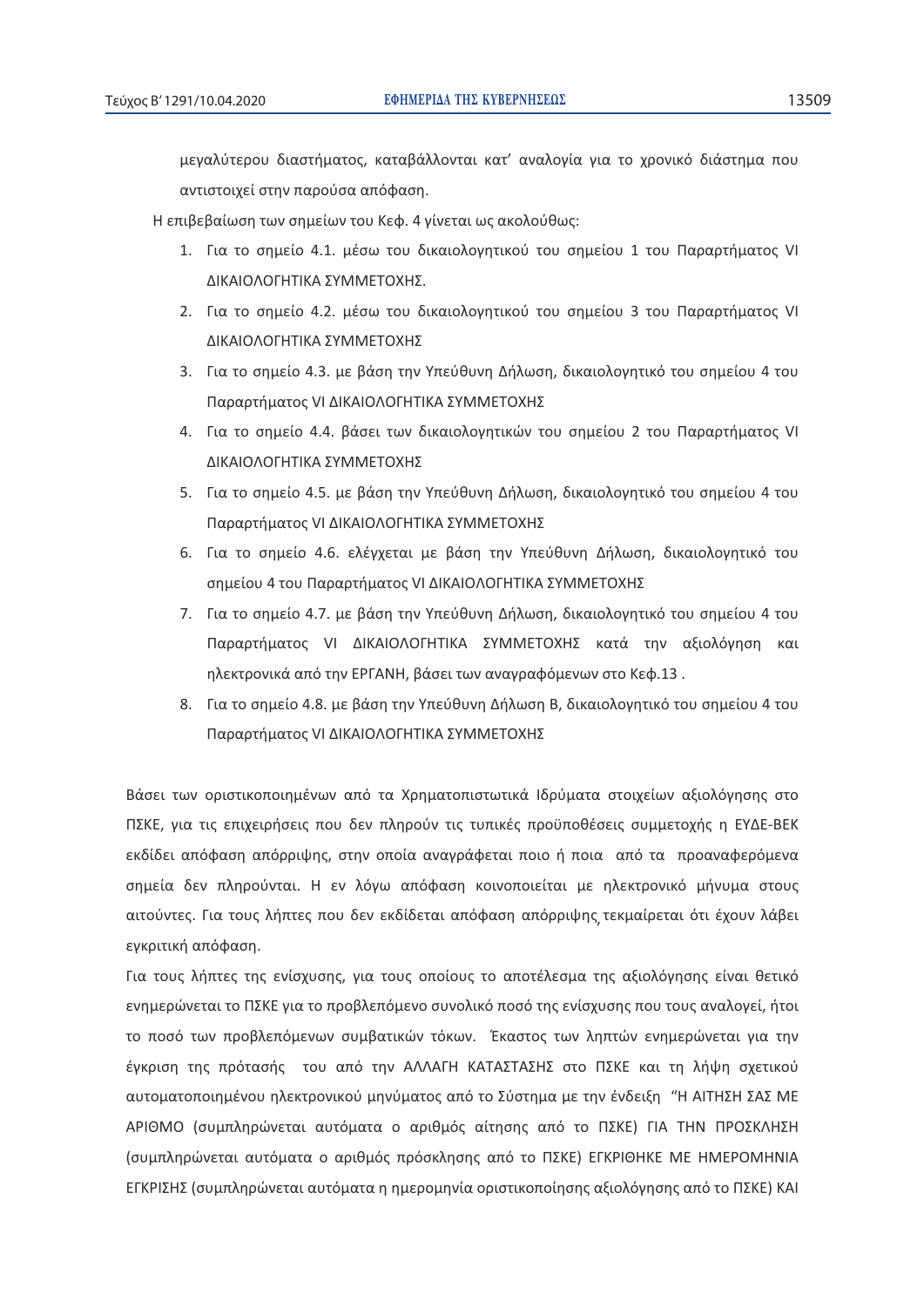ΓΙΑ ΠΟΣΟ ΕΝΙΣΧΥΣΗΣ (συμπληρώνεται αυτόματα από το ΠΣΚΕ)". Ως ημερομηνία χορήγησης της σχετικής ενίσχυσης λογίζεται η ημερομηνία οριστικοποίησης των αποτελεσμάτων στο ΠΣΚΕ για την κάθε πρόταση από το οικείο Χρηματοπιστωτικό ίδρυμα. Επίσης η ΕΥΔΕ-ΒΕΚ σε μηνιαία βάση εκδίδει απόφαση έγκρισης των προτάσεων που έχουν αξιολογηθεί θετικά για το συγκεκριμένο διάστημα.

Μετά το πέρας της διαδικασίας αξιολόγησης για το σύνολο των υποβληθεισών προτάσεων από τα Χρηματοπιστωτικά Ιδρύματα, ήτοι μετά την 30/06/2020 η ΕΥΔΕ-ΒΕΚ:

- 1. Επιβεβαιώνει ότι για το σύνολο των ληπτών της ενίσχυσης το συνολικό ποσό που έλαβε έκαστος δυνάμει του εν λόγω μέτρου ενίσχυσης δεν ξεπερνά τις 800.000 ευρώ. Η επιβεβαίωση γίνεται ηλεκτρονικά με έλεγχο των στοιχείων του ΠΣΚΕ. Στην περίπτωση που υπάρχει υπέρβαση του ποσού αναζητείται το ποσό της επιχορήγησης που αντιστοιχεί στους τόκους της τελευταίας χρονικά εγκεκριμένης προς ενίσχυση κατά την αξιολόγηση δανειακής σύμβασης ή σύμβασης πίστωσης / αλληλόχρεου, βάσει της ημερομηνίας οριστικοποίησης των αποτελεσμάτων αξιολόγησης στο ΠΣΚΕ. Η επιστροφή του ποσού γίνεται εντόκως με το επιτόκιο του επιχορηγούμενου δανείου. Σε αυτή την περίπτωση ο υπολογισμός των τόκων γίνεται από την ημερομηνία καταβολής της ενίσχυσης.
- 2. Προβαίνει σε δειγματοληπτικό έλεγχο των ληπτών της ενίσχυσης αναφορικά με το μέγεθος αυτών (ήτοι επιβεβαίωση του χαρακτήρα τους ως ΜΜΕ). Για το σκοπό αυτό δύναται να ζητήσει από τον λήπτη της ενίσχυσης κάθε είδους πρόσθετο δικαιολογητικό.

#### 10. ΔΙΑΔΙΚΑΣΙΑ ΕΝΣΤΑΣΕΩΝ

Συστήνεται Επιτροπή Ενστάσεων με απόφαση του Υπουργού Ανάπτυξης και Επενδύσεων. Η διαδικασία ενστάσεων ακολουθεί το άρθρο 43 παρ. 7 της υπ' αριθμ. 137675/ΕΥΘΥ1016/19-12-2018 (Β΄ 5968) απόφασης του Υφυπουρνού Οικονομίας και Ανάπτυξης. Ο ενδιαφερόμενος δύναται εντός αποκλειστικής προθεσμίας πέντε (5 εργασίμων ημερών από τη γνωστοποίηση των αρνητικών αποτελεσμάτων της αξιολόγησης να υποβάλει διοικητική ένσταση (ενδικοφανή προσφυγή με την έννοια του άρθρου ν. 25 του 2690/1999) σχετικά με την απόρριψη της αίτησης του μέσω του ΠΣΚΕ προκειμένου να εξεταστούν από την Επιτροπή Ενστάσεων. Η ηλεκτρονική υποβολή της ένστασης γίνεται στο ΠΣΚΕ με συμπλήρωση των σχετικών πεδίων του σημείου «ΕΝΣΤΑΣΕΙΣ». Ο τρόπος υποβολής των δικαιολογητικών είναι ίδιος με τον περιγραφόμενο στο κεφάλαιο 8 «ΔΙΚΑΙΟΛΟΓΗΤΙΚΑ ΚΑΙ ΣΤΟΙΧΕΙΑ ΓΙΑ ΤΗΝ ΠΑΡΑΛΑΒΗ ΑΙΤΗΣΗΣ ΧΡΗΜΑΤΟΔΟΤΗΣΗΣ».

Η εξέταση των ενστάσεων γίνεται μέσω του ΠΣΚΕ. Οι αποφάσεις επί των ενστάσεων εκδίδονται εντός δεκαπέντε (15) εργάσιμων ημερών και γνωστοποιούνται στη ΔΑ και στο δικαιούχο (ΕΥΔΕ-BEK) προκειμένου να προχωρήσει σε έκδοση συμπληρωματικής εγκριτικής απόφασης, και στο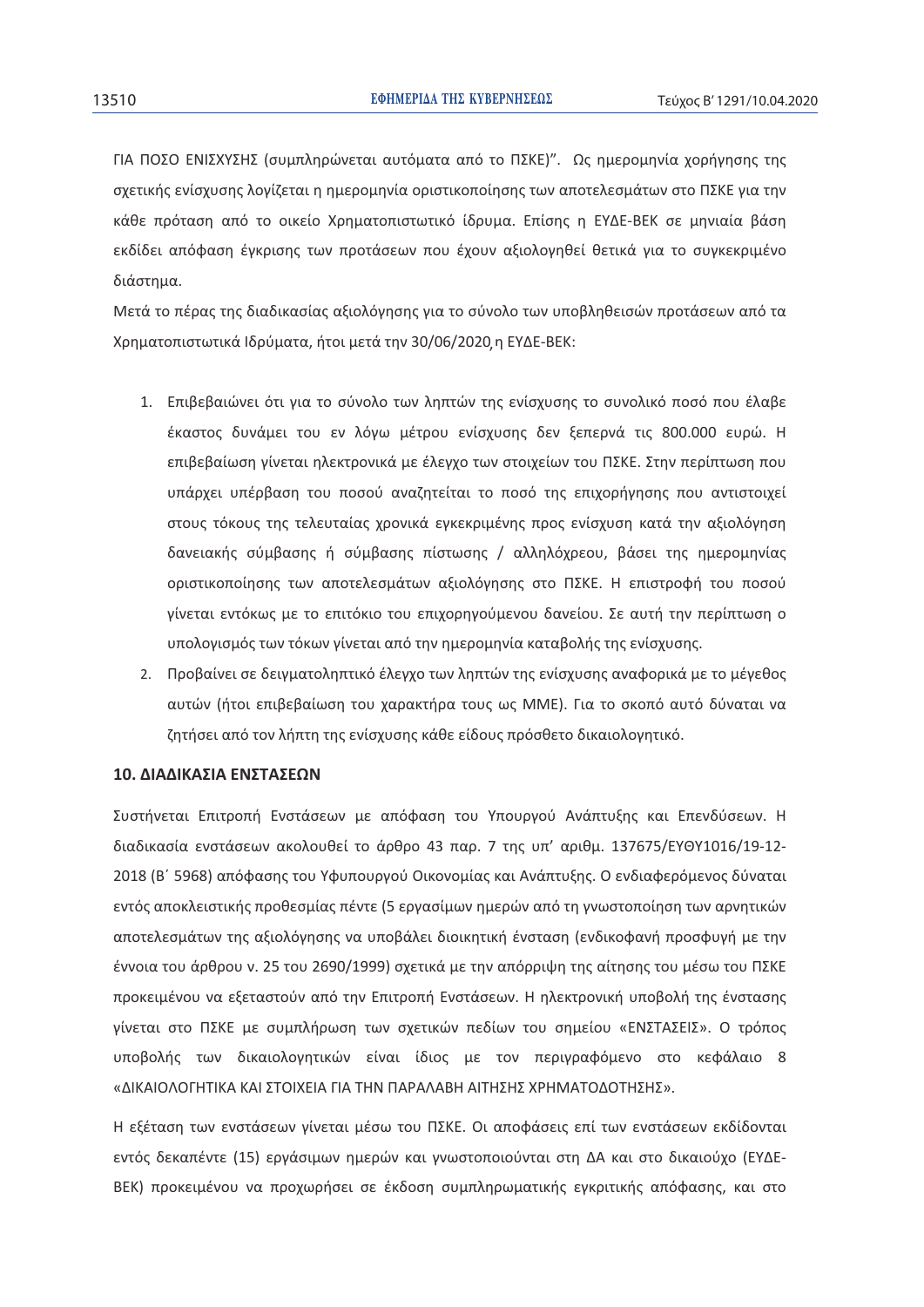οικείο Χρηματοπιστωτικό Ίδρυμα, σε περίπτωση αναίρεσης του αρνητικού αποτελέσματος, ώστε αυτό να προχωρήσει στην καταβολή της σχετικής ενίσχυσης. Επίσης κοινοποιείται στους ενδιαφερομένους με ηλεκτρονικό ταχυδρομείο με την ένδειξη "Η ΕΝΣΤΑΣΗ ΣΑΣ ΓΙΑ ΤΗΝ ΑΙΤΗΣΗ ΜΕ ΑΡΙΘΜΟ (συμπληρώνεται αυτόματα ο αριθμός αίτησης από το ΠΣΚΕ) ΓΙΑ ΤΗΝ ΠΡΟΣΚΛΗΣΗ (συμπληρώνεται αυτόματα ο αριθμός πρόσκλησης από το ΠΣΚΕ) ΕΓΚΡΙΘΗΚΕ/ΑΠΟΡΡΙΦΘΗΚΕ ΜΕ ΗΜΕΡΟΜΗΝΙΑ ΕΓΚΡΙΣΗΣ/ΑΠΟΡΡΙΨΗΣ (συμπληρώνεται αυτόματα η ημερομηνία οριστικοποίησης αξιολόγησης από το ΠΣΚΕ)" αλλά και μέσω του ΠΣΚΕ, ώστε να λαμβάνουν εγκαίρως γνώση για τα αποτελέσματα εξέτασης της ένστασης.

# 11. ΚΑΤΑΒΟΛΗ ΤΗΣ ΛΗΜΟΣΙΑΣ ΕΠΙΧΟΡΗΓΗΣΗΣ ΣΤΟΥΣ ΛΗΠΤΕΣ ΤΗΣ ΕΝΙΣΧΥΣΗΣ -ΜΕΤΑΦΟΡΑ ΠΟΡΩΝ ΣΤΑ ΧΡΗΜΑΤΟΠΙΣΤΩΤΙΚΑ ΙΔΡΥΜΑΤΑ

Για την υλοποίηση της δράσης με σκοπό την επιτάχυνση των διαδικασιών χρηματοδότησης της υπόψη δράσης και μέχρι την έκδοση της απόφασης ένταξης της στο ΕΠ ΑΝΕΚ, η δράση εννράφεται στη ΣΑ 027/2 του ΠΔΕ,συγχρηματοδοτούμενο σκέλος,του Υπουργείου Ανάπτυξης και Επενδύσεων.

Προκειμένου να καταβληθεί η δημόσια επιχορήγηση στους λήπτες της ενίσχυσης ορίζεται η ακόλουθη διαδικασία:

#### ΚΑΤΑΒΟΛΗ ΤΗΣ Α΄ ΔΟΣΗΣ ΕΠΙΧΟΡΗΓΗΣΗΣ  $11.1.$

- 1. Κάθε Χρηματοπιστωτικό ίδρυμα το οποίο συμμετέχει στη δράση ανοίγει Καταθετικό λογαριασμό ειδικού σκοπού με τίτλο "ΕΠΙΔΟΤΗΣΗ ΤΟΚΩΝ ΓΙΑ ΤΗΝ ΑΝΤΙΜΕΤΩΠΙΣΗ ΤΩΝ ΕΠΙΠΤΩΣΕΩΝ ΤΟΥ COVID19", υπέρ του Ελληνικού Δημοσίου. Η διαχείριση του εν λόγω λογαριασμού από τους εμπλεκόμενους φορείς γίνεται με τα οριζόμενα στην παρούσα απόφαση, η οποία αποτελεί και εξουσιοδότηση προς τα Χρηματοπιστωτικά Ιδρύματα να διαχειρίζονται τον εν λόγω λογαριασμό.
- 2. Στη συνέχεια υποβάλλει στην ΕΥΔΕ-ΒΕΚ αίτημα μεταβίβασης πιστώσεων που αφοράστην μεταβίβαση της Α΄ δόσης της δημόσιας επιχορήγησης. Για κάθε Χρηματοπιστωτικό Ίδρυμα η Α' δόση αντιστοιχεί στο 40% των επιλέξιμων δαπανών (τόκων πλέον εισφοράς) του ενεργού χαρτοφυλακίου δανείων του για τους συγκεκριμένους επιλέξιμους τύπους δανείων, των επιλέξιμων ΚΑΔ και επιχειρήσεων (ΜΜΕ). Στην ίδια επιστολή αναγράφεται ο αριθμός του Καταθετικού λογαριασμού ειδικού σκοπού του φορέα προκειμένου να καταβληθούν τα σχετικά ποσά.
- 3. Η μεταφορά των πιστώσεων του ΠΔΕ στους ανωτέρω καταθετικούς λοναριασμούς, κατά την α΄ και τις επόμενες δόσεις επιχορήγησης, πραγματοποιείται με τη διαδικασία άνευ υπολόγου. Ειδικότερα πραγματοποιείται με απευθείας μεταφορά της πίστωσης από το ενάριθμο του έργου στο ΠΔΕ, στον Καταθετικό λογαριασμό ειδικού σκοπού κάθε Χρηματοπιστωτικού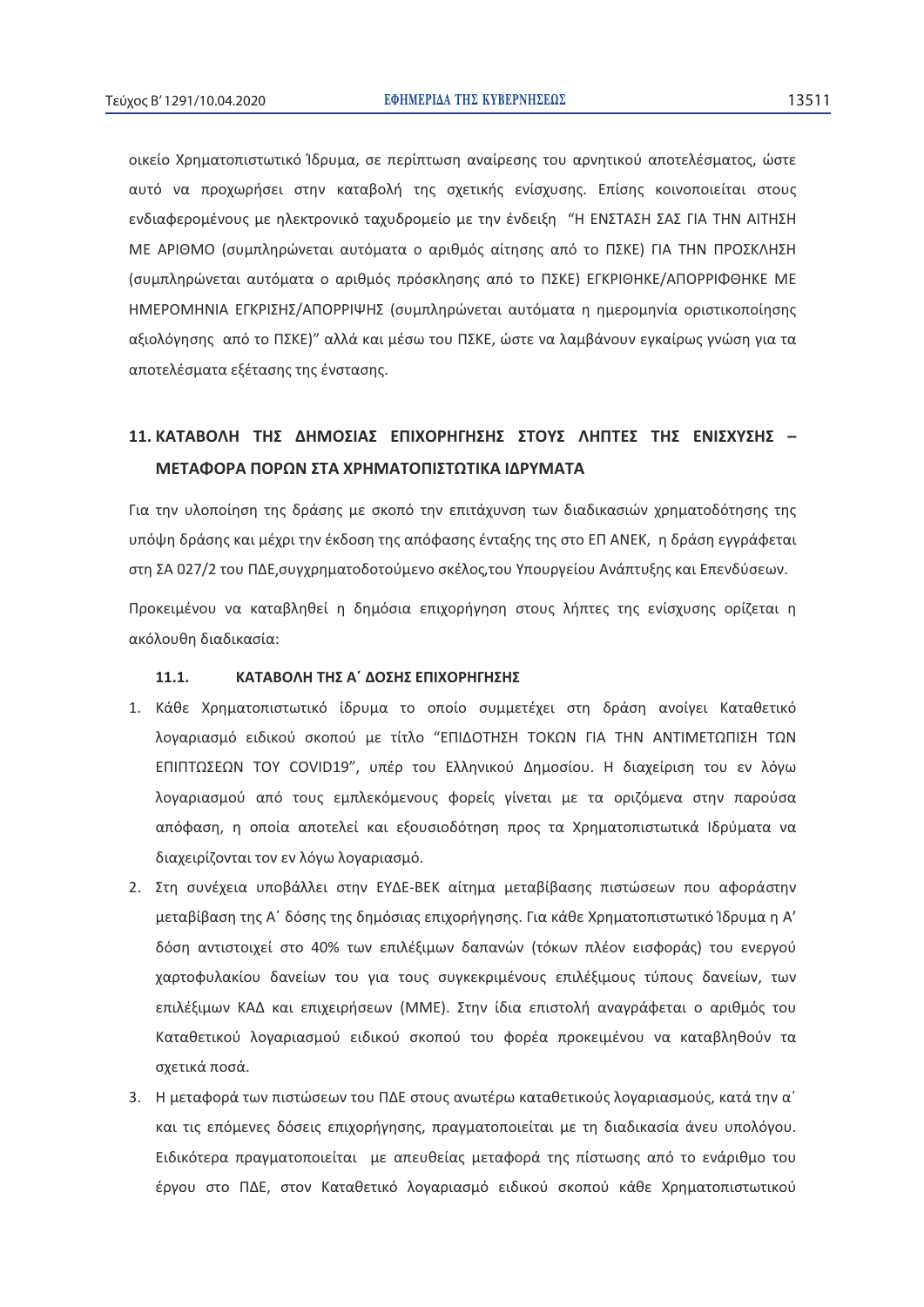Ιδρύματος, από την ΓΔΟΥ του ΥΠΑΝΕΠ σύμφωνα με την ισχύουσα διαδικασία πληρωμών του ΠΔΕ. Τα χρηματοπιστωτικά ιδρύματα ΔΕΝ μπορούν να αξιοποιήσουν τα χρήματα αυτά για οποιοδήποτε άλλο λόγο πέρα από το σκοπό της παρούσας δράσης.

- 4. Η ΕΥΔΕ-ΒΕΚ αιτείται με σύμφωνη γνώμη της προς την ΓΔΟΥ του ΥΠΑΝΕΠ, τη μεταφορά του ποσού κάθε δόσης στον ειδικό λογαριασμό που έχει ανοίξει το Χρηματοπιστωτικό ίδρυμα
- 5. Βάσει των επιλέξιμων προς ενίσχυση δανειακών συμβάσεων το Χρηματοπιστωτικό Ίδρυμα μεταφέρει από τον εν λόγω λογαριασμό στους λογαριασμούς μέσω των οποίων εξοφλούνται τα επιλέξιμα δάνεια, τα ποσά που αναλογούν στους συμβατικούς τόκους της συγκεκριμένης τοκοφόρου περιόδου και στην αντίστοιχη εισφορά του ν.128/75. Τα ποσά που καταβάλλονται στους λήπτες των ενισχύσεων με την Α΄ δόση Επιχορήγησης είναι αυτά που αντιστοιχούν στην περίοδο χρήσης της Α΄ δόσης και μέχρι αυτή να καταστεί μικρότερη από το 20% της δημόσιας επιχορήγησης που καταβλήθηκε με την Α' δόση.
- 6. Το Χρηματοπιστωτικό Ίδρυμα ενημερώνει το ΠΣΚΕ για το συνολικό ποσό της ενίσχυσης που έκαστος λήπτης έλαβε συμπληρώνοντας τα αντίστοιχα πεδία (π.χ. ποσό, ημερομηνία καταβολής, αριθμός δανειακής σύμβασης ένδειξη ενδιάμεσης ή τελικής καταβολής) με τον πλέον πρόσφορο τρόπο, όπως η ηλεκτρονική ανταλλαγή αρχείων, η απευθείας συμπλήρωση,  $K.\alpha$ .

#### $11.2.$ ΚΑΤΑΒΟΛΗ ΤΗΣ Β'ΔΟΣΗΣ ΕΠΙΧΟΡΗΓΗΣΗΣ

Για την Β΄ δόση της δημόσιας επιχορήγησης, η οποία αντιστοιχεί στο 30% της αναλογούσας συνολικής δημόσιας επιχορήγησης ανά Χρηματοπιστωτικό Ίδρυμα, τα Χρηματοπιστωικά Ιδρύματα υποβάλλουν στη ΕΥΔΕ-ΒΕΚ αίτημα μεταβίβασης, εφόσον το διαθέσιμο ποσό της δημόσιας επιχορήγησης που βρίσκεται κατατεθειμένο στον αντίστοιχο ειδικό λογαριασμό τους είναι χαμηλότερο από το 20% της δημόσιας επιχορήγησης που καταβλήθηκε με την Α' δόση, με βάση τα επικαιροποιημένα στοιχεία, όπως αυτά έχουν προκύψει από το ΠΣΚΕ. Το αίτημα συνοδεύεται:

από κατάσταση, με βάση τα στοιχεία του ΠΣΚΕ, η οποία περιλαμβάνει ανά δικαιούχο ενίσχυσης τη συνολική ήδη καταβληθείσα δημόσια δαπάνη καθώς και την ημερομηνία καταβολής της.

τα αποδεικτικά καταβολής (extraits) ή κίνηση του Ειδικού λογαριασμού των ποσών της δημόσιας επιχορήνησης που έχουν ήδη καταβληθεί στους δικαιούχους της ενίσχυσης.

Σύμφωνα με τα πιστοποιημένα στοιχεία, η ΕΥΔΕ-ΒΕΚ μεριμνά, υποβάλλοντας σχετικό αίτημα, με σύμφωνη γνώμη της στη ΓΔΟΥ του ΥΠΑΝΕΠ,για τη καταβολή του ποσού σε κάθε Χρηματοπιστωτικό Ίδρυμα με πίστωση του ειδικού λογαριασμού αυτού.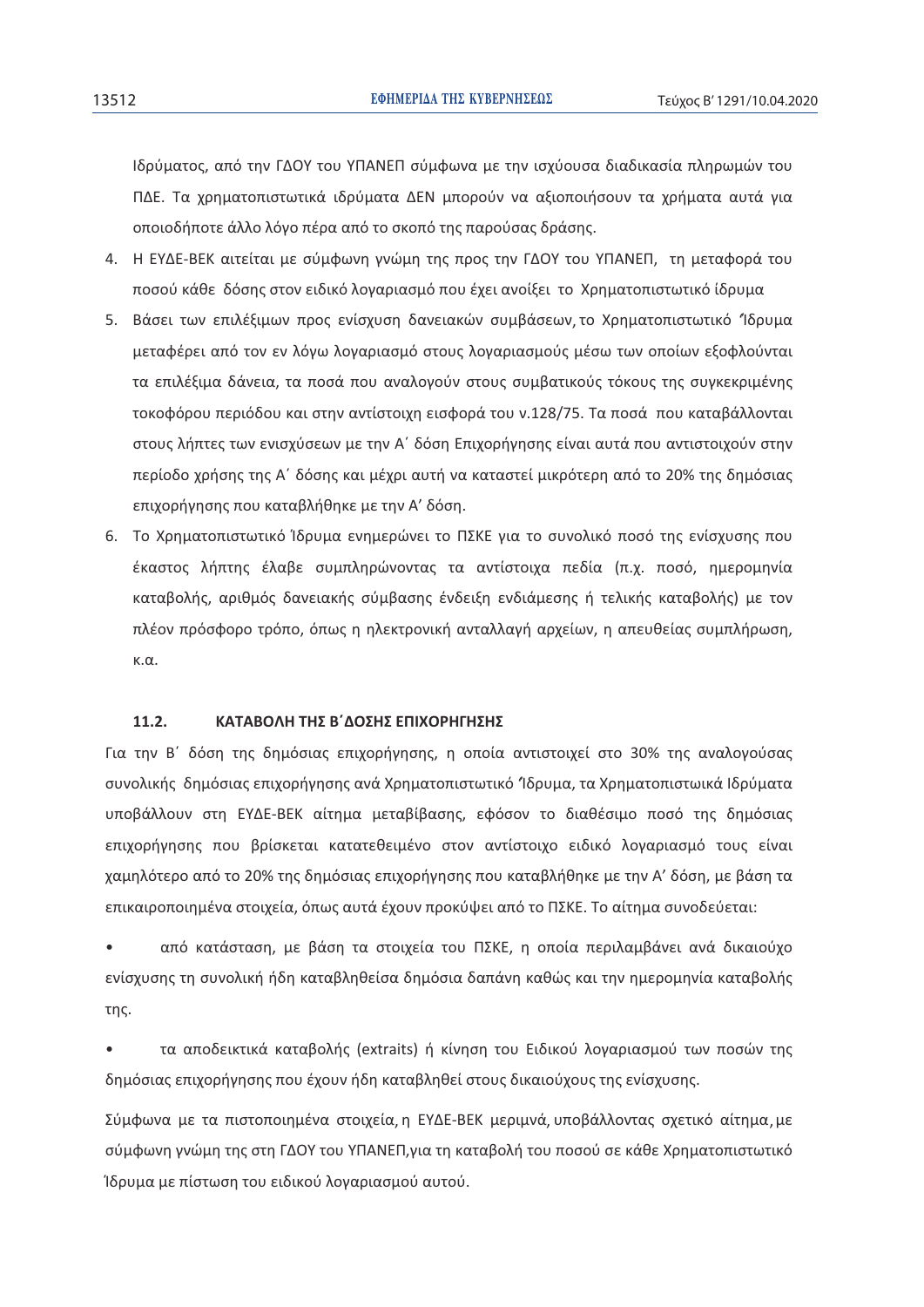Στη συνέχεια ακολουθείται η διαδικασία καταβολής της ενίσχυσης στους λήπτες σύμφωνα με τα αναφερόμενα στο κεφάλαιο 11.1, εδ. 4, 5 και 6.

#### $11.3.$ ΑΠΟΠΛΗΡΩΜΗ ΤΗΣ ΔΗΜΟΣΙΑΣ ΕΠΙΧΟΡΗΓΗΣΗΣ

Για την αποπληρωμή της Γ΄ δόσης της δημόσιας επιχορήγησης, η οποία αντιστοιχεί στο υπόλοιπο της αναλογούσας συνολικής δημόσιας επιχορήγησης, τα Χρηματοπιστωτικά Ιδρύματα υποβάλλουν στην ΕΥΔΕ-ΒΕΚ αίτημα μεταβίβασης, εφόσον το διαθέσιμο ποσό της δημόσιας επιχορήγησης που βρίσκεται κατατεθειμένο στον αντίστοιχο ειδικό λογαριασμό τους είναι χαμηλότερο από το 20% της δημόσιας επιχορήγησης που καταβλήθηκε με την Β' δόση, με βάση τα επικαιροποιημένα στοιχεία, όπως αυτά έχουν προκύψει από το ΠΣΚΕ. Το αίτημα συνοδεύεται:

από κατάσταση, με βάση τα στοιχεία του ΠΣΚΕ, η οποία περιλαμβάνει ανά λήπτη ενίσχυσης τη συνολική ήδη καταβληθείσα δημόσια δαπάνη καθώς και την ημερομηνία καταβολής της.

τα αποδεικτικά καταβολής (extraits) ή κίνηση Ειδικού λογαριασμού των ποσών της δημόσιας επιχορήγησης που έχουν ήδη καταβληθεί στους δικαιούχους της ενίσχυσης.

Σύμφωνα με τα πιστοποιημένα στοιχεία, η ΕΥΔΕ-ΒΕΚ μεριμνά υποβάλλοντας σχετικό αίτημα με σύμφωνη γνώμη της στη ΓΔΟΥ του ΥΠΑΝΕΠ για τη καταβολή του ποσού σε κάθε Χρηματοπιστωτικό Ίδρυμα με πίστωση του ειδικού λογαριασμού αυτού. Το ποσό της αποπληρωμής αντιστοιχεί στην αναλογούσα δημόσια επιχορήγηση όπως έχει διαμορφωθεί κατά το χρόνο του αιτήματος αποπληρωμής, αφού αφαιρεθεί η ήδη καταβληθείσα δημόσια δαπάνη της Α΄ και Β΄ δόσης.

Στη συνέχεια ακολουθείται η διαδικασία καταβολής της ενίσχυσης στους λήπτες σύμφωνα με τα αναφερόμενα στο κεφάλαιο 11.1, εδ. 4, 5 και 6.

Το κάθε Χρηματοπιστωτικό Ίδρυμα με την ολοκλήρωση των καταβολών αρμοδιότητάς του, υποβάλλει στη ΕΥΔΕ-ΒΕΚ κατάσταση, η οποία περιλαμβάνει:

- τον επιχορηγούμενο προϋπολογισμό, τις καταβληθείσες δόσεις της δημόσιας επιχορήγησης με τις αντίστοιχες ημερομηνίες καταβολής τους, καθώς και το τυχόν αδιάθετο υπόλοιπο (τα οποίο μπορεί να προέρχεται και από καταθέσεις ενδεχόμενων επιστροφών πληρωμών) στον ειδικό λογαριασμό
- τα υπόλοιπα αποδεικτικά καταβολής (extraits) των ποσών της δημόσιας επιχορήγησης που έχουν καταβληθεί στους δικαιούχους της ενίσχυσης βάσει της κίνησης του Ειδικού λογαριασμού.

Για όλες τις διαδικασίες του παρόντος κεφαλαίου τα Χρηματοπιστωτικά Ιδρύματα βεβαιώνουν την ακρίβεια/ορθότητα των αποστελλομένων στοιχείων.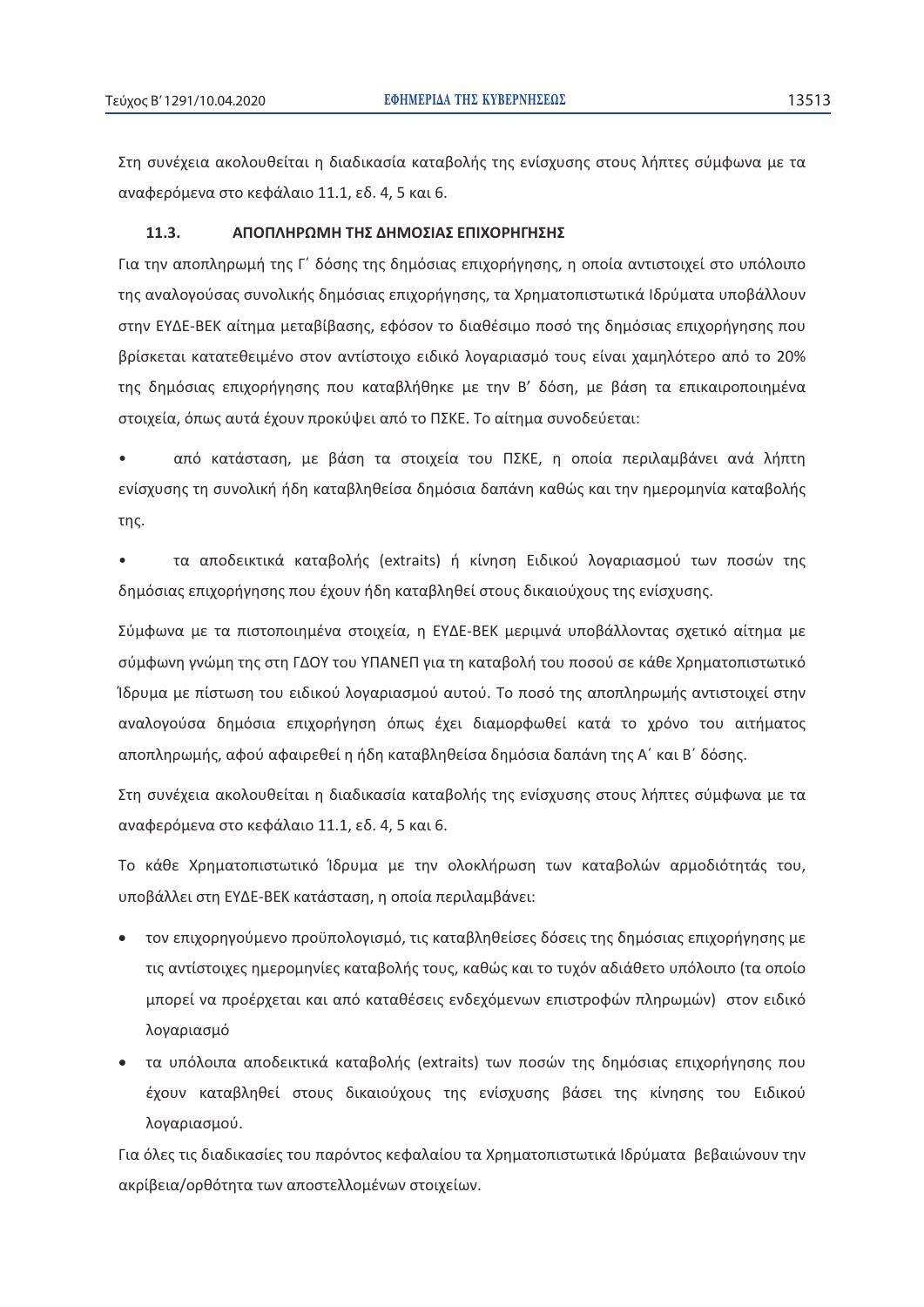Η ΕΥΔΕ-ΒΕΚ λαμβάνοντας υπόψη και τα καταχωρημένα στο ΠΣΚΕ στοιχεία προχωρεί σε εκκαθάριση και κλείσιμο αρχικά της προκηρυσσόμενης δράσης και κατόπιν των ειδικών λογαριασμών. Τα τυχόν αδιάθετα ποσά των ανωτέρω ειδικών λογαριασμών αποτελούν έσοδο του προγράμματος δημοσίων επενδύσεων. Για το σκοπό αυτό τα ως άνω ποσά θα κατατίθενται στον υφιστάμενο στην Τράπεζα της Ελλάδος λογαριασμό αδιάθετων υπολοίπων παρελθόντων οικονομικών ετών νομικών προσώπων σύμφωνα με το θεσμικό πλαίσιο που διέπει το ΠΔΕ.

Σε κάθε περίπτωση μετά την τελική καταβολή της ενίσχυσης στον λήπτη αυτός ενημερώνεται για το συνολικά καταβληθέν ποσό με τον πλέον πρόσφορο τρόπο από το ΠΣΚΕ.

#### 12. ΠΑΡΑΚΟΛΟΥΘΗΣΗ ΠΡΑΞΕΩΝ – ΕΠΑΛΗΘΕΥΣΕΙΣ – ΠΙΣΤΟΠΟΙΗΣΕΙΣ

Οι λήπτες της ενίσχυσης είναι υπεύθυνοι για την ορθή τήρηση των όρων και περιορισμών της παρούσας πρόσκλησης. Όλα τα δικαιολογητικά που αφορούν την εκτέλεση του έργου (π.χ. δικαιολογητικά που τεκμηριώνουν τα αναγραφόμενα στην αίτηση, δικαιολογητικά που υποβλήθηκαν ηλεκτρονικά) πρέπει να τηρούνται από τη ΕΥΔΕ-ΒΕΚ τόσο κατά τη διάρκεια της περιόδου εκτέλεσης του έργου όσο και μετά απ' αυτή, για χρονικό διάστημα τουλάχιστον δέκα (10) ετών μετά την τελευταία καταβολή της δημόσιας επιχορήγησης.

#### 12.1. ΔΕΙΚΤΕΣ ΕΠΙΤΥΧΙΑΣ ΤΗΣ ΠΑΡΟΥΣΑΣ ΔΡΑΣΗΣ

Οι δείκτες εκροής που χαρακτηρίζουν τη δράση είναι οι ακόλουθοι:

- CO01 Αριθμός επιχειρήσεων που ενισχύονται: 100.000 (μοναδιαία ΑΦΜ)
- CO02 3! ( 6 ( ?\$ ( 6 #" !: 100.000 ( JC)
- CO05 3! % ( 6 ( 65 : 5.000

(από το σύνολο των επιχειρήσεων που ενισχύονται, ο αριθμός εκείνων –μοναδιαία ΑΦΜ- που έχουν συσταθεί τα τελευταία 5 έτη βάσει της έναρξης λειτουργίας)

(Η δράση αναμένεται να συμβάλει στον μακροσκοπικό δείκτη αποτελέσματος του ΕΠΑΝΕΚ: T4212-Ακαθάριστη Προστιθέμενη Αξία (ΑΠΑ) των 9 στρατηγικών τομέων της χώρας, οποίος δεν στοχοθετείται σε επίπεδο δράσης)

### **13. ΥΠΟΧΡΕΟΣΕΙΣ ΛΗΠΤΟΝ ΕΝΙΣΧΥΣΗΣ**

Ο λήπτης της ενίσχυσης έχει τις κάτωθι μακροχρόνιες υποχρεώσεις:

α) οφείλει να απασχολεί στις 31.12.2020 τουλάχιστον ίδιο αριθμό εργαζομένων με τον αριθμό εργαζομένων που απασχολούσε στις 19.03.2020, βάσει των στοιχείων του συστήματος ΕΡΓΑΝΗ.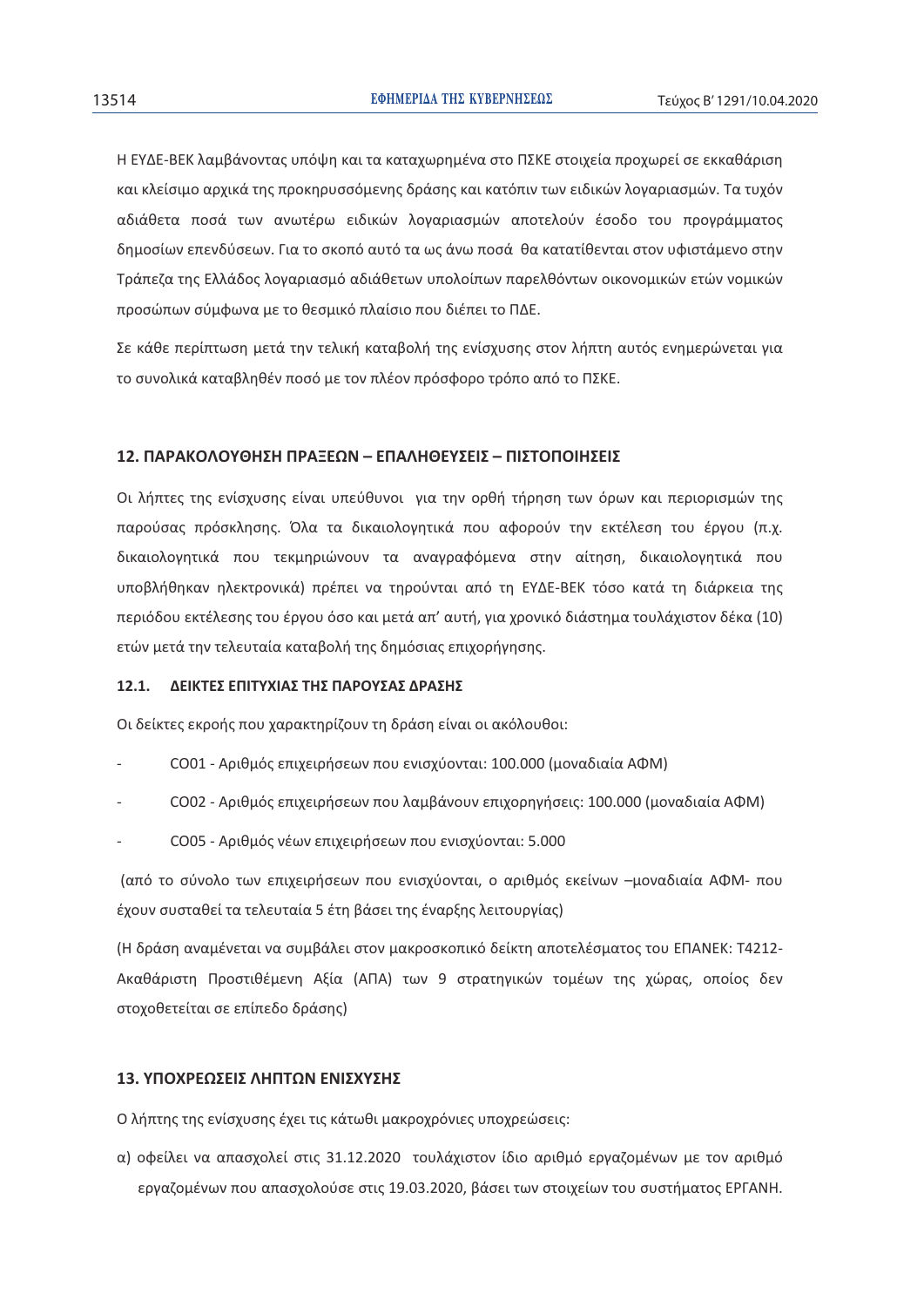Για τον λόγο αυτό εντός του Ιανουαρίου του 2021 η ΕΥΔΕ-ΒΕΚ υποχρεούται να πραγματοποιήσει έλεγχο επιβεβαίωσης της προαναφερόμενης υποχρέωσης. Ο έλεγχος θα πραγματοποιηθεί ηλεκτρονικά μέσω του Συστήματος ΕΡΓΑΝΗ. Οι λήπτες που δεν διατήρησαν την απασχόληση σύμφωνα με τα οριζόμενα στο Κεφ. 6, υποχρεούνται σε ολική επιστροφή της επιχορήγησης εκτός εάν προβούν στην εκ των υστέρων τήρηση αυτής για τις 31/01/2021 . Προς τούτο η ΕΥΔΕ-ΒΕΚ εκδίδει σχετικές οδηγίες.

- β) μέχρι 31/8/2020 οφείλει να προσκομίσει στο οικείο Χρηματοπιστωτικό Ίδρυμα Πιστοποιητικό περί μη κατάθεσης δικογράφου αίτησης πτώχευσης / δήλωσης παύσης πληρωμών για 31/12/2019, όπως εκδίδεται από το αρμόδιο Πρωτοδικείο. Σε περίπτωση μη προσκόμισης,το Χρηματοπιστωτικό Ίδρυμα ενημερώνει την ΕΥΔΕ-ΒΕΚ, η οποία εκδίδει απόφαση ολικής ανάκτησης της επιχορήγησης, σύμφωνα με τα οριζόμενα στην ΚΥΑ Δημοσιονομικών Διορθώσεων. Ο υπολογισμός των τόκων ανάκτησης για τη συγκεκριμένη περίπτωση γίνεται από την ημερομηνία χορήγησης της ενίσχυσης.
- γ) Επίσης οι λήπτες των ενισχύσεων υποχρεούνται να:
	- τηρούν τους όρους που προβλέπονται στην παρούσα πρόσκληση
	- μην ενισχύονται από άλλο Εθνικό ή Κοινοτικό Πρόγραμμα για την υλοποίηση της ίδιας πρότασης ή τμήματος αυτής
	- πραγματοποιούν το σύνολο των ενεργειών μέσω του ΠΣΚΕ διασφαλίζοντας την ακρίβεια, την ποιότητα και πληρότητα των υποβαλλόμενων στοιχείων
	- λαμβάνουν όλα τα μέτρα πληροφόρησης που προβλέπονται στο Παράρτημα XII του Κανονισμού 1303/2013 και να αποδέχονται τη συμπερίληψή τους στον κατάλογο των πράξεων του Ε.Π. που δημοσιοποιεί η οικεία ΕΥΔ στις διαδικτυακές πύλες www.ependyseis.gr, www.espa.gr, κατά τα προβλεπόμενα στο άρθρο 115 και στο Παράρτημα XII του Καν. 1303/2013, και στο οποίο αναφέρονται: η ονομασία του δικαιούχου και της πράξης, σύνοψη της πράξης, ημερομηνία έναρξης της πράξης, καταληκτική ημερομηνία πράξης, συνολική επιλέξιμη δαπάνη, ποσοστό συγχρηματοδότησης, ταχυδρομικός κώδικας ή άλλη κατάλληλη ένδειξη της τοποθεσίας, χώρα, ονομασία της κατηγορίας παρέμβασης της πράξης
	- αποδέχονται να δημοσιευτούν, σχετικές πληροφορίες σχετικά με την ενίσχυση που τους χορηγήθηκε, σύμφωνα με τη φόρμα του Παραρτήματος VIII της παρούσας Απόφασης (σημείο 34 της 19.3.2020/C(2020) 1863).
- δ) Για τον έλεγχο των μακροχρονίων υποχρεώσεων όπως αναφέρονται στα σημεία (α) και (β) ανωτέρω, ο λήπτης της ενίσχυσης, υποχρεούται να αποστέλλει στην ΕΥΔΕ-ΒΕΚ όλα τα σχετικά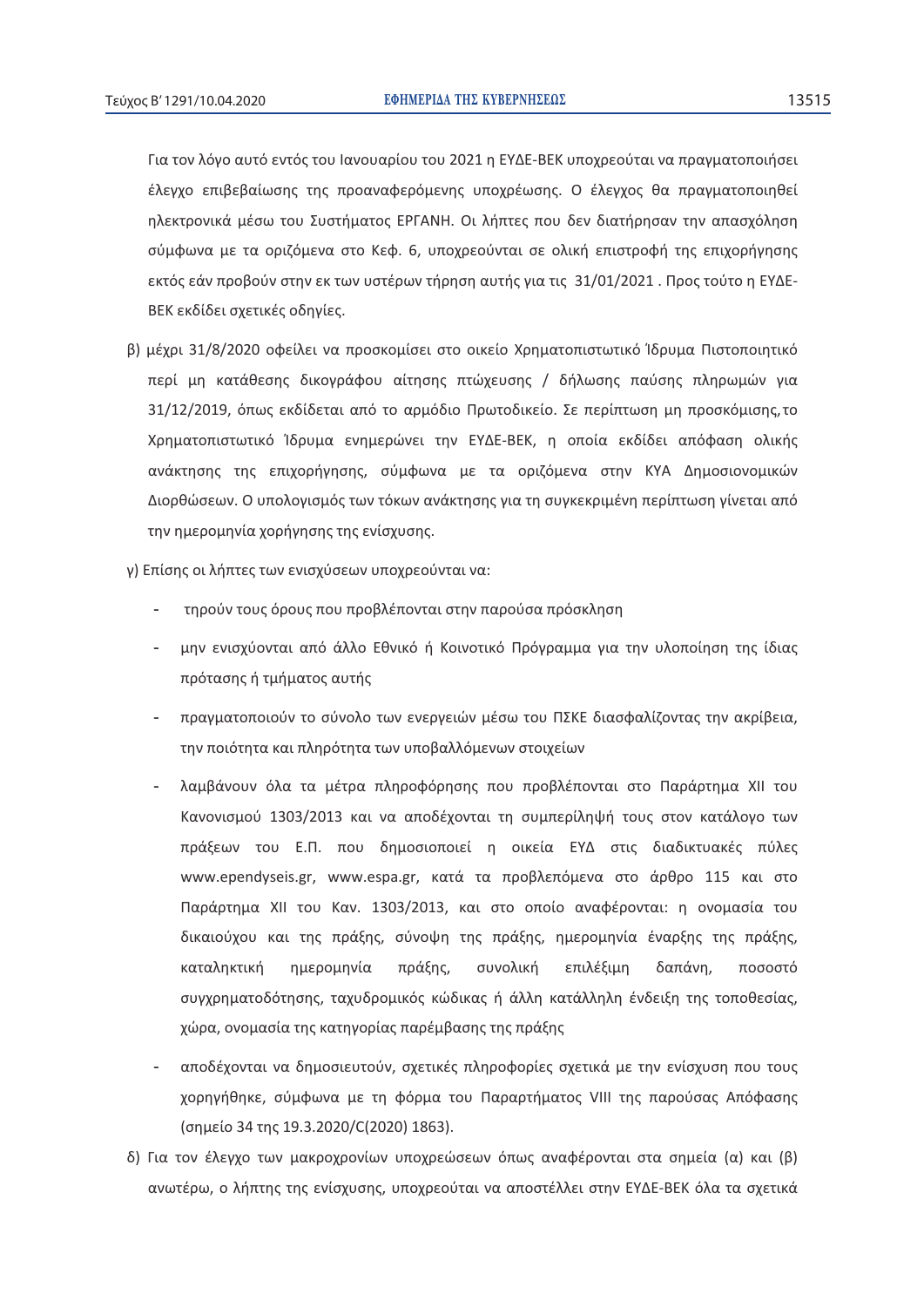έγγραφα που ζητούνται από αυτήν. Σε περίπτωση μη προσκόμισης αυτών επιβάλλεται επιστροφή του συνόλου της δημόσιας επιχορήγησης.

- ε) Κατά την υλοποίηση μιας πράξης, ο λήπτης της ενίσχυσης ενημερώνει το κοινό σχετικά με την στήριξη που έχει λάβει από τα Ταμεία:
	- i. παρέχοντας στον διαδικτυακό τόπο του, εάν υπάρχει, σύντομη περιγραφή της πράξης, ανάλογης προς το επίπεδο της στήριξης, που περιλαμβάνει τους στόχους και τα αποτελέσματά της και επισημαίνει τη χρηματοδοτική συνδρομή από την Ένωση,
	- ii. τοποθετώντας τουλάχιστον μία αφίσα με πληροφόρηση σχετικά με το έργο (ελάχιστο μέγεθος Α3), που περιλαμβάνει τη χρηματοδοτική συνδρομή από την Ένωση, σε σημείο εύκολα ορατό από το κοινό, όπως η είσοδος σε ένα κτίριο.
- στ) Ο λήπτης της ενίσχυσης, οφείλει να παράσχει κάθε στοιχείο και πληροφορία που αφορούν στο έργο ακόμα και μετά τη λήξη της Δράσης, ώστε να εξασφαλιστεί η δυνατότητα αποτίμησης και αξιολόγησης της Δράσης, στα αρμόδια όργανα.
- ζ) Όλα τα δικαιολογητικά και παραστατικά στοιχεία των δαπανών του έργου τηρούνται από την επιχείρηση σε ειδική μερίδα καθ' όλη τη διάρκεια του έργου, αλλά και στη συνέχεια για δέκα (10) χρόνια από την ημερομηνία καταβολής της τελευταίας δόσης της επιχορήγησης και τίθενται στη διάθεση των αρμοδίων οργάνων του Δημοσίου, της ΕΥΔΕ ΒΕΚ, της ΕΔΕΛ ή των αρμοδίων οργάνων της Ευρωπαϊκής Ένωσης, εφόσον ζητηθεί σχετικός έλεγχος και τούτο ανεξαρτήτως αν από άλλες διατάξεις της εθνικής νομοθεσίας δεν υποχρεούνται στη διατήρηση των δικαιολογητικών και παραστατικών της παραγωγικής επένδυσης.

Τα ανωτέρω στοιχεία και δικαιολογητικά έγγραφα διατηρούνται είτε υπό τη μορφή πρωτοτύπων, ή αντιγράφων των πρωτοτύπων ή σε κοινώς αποδεκτούς φορείς δεδομένων, περιλαμβανομένων των ηλεκτρονικών εκδόσεων των πρωτότυπων εγγράφων ή εγγράφων που υπάρχουν μόνο σε ηλεκτρονική μορφή.

η) Η επιστροφή των αχρεωστήτως καταβληθέντων ποσών της δημόσιας επιχορήγησης από τον λήπτη της ενίσχυσης σε όλες τις περιπτώσεις γίνεται εντόκως από την ημερομηνία καταβολής τους, σύμφωνα με την ΚΥΑ 126829 ΕΥΘΥ 1217(1) (Β΄ 2784)εκτός αν προσδιορίζεται διαφορετικά στην παρούσα, όπως στην περίπτωση υπερβάσης του ορίου σώρευσης.

#### 14. ΕΞΕΤΑΣΗ ΤΗΡΗΣΗΣ ΥΠΟΧΡΕΟΣΕΟΝ ΛΙΚΑΙΟΥΧΟΝ ΚΑΙ ΛΗΠΤΟΝ ΤΟΝ ΕΝΙΣΧΥΣΕΟΝ

Μετά την ένταξη του έργου στο Επιχειρησιακό Πρόγραμμα «Επιχειρηματικότητα, Ανταγωνιστικότητα, Καινοτομία» (ΕΠΑΝΕΚ), η οικεία διαχειριστική αρχή (Δ.Α) η οποία είναι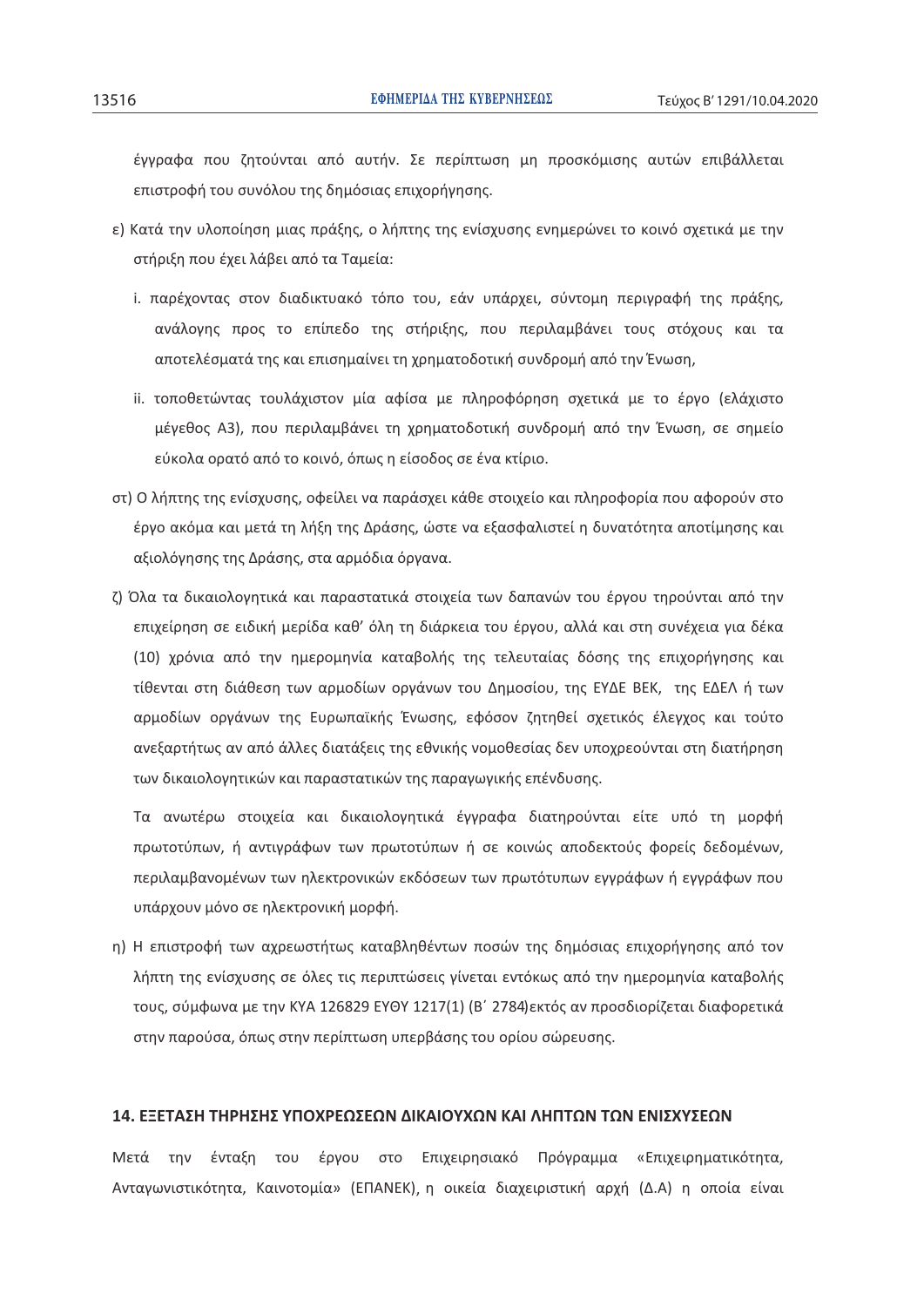υπεύθυνη για τη διαχείριση του επιχειρησιακού προγράμματος,σύμφωνα με την αρχή της χρηστής δημοσιονομικής διαχείρισης, θέτει στη διάθεση του δικαιούχου και των ληπτών ενίσχυσης πληροφορίες σχετικά με την εκτέλεση των καθηκόντων τους και την υλοποίηση πράξεων αντίστοιχα.

Το Σύστημα Διαχείρισης και Ελέγχου αναπτύσσει επί μέρους δραστηριότητες με αντικειμενικό σκοπό τη χρηστή δημοσιονομική διαχείριση των πόρων (οικονομία αποτελεσματικότητα, αποδοτικότητα).

Η ΕΥΔ ΕΠΑΝΕΚ στο πλαίσιο της υποχρέωσής της για τη διασφάλιση της τήρησης της χρηστής δημοσιονομικής διαχείρισης των πόρων του προγράμματος, αλλά και ο δικαιούχος αναλαμβάνουν όλες τις ενέργειες, οι οποίες απαιτούνται για την παρακολούθηση της τήρησης της υποχρέωσης του δικαιούχου και των ληπτών των ενισχύσεων.

Η ΕΥΔΕ-ΒΕΚ ενημερώνει σχετικά την ΕΥΔ ΕΠΑΝΕΚ και το ΟΠΣ (Τεχνικό Δελτίο Έργου, Δελτία Επίτευξης Δεικτών, Δελτία Δαπανών κλπ) και διατηρεί φακέλους με όλες τις πληροφορίες και τα δικαιολογητικά έγγραφα που απαιτούνται, οι οποίοι φυλάσσονται κατά τα προαναφερθέντα επί 10 έτη από την ημερομηνία ολοκλήρωσης των πράξεων.

Η παρακολούθηση της τήρησης των ανωτέρω υποχρεώσεων του Κεφαλαίου 13 και λοιπών δεσμεύσεων και των ληπτών των ενισχύσεων γίνεται από την ΕΥΔΕ-ΒΕΚ με διοικητική επαλήθευση ηλεκτρονικά βάσει στοιχείων που αποστέλλονται από άλλα πληροφοριακά συστήματα (ΕΡΓΑΝΗ, TAXIS κλπ) των ή βάσει διασταύρωσης στοιχείων βάσεων δεδομένων, ενώ δύναται να ζητούνται από τους λήπτες των ενισχύσεων δικαιολογητικά που επιτρέπουν την επαλήθευση της τήρησης των μακροχρόνιων υποχρεώσεων.

Δειγματοληπτικά είναι δυνατόν να γίνει επαλήθευση πέραν της ΕΥΔΕ-ΒΕΚ και της ΕΥΔ ΕΠΑΝΕΚ και από άλλα όργανα του Ελληνικού Δημοσίου ή της Ευρωπαϊκής Ένωσης. Ειδικότερα, η ΕΥΔ ΕΠΑΝΕΚ έχει το δικαίωμα διενέργειας όχι μόνο δειγματοληπτικών αλλά και στοχευμένων επανελέγχων μετά την ολοκλήρωση έκαστου έργου.

Για τη διοικητική επαλήθευση ο δικαιούχος υποχρεούται να υποβάλλει τα δικαιολογητικά, τα οποία ζητούνται.

### 15. ΠΛΗΡΟΦΟΡΗΣΗ

Για την πληροφόρηση των δυνητικών ληπτών λειτουργεί γραφείο ενημέρωσης, Τηλ: **1520**, (ώρες γραφείου 09:00-17:00) e-mail: <u>epiteliki@gge.gr</u> , URL <u>www.mindev.gov.gr</u> όπου και θα αναρτηθούν τα βασικά στοιχεία του προγράμματος και menu συχνών ερωτήσεων/απαντήσεων. Τυχόν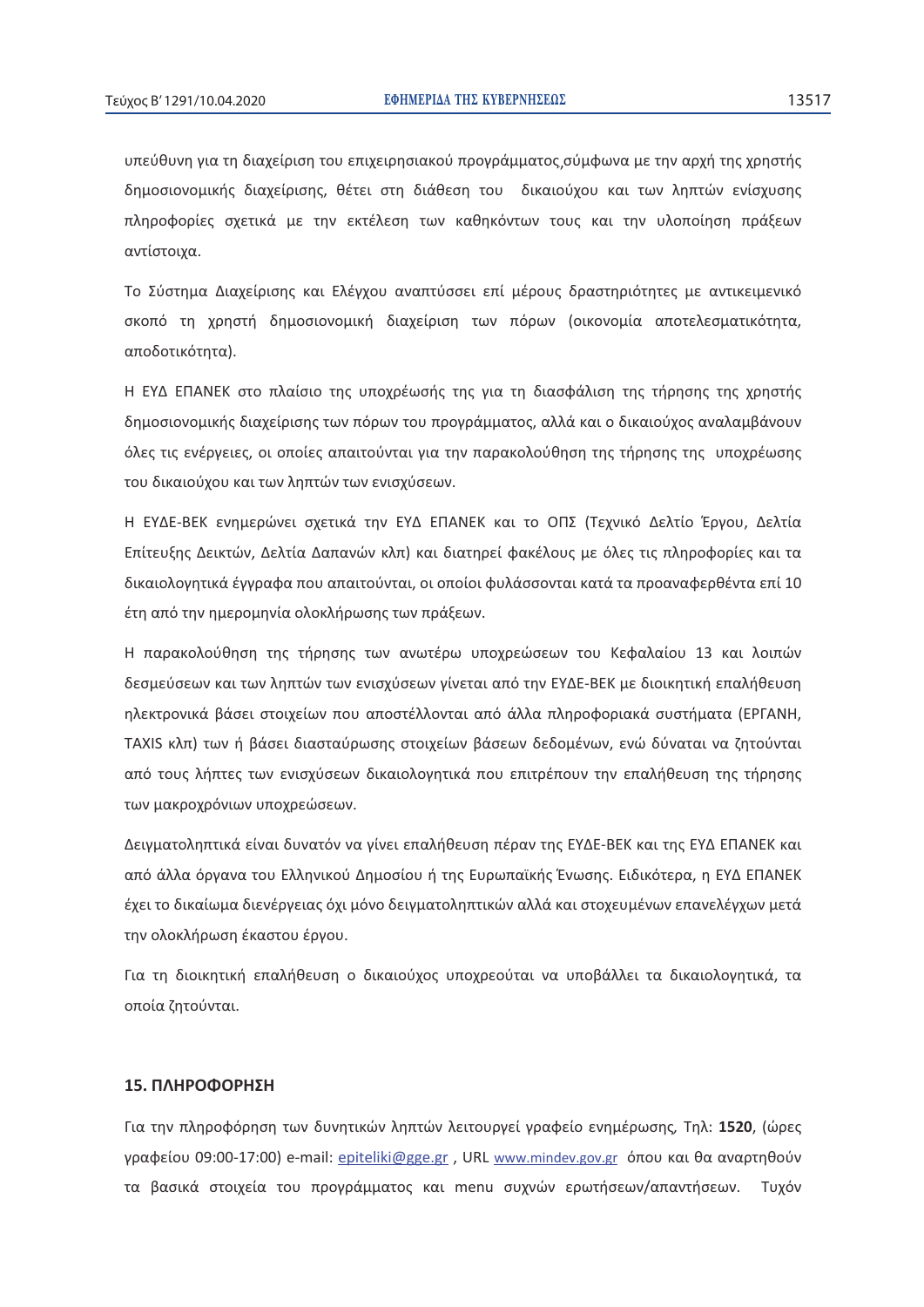ερωτήματα θα διατυπώνονται και μέσω ηλεκτρονικού ταχυδρομείου στην διεύθυνση epiteliki@gge.gr. Για τεχνικά θέματα της εφαρμογής οι δικαιούχοι μπορούν να απευθύνονται στο HELPDESK (γραφείο υποστήριξης) που λειτουργεί η ΜΟΔ, τηλ: 210-7787940, support@mou.gr (ώρες γραφείου 09:00-17:00).

#### 16. ΠΑΡΑΤΥΠΙΕΣ – ΔΙΑΚΟΠΗ ΕΝΙΣΧΥΣΗΣ – ΑΝΑΚΤΗΣΗ

Σε ό,τι αφορά σε παρατυπίες, διακοπή της ενίσχυσης καθώς και σε ανάκτηση αχρεωστήτως ή παρανόμως καταβληθέντων ποσών, ισχύουν τα όσα αναφέρονται στην με αριθμ. πρωτ. 126829 EYΘY 1217(1) Κοινή Υπουργική Απόφαση (Β' 2784) «Σύστημα δημοσιονομικών διορθώσεων και διαδικασίες ανάκτησης αχρεωστήτως ή παρανόμως καταβληθέντων ποσών από πόρους του κρατικού προϋπολογισμού για την υλοποίηση προγραμμάτων συγχρηματοδοτούμενων στο πλαίσιο του ΕΣΠΑ 2014-2020, σύμφωνα με το αρ. 22 του Ν. 4314/2014».

Σημειώνεται ότι η Δ.Α. / ο Δικαιούχος, στο πλαίσιο της Εθνικής και Ευρωπαϊκής Πολιτικής για την καταπολέμηση της απάτης στις διαρθρωτικές δράσεις θα διαβιβάζει στοιχεία που περιέχουν υπόνοια απάτης στις αρμόδιες αρχές. Λεπτομερής αναφορά για την «Καταπολέμηση της απάτης στις διαρθρωτικές δράσεις» υπάρχει στην ιστοσελίδα του ΕΣΠΑ (www.espa.gr) και συγκεκριμένα στον σύνδεσμο https://www.espa.gr/el/Pages/staticAntiFraudPolicy.aspx.

#### 17. ΚΑΤΑΛΟΓΟΣ ΠΑΡΑΡΤΗΜΑΤΩΝ

ΠΑΡΑΡΤΗΜΑ Ι: ΕΝΤΥΠΟ ΥΠΟΒΟΛΗΣ ΠΡΑΞΗΣ (ΠΡΟΚΥΠΤΕΙ ΑΠΌ ΤΗΝ ΗΛΕΚΤΡΟΝΙΚΉ ΚΑΤΑΧΏΡΗΣΗ ΣΤΟ ΠΣΚΕ ΤΩΝ ΣΧΕΤΙΚΏΝ ΠΕΔΊΩΝ ΑΠΌ ΤΟΝ ΔΥΝΗΤΙΚΌ ΛΉΠΤΗ ΤΗς ΕΝΊΣΧΥΣΗς) ΠΑΡΑΡΤΗΜΑ ΙΙ: ΟΡΙΣΜΟΣ ΜΜΕ ΠΑΡΑΡΤΗΜΑ ΙΙΙ: ΥΠΌΔΕΙΓΜΑ ΔΉΛΩΣΗς ΣΧΕΤΙΚΆ ΜΕ ΤΑ ΣΤΟΙΧΕΊΑ ΠΟΥ ΑΦΟΡΟΎΝ ΤΗΝ ΙΔΙΌΤΗΤΑ ΜΜΕ ΜΙΑς ΕΠΙΧΕΊΡΗΣΗς ΠΑΡΑΡΤΗΜΑ ΙΥ: ΟΡΙΣΜΟΣ ΠΡΟΒΛΗΜΑΤΙΚΩΝ ΕΠΙΧΕΙΡΗΣΕΩΝ ΠΑΡΑΡΤΗΜΑ V ΠΙΝΑΚΑΣ ΕΠΙΛΕΞΙΜΩΝ ΚΩΔΙΚΩΝ ΑΡΙΘΜΩΝ ΔΡΑΣΤΗΡΙΟΤΗΤΑΣ (ΚΑΔ) ΠΑΡΑΡΤΗΜΑ VΙ ΔΙΚΑΙΟΛΟΓΗΤΙΚΑ ΣΥΜΜΕΤΟΧΗΣ ΠΑΡΑΡΤΗΜΑ VII: ΥΠΟΔΕΙΓΜΑΤΑ ΥΠΕΥΘΥΝΩΝ ΔΗΛΩΣΕΩΝ ΠΑΡΑΡΤΗΜΑ VIII: ΕΝΤΥΠΟ ΠΛΗΡΟΦΟΡΗΣΗΣ Ε.Ε.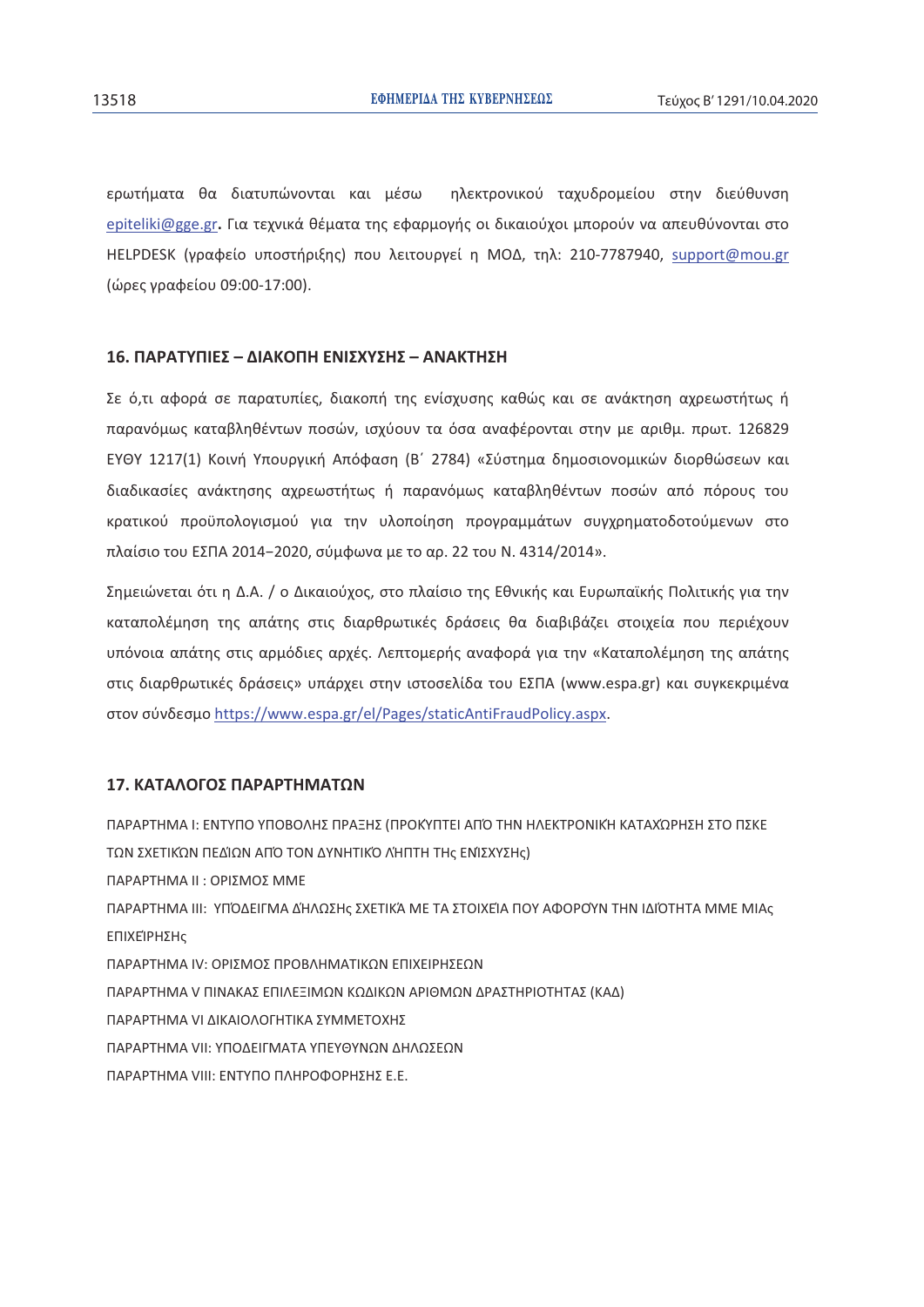## ΠΑΡΑΡΤΗΜΑ Ι - ΕΝΤΥΠΟ ΥΠΟΒΟΛΗΣ ΠΡΑΞΗΣ

Προκύπτει από την καταχώρηση στο ΠΣΚΕ από τον δυνητικό δικαιούχο των κάτωθι στοιχείων:

## **LOGO YNOYPFEIOY**

# **EYAE BEK**

# ΕΝΤΥΠΟ ΑΙΤΗΣΗΣ ΔΥΝΗΤΙΚΟΥ ΛΗΠΤΗ ΕΠΙΔΟΤΗΣΗΣ ΤΟΚΩΝ

| ΚΩΔΙΚΟΣ ΠΡΑΞΗΣ (ΕΡΓΟΥ)           | ΠΡΟΣΥΜΠΛΗΡΩΝΕΤΑΙ ΑΠΟ ΠΣΚΕ |
|----------------------------------|---------------------------|
| Ημερομηνία ηλεκτρονικής υποβολής | ΠΡΟΣΥΜΠΛΗΡΩΝΕΤΑΙ ΑΠΟ ΠΣΚΕ |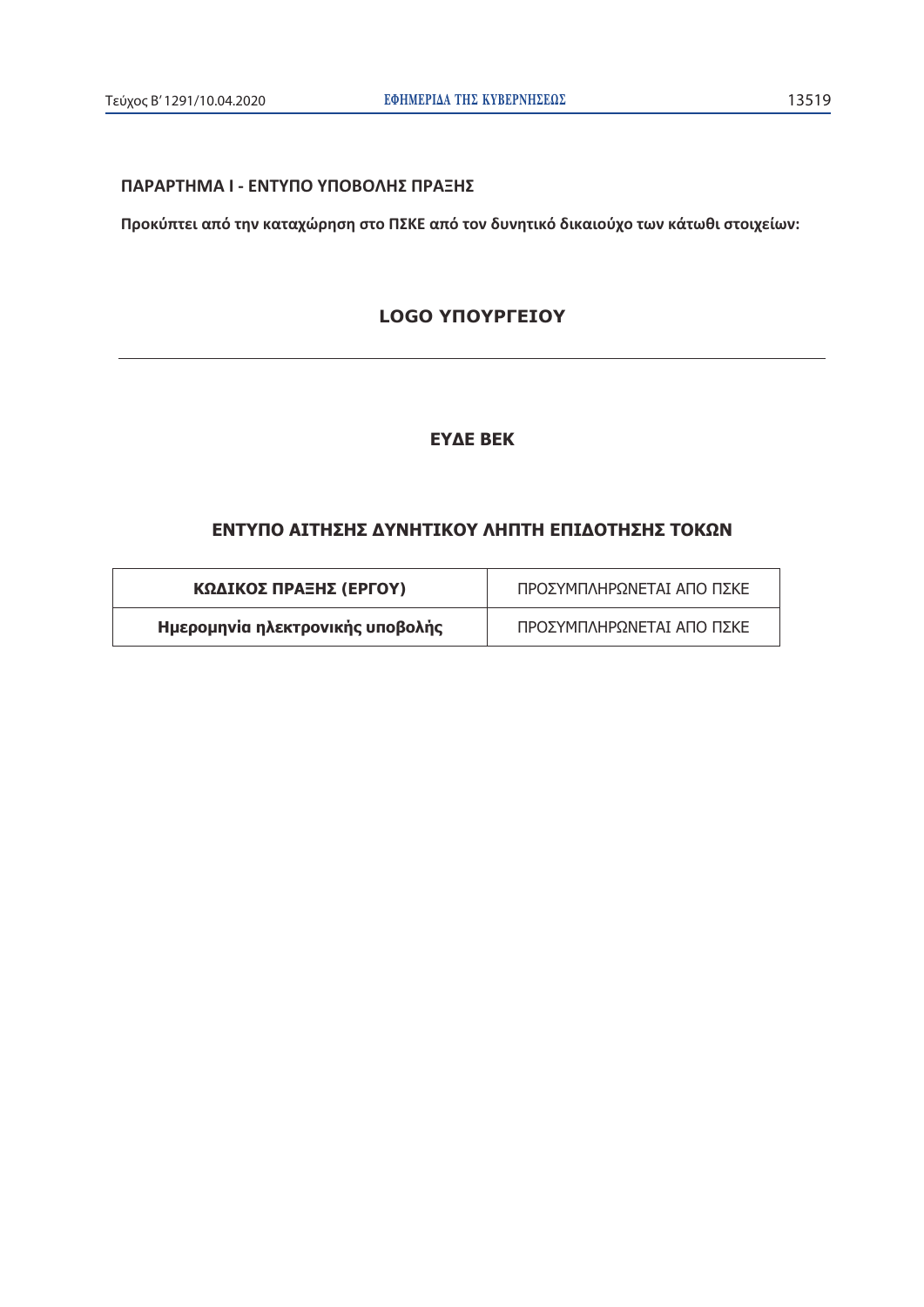







| ΓΕΝΙΚΑ ΣΤΟΙΧΕΙΑ ΠΡΟΚΗΡΥΞΗΣ/ΠΡΟΣΚΛΗΣΗΣ/ΔΡΑΣΗΣ<br>1. |                           |
|----------------------------------------------------|---------------------------|
| 1.1 ΚΩΔΙΚΟΣ ΠΡΟΣΚΛΗΣΗΣ                             | ΠΡΟΣΥΜΠΛΗΡΩΝΕΤΑΙ ΑΠΟ ΠΣΚΕ |
| 1.2 ΕΠΙΧΕΙΡΗΣΙΑΚΟ ΠΡΟΓΡΑΜΜΑ                        | ΠΡΟΣΥΜΠΛΗΡΩΝΕΤΑΙ ΑΠΟ ΠΣΚΕ |
| 1.3 ΑΞΟΝΑΣ ΠΡΟΤΕΡΑΙΟΤΗΤΑΣ                          | ΠΡΟΣΥΜΠΛΗΡΩΝΕΤΑΙ ΑΠΟ ΠΣΚΕ |
| 1.4 ΘΕΜΑΤΙΚΟΣ ΣΤΟΧΟΣ                               | ΠΡΟΣΥΜΠΛΗΡΩΝΕΤΑΙ ΑΠΟ ΠΣΚΕ |
| 1.5ΔΙΑΡΘΡΩΤΙΚΟ ΤΑΜΕΙΟ                              | ΠΡΟΣΥΜΠΛΗΡΩΝΕΤΑΙ ΑΠΟ ΠΣΚΕ |
| 1.6 ΚΑΤΗΓΟΡΙΑ ΠΕΡΙΦΕΡΕΙΑΣ                          | ΠΡΟΣΥΜΠΛΗΡΩΝΕΤΑΙ ΑΠΟ ΠΣΚΕ |
| 1.7 ΕΠΕΝΔΥΤΙΚΗ ΠΡΟΤΕΡΑΙΟΤΗΤΑ                       | ΠΡΟΣΥΜΠΛΗΡΩΝΕΤΑΙ ΑΠΟ ΠΣΚΕ |
| 1.8 ΚΑΘΕΣΤΩΣ ΚΡΑΤΙΚΗΣ ΕΝΙΣΧΥΣΗΣ                    | ΠΡΟΣΥΜΠΛΗΡΩΝΕΤΑΙ ΑΠΟ ΠΣΚΕ |

#### ΕΠΙΛΟΓΗ ΧΡΗΜΑΤΟΠΙΣΤΩΤΙΚΟΥ ΟΡΓΑΝΙΣΜΟΥ  $\overline{2}$ .

**2.1. ΕΠΩΝΥΜΙΑ ΧΟ** 

(+) Drop down menu για επιλογή ΧΟ.

| 3.<br>ΣΤΟΙΧΕΙΑ ΛΗΠΤΗ                       |                                                                            |  |
|--------------------------------------------|----------------------------------------------------------------------------|--|
| ΓΕΝΙΚΑ ΣΤΟΙΧΕΙΑ ΛΗΠΤΗ ΤΗΣ ΕΝΙΣΧΥΣΗΣ<br>3.1 |                                                                            |  |
| $3.1.1 A.$ $\Phi$ . M.                     |                                                                            |  |
| 3.1.2ΕΠΩΝΥΜΙΑΕΠΙΧΕΙΡΗΣΗΣ                   | ΒΑΣΕΙ ΕΓΓΡΑΦΟΥ ΑΠΟ Δ.Ο.Υ.                                                  |  |
| 3.1.3ΔΙΑΚΡΙΤΙΚΟΣΤΙΤΛΟΣΕΠΙΧΕΙΡΗΣΗΣ          | ΒΑΣΕΙ ΕΓΓΡΑΦΟΥ ΑΠΟ Δ.Ο.Υ.                                                  |  |
| <b>3.1.4. NOMIKH MOPФH</b>                 | ATOMIKH/OE/EE/IKE/ENE/AE                                                   |  |
|                                            | ΠΟΛΥ ΜΙΚΡΗ/ΜΙΚΡΗ/ΜΕΣΑΙΑ/                                                   |  |
| 3.1.5 ΜΕΓΕΘΟΣ ΕΠΙΧΕΙΡΗΣΗΣ                  | Σύμφωνα με τον ορισμό<br>MME<br>της<br>(Παράρτημα IV) και την δήλωση ΜΜΕ η |  |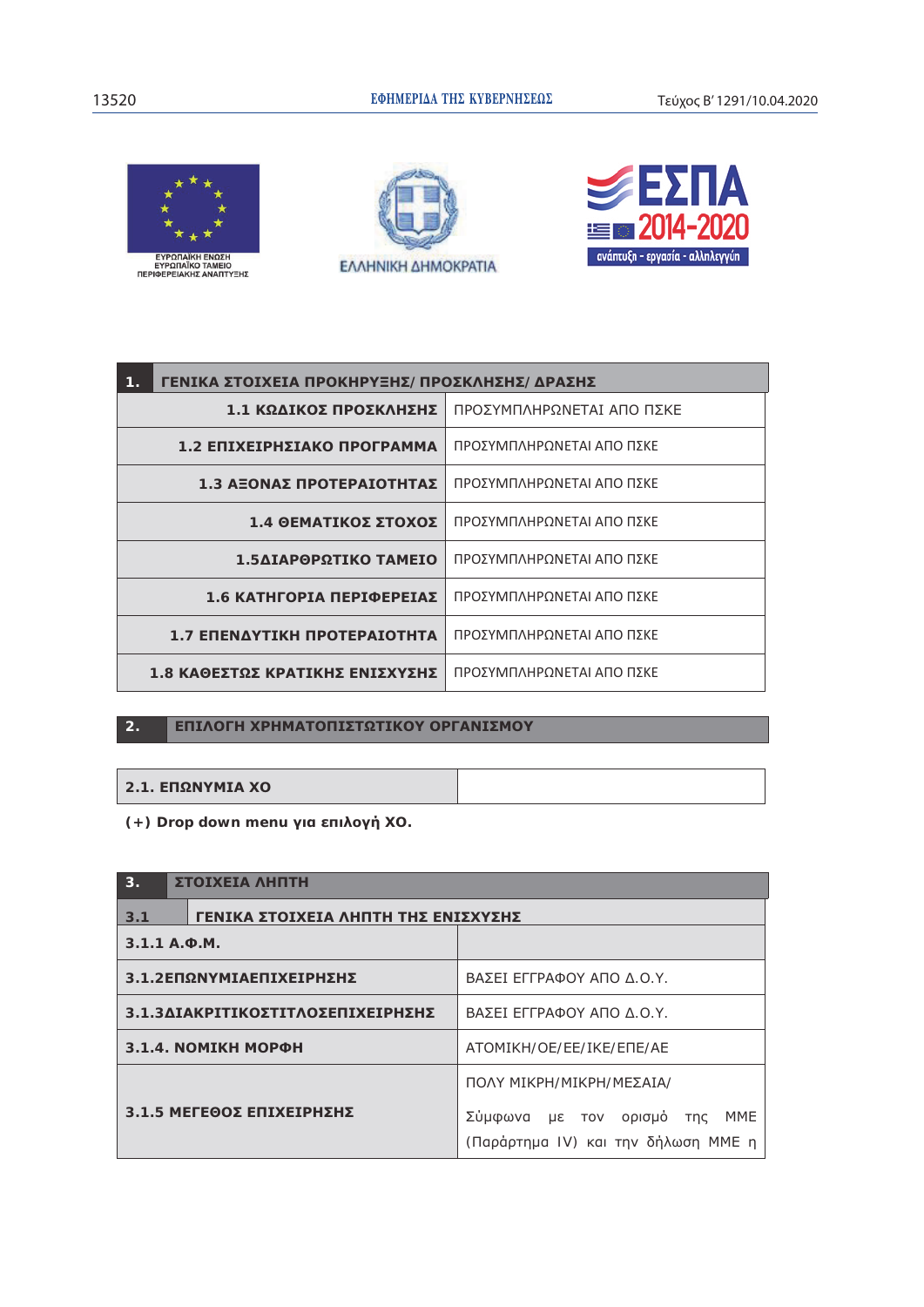|                                     | onoia αποτελεί τυπικό δικαιολογητικό          |
|-------------------------------------|-----------------------------------------------|
|                                     | (Παράρτημα V) συμπληρώνεται<br>T <sub>O</sub> |
|                                     | αντίστοιχο πεδίο                              |
| 3.1.6. Η ΕΠΙΧΕΙΡΗΣΗ ΕΙΝΑΙ ΕΞΩΧΩΡΙΑ  | NAI/OXI                                       |
| (OFFSHORE)                          |                                               |
| 3.1.7 ΑΡΙΘΜΟΣ ΕΡΓΑΖΟΜΕΝΩΝ ΤΗΣ       |                                               |
| ΕΠΙΧΕΙΡΗΣΗΣ ΤΗΝ 19/3/2020           |                                               |
| 3.1.8. ΕΠΙΧΕΙΡΗΣΗ ΠΟΥ ΕΧΕΙ ΣΥΣΤΑΘΕΙ | NAI/OXI                                       |
| <b>ЛІГОТЕРО АПО 5 ЕТН</b>           |                                               |

| 3.2                                            |                   | ΔΙΕΥΘΥΝΣΗ ΕΔΡΑΣ                           |                          |
|------------------------------------------------|-------------------|-------------------------------------------|--------------------------|
|                                                | 3.2.1. ПЕРІФЕРЕІА |                                           | ΕΠΙΛΟΓΗ ΑΠΟ ΛΙΣΤΑ        |
|                                                |                   | 3.2.2. ПЕРІФЕРЕІАКН ЕНОТНТА               | ΕΠΙΛΟΓΗ ΑΠΟ ΛΙΣΤΑ        |
|                                                |                   | $3.2.3.$ ΔΗΜΟΣ - ΚΟΙΝΟΤΗΤΑ                | ΕΠΙΛΟΓΗ ΑΠΟ ΛΙΣΤΑ        |
| 3.2.4. ΔΗΜΟΤΙΚΟ ΔΙΑΜΕΡΙΣΜΑ                     |                   |                                           | ΕΠΙΛΟΓΗ ΑΠΟ ΛΙΣΤΑ        |
| 3.2.5.                                         |                   | $3.2.5.1$ $0\Delta$ O $\Sigma$<br>ΑΡΙΘΜΟΣ | ΒΑΣΕΙ ΕΓΓΡΑΦΟΥ ΑΠΟ Δ.Ο.Υ |
| ΔΙΕΥΘΥΝΣΗ<br>ΕΔΡΑΣ                             |                   | $3.2.5.2$ TONOOE $\Sigma$ IA              | ΒΑΣΕΙ ΕΓΓΡΑΦΟΥ ΑΠΟ Δ.Ο.Υ |
| $3.2.5.3$ TAX, $K\Omega\Delta I K\Omega\Sigma$ |                   |                                           |                          |
| 3.2.6. ΤΗΛΕΦΩΝΟ ΕΠΙΚΟΙΝΩΝΙΑΣ                   |                   |                                           |                          |
| 3.2.7. Ηλεκτρονική Διεύθυνση (e-mail)          |                   |                                           |                          |

| 3.3. | ΕΠΙΛΕΞΙΜΟΣ Κ.Α.Δ. - ΔΡΑΣΤΗΡΙΟΤΗΤΩΝ  |                  |                                            |  |
|------|-------------------------------------|------------------|--------------------------------------------|--|
|      | 3.3.1 ΕΠΙΛΕΞΙΜΟΣ Κ.Α.Δ. ΕΠΙΧΕΙΡΗΣΗΣ |                  |                                            |  |
| A/A  | Κωδικός                             | Περιγραφή Κ.Α.Δ. | Ημερομηνία                                 |  |
|      |                                     |                  | ΒΑΣΕΙ ΕΓΓΡΑΦΟΥ<br>$A\Pi$ O $\Delta$ , O, Y |  |

| 3.4. | ΑΦΜ ΣΥΝΔΕΔΕΜΕΝΩΝ ΕΠΙΧΕΙΡΗΣΕΩΝ      |                                                |  |
|------|------------------------------------|------------------------------------------------|--|
| A/A  | ΑΦΜ ΣΥΝΔΕΔΕΜΕΝΗΣ                   | ΕΠΩΝΥΜΙΑ ΣΥΝΔΕΔΕΜΕΝΗΣ                          |  |
|      | ΕΙΧΕΙΡΗΣΗΣ                         | ΕΠΙΧΕΙΡΗΣΗΣ                                    |  |
|      | ΠΡΟΣΟΧΗ ΣΥΜΠΛΗΡΩΝΟΝΤΑΙ ΜΟΝΟ ΤΑ ΑΦΜ |                                                |  |
|      |                                    | ΣΥΝΔΕΔΕΜΕΝΩΝ ΤΑ ΟΠΟΙΑ ΠΡΕΠΕΙ ΝΑ ΤΑΥΤΙΖΟΝΤΑΙ ΜΕ |  |
|      |                                    | ΤΑ ΔΗΛΩΝΕΝΑ ΣΤΟ ΠΑΡΑΡΤΗΜΑ ΙΙΙ                  |  |
|      |                                    |                                                |  |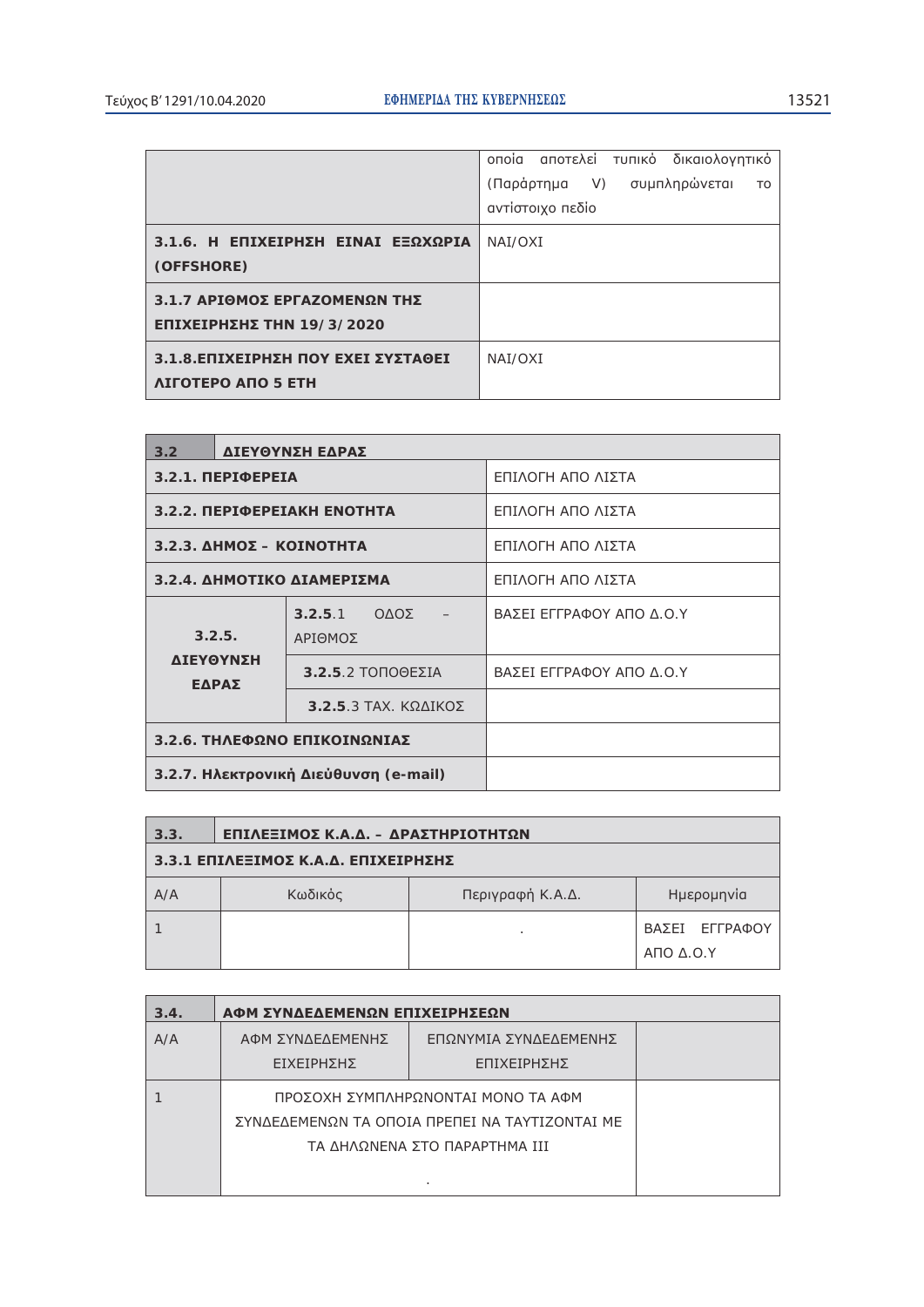| 3.5.<br>ΣΤΟΙΧΕΙΑ ΝΟΜΙΜΟΥ ΕΚΠΡΟΣΩΠΟΥ   |                                                   |  |
|---------------------------------------|---------------------------------------------------|--|
|                                       | $3.5.1 A. \Phi.M.$                                |  |
|                                       | 3.5.2VAT                                          |  |
|                                       | $3.5.3$ XQPA                                      |  |
|                                       | 3.5.4 ΕΠΩΝΥΜΟ                                     |  |
|                                       | 3.5.5 ONOMA                                       |  |
|                                       | 3.5.6.1. ПЕРІФЕРЕІА                               |  |
| 3.5.6<br>ΔΙΕΥΘΥΝΣΗ                    | $3.5.6.2$ $0\triangle 0\overline{2}$ –<br>ΑΡΙΘΜΟΣ |  |
| ΕΠΙΚΟΙΝΩΝΙΑΣ                          | 3.5.6.3 ΤΟΠΟΘΕΣΙΑ                                 |  |
|                                       | $3.5.6.4$ TAX, $K\Omega\Delta$ IKO $\Sigma$       |  |
| 3.5.7. ΤΗΛΕΦΩΝΟ (Σταθερό)             |                                                   |  |
|                                       | 3.5.8 ΤΗΛΕΦΩΝΟ (Κινητό)                           |  |
| 3.5.9. Ηλεκτρονική Διεύθυνση (e-mail) |                                                   |  |

|  | <b>CONTRACT</b><br>$\blacksquare$ |
|--|-----------------------------------|
|--|-----------------------------------|

| 4.1 Παρατηρήσεις |  |
|------------------|--|

| 7. ΚΑΤΑΛΟΓΟΣ ΣΥΝΗΜΜΕΝΩΝ ΕΓΓΡΑΦΩΝ |                        |            |                      |  |  |
|----------------------------------|------------------------|------------|----------------------|--|--|
| 7.1 AA.                          | 7.2 ΠΕΡΙΓΡΑΦΗ ΕΓΓΡΑΦΟΥ | 7.3 APXEIO | $7.4$ $\Sigma$ XOAIA |  |  |
|                                  |                        |            |                      |  |  |
|                                  |                        |            |                      |  |  |
|                                  |                        |            |                      |  |  |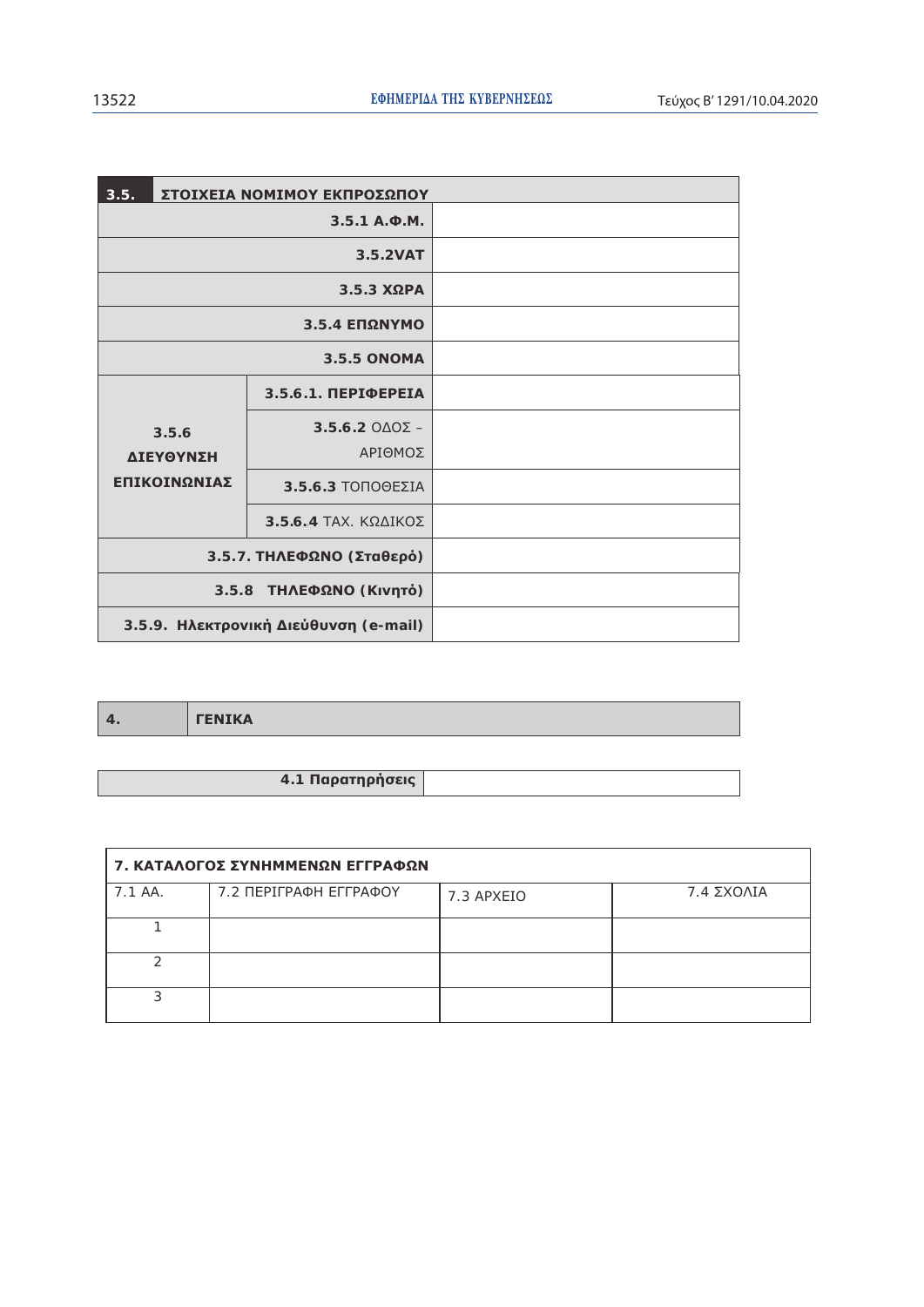#### ΠΑΡΑΡΤΗΜΑ ΙΙ: ΟΡΙΣΜΟΣ ΜΜΕ

#### Άρθρο 1 - Επιχείρηση

Επιχείρηση θεωρείται κάθε μονάδα, ανεξάρτητα από τη νομική της μορφή, που ασκεί οικονομική δραστηριότητα. Σε αυτές περιλαμβάνονται ειδικότερα αυτοαπασχολούμενα άτομα και οικογενειακές επιχειρήσεις που ασκούν βιοτεχνική ή άλλη δραστηριότητα, καθώς και προσωπικές εταιρείες ή ενώσεις προσώπων που ασκούν τακτικά μια οικονομική δραστηριότητα.

# Άρθρο 2 - Αριθμός απασχολουμένων και οικονομικά όρια προσδιορίζονται τις κατηγορίες επιχειρήσεων

Η κατηγορία των πολύ μικρών, μικρών και μεσαίων επιχειρήσεων («MME») αποτελείται από επιχειρήσεις που απασχολούν λιγότερους από 250 εργαζομένους και των οποίων ο ετήσιος κύκλος εργασιών δεν υπερβαίνει τα 50 εκατ. ευρώ και/ή το σύνολο του ετήσιου ισολογισμού δεν υπερβαίνει τα 43 εκατ. ευρώ.

Στην κατηγορία των ΜΜΕ, ως μικρή επιχείρηση ορίζεται η επιχείρηση η οποία απασχολεί λιγότερους από 50 εργαζομένους και της οποίας ο ετήσιος κύκλος εργασιών και/ή το σύνολο του ετήσιου ισολογισμού δεν υπερβαίνει τα 10 εκατ. ευρώ.

Στην κατηγορία των ΜΜΕ, ως πολύ μικρή επιχείρηση ορίζεται η επιχείρηση η οποία απασχολεί λιγότερους από 10 εργαζομένους και της οποίας ο ετήσιος κύκλος εργασιών και/ή το σύνολο του ετήσιου ισολογισμού δεν υπερβαίνει τα 2 εκατ. ευρώ.

# Άρθρο 3 - Τύποι επιχειρήσεων που λαμβάνονται υπόψη για τον υπολογισμό του αριθμού απασχολουμένων και των χρηματικών ποσών

«Ανεξάρτητη επιχείρηση» είναι κάθε επιχείρηση που δεν χαρακτηρίζεται ως συνεργαζόμενη επιχείρηση κατά την έννοια της παραγράφου 2 ή ως συνδεδεμένη επιχείρηση κατά την έννοια της παραγράφου 3.

«Συνεργαζόμενες επιχειρήσεις» είναι όλες οι επιχειρήσεις που δεν χαρακτηρίζονται ως συνδεδεμένες κατά την έννοια της παραγράφου 3 και μεταξύ των οποίων υπάρχει η ακόλουθη σχέση: μια επιχείρηση (ανάντη επιχείρηση) κατέχει, μόνη ή από κοινού με μία ή περισσότερες συνδεδεμένες επιχειρήσεις κατά την έννοια της παραγράφου 3, το 25 % ή περισσότερο του κεφαλαίου ή των δικαιωμάτων ψήφου μιας άλλης επιχείρησης (κατάντη επιχείρησης).

Ωστόσο, μια επιχείρηση μπορεί να χαρακτηριστεί ως ανεξάρτητη, μη έχουσα δηλαδή συνεργαζόμενες επιχειρήσεις, ακόμη και εάν το όριο του 25 % καλύπτεται ή υπερκαλύπτεται,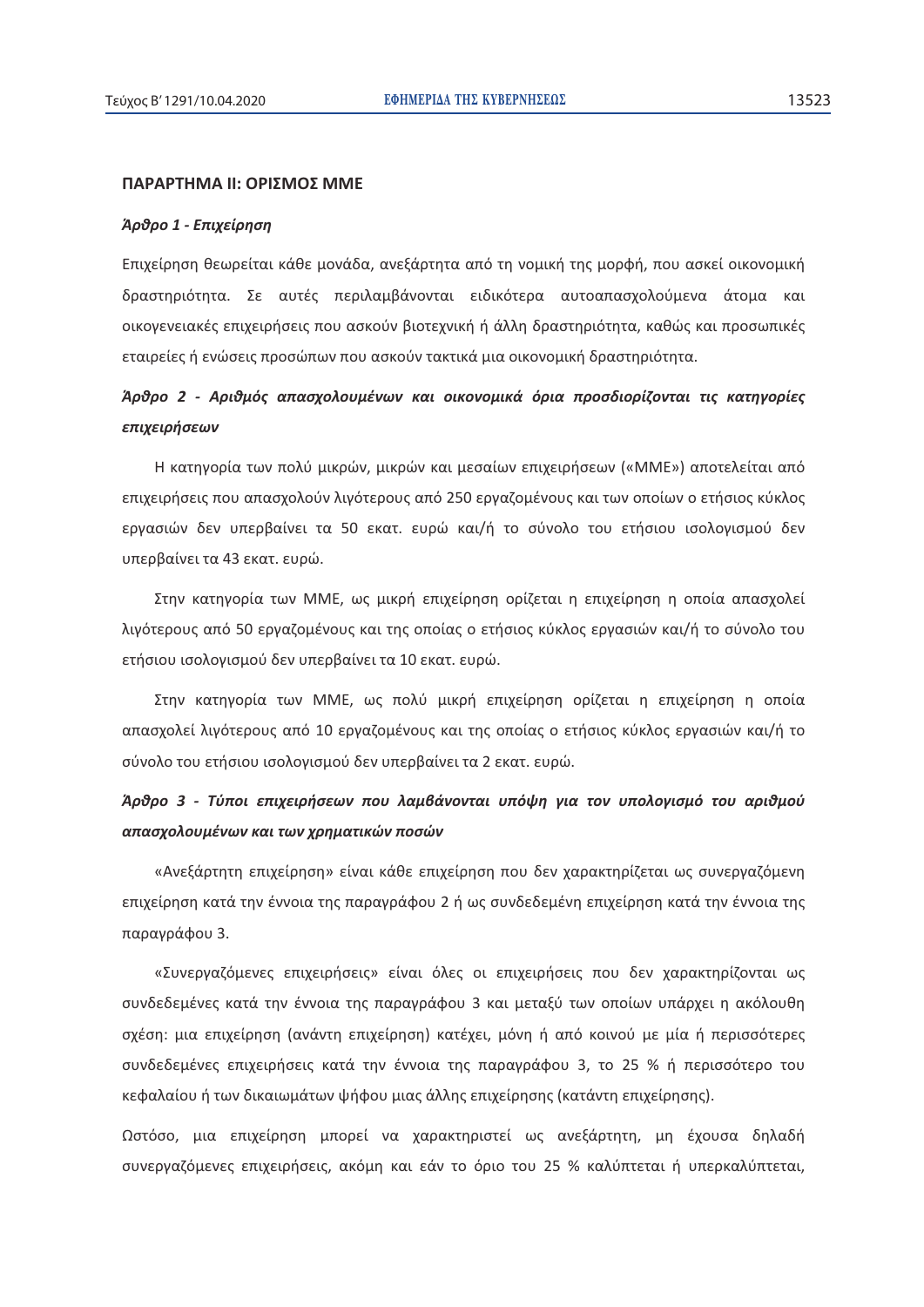εφόσον το ποσοστό αυτό ελέγχεται από τις ακόλουθες κατηγορίες επενδυτών και υπό την προϋπόθεση ότι αυτοί δεν είναι, μεμονωμένα ή από κοινού, συνδεδεμένοι κατά την έννοια της παραγράφου 3 με την εν λόγω επιχείρηση:

- α) δημόσιες εταιρείες συμμετοχών, εταιρείες επιχειρηματικού κεφαλαίου, φυσικά πρόσωπα ή ομάδες φυσικών προσώπων που ασκούν συστηματικά δραστηριότητες σε επενδύσεις επιχειρηματικού κεφαλαίου και επενδύουν ίδια κεφάλαια σε μη εισηγμένες στο χρηματιστήριο επιχειρήσεις (business angels), εφόσον το σύνολο της επένδυσης αυτής σε μία επιχείρηση δεν υπερβαίνει τα 1.250.000 ευρώ,
- β) πανεπιστήμια ή ερευνητικά κέντρα μη κερδοσκοπικού σκοπού,
- γ) θεσμικοί επενδυτές, συμπεριλαμβανομένων των ταμείων περιφερειακής ανάπτυξης,
- δ) αυτόνομες τοπικές αρχές με ετήσιο προϋπολογισμό μικρότερο από 10 εκατ. ευρώ και με λιγότερους από 5.000 κατοίκους.
- 3. «Συνδεδεμένες επιχειρήσεις» είναι οι επιχειρήσεις που διατηρούν μεταξύ τους μία από τις ακόλουθες σχέσεις:
	- α) μία επιχείρηση κατέχει την πλειοψηφία των δικαιωμάτων ψήφου των μετόχων ή των εταίρων άλλης επιχείρησης,
	- β) μία επιχείρηση έχει το δικαίωμα να διορίζει ή να παύει την πλειοψηφία των μελών του διοικητικού, διαχειριστικού ή εποπτικού οργάνου άλλης επιχείρησης,
	- γ) μία επιχείρηση έχει το δικαίωμα να ασκεί κυριαρχική επιρροή σε άλλη επιχείρηση βάσει σύμβασης που έχει συνάψει με αυτήν ή δυνάμει ρήτρας του καταστατικού της τελευταίας,
	- δ) μία επιχείρηση που είναι μέτοχος ή εταίρος άλλης επιχείρησης ελέγχει μόνη της, βάσει συμφωνίας που έχει συνάψει με άλλους μετόχους ή εταίρους της εν λόγω επιχείρησης, την πλειοψηφία των δικαιωμάτων ψήφου των μετόχων ή των εταίρων αυτής της επιχείρησης.

Τεκμαίρεται ότι δεν υπάρχει κυριαρχική επιρροή, εφόσον οι επενδυτές που αναφέρονται στην παράγραφο 2 δεύτερο εδάφιο δεν υπεισέρχονται άμεσα ή έμμεσα στη διαχείριση της εξεταζόμενης επιχείρησης, με την επιφύλαξη των δικαιωμάτων που έχουν με την ιδιότητά τους ως μετόχων ή εταίρων.

Συνδεδεμένες θεωρούνται επίσης οι επιχειρήσεις που διατηρούν μια από τις σχέσεις που αναφέρονται στο πρώτο εδάφιο μέσω μιας ή περισσότερων άλλων επιχειρήσεων ή μέσω οποιουδήποτε από τους επενδυτές που αναφέρονται στην παράγραφο 2.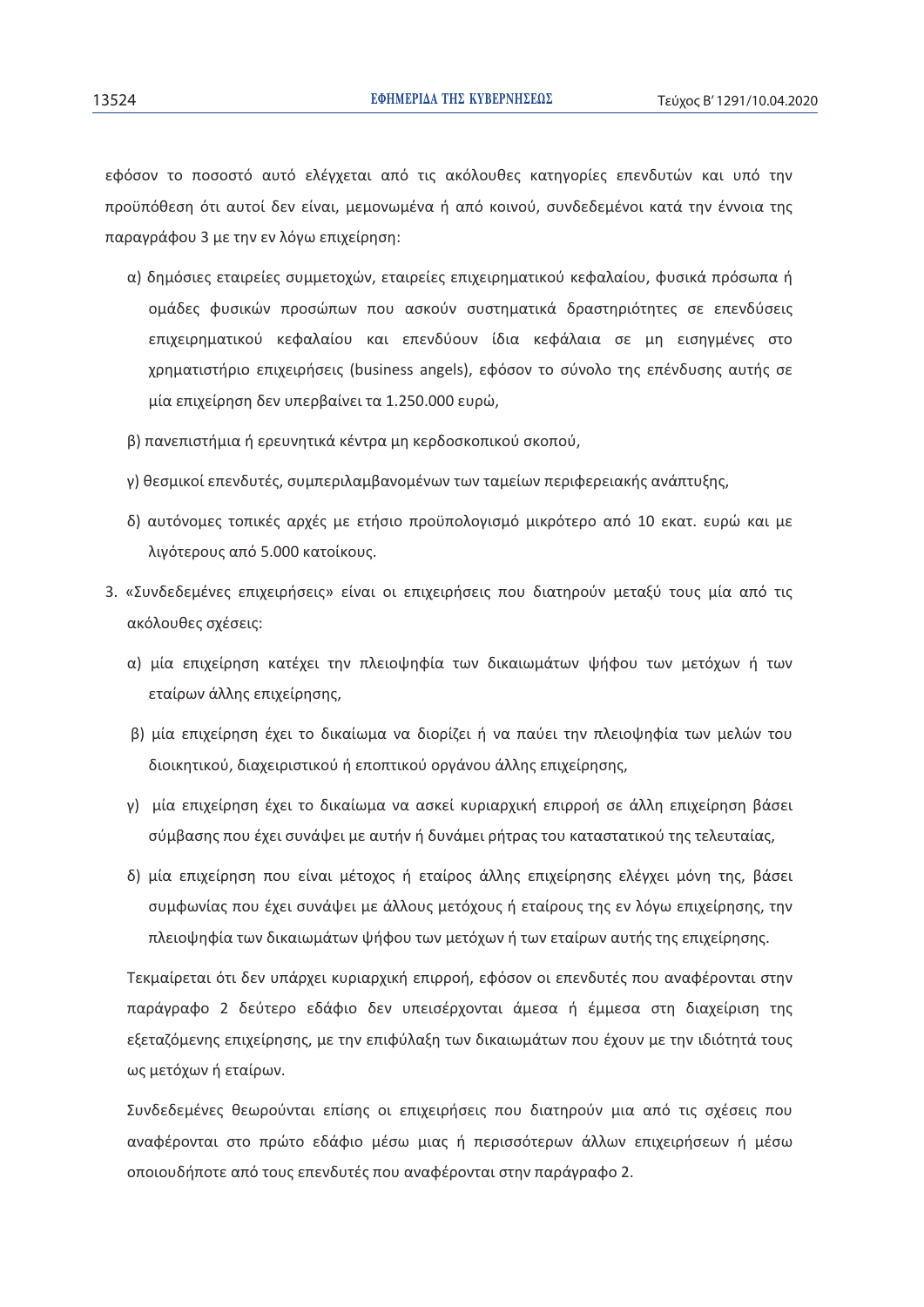Οι επιχειρήσεις που διατηρούν μια από τις εν λόγω σχέσεις μέσω φυσικού προσώπου ή ομάδας φυσικών προσώπων που ενεργούν από κοινού θεωρούνται επίσης συνδεδεμένες επιχειρήσεις, εφόσον ασκούν το σύνολο ή τμήμα των δραστηριοτήτων τους στην ίδια αγορά ή σε όμορες αγορές. Ως «όμορη αγορά» νοείται η αγορά προϊόντος ή υπηρεσίας που βρίσκεται αμέσως ανάντη ή κατάντη της σχετικής αγοράς.

- 4. Εκτός από τις περιπτώσεις που ορίζονται στην παράγραφο 2 δεύτερο εδάφιο, μια επιχείρηση δεν μπορεί να θεωρηθεί ΜΜΕ εάν το 25 % ή περισσότερο του κεφαλαίου της ή των δικαιωμάτων ψήφου της ελέγχεται, άμεσα ή έμμεσα, από έναν ή περισσότερους δημόσιους φορείς, μεμονωμένα ή από κοινού.
- 5. Μία επιχείρηση μπορεί να υποβάλει δήλωση σχετικά με την ιδιότητά της ως ανεξάρτητης, συνεργαζόμενης ή συνδεδεμένης επιχείρησης, καθώς και σχετικά με τα στοιχεία που αφορούν τα αριθμητικά όρια που αναφέρονται στο άρθρο 2. Η δήλωση αυτή μπορεί να υποβληθεί ακόμη και εάν η διασπορά κεφαλαίου δεν επιτρέπει να καθοριστεί επακριβώς ποιος το κατέχει, οπότε η επιχείρηση δηλώνει υπεύθυνα ότι μπορεί εύλογα να υποθέσει ότι δεν ανήκει, κατά ποσοστό 25 % ή περισσότερο, σε μια επιχείρηση ή, από κοινού, σε περισσότερες επιχειρήσεις που είναι συνδεδεμένες μεταξύ τους. Οι δηλώσεις αυτές πραγματοποιούνται με την επιφύλαξη των ελέγχων και εξακριβώσεων που προβλέπονται από τις εθνικές ή ενωσιακές διατάξεις.

# Άρθρο 4 - Στοιχεία για τον υπολογισμό του αριθμού απασχολουμένων και των χρηματικών ποσών και περίοδος αναφοράς

- 1. Τα στοιχεία που χρησιμοποιούνται για τον υπολογισμό του αριθμού απασχολουμένων και των χρηματικών ποσών είναι εκείνα που αφορούν την τελευταία κλεισμένη διαχειριστική χρήση και υπολογίζονται σε ετήσια βάση. Λαμβάνονται υπόψη κατά την ημερομηνία κλεισίματος των λογαριασμών. Το ύψος του κύκλου εργασιών υπολογίζεται χωρίς τον φόρο προστιθέμενης αξίας (ΦΠΑ) και χωρίς άλλους έμμεσους φόρους.
- 2. Όταν, κατά την ημερομηνία κλεισίματος των λογαριασμών και σε ετήσια βάση, μια επιχείρηση βρίσκεται πάνω ή κάτω από τα όρια τα σχετικά με τον αριθμό απασχολουμένων ή τα χρηματικά όρια που αναφέρονται στο άρθρο 2, η κατάσταση αυτή έχει ως αποτέλεσμα την απόκτηση ή την απώλεια της ιδιότητας της μεσαίας, μικρής ή πολύ μικρής επιχείρησης μόνον εάν η υπέρβαση των εν λόγω ορίων επαναληφθεί επί δύο διαδοχικά οικονομικά έτη.
- 3. Στην περίπτωση νεοσύστατων επιχειρήσεων, οι λογαριασμοί των οποίων δεν έχουν κλείσει ακόμη, τα στοιχεία που λαμβάνονται υπόψη πρέπει να προκύπτουν από καλόπιστες εκτιμήσεις που πραγματοποιούνται κατά τη διάρκεια του οικονομικού έτους.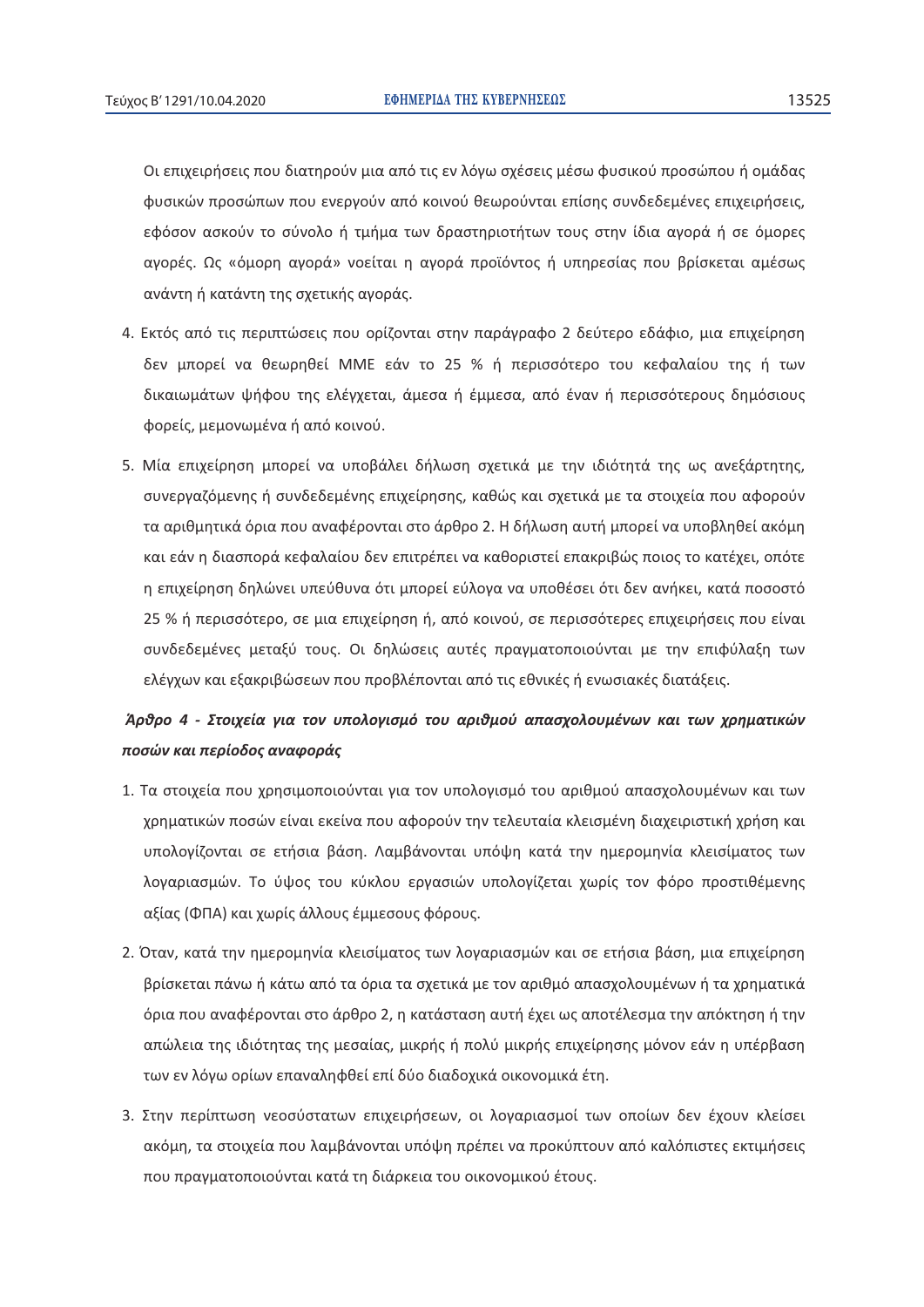#### Άρθρο 5 - Ο αριθμός απασχολουμένων

Ο αριθμός απασχολούμενων ατόμων αντιστοιχεί στον αριθμό ετήσιων μονάδων εργασίας (ΕΜΕ), δηλαδή στον αριθμό εργαζομένων πλήρους απασχόλησης που εργάστηκαν στην εξεταζόμενη επιχείρηση ή για λογαριασμό αυτής επί ολόκληρο το υπόψη έτος. Τα άτομα που δεν εργάστηκαν ολόκληρο το έτος, οι εργαζόμενοι μερικής απασχόλησης, ανεξάρτητα από τη διάρκεια, και οι εργαζόμενοι σε εποχική βάση αντιστοιχούν σε κλάσματα των ΕΜΕ. Στον αριθμό απασχολουμένων περιλαμβάνονται:

- α) οι μισθωτοί
- β) τα άτομα που εργάζονται για την επιχείρηση, έχουν σχέση εξάρτησης προς αυτήν και εξομοιώνονται με μισθωτούς με βάση το εθνικό δίκαιο,
- γ) οι ιδιοκτήτες επιχειρηματίες,
- δ) οι εταίροι που ασκούν τακτική δραστηριότητα εντός της επιχείρησης και προσπορίζονται οικονομικά οφέλη από την επιχείρηση.

Οι μαθητευόμενοι ή οι σπουδαστές που βρίσκονται σε επαγγελματική κατάρτιση στο πλαίσιο σύμβασης μαθητείας ή επαγγελματικής κατάρτισης δεν συνυπολογίζονται στον αριθμό απασχολουμένων. Η διάρκεια των αδειών μητρότητας ή των γονικών αδειών δεν συνυπολογίζεται.

#### Άρθρο 6 - Καθορισμός των στοιχείων της επιχείρησης

- 1. Στην περίπτωση ανεξάρτητης επιχείρησης, ο καθορισμός των στοιχείων, συμπεριλαμβανομένου του αριθμού απασχολουμένων, πραγματοποιείται αποκλειστικά με βάση τους λογαριασμούς αυτής της επιχείρησης.
- 2. Στην περίπτωση επιχείρησης που συνεργάζεται ή συνδέεται με άλλες επιχειρήσεις, ο καθορισμός των στοιχείων, συμπεριλαμβανομένου του αριθμού απασχολουμένων, γίνεται με βάση τους λογαριασμούς και τα λοιπά στοιχεία της επιχείρησης, ή — εφόσον υπάρχουν— τους ενοποιημένους λογαριασμούς της επιχείρησης ή τους ενοποιημένους λογαριασμούς στους οποίους περιλαμβάνεται και η εξεταζόμενη επιχείρηση βάσει ενοποίησης.

Στα στοιχεία που αναφέρονται στο πρώτο εδάφιο προστίθενται τα στοιχεία των επιχειρήσεων που ενδεχομένως συνεργάζονται με την εξεταζόμενη επιχείρηση, οι οποίες βρίσκονται αμέσως ανάντη ή κατάντη της εν λόγω επιχείρησης. Τα στοιχεία συγκεντρώνονται κατ' αναλογία προς το ποσοστό συμμετοχής στο κεφάλαιο ή στα δικαιώματα ψήφου (το υψηλότερο από τα δύο αυτά ποσοστά). Σε περίπτωση διασταυρωμένης συμμετοχής, λαμβάνεται υπόψη το υψηλότερο των ποσοστών αυτών.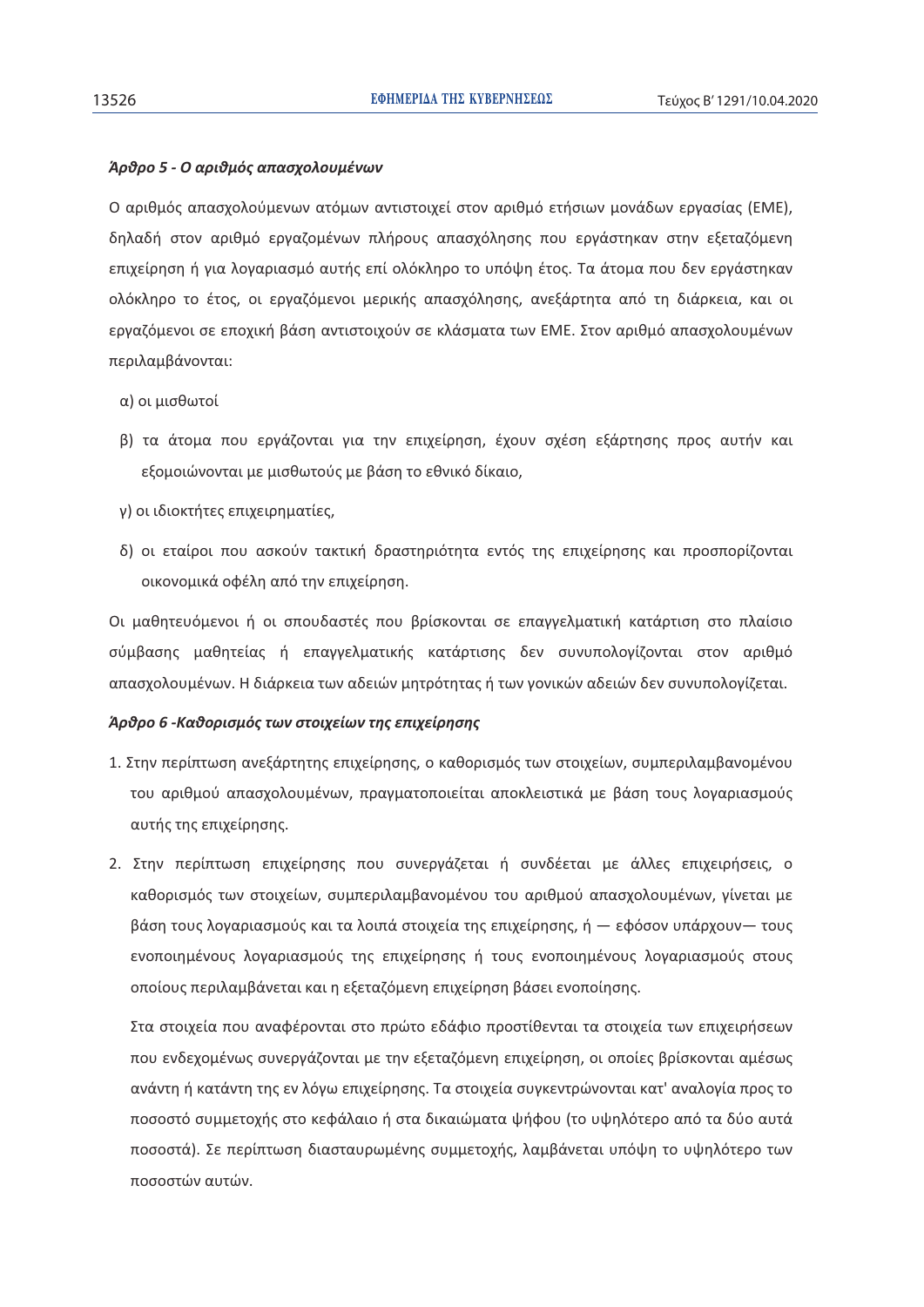Στα στοιχεία που αναφέρονται στο πρώτο και το δεύτερο εδάφιο προστίθεται το 100 % των στοιχείων των επιχειρήσεων που ενδεχομένως συνδέονται άμεσα ή έμμεσα με την εξεταζόμενη επιχείρηση και τα οποία δεν περιλαμβάνονται ήδη στους λογαριασμούς βάσει ενοποίησης.

3. Για την εφαρμογή της παραγράφου 2, τα στοιχεία των επιχειρήσεων που συνεργάζονται με την εξεταζόμενη επιχείρηση προκύπτουν από τους λογαριασμούς και τα λοιπά στοιχεία τους, ενοποιημένα εφόσον υπάρχουν. Σε αυτά προστίθεται το 100 % των στοιχείων των επιχειρήσεων που συνδέονται με αυτές τις συνεργαζόμενες επιχειρήσεις, εκτός εάν τα στοιχεία τους περιλαμβάνονται ήδη βάσει ενοποίησης.

Για την εφαρμογή επίσης της παραγράφου 2, τα στοιχεία των επιχειρήσεων που συνδέονται με την εξεταζόμενη επιχείρηση προκύπτουν από τους λογαριασμούς και τα λοιπά στοιχεία τους, ενοποιημένα εφόσον υπάρχουν. Στα στοιχεία αυτά προστίθενται κατ' αναλογία τα στοιχεία των επιχειρήσεων που ενδεχομένως συνεργάζονται με τις συνδεδεμένες αυτές επιχειρήσεις, οι οποίες βρίσκονται αμέσως ανάντη ή κατάντη αυτών, εάν δεν περιλαμβάνονται ήδη στους ενοποιημένους λογαριασμούς σε αναλογία τουλάχιστον ισοδύναμη με το ποσοστό που ορίζεται στην παράγραφο 2 δεύτερο εδάφιο.

4. Όταν ο αριθμός απασχολούμενων δεδομένης επιχείρησης δεν προκύπτει από τους ενοποιημένους λογαριασμούς, υπολογίζεται συγκεντρώνοντας κατ' αναλογία τα στοιχεία από τις επιχειρήσεις που συνεργάζονται με την εν λόγω επιχείρηση, και προσθέτοντας τα στοιχεία από τις επιχειρήσεις που συνδέονται μαζί της.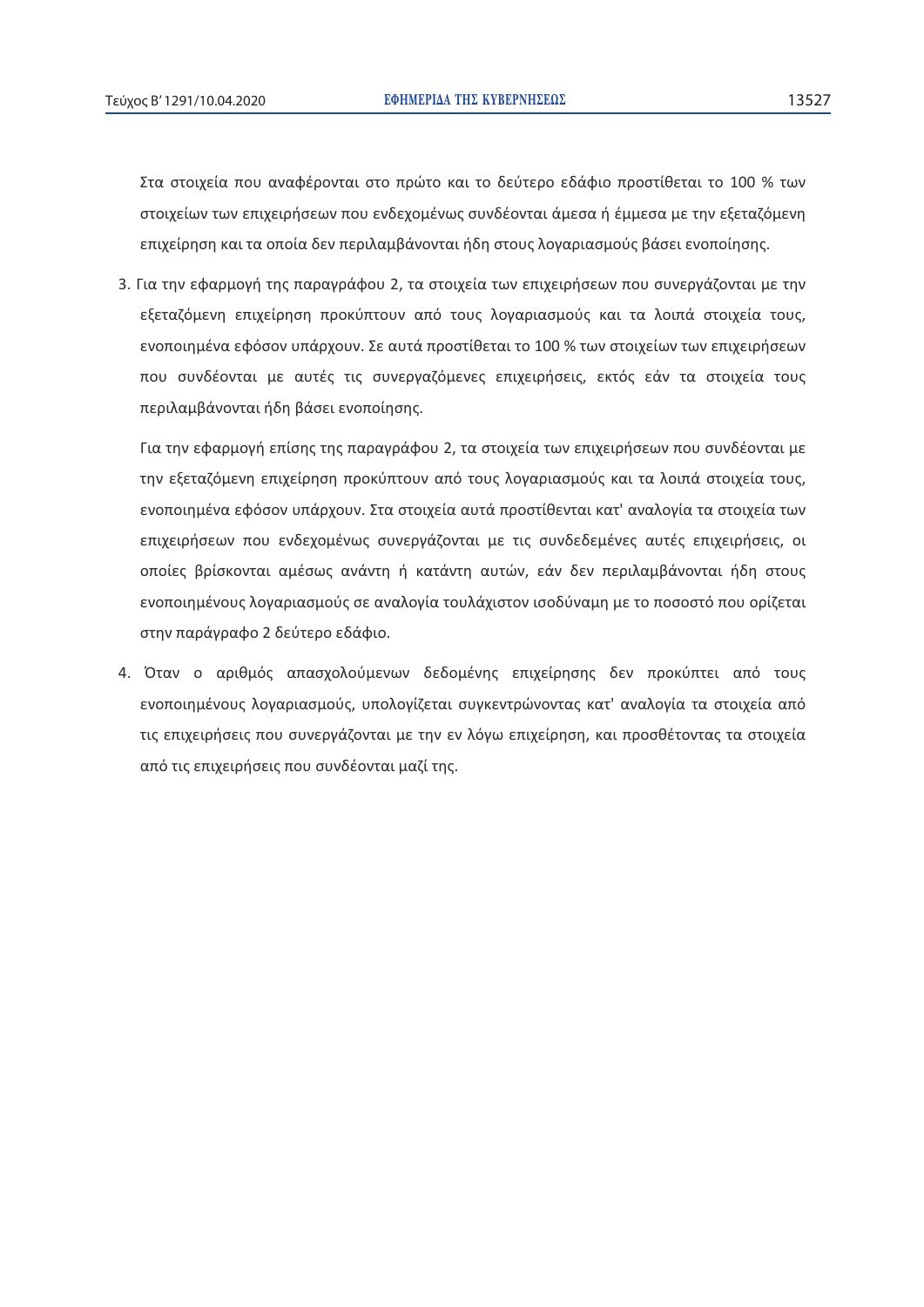# ΠΑΡΑΡΤΗΜΑ ΙΙΙ: ΥΠΟΔΕΙΓΜΑ ΔΗΛΩΣΗΣ ΣΧΕΤΙΚΑ ΜΕ ΤΑ ΣΤΟΙΧΕΙΑ ΠΟΥ ΑΦΟΡΟΥΝ ΤΗΝ ΙΔΙΟΤΗΤΑ ΜΜΕ ΜΙΑΣ ΕΠΙΧΕΙΡΗΣΗΣ

#### Ακριβή στοιχεία της επιχείρησης

Ονοματεπώνυμο και τίτλος του ή των κύριων διευθυντικών στελεχών (2)

### Τύπος της επιχείρησης (βλέπε επεξηγητικό σημείωμα)

Σημειώστε με ένα σταυρό την περίπτωση ή τις περιπτώσεις στις οποίες υπάγεται η αιτούσα επιχείρηση:

|  |                          | Στην περίπτωση αυτή, τα στοιχεία που αναγράφονται         |
|--|--------------------------|-----------------------------------------------------------|
|  |                          | προκύπτουν<br>από<br>τους λογαριασμούς<br>παρακάτω<br>της |
|  | Ανεξάρτητη επιχείρηση    | επιχείρησης και μόνον. Να συμπληρωθεί μόνο η δήλωση χωρίς |
|  |                          | παραρτήματα.                                              |
|  |                          |                                                           |
|  |                          | Να συμπληρωθεί και να επισυναφθεί το παράρτημα (και τα    |
|  |                          | τυχόν συμπληρωματικά δελτία). Στη συνέχεια να συμπληρωθεί |
|  | Συνεργαζόμενη επιχείρηση | η δήλωση και το αποτέλεσμα των υπολογισμών να μεταφερθεί  |
|  |                          | στον πίνακα που παρατίθεται παρακάτω.                     |
|  |                          |                                                           |
|  | Συνδεδεμένη επιχείρηση   | Το αποτέλεσμα των υπολογισμών να μεταφερθεί στον πίνακα   |
|  |                          | που παρατίθεται παρακάτω                                  |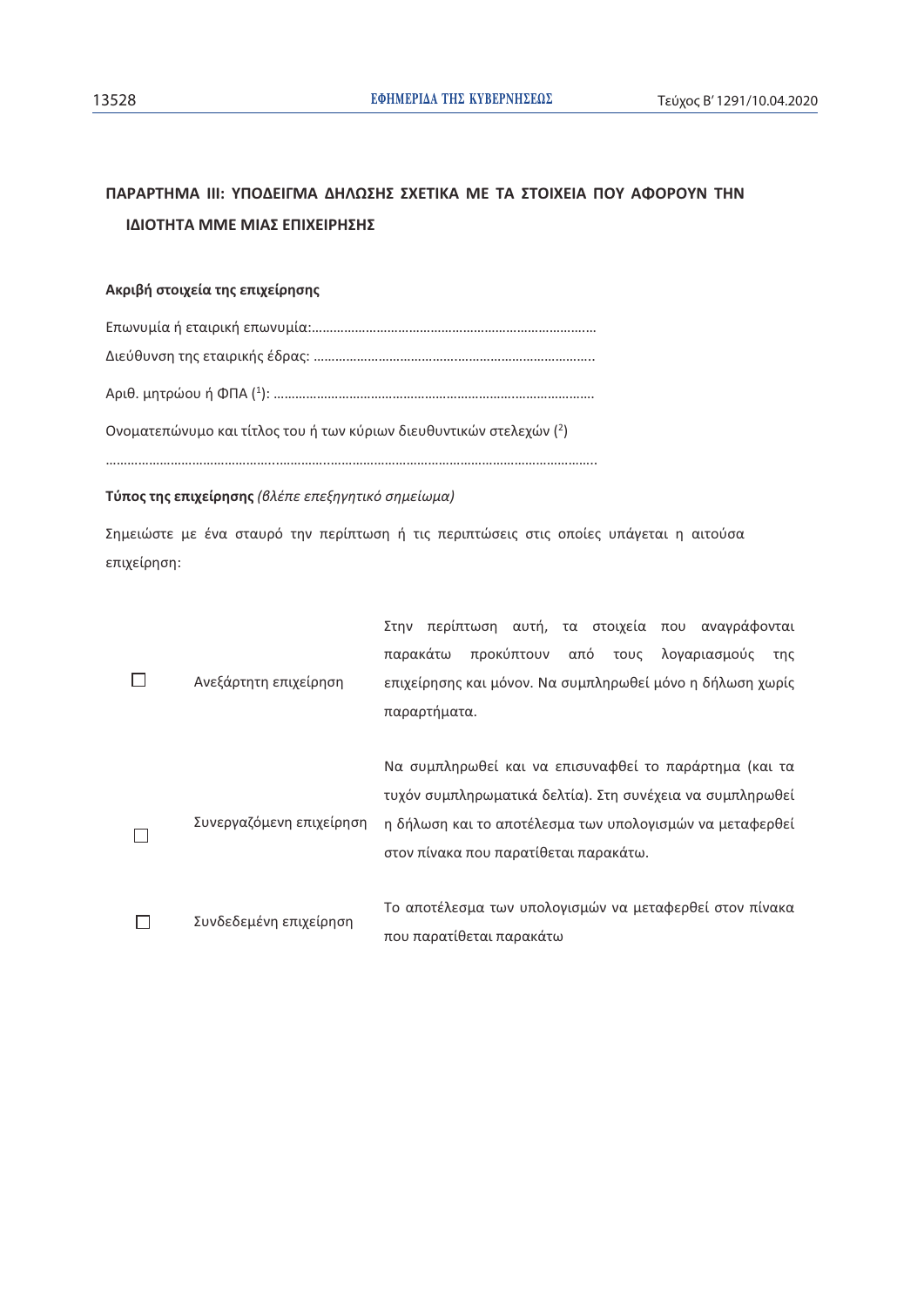### Στοιχεία για τον προσδιορισμό της κατηγορίας επιχείρησης

Τα στοιχεία υπολογίζονται σύμφωνα με Παράρτημα Ι του ΕΚ 800/2008 σχετικά με τον ορισμό των MME.

Περίοδος αναφοράς (\*):

| Αριθμός απασχολουμένων (ΕΜΕ) | Κύκλος εργασιών (**) | Σύνολο ισολογισμού (**) |
|------------------------------|----------------------|-------------------------|
|                              |                      |                         |

(\*) Όλα τα στοιχεία πρέπει να αφορούν την τελευταία κλεισμένη διαχειριστική χρήση και να υπολογίζονται σε ετήσια βάση.

- Στην περίπτωση νεοσύστατων επιχειρήσεων, τα στοιχεία που λαμβάνονται υπόψη πρέπει να προκύπτουν από αξιόπιστες εκτιμήσεις που πραγματοποιούνται κατά τη διάρκεια του οικονομικού έτους.
- (\*\*) σε χιλιάδες ευρώ.

Προσοχή: Σε σχέση με την προηγούμενη διαχειριστική χρήση, υπάρχει μεταβολή των στοιχείων η οποία ενδέχεται να επιφέρει αλλαγή της κατηγορίας της αιτούσας επιχείρησης (πολύ μικρή, μικρή, μεσαία ή μεγάλη επιχείρηση);

Όχι  $\Box$ 

 $\Box$ Ναι [σ' αυτή την περίπτωση, να συμπληρωθεί και να επισυναφθεί δήλωση σχετικά με την προηγούμενη διαχειριστική χρήση (3)]

#### Υπογραφή

Όνομα και ιδιότητα του προσυπογράφοντος, που είναι εξουσιοδοτημένος να εκπροσωπεί την επιχείρηση:

Δηλώνω υπεύθυνα ότι τα στοιχεία της παρούσης δήλωσης καθώς και των ενδεχόμενων παρατημάτων της είναι ακριβή.

Υπογραφή:

<sup>(1)</sup> Να προσδιοριστεί από τα κράτη μέλη σύμφωνα με τις ανάγκες τους.

<sup>(&</sup>lt;sup>2</sup>) Πρόεδρος («Chief executive»), Γενικός Διευθυντής ή αντίστοιχη θέση.

<sup>(3)</sup> Άρθρο 4, παράγραφος 2 του Παραρτήματος Ι του ΕΚ 800/2008.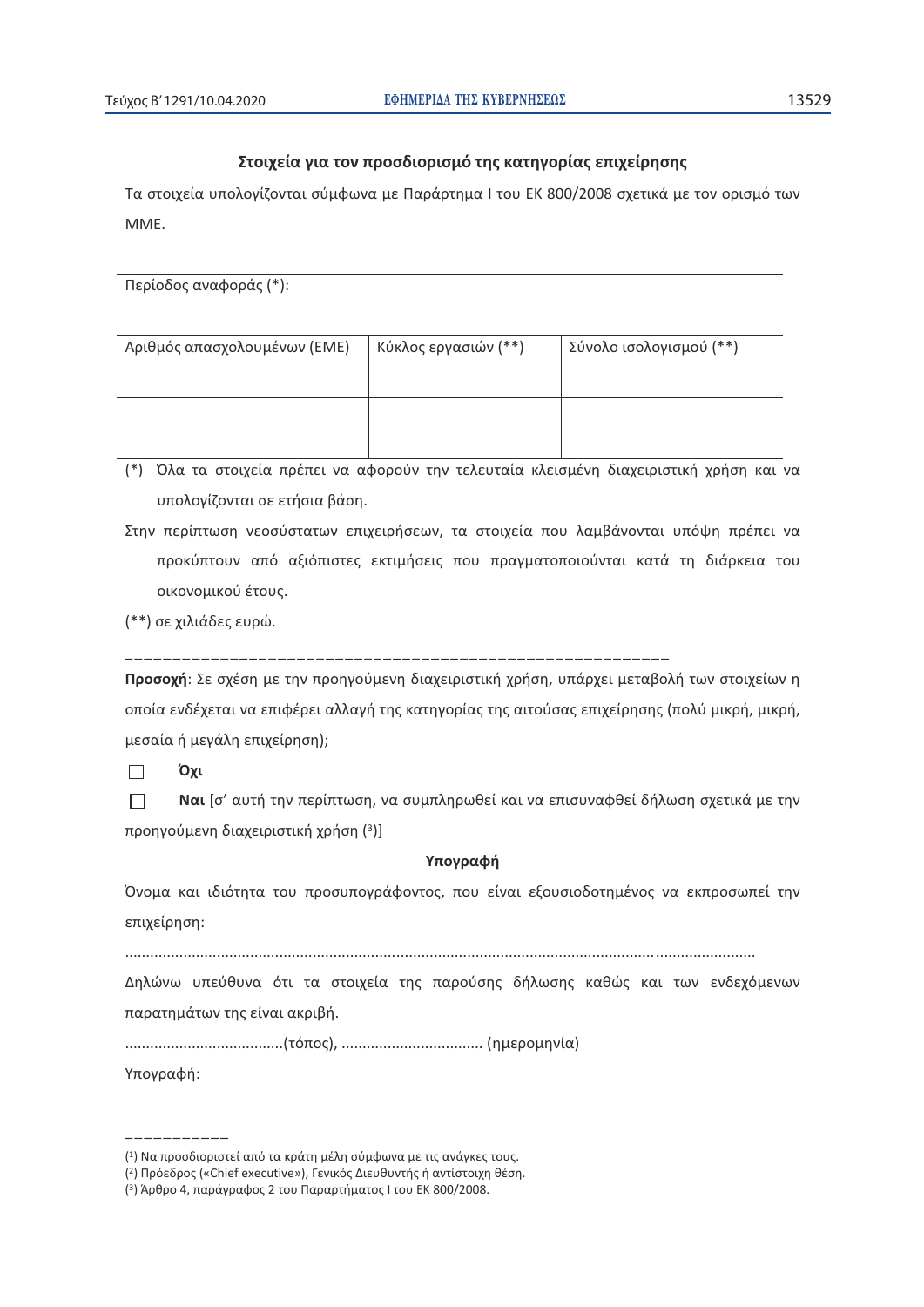## **ΠΑΡΑΡΤΗΜΑ ΤΗΣ ΔΗΛΩΣΗΣ**

## ΥΠΟΛΟΓΙΣΜΟΣ ΓΙΑ ΣΥΝΕΡΓΑΖΟΜΕΝΗ ή ΣΥΝΔΕΔΕΜΕΝΗ ΕΠΙΧΕΙΡΗΣΗ

### **Επισυναπτόμενα παραρτήματα**

- Παράρτημα Α εάν η επιχείρηση έχει τουλάχιστον μία συνεργαζόμενη επιχείρηση (και ενδεχόμενα συμπληρωματικά δελτία)
- Παράρτημα Β εάν η επιχείρηση έχει τουλάχιστον μία συνδεδεμένη επιχείρηση (και ενδεχόμενα συμπληρωματικά δελτία)

**Υπολογισμός των στοιχείων για συνεργαζόμενη ή συνδεδεμένη επιχείρηση (<sup>1</sup>) (βλέπε** επεξηγηματικό σημείωμα)

Περίοδος αναφοράς (2):

|                                       | Αριθμός        | Κύκλος       | Σύνολο ισολογισμού |
|---------------------------------------|----------------|--------------|--------------------|
|                                       | απασχολουμένων | εργασιών (*) | $(*)$              |
|                                       | (EME)          |              |                    |
| 1. Στοιχεία (2) της αιτούσας          |                |              |                    |
| επιχείρησης ή των ενοποιημένων        |                |              |                    |
| λογαριασμών (μεταφορά από τον         |                |              |                    |
| πίνακα $B(1)$ του παραρτήματος $B(3)$ |                |              |                    |
| 2. Κατ' αναλογία συγκεντρωτικά        |                |              |                    |
| στοιχεία (2) όλων των                 |                |              |                    |
| (ενδεχομένων) συνεργαζόμενων          |                |              |                    |
| επιχειρήσεων (μεταφορά από τον        |                |              |                    |
| πίνακα Α του παραρτήματος Α)          |                |              |                    |
| 3. Άθροισμα στοιχείων (2) όλων των    |                |              |                    |
| (ενδεχομένων) συνδεδεμένων            |                |              |                    |
| επιχειρήσεων που δεν                  |                |              |                    |
| περιλαμβάνονται βάσει ενοποίησης      |                |              |                    |
| στη γραμμή [μεταφορά από τον          |                |              |                    |
| πίνακα Β(2) του παραρτήματος Β]       |                |              |                    |
| Σύνολο $(4)$                          |                |              |                    |

(\*) σε χιλιάδες ευρώ.

(1) Άρθρο 6, παράγραφοι 2 και 3 του Παραρτήματος Ι του ΕΚ 800/2008.

(²) Όλα τα στοιχεία πρέπει να αφορούν την τελευταία κλεισμένη διαχειριστική χρήση και να υπολογίζονται σε ετήσια βάση. Στην περίπτωση νεοσύστατων επιχειρήσεων, τα στοιχεία που λαμβάνονται υπόψη πρέπει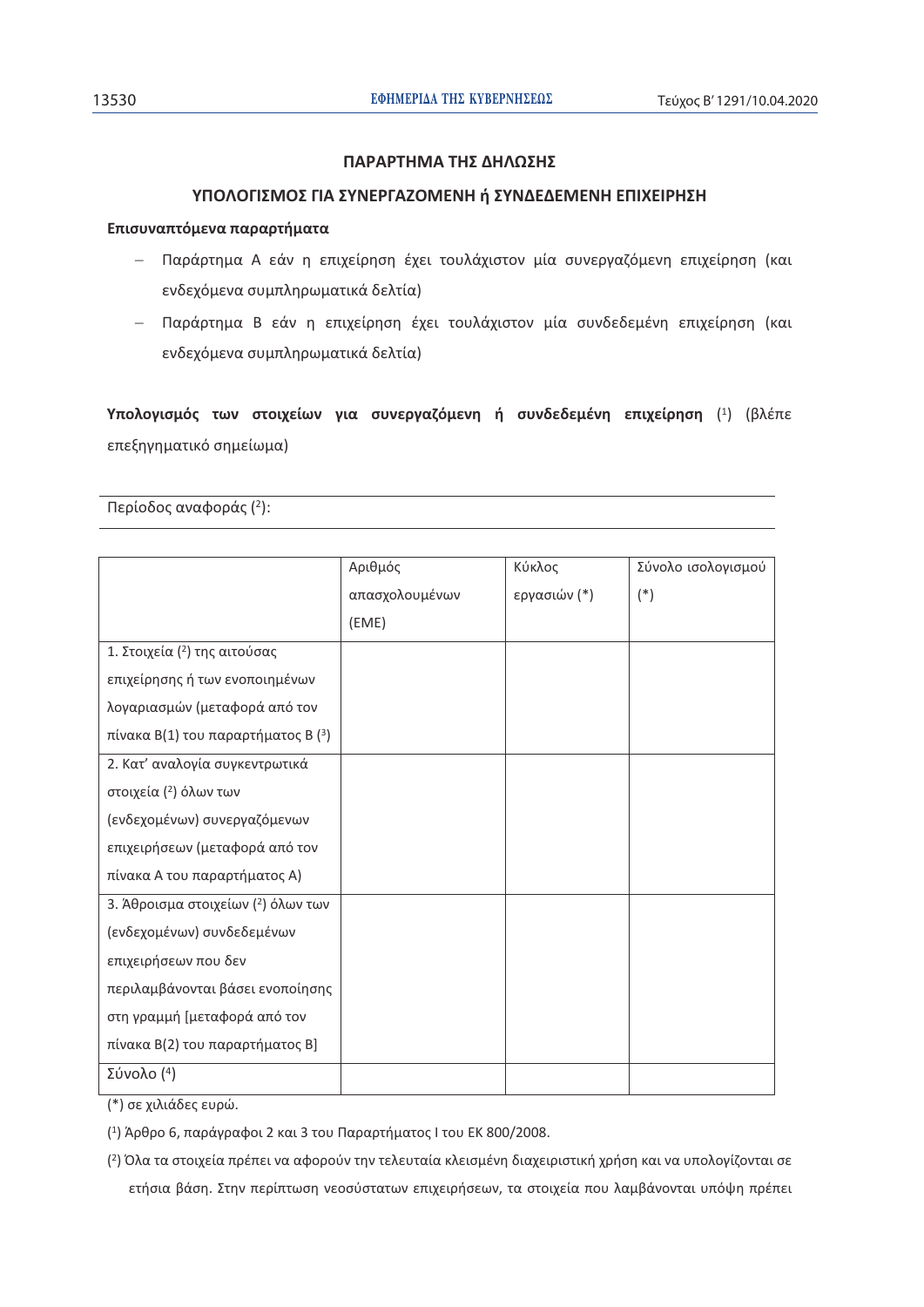να προκύπτουν από αξιόπιστες εκτιμήσεις που πραγματοποιούνται κατά τη διάρκεια του οικονομικού έτους (άρθρο 4).

- (3) Τα στοιχεία της επιχείρησης, συμπεριλαμβανομένου του αριθμού των εργαζομένων, υπολογίζονται με βάση τους λογαριασμούς και άλλα στοιχεία της επιχείρησης, ή - εφόσον υπάρχουν - τους ενοποιημένους λογαριασμούς της επιχείρησης ή τους ενοποιημένους λογαριασμούς στους οποίους περιλαμβάνεται η επιχείρηση βάσει ενοποίησης.
- (<sup>4</sup>) Τα αποτελέσματα της γραμμής «Σύνολο» πρέπει να μεταφέρονται στον πίνακα της δήλωσης σχετικά με τα «Στοιχεία για τον προσδιορισμό της κατηγορίας της επιχείρησης».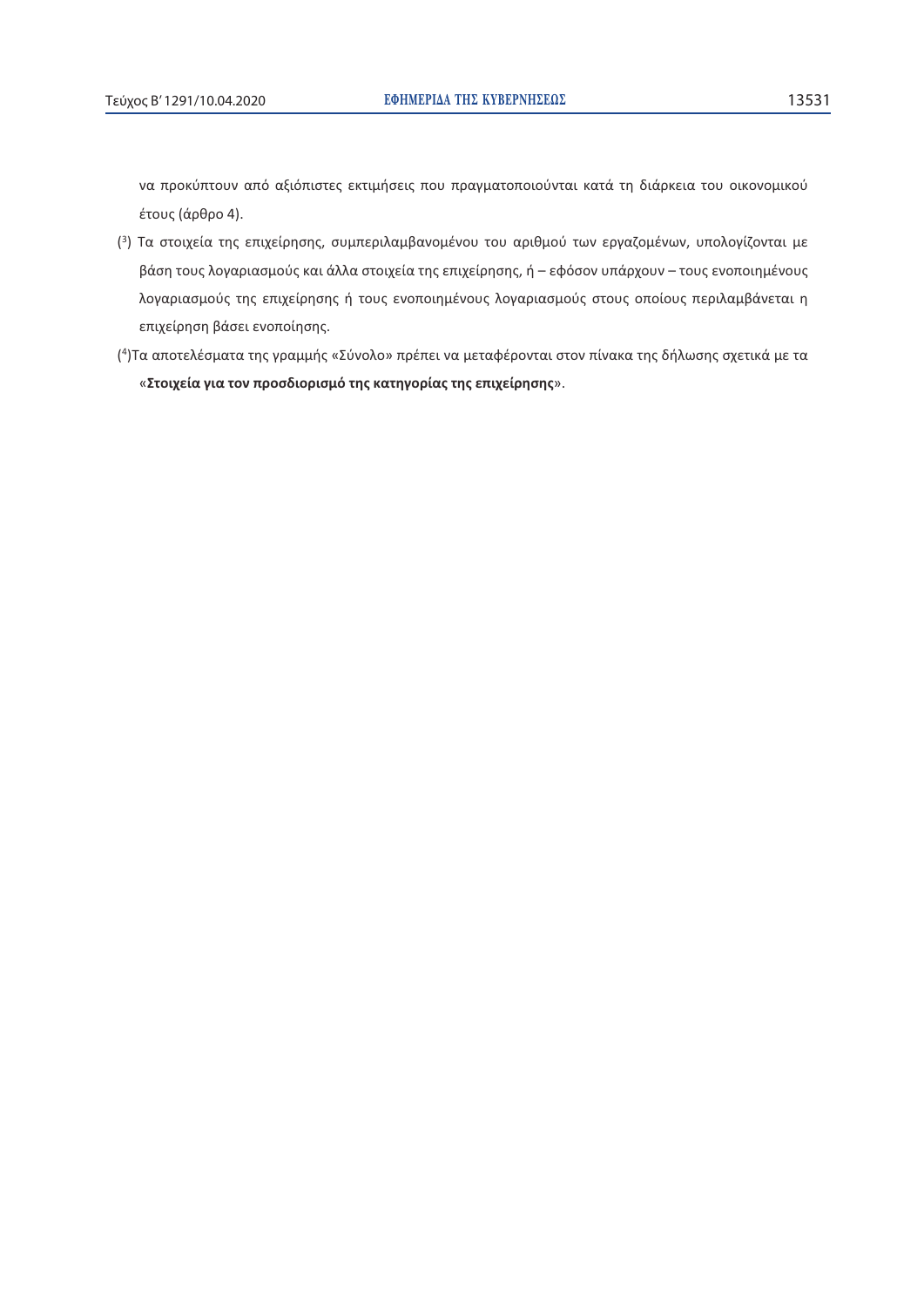### **CONCORDINA A**

### Συνεργαζόμενη επιχείρηση

Για κάθε επιχείρηση για την οποία συμπληρώνεται «δελτίο εταιρικής σχέσης» [ένα δελτίο για κάθε επιχείρηση συνεργαζόμενη με την αιτούσα επιχείρηση και για τις συνεργαζόμενες επιχειρήσεις των ενδεχόμενων συνδεδεμένων επιχειρήσεων, των οποίων τα στοιχεία δεν περιλαμβάνονται ακόμη στους ενοποιημένους λογαριασμούς (1)], τα στοιχεία του σχετικού «πίνακα εταιρικής σχέσης» πρέπει να μεταφέρονται στον ακόλουθο συγκεφαλαιωτικό πίνακα:

| Συνεργαζόμενη επιχείρηση<br>(επωνυμία/ ακριβή<br>στοιχεία) | Αριθμός<br>απασχολουμένων(Ε<br>ME) | Κύκλος<br>εργασιών(*) | Σύνολο<br>ισολογισμού(*) |
|------------------------------------------------------------|------------------------------------|-----------------------|--------------------------|
| 1.                                                         |                                    |                       |                          |
| 2.                                                         |                                    |                       |                          |
| 3.                                                         |                                    |                       |                          |
| 4.                                                         |                                    |                       |                          |
| 5.                                                         |                                    |                       |                          |
| 6.                                                         |                                    |                       |                          |
| 7.                                                         |                                    |                       |                          |
| Σύνολο                                                     |                                    |                       |                          |

Πίνακας Α

(\*) σε χιλιάδες ευρώ.

(<sup>1</sup>) Ακόμη και εάν τα στοιχεία σχετικά με μία επιχείρηση περιλαμβάνονται στους ενοποιημένους λογαριασμούς σε ποσοστό χαμηλότερο από εκείνο που ορίζεται στο άρθρο 6 παράγραφος 2, πρέπει παρόλα αυτά να εφαρμόζεται το ποσοστό που ορίζεται στο εν λόγω άρθρο (ορισμός, άρθρο 6 παράγραφος 3 εδάφιο 2).

**Σημείωση**: Τα στοιχεία αυτά είναι το αποτέλεσμα υπολογισμού κατ' αναλογία που πραγματοποιείται στο «δελτίο εταιρικής σχέσης» που συμπληρώνεται για κάθε άμεσα ή έμμεσα συνεργαζόμενη επιχείρηση.

Τα στοιχεία της γραμμής «**Σύνολο**» του παραπάνω πίνακα πρέπει να μεταφέρονται στη γραμμή 2 (σχετικά με τις συνεργαζόμενες επιχειρήσεις) του πίνακα του παραρτήματος της δήλωσης.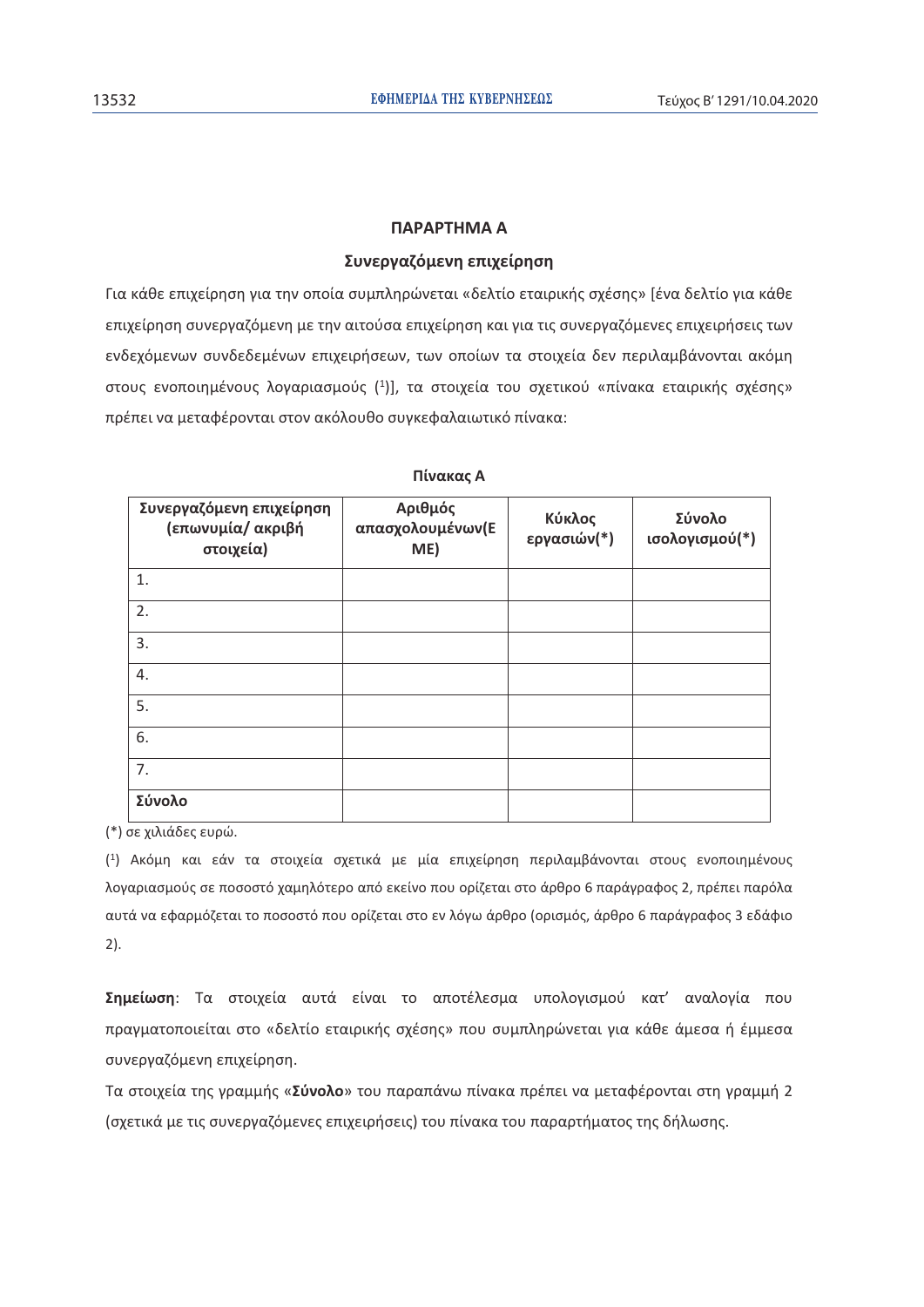#### ΔΕΛΤΙΟ ΕΤΑΙΡΙΚΗΣ ΣΧΕΣΗΣ

| 1. Ακριβή στοιχεία της συνεργαζόμενης επιχείρησης               |  |  |  |  |         |
|-----------------------------------------------------------------|--|--|--|--|---------|
|                                                                 |  |  |  |  |         |
|                                                                 |  |  |  |  |         |
|                                                                 |  |  |  |  |         |
| Ονοματεπώνυμο και τίτλος του ή των κύριων διευθυντικών στελεχών |  |  |  |  | $(2)$ : |
|                                                                 |  |  |  |  |         |

#### 2. Ακαθάριστα στοιχεία της εν λόγω συνεργαζόμενης επιχείρησης

| Περίοδος αναφοράς:  |                                    |                     |                        |  |  |
|---------------------|------------------------------------|---------------------|------------------------|--|--|
|                     | Αριθμός<br>απασχολουμένων<br>(EME) | Κύκλος εργασιών (*) | Σύνολο ισολογισμού (*) |  |  |
| Ακαθάριστα στοιχεία |                                    |                     |                        |  |  |

(\*) σε χιλιάδες ευρώ.

Σημείωση: Αυτά τα ακαθάριστα στοιχεία προκύπτουν από τους λογαριασμούς και άλλα στοιχεία της συνεργαζόμενης επιχείρησης, ή, εφόσον υπάρχουν, από τους ενοποιημένους λογαριασμούς, στα οποία προστίθεται το 100% των στοιχείων των συνδεδεμένων με αυτήν επιχειρήσεων, εκτός εάν τα δεδομένα των συνδεδεμένων επιχειρήσεων περιλαμβάνονται ήδη βάσει ενοποίησης στα λογιστικά στοιχεία της συνεργαζόμενης επιχείρησης (3). Εάν χρειάζεται, πρέπει να προστίθενται τα δελτία σύνδεσης για τις επιχειρήσεις που δεν περιλαμβάνονται βάσει ενοποίησης.

#### 3. Υπολογισμός κατ' αναλογία

α) Ακριβής αναφορά του ποσοστού συμμετοχής (4) που κατέχει η επιχείρηση που συμπληρώνει τη δήλωση (ή από τη συνδεδεμένη επιχείρηση μέσω της οποίας δημιουργείται η σχέση με τη συνεργαζόμενη επιχείρηση), στη συνεργαζόμενη επιχείρηση που αποτελεί το αντικείμενο του παρόντος δελτίου:

 $......$ 

Αναφορά και του ποσοστού συμμετοχής (4) που κατέχει η συνεργαζόμενη επιχείρηση που αποτελεί το αντικείμενο του παρόντος δελτίου στην επιχείρηση που καταρτίζει η δήλωση (ή στη συνδεδεμένη επιχείρηση):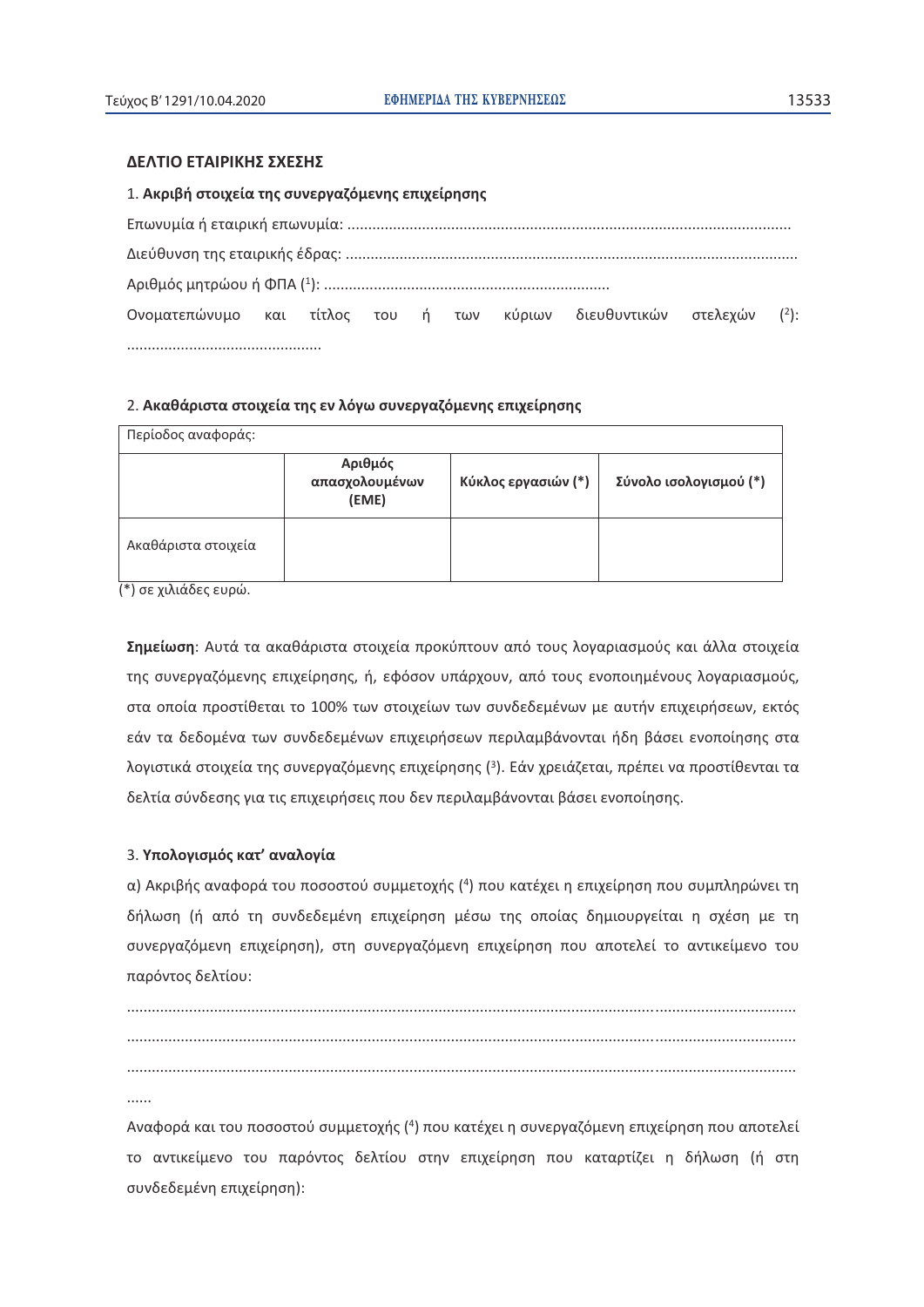. . . . . . . . . . . . . . . . . . .

β) Πρέπει να επιλεγεί το υψηλότερο ποσοστό από τα δύο προηγούμενα ποσοστά και να συμπεριληφθεί στα ακαθάριστα στοιχεία που αναφέρονται στο προηγούμενο πλαίσιο. Τα αποτελέσματα του κατ' αναλογία υπολογισμού θα μεταφέρονται στον παρακάτω πίνακα:

#### Πίνακας εταιρικής σχέσης

| Ποσοστό:                   | Αριθμός<br>απασχολουμένων<br>(EME) | Κύκλος<br>εργασιών (*) | Σύνολο ισολογισμού (*) |
|----------------------------|------------------------------------|------------------------|------------------------|
| Αποτελέσματα κατ' αναλογία |                                    |                        |                        |

(\*) σε χιλιάδες ευρώ.

Τα στοιχεία αυτά πρέπει να μεταφέρονται στον πίνακα Α του παραρτήματος Α.

- (1) Να προσδιοριστεί από τα κράτη μέλη σύμφωνα με τις ανάγκες τους.
- (<sup>2</sup>) Πρόεδρος («Chief executive»), Γενικός Διευθυντής ή αντίστοιχη θέση.
- (3) Ορισμός, άρθρο 6 παράγραφος 3 εδάφιο 1.
- (4) Όσον αφορά τη συμμετοχή στο κεφάλαιο ή στα δικαιώματα ψήφου, λαμβάνεται υπόψη το υψηλότερο ποσοστό. Στο ποσοστό αυτό πρέπει να προστεθεί το ποσοστό συμμετοχής στην ίδια επιχείρηση που ανήκει σε συνδεδεμένες επιχειρήσεις (ορισμός, άρθρο 3 παράγραφος 2 εδάφιο 1).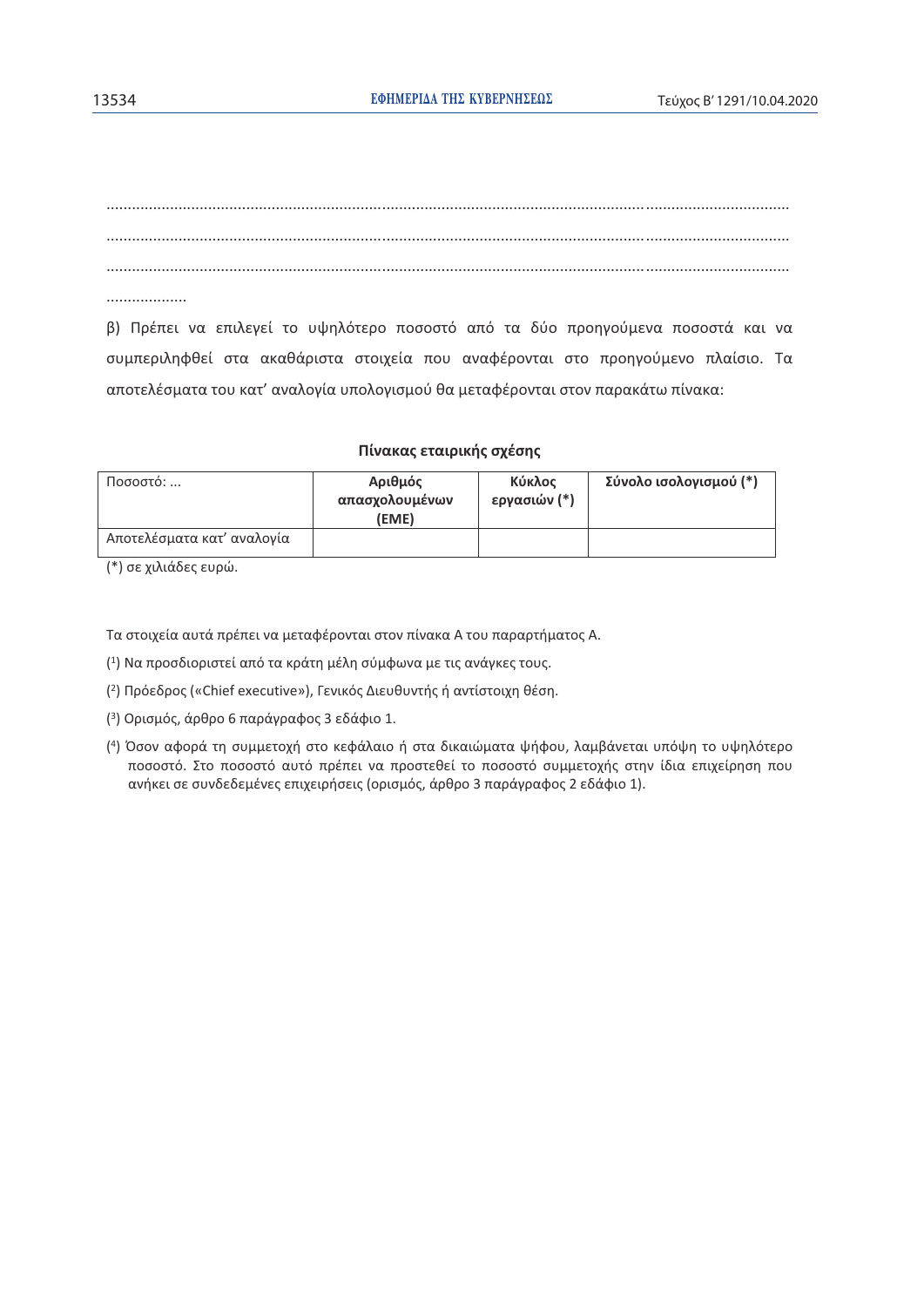#### ПАРАРТНМА В

#### Συνδεδεμένες επιχειρήσεις

#### Α. Προσδιορισμός της περίπτωσης στην οποία υπάγεται η αιτούσα επιχείρηση

Περίπτωση 1: Η αιτούσα επιχείρηση καταρτίζει ενοποιημένους λογαριασμούς ή περιλαμβάνεται βάσει ενοποίησης στους ενοποιημένους λογαριασμούς άλλης συνδεδεμένης επιχείρησης [πίνακας Β(1)].

**Περίπτωση 2**: Η αιτούσα επιχείρηση ή μία ή περισσότερες επιχειρήσεις δεν καταρτίζουν ενοποιημένους λογαριασμούς ή δεν περιλαμβάνονται βάσει ενοποίησης [πίνακας Β(2)].

Σημαντική σημείωση: Τα στοιχεία των επιχειρήσεων που είναι συνδεδεμένες με την αιτούσα επιχείρηση προκύπτουν από τους λογαριασμούς τους και άλλα στοιχεία, ή, εφόσον υπάρχουν, από τους ενοποιημένους λογαριασμούς. Στα στοιχεία αυτά συγκεντρώνονται κατ' αναλογία τα στοιχεία των ενδεχόμενων συνεργαζόμενων επιχειρήσεων με τις εν λόγω συνδεδεμένες επιχειρήσεις, που βρίσκονται ακριβώς ανάντη ή κατάντη της αιτούσας επιχείρησης, εφόσον δεν περιλαμβάνονται ήδη βάσει ενοποίησης (1).

#### Β. Μέθοδοι υπολογισμού ανάλογα με την περίπτωση

Περίπτωση 1: Ως βάση υπολογισμού χρησιμοποιούνται οι ενοποιημένοι λογαριασμοί. Να συμπληρωθεί ο παρακάτω πίνακας Β(1)

| Πίνακας Β (1) |  |  |
|---------------|--|--|
|---------------|--|--|

|        | Αριθμός απασχολουμένων<br>$(EME)$ $(*)$ | Κύκλος<br>εργασιών (**) | Σύνολο ισολογισμού (**) |
|--------|-----------------------------------------|-------------------------|-------------------------|
| Σύνολο |                                         |                         |                         |

(\*) Όταν στους ενοποιημένους λοναριασμούς δεν φαίνεται ο αριθμός ερναζομένων, ο αριθμός τους υπολογίζεται με την άθροιση του αριθμού εργαζομένων όλων των επιχειρήσεων με τις οποίες συνδέεται η αιτούσα επιχείρηση.

(\*\*) σε χιλιάδες ευρώ.

Τα στοιχεία της γραμμής «Σύνολο» του παραπάνω πίνακα πρέπει να μεταφέρονται στη γραμμή 1 του πίνακα του παραρτήματος της δήλωσης.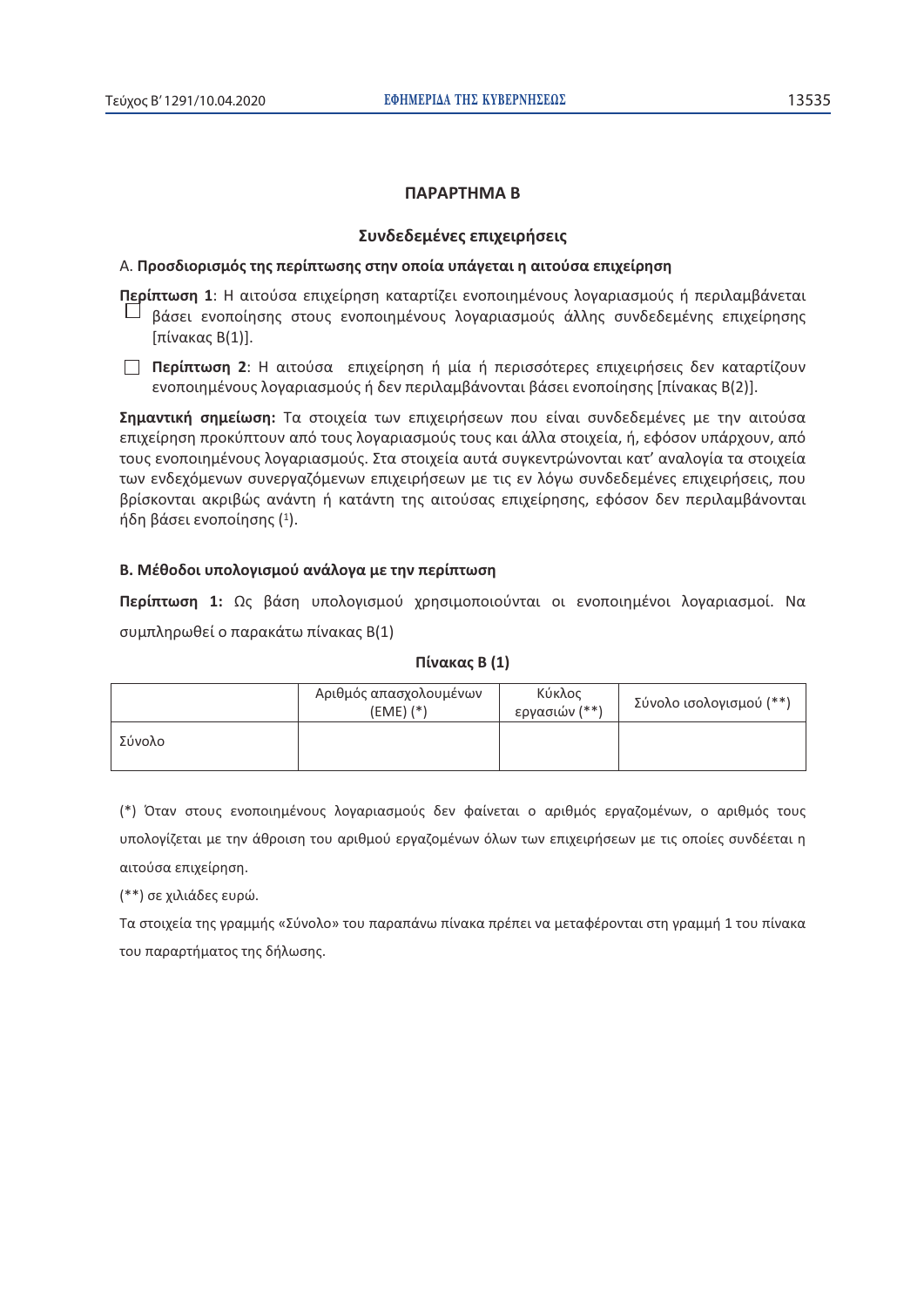| Συνεργαζόμενη επιχείρηση<br>(επωνυμία/ ακριβή στοιχεία | Διεύθυνση της<br>εταιρικής έδρας | Αριθμός μητρώου<br>ή ΦΠΑ (*) | Ονοματεπώνυμο και τίτλος<br>του ή των βασικών<br>διευθυνόντων (**) |
|--------------------------------------------------------|----------------------------------|------------------------------|--------------------------------------------------------------------|
| А.                                                     |                                  |                              |                                                                    |
| Β.                                                     |                                  |                              |                                                                    |
|                                                        |                                  |                              |                                                                    |
| Δ.                                                     |                                  |                              |                                                                    |
| Ε.                                                     |                                  |                              |                                                                    |

Προσδιορισμός των επιχειρήσεων που περιλαμβάνονται βάσει ενοποίησης

(\*) Να προσδιοριστεί από τα κράτη μέλη σύμφωνα με τις ανάγκες τους.

(\*\*) Πρόεδρος (Chief executive), Γενικός Διευθυντής ή αντίστοιχη θέση.

**Σημαντική σημείωση:** Οι συνεργαζόμενες επιχειρήσεις μιας παρόμοιας συνδεδεμένης επιχείρησης, που δεν περιλαμβάνονται ήδη βάσει ενοποίησης, πρέπει να αντιμετωπίζονται ως άμεσοι εταίροι της αιτούσας επιχείρησης. Τα στοιχεία τους και ένα «δελτίο εταιρικής σχέσης» πρέπει συνεπώς να προστίθενται στο παράρτημα Α.

**Περίπτωση 2**: Για κάθε συνδεδεμένη επιχείρηση (συμπεριλαμβανομένων των σχέσεων μέσω άλλων συνδεδεμένων επιχειρήσεων), πρέπει να συμπληρώνεται ένα «δελτίο σύνδεσης» και να γίνεται απλή άθροιση των λογαριασμών όλων των συνδεδεμένων επιχειρήσεων συμπληρώνοντας τον πίνακα Β(2) παρακάτω.

| Επιχείρηση αριθ.: | Αριθμός απασχολουμένων | Κύκλος        | Σύνολο ισολογισμού |
|-------------------|------------------------|---------------|--------------------|
|                   | (EME)                  | εργασιών (**) | $(* * )$           |
| $1. (*)$          |                        |               |                    |
| $2. (*)$          |                        |               |                    |
| $3. (*)$          |                        |               |                    |
| $4. (*)$          |                        |               |                    |
| $5. (*)$          |                        |               |                    |
| Σύνολο            |                        |               |                    |

#### **Πίνακας Β (2)**

(\*) να προστίθεται ένα «δελτίο σύνδεσης» ανά επιχείρηση.

(\*\*) σε χιλιάδες ευρώ.

Τα στοιχεία της γραμμής «Σύνολο» του παραπάνω πίνακα πρέπει να μεταφέρονται στη γραμμή 3 (σχετικά με τις συνδεδεμένες επιχειρήσεις) του πίνακα του παραρτήματος της δήλωσης.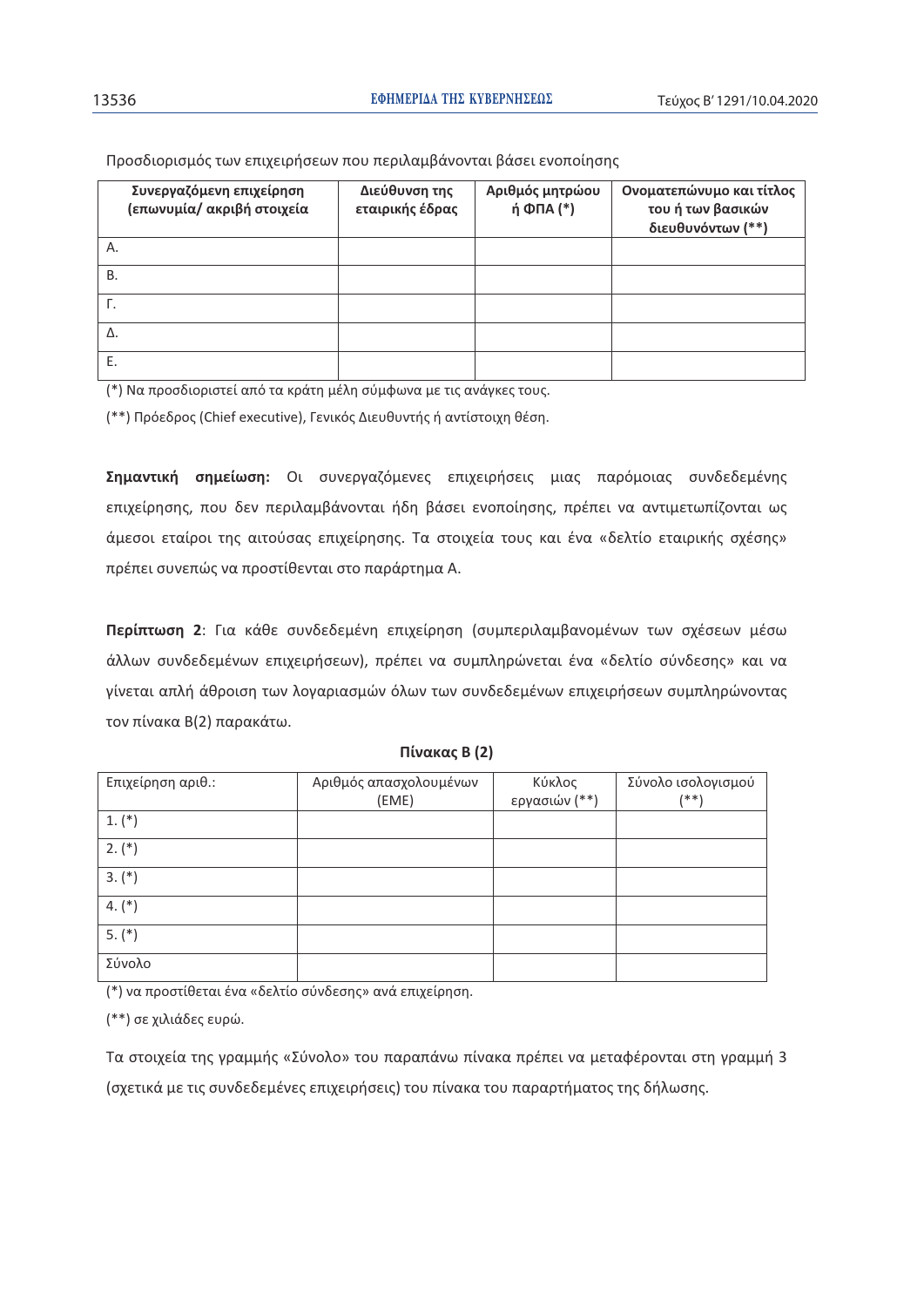### ΔΕΛΤΙΟ ΣΥΝΔΕΣΗΣ

(μόνο για τη συνδεδεμένη επιχείρηση που δεν περιλαμβάνεται βάσει ενοποίησης στον πίνακα Β)

#### 1. Ακριβή στοιχεία της επιχείρησης

Επωνυμία ή εταιρική επωνυμία:

Διεύθυνση της εταιρικής έδρας :

Αριθ. μητρώου ή ΦΠΑ (1):

Ονοματεπώνυμο και τίτλος του ή των κύριων διευθυντικών στελεχών (2):

### 2. Στοιχεία της εν λόγω επιχείρησης

Περίοδος αναφοράς: Αριθμός Κύκλος εργασιών Σύνολο ισολογισμού (\*) απασχολουμένων  $(*)$  $(EME)$ Σύνολο

(\*) σε χιλιάδες ευρώ.

(1) Να προσδιοριστεί από τα κράτη μέλη σύμφωνα με τις ανάγκες τους.

(2) Πρόεδρος («Chief executive»), Γενικός Διευθυντής ή αντίστοιχη θέση.

(3) Ακόμη και εάν τα στοιχεία σχετικά με μία επιχείρηση περιλαμβάνονται στους ενοποιημένους λογαριασμούς σε ποσοστό χαμηλότερο από εκείνο που ορίζεται στο άρθρο 6 παράγραφος 2, πρέπει παρόλα αυτά να εφαρμόζεται το ποσοστό που ορίζεται στο εν λόγω άρθρο (ορισμός, άρθρο 6 παράγραφος 3 εδάφιο  $2$ ).

Τα στοιχεία αυτά πρέπει να μεταφέρονται στον πίνακα Β(2) του παραρτ. Β.

Σημαντική σημείωση: Τα στοιχεία των επιχειρήσεων που είναι συνδεδεμένες με την αιτούσα επιχείρηση προκύπτουν από τους λογαριασμούς τους και άλλα στοιχεία, ή, εφόσον υπάρχουν, από τους ενοποιημένους λογαριασμούς. Στα στοιχεία αυτά συγκεντρώνονται κατ' αναλογία τα στοιχεία των ενδεχόμενων συνεργαζόμενων επιχειρήσεων με τις εν λόγω συνδεδεμένες επιχειρήσεις, που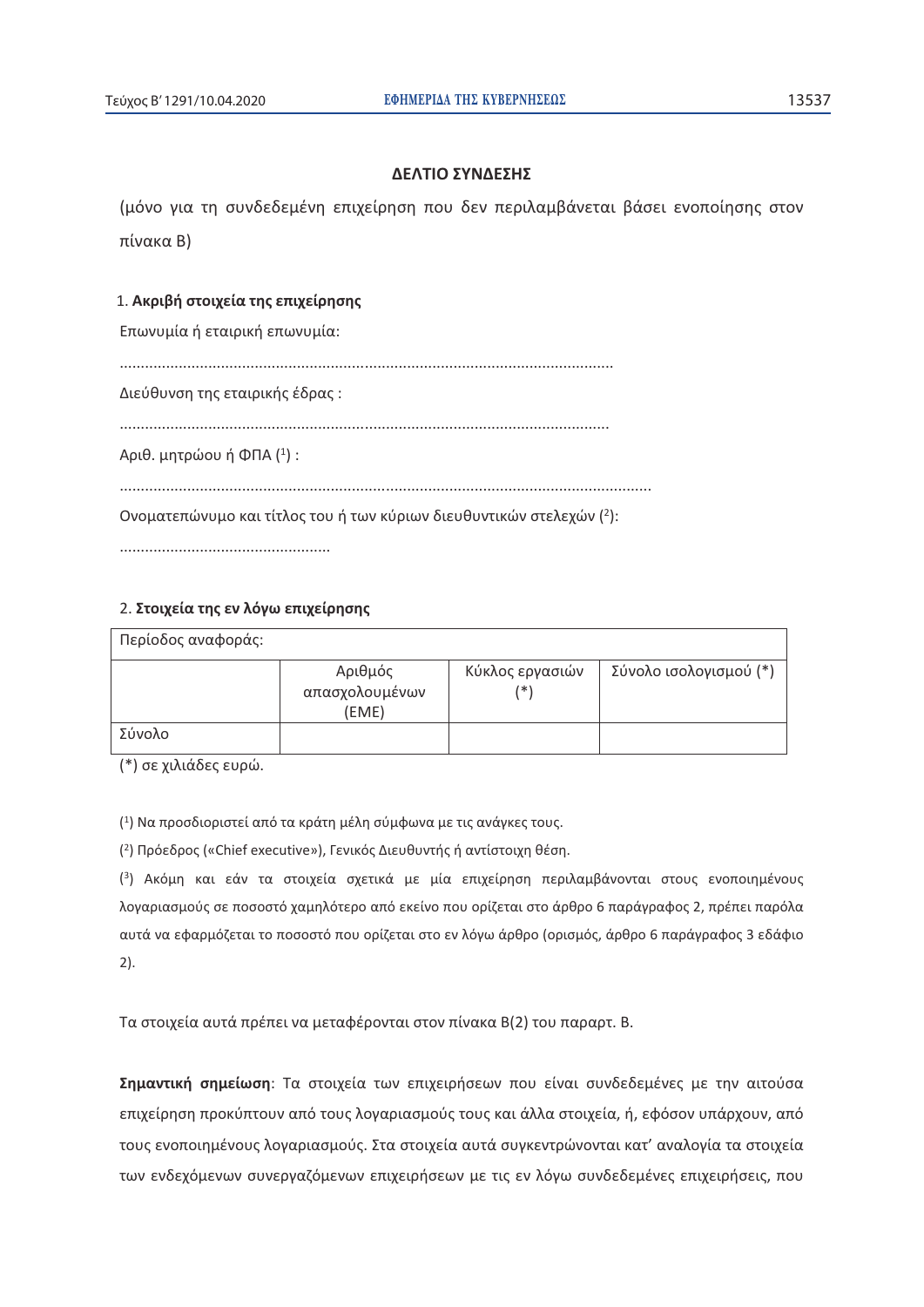βρίσκονται ακριβώς ανάντη ή κατάντη της αιτούσας επιχείρησης, εφόσον δεν περιλαμβάνονται ήδη βάσει ενοποίησης (3).

Παρόμοιες συνεργαζόμενες επιχειρήσεις πρέπει να αντιμετωπίζονται ως άμεσοι εταίροι της αιτούσας επιχείρησης. Τα στοιχεία τους και ένα «δελτίο εταιρικής σχέσης» πρέπει συνεπώς να προστίθενται στο παράρτημα Α.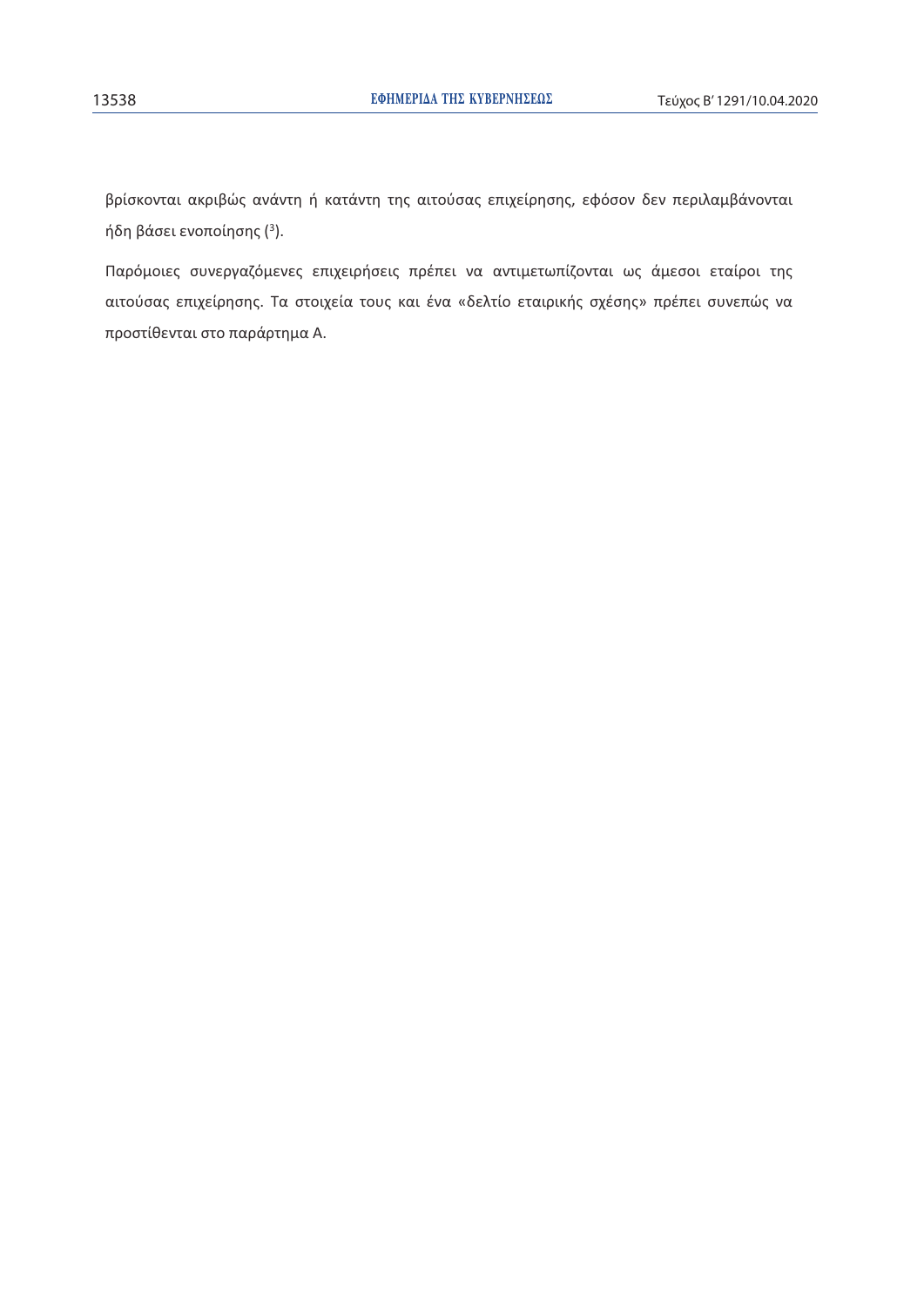#### ΠΑΡΑΡΤΗΜΑ ΙΝ: ΟΡΙΣΜΟΣ ΠΡΟΒΛΗΜΑΤΙΚΩΝ ΕΠΙΧΕΙΡΗΣΕΩΝ

A) Προβληματική επιχείρηση: η επιχείρηση για την οποία συντρέχει τουλάχιστον μία από τις ακόλουθες προϋποθέσεις:

α) εάν πρόκειται για εταιρεία περιορισμένης ευθύνης (πλην ΜΜΕ που δεν έχει συμπληρώσει τριετία από τη σύστασή της ή, όσον αφορά την επιλεξιμότητα για ενίσχυση χρηματοδότησης επιχειρηματικού κινδύνου, ΜΜΕ που δεν έχει συμπληρώσει επταετία από την πρώτη εμπορική της πώληση, η οποία πληροί τα κριτήρια για επενδύσεις χρηματοδότησης επιχειρηματικού κινδύνου κατόπιν ελέγχου με τη δέουσα επιμέλεια από τον επιλεγμένο ενδιάμεσο Χρηματοπιστωτικό Οργανισμό), όταν έχει απολεσθεί πάνω από το ήμισυ του εγγεγραμμένου της κεφαλαίου λόγω συσσωρευμένων ζημιών. Αυτό ισχύει όταν από την αφαίρεση των συσσωρευμένων ζημιών από τα αποθεματικά (και όλα τα άλλα στοιχεία που θεωρούνται εν γένει ως μέρος των ιδίων κεφαλαίων της εταιρείας) προκύπτει αρνητικό σωρευτικό ποσό που υπερβαίνει το ήμισυ του εγγεγραμμένου κεφαλαίου. Για την εφαρμογή της παρούσας διάταξης, ο όρος «εταιρεία περιορισμένης ευθύνης» παραπέμπει ειδικότερα στα είδη εταιρειών που αναφέρονται στο παράρτημα I της οδηγίας 2013/34/ΕΕ του Ευρωπαϊκού Κοινοβουλίου και του Συμβουλίου (1) και ο όρος «κεφάλαιο» περιλαμβάνει, ενδεχομένως, και κάθε διαφορά από έκδοση υπέρ το άρτιο<sup>.</sup>

β) εάν πρόκειται για εταιρεία στην οποία τουλάχιστον ορισμένα μέλη έχουν απεριόριστη ευθύνη για τα χρέη της εταιρείας (πλην ΜΜΕ που δεν έχει συμπληρώσει τριετία από τη σύστασή της ή, όσον αφορά την επιλεξιμότητα για ενίσχυση χρηματοδότησης επιχειρηματικού κινδύνου, ΜΜΕ που δεν έχει συμπληρώσει επταετία από την πρώτη εμπορική της πώληση, η οποία πληροί τα κριτήρια για επενδύσεις χρηματοδότησης επιχειρηματικού κινδύνου κατόπιν ελέγχου με τη δέουσα επιμέλεια από τον επιλεγμένο ενδιάμεσο Χρηματοπιστωτικό Οργανισμό), εφόσον έχει απολεσθεί πάνω από το ήμισυ του κεφαλαίου της, όπως εμφαίνεται στους λογαριασμούς της εταιρείας, λόγω συσσωρευμένων ζημιών. Για την εφαρμογή της παρούσας διάταξης, ο όρος «εταιρεία στην οποία τουλάχιστον ορισμένα μέλη έχουν απεριόριστη ευθύνη για τα χρέη της εταιρείας» παραπέμπει ειδικότερα στα είδη εταιρειών που αναφέρονται στο παράρτημα II της οδηγίας 2013/34/ΕΕ'

γ) εάν πρόκειται για εταιρεία που υπάγεται σε συλλογική πτωχευτική διαδικασία ή πληροί τις προϋποθέσεις του εθνικού δικαίου που τη διέπει όσον αφορά την υπαγωγή της σε συλλογική πτωχευτική διαδικασία μετά από αίτημα των πιστωτών της·

δ) εάν πρόκειται για επιχείρηση που έχει λάβει ενίσχυση διάσωσης και δεν έχει ακόμη αποπληρώσει το δάνειο ή λύσει τη σύμβαση εγγύησης ή που έχει λάβει ενίσχυση αναδιάρθρωσης και υπόκειται ακόμη σε σχέδιο αναδιάρθρωσης·

Ο έλεγχος προβληματικότητας μιας επιχείρησης γίνεται τόσο σε επίπεδο αιτούσας επιχείρησης όσο και στο επίπεδο της δεδομένης επιχείρησης.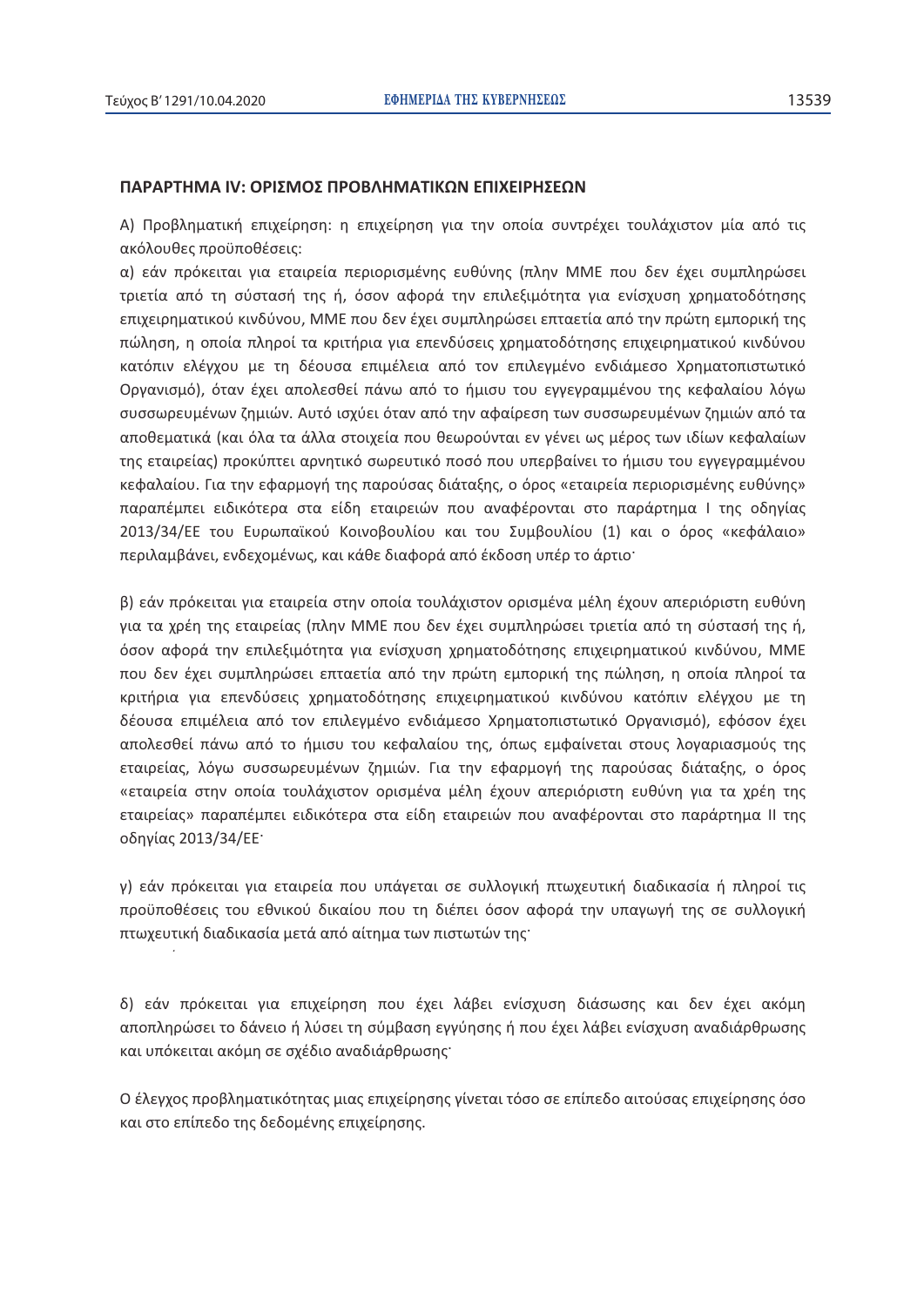# ΠΑΡΑΡΤΗΜΑ V: ΠΙΝΑΚΑΣ ΕΠΙΛΕΞΙΜΩΝ ΚΩΔΙΚΩΝ ΑΡΙΘΜΩΝ ΔΡΑΣΤΗΡΙΟΤΗΤΑΣ (ΚΑΔ)

Σε περίπτωση τετραψήφιου ΚΑΔ συμπεριλαμβάνονται όλες οι υποκατηγορίες πενταψήφιων, εξαψήφιων και οκταψήφιων. Σε περίπτωση πενταψήφιου συμπεριλαμβάνονται όλες οι κατηγορίες εξαψήφιων και οκταψήφιων. Σε περίπτωση εξαψήφιου συμπεριλαμβάνονται όλες οι κατηγορίες οκταψήφιων.

| ΚΑΔ   | ΚΛΑΔΟΣ                                                                                        |
|-------|-----------------------------------------------------------------------------------------------|
| 02.10 | Δασοκομία και άλλες δασοκομικές δραστηριότητες                                                |
| 02.20 | Υλοτομία                                                                                      |
| 02.30 | Συλλογή προϊόντων αυτοφυών φυτών μη ξυλώδους μορφής                                           |
| 02.40 | Υποστηρικτικές προς τη δασοκομία υπηρεσίες                                                    |
| 05.20 | Εξόρυξη λιγνίτη                                                                               |
| 07.10 | Εξόρυξη σιδηρομεταλλεύματος                                                                   |
| 07.29 | Εξόρυξη λοιπών μη σιδηρούχων μεταλλευμάτων                                                    |
| 08.11 | Εξόρυξη διακοσμητικών και οικοδομικών λίθων, ασβεστόλιθου, γύψου, κιμωλίας και<br>σχιστόλιθου |
| 08.12 | Λειτουργία φρεάτων παραγωγής αμμοχάλικου και άμμου· εξόρυξη αργίλου και καολίνης              |
| 08.91 | Εξόρυξη ορυκτών για τη χημική βιομηχανία και τη βιομηχανία λιπασμάτων                         |
| 08.93 | Εξόρυξη αλατιού                                                                               |
| 08.99 | Άλλες εξορυκτικές και λατομικές δραστηριότητες π.δ.κ.α.                                       |
| 09.10 | Υποστηρικτικές δραστηριότητες για την άντληση πετρελαίου και φυσικού αερίου                   |
| 09.90 | Υποστηρικτικές δραστηριότητες για άλλες εξορυκτικές και λατομικές δραστηριότητες              |
| 10.11 | Επεξεργασία και συντήρηση κρέατος                                                             |
| 10.12 | Επεξεργασία και συντήρηση κρέατος πουλερικών                                                  |
| 10.13 | Παραγωγή προϊόντων κρέατος και κρέατος πουλερικών                                             |
| 10.31 | Επεξεργασία και συντήρηση πατατών                                                             |
| 10.32 | Παραγωγή χυμών φρούτων και λαχανικών                                                          |
| 10.39 | Άλλη επεξεργασία και συντήρηση φρούτων και λαχανικών                                          |
| 10.41 | Παραγωγή ελαίων και λιπών                                                                     |
| 10.42 | Παραγωγή μαργαρίνης και παρόμοιων βρώσιμων λιπών                                              |
| 10.51 | Λειτουργία γαλακτοκομείων και τυροκομία                                                       |
| 10.52 | Παραγωγή παγωτών                                                                              |
| 10.61 | Παραγωγή προϊόντων αλευρόμυλων                                                                |
| 10.62 | Παραγωγή αμύλων και προϊόντων αμύλου                                                          |
| 10.71 | Αρτοποιία παραγωγή νωπών ειδών ζαχαροπλαστικής                                                |
| 10.72 | Παραγωγή παξιμαδιών και μπισκότων· παραγωγή διατηρούμενων ειδών                               |
|       | ζαχαροπλαστικής                                                                               |
| 10.73 | Παραγωγή μακαρονιών, λαζανιών, κουσκούς και παρόμοιων αλευρωδών προϊόντων                     |
| 10.81 | Παραγωγή ζάχαρης                                                                              |
| 10.82 | Παραγωγή κακάου, σοκολάτας και ζαχαρωτών                                                      |
| 10.83 | Επεξεργασία τσαγιού και καφέ                                                                  |
| 10.84 | Παραγωγή αρτυμάτων και καρυκευμάτων                                                           |
| 10.85 | Παραγωγή έτοιμων γευμάτων και φαγητών                                                         |
| 10.86 | Παραγωγή ομογενοποιημένων παρασκευασμάτων διατροφής και διαιτητικών τροφών                    |
| 10.89 | Παραγωγή άλλων ειδών διατροφής π.δ.κ.α.                                                       |
| 10.91 | Παραγωγή παρασκευασμένων ζωοτροφών για ζώα που εκτρέφονται σε αγροκτήματα                     |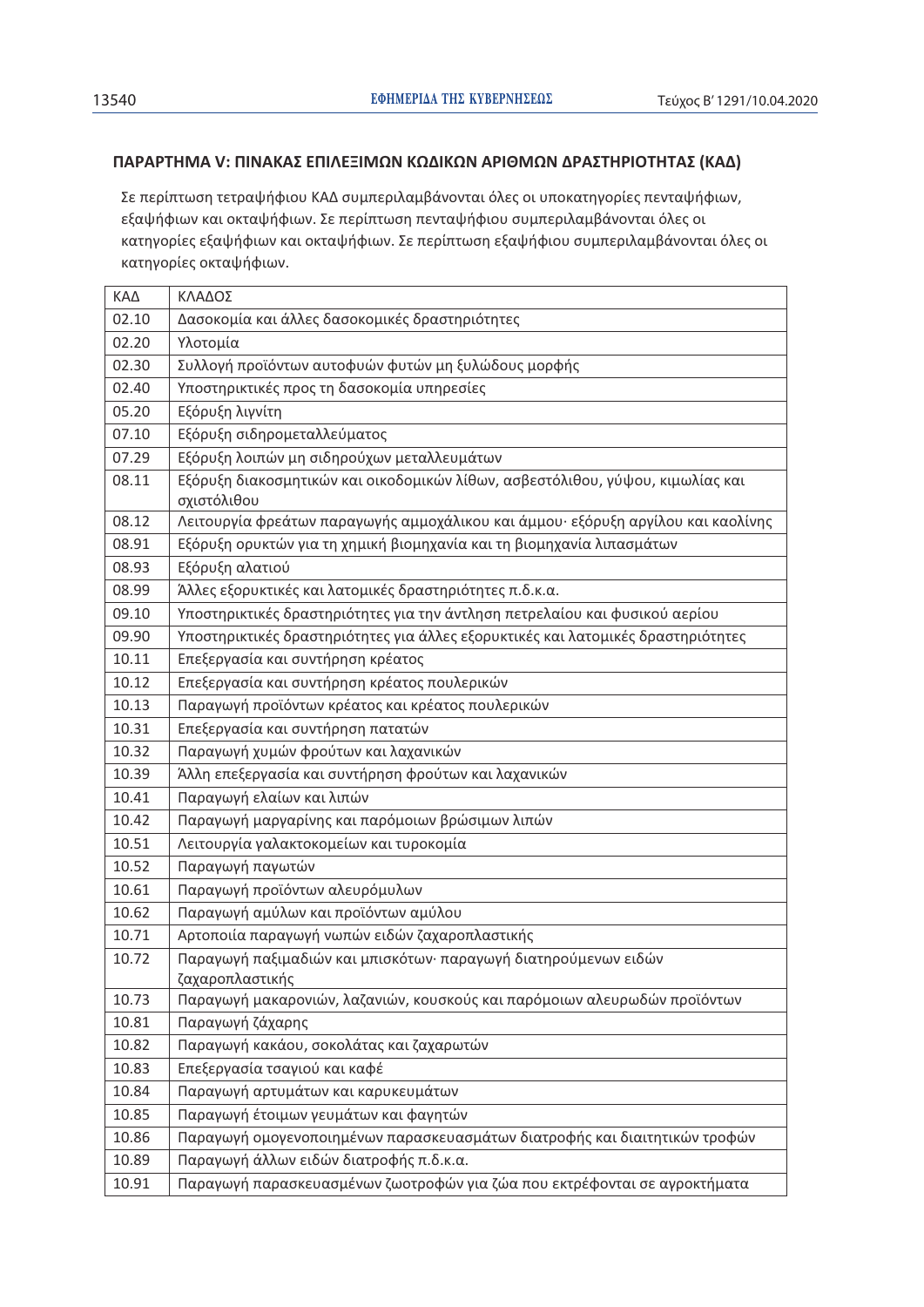| 10.92 | Παραγωγή παρασκευασμένων ζωοτροφών για ζώα συντροφιάς                                                    |
|-------|----------------------------------------------------------------------------------------------------------|
| 11.01 | Απόσταξη, ανακαθαρισμός και ανάμιξη αλκοολούχων ποτών                                                    |
| 11.02 | Παραγωγή οίνου από σταφύλια                                                                              |
| 11.03 | Παραγωγή μηλίτη και κρασιών από άλλα φρούτα                                                              |
| 11.04 | Παραγωγή άλλων μη αποσταγμένων ποτών που υφίστανται ζύμωση                                               |
| 11.05 | Ζυθοποιία                                                                                                |
| 11.07 | Παραγωγή αναψυκτικών· παραγωγή μεταλλικού νερού και άλλων εμφιαλωμένων νερών                             |
| 13.10 | Προπαρασκευή και νηματοποίηση υφαντικών ινών                                                             |
| 13.20 | Ύφανση κλωστοϋφαντουργικών υλών                                                                          |
| 13.30 | Τελειοποίηση (φινίρισμα) υφαντουργικών προϊόντων                                                         |
| 13.91 | Κατασκευή πλεκτών υφασμάτων και υφασμάτων πλέξης κροσέ                                                   |
| 13.92 | Κατασκευή έτοιμων κλωστοϋφαντουργικών ειδών, εκτός από ενδύματα                                          |
| 13.93 | Κατασκευή χαλιών και κιλιμιών                                                                            |
| 13.94 | Κατασκευή χοντρών και λεπτών σχοινιών, σπάγγων και διχτυών                                               |
| 13.95 | Κατασκευή μη υφασμένων ειδών και προϊόντων από μη υφασμένα είδη, εκτός από τα                            |
|       | ενδύματα                                                                                                 |
| 13.96 | Κατασκευή άλλων τεχνικών και βιομηχανικών κλωστοϋφαντουργικών ειδών                                      |
| 13.99 | Κατασκευή άλλων υφαντουργικών προϊόντων π.δ.κ.α.                                                         |
| 14.11 | Κατασκευή δερμάτινων ενδυμάτων                                                                           |
| 14.12 | Κατασκευή ενδυμάτων εργασίας                                                                             |
| 14.13 | Κατασκευή άλλων εξωτερικών ενδυμάτων                                                                     |
| 14.14 | Κατασκευή εσωρούχων                                                                                      |
| 14.19 | Κατασκευή άλλων ενδυμάτων και εξαρτημάτων ένδυσης                                                        |
| 14.20 | Κατασκευή γούνινων ειδών                                                                                 |
| 14.31 | Κατασκευή ειδών καλτσοποιίας απλής πλέξης και πλέξης κροσέ                                               |
| 14.39 | Κατασκευή άλλων πλεκτών ειδών και ειδών πλέξης κροσέ                                                     |
| 15.11 | Κατεργασία και δέψη δέρματος κατεργασία και βαφή γουναρικών                                              |
| 15.12 | Κατασκευή ειδών ταξιδιού (αποσκευών), τσαντών και παρόμοιων ειδών, ειδών<br>σελοποιίας και σαγματοποιίας |
| 15.20 | Κατασκευή υποδημάτων                                                                                     |
| 16.10 | Πριόνισμα, πλάνισμα και εμποτισμός ξύλου                                                                 |
| 16.21 | Κατασκευή αντικολλητών (κόντρα-πλακέ) και άλλων πλακών με βάση το ξύλο                                   |
| 16.22 | Κατασκευή συναρμολογούμενων δαπέδων παρκέ                                                                |
| 16.23 | Κατασκευή άλλων ξυλουργικών προϊόντων οικοδομικής                                                        |
| 16.24 | Κατασκευή ξύλινων εμπορευματοκιβώτιων                                                                    |
| 16.29 | Κατασκευή άλλων προϊόντων από ξύλο κατασκευή ειδών από φελλό και ειδών                                   |
|       | καλαθοποιίας και σπαρτοπλεκτικής                                                                         |
| 17.11 | Παραγωγή χαρτοπολτού                                                                                     |
| 17.12 | Κατασκευή χαρτιού και χαρτονιού                                                                          |
| 17.21 | Κατασκευή κυματοειδούς χαρτιού και χαρτονιού και εμπορευματοκιβώτιων από χαρτί<br>και χαρτόνι            |
| 17.22 | Κατασκευή χάρτινων ειδών οικιακής χρήσης, ειδών υγιεινής και ειδών τουαλέτας                             |
| 17.23 | Κατασκευή ειδών χαρτοπωλείου (χαρτικών)                                                                  |
| 17.29 | Κατασκευή άλλων ειδών από χαρτί και χαρτόνι                                                              |
| 18.11 | Εκτύπωση εφημερίδων                                                                                      |
| 18.12 | Άλλες εκτυπωτικές δραστηριότητες                                                                         |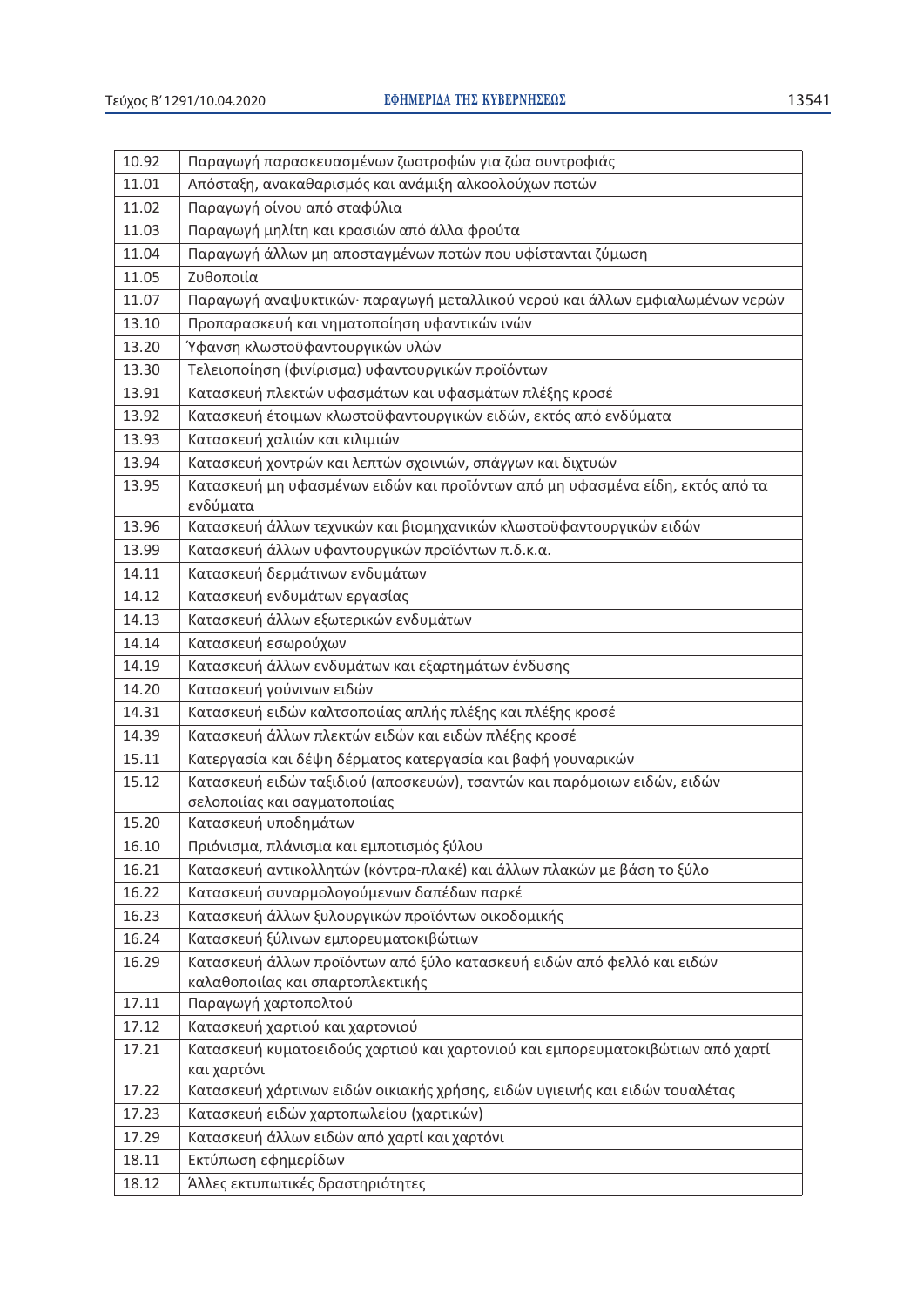| 18.13 | Υπηρεσίες προεκτύπωσης και προεγγραφής μέσων                                   |
|-------|--------------------------------------------------------------------------------|
| 18.14 | Βιβλιοδετικές και συναφείς δραστηριότητες                                      |
| 18.20 | Αναπαραγωγή προεγγεγραμμένων μέσων                                             |
| 19.10 | Παραγωγή προϊόντων οπτανθρακοποίησης (κοκοποίησης)                             |
| 20.11 | Παραγωγή βιομηχανικών αερίων                                                   |
| 20.12 | Παραγωγή χρωστικών υλών                                                        |
| 20.13 | Παραγωγή άλλων ανόργανων βασικών χημικών ουσιών                                |
| 20.14 | Παραγωγή άλλων οργανικών βασικών χημικών ουσιών                                |
| 20.15 | Παραγωγή λιπασμάτων και αζωτούχων ενώσεων                                      |
| 20.16 | Παραγωγή πλαστικών σε πρωτογενείς μορφές                                       |
| 20.17 | Παραγωγή συνθετικού ελαστικού (συνθετικού καουτσούκ) σε πρωτογενείς μορφές     |
| 20.20 | Παραγωγή παρασιτοκτόνων και άλλων αγροχημικών προϊόντων                        |
| 20.30 | Παραγωγή χρωμάτων, βερνικιών και παρόμοιων επιχρισμάτων, μελανιών τυπογραφίας  |
|       | και μαστιχών                                                                   |
| 20.41 | Παραγωγή σαπουνιών και απορρυπαντικών, προϊόντων καθαρισμού και στίλβωσης      |
| 20.42 | Παραγωγή αρωμάτων και παρασκευασμάτων καλλωπισμού                              |
| 20.51 | Παραγωγή εκρηκτικών                                                            |
| 20.52 | Παραγωγή διαφόρων τύπων κόλλας                                                 |
| 20.53 | Παραγωγή αιθέριων ελαίων                                                       |
| 20.59 | Παραγωγή άλλων χημικών προϊόντων π.δ.κ.α.                                      |
| 20.60 | Παραγωγή μη φυσικών ινών                                                       |
| 22.11 | Κατασκευή επισώτρων (ελαστικών οχημάτων) και σωλήνων από καουτσούκ· αναγόμωση  |
|       | και ανακατασκευή επισώτρων (ελαστικών οχημάτων) από καουτσούκ                  |
| 22.19 | Κατασκευή άλλων προϊόντων από ελαστικό (καουτσούκ)                             |
| 22.21 | Κατασκευή πλαστικών πλακών, φύλλων, σωλήνων και καθορισμένων μορφών            |
| 22.22 | Κατασκευή πλαστικών ειδών συσκευασίας                                          |
| 22.23 | Κατασκευή πλαστικών οικοδομικών υλικών                                         |
| 22.29 | Κατασκευή άλλων πλαστικών προϊόντων                                            |
| 23.11 | Κατασκευή επίπεδου γυαλιού                                                     |
| 23.12 | Μορφοποίηση και κατεργασία επίπεδου γυαλιού                                    |
| 23.13 | Κατασκευή κοίλου γυαλιού                                                       |
| 23.19 | Κατασκευή και κατεργασία άλλων ειδών γυαλιού, περιλαμβανομένου του γυαλιού για |
|       | τεχνικές χρήσεις                                                               |
| 23.20 | Παραγωγή πυρίμαχων προϊόντων                                                   |
| 23.31 | Κατασκευή κεραμικών πλακιδίων και πλακών                                       |
| 23.32 | Κατασκευή τούβλων, πλακιδίων και λοιπών δομικών προϊόντων από οπτή γη          |
| 23.41 | Κατασκευή κεραμικών ειδών οικιακής χρήσης και κεραμικών διακοσμητικών ειδών    |
| 23.42 | Κατασκευή κεραμικών ειδών υγιεινής                                             |
| 23.49 | Παραγωγή άλλων προϊόντων κεραμικής                                             |
| 23.51 | Παραγωγή τσιμέντου                                                             |
| 23.52 | Παραγωγή ασβέστη και γύψου                                                     |
| 23.61 | Κατασκευή δομικών προϊόντων από σκυρόδεμα                                      |
| 23.62 | Κατασκευή δομικών προϊόντων από γύψο                                           |
| 23.63 | Κατασκευή έτοιμου σκυροδέματος                                                 |
| 23.64 | Κατασκευή κονιαμάτων                                                           |
| 23.65 | Κατασκευή ινοτσιμέντου                                                         |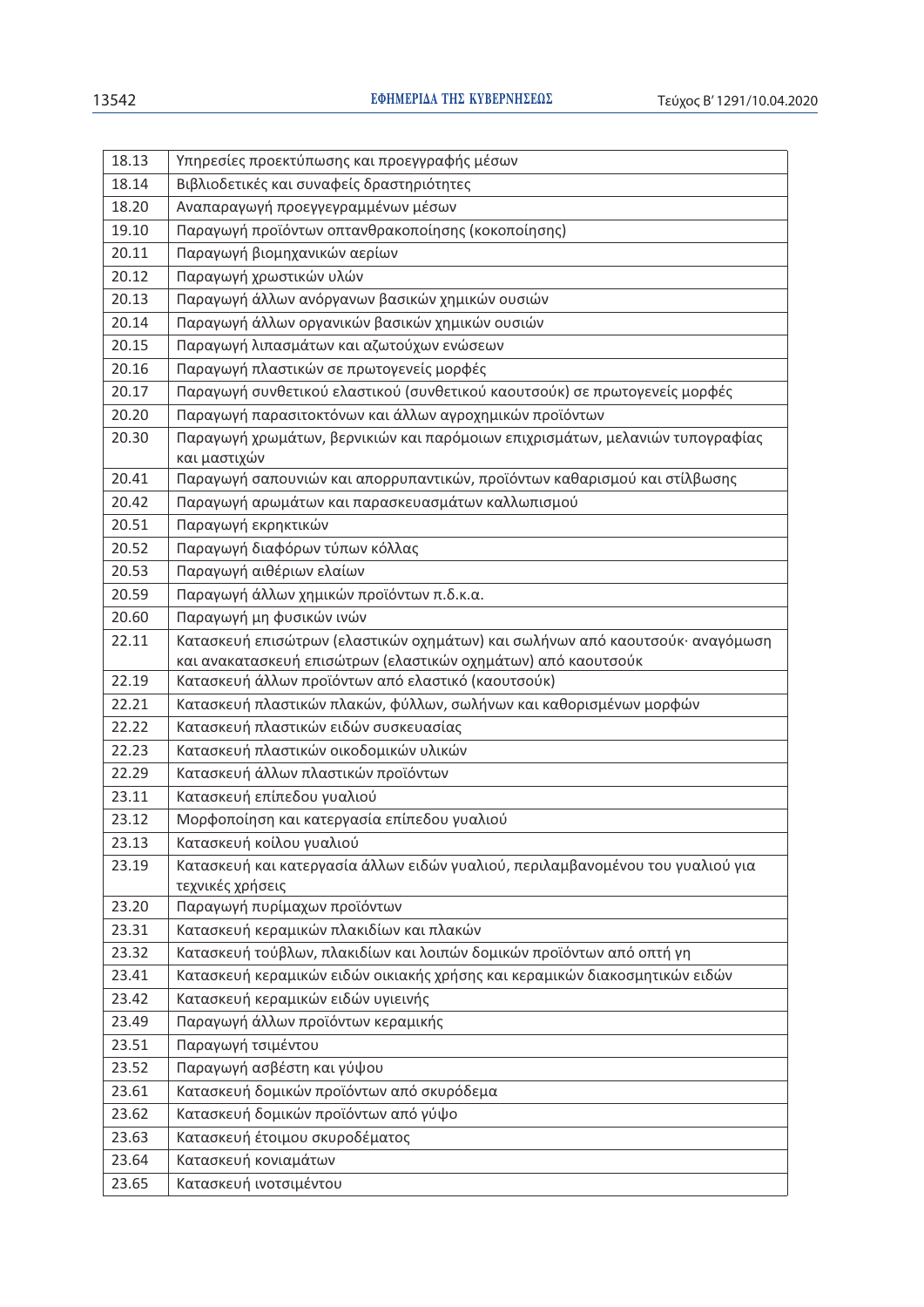| 23.69          | Κατασκευή άλλων προϊόντων από σκυρόδεμα, γύψο και τσιμέντο                       |
|----------------|----------------------------------------------------------------------------------|
| 23.70          | Κοπή, μορφοποίηση και τελική επεξεργασία λίθων                                   |
| 23.91          | Παραγωγή λειαντικών προϊόντων                                                    |
| 23.99          | Παραγωγή άλλων μη μεταλλικών ορυκτών προϊόντων π.δ.κ.α.                          |
| 24.10          | Παραγωγή βασικού σιδήρου, χάλυβα και σιδηροκραμάτων                              |
| 24.20          | Κατασκευή χαλύβδινων σωλήνων, αγωγών, κοίλων ειδών με καθορισμένη μορφή και      |
|                | συναφών εξαρτημάτων                                                              |
| 24.31          | Ψυχρή επεκτατική ολκή ράβδων χάλυβα                                              |
| 24.32          | Ψυχρή έλαση στενών φύλλων χάλυβα                                                 |
| 24.33          | Ψυχρή μορφοποίηση ή δίπλωση μορφοράβδων χάλυβα                                   |
| 24.34          | Ψυχρή επεκτατική ολκή συρμάτων                                                   |
| 24.41          | Παραγωγή πολύτιμων μετάλλων                                                      |
| 24.42          | Παραγωγή αλουμίνιου (αργίλιου)                                                   |
| 24.43          | Παραγωγή μολύβδου, ψευδάργυρου και κασσίτερου                                    |
| 24.44          | Παραγωγή χαλκού                                                                  |
| 24.45          | Παραγωγή άλλων μη σιδηρούχων μετάλλων                                            |
| 24.51          | Χύτευση σιδήρου                                                                  |
| 24.52          | Χύτευση χάλυβα                                                                   |
| 24.53          | Χύτευση ελαφρών μετάλλων                                                         |
| 24.54          | Χύτευση άλλων μη σιδηρούχων μετάλλων                                             |
| 25.11          | Κατασκευή μεταλλικών σκελετών και μερών μεταλλικών σκελετών                      |
| 25.12          | Κατασκευή μεταλλικών πορτών και παράθυρων                                        |
| 25.21          | Κατασκευή σωμάτων και λεβήτων κεντρικής θέρμανσης                                |
| 25.29          | Κατασκευή άλλων μεταλλικών ντεπόζιτων, δεξαμενών και δοχείων                     |
| 25.30          | Κατασκευή ατμογεννητριών, με εξαίρεση τους λέβητες ζεστού νερού για την κεντρική |
|                | θέρμανση                                                                         |
| 25.50          | Σφυρηλάτηση, κοίλανση, ανισόπαχη τύπωση και μορφοποίηση μετάλλων με έλαση·       |
| 25.61          | κονιομεταλλουργία<br>Κατεργασία και επικάλυψη μετάλλων                           |
| 25.62          | Μεταλλοτεχνία                                                                    |
| 25.71          | Κατασκευή μαχαιροπίρουνων                                                        |
|                |                                                                                  |
| 25.72<br>25.73 | Κατασκευή κλειδαριών και μεντεσέδων<br>Κατασκευή εργαλείων                       |
| 25.91          | Κατασκευή χαλύβδινων βαρελιών και παρόμοιων δοχείων                              |
| 25.92          | Κατασκευή ελαφρών μεταλλικών ειδών συσκευασίας                                   |
| 25.93          | Κατασκευή ειδών από σύρμα, αλυσίδων και ελατηρίων                                |
| 25.94          | Κατασκευή συνδετήρων και προϊόντων κοχλιομηχανών                                 |
| 25.99          | Κατασκευή άλλων μεταλλικών προϊόντων πδκα                                        |
| 26.11          | Κατασκευή ηλεκτρονικών εξαρτημάτων                                               |
| 26.12          | Κατασκευή έμφορτων ηλεκτρονικών πλακετών                                         |
| 26.20          | Κατασκευή ηλεκτρονικών υπολογιστών και περιφερειακού εξοπλισμού                  |
| 26.30          | Κατασκευή εξοπλισμού επικοινωνίας                                                |
| 26.40          | Κατασκευή ηλεκτρονικών ειδών ευρείας κατανάλωσης                                 |
| 26.51          | Κατασκευή οργάνων και συσκευών μέτρησης, δοκιμών και πλοήγησης                   |
| 26.52          | Κατασκευή ρολογιών                                                               |
|                |                                                                                  |
| 26.60          | Κατασκευή ακτινολογικών και ηλεκτρονικών μηχανημάτων ιατρικής και θεραπευτικής   |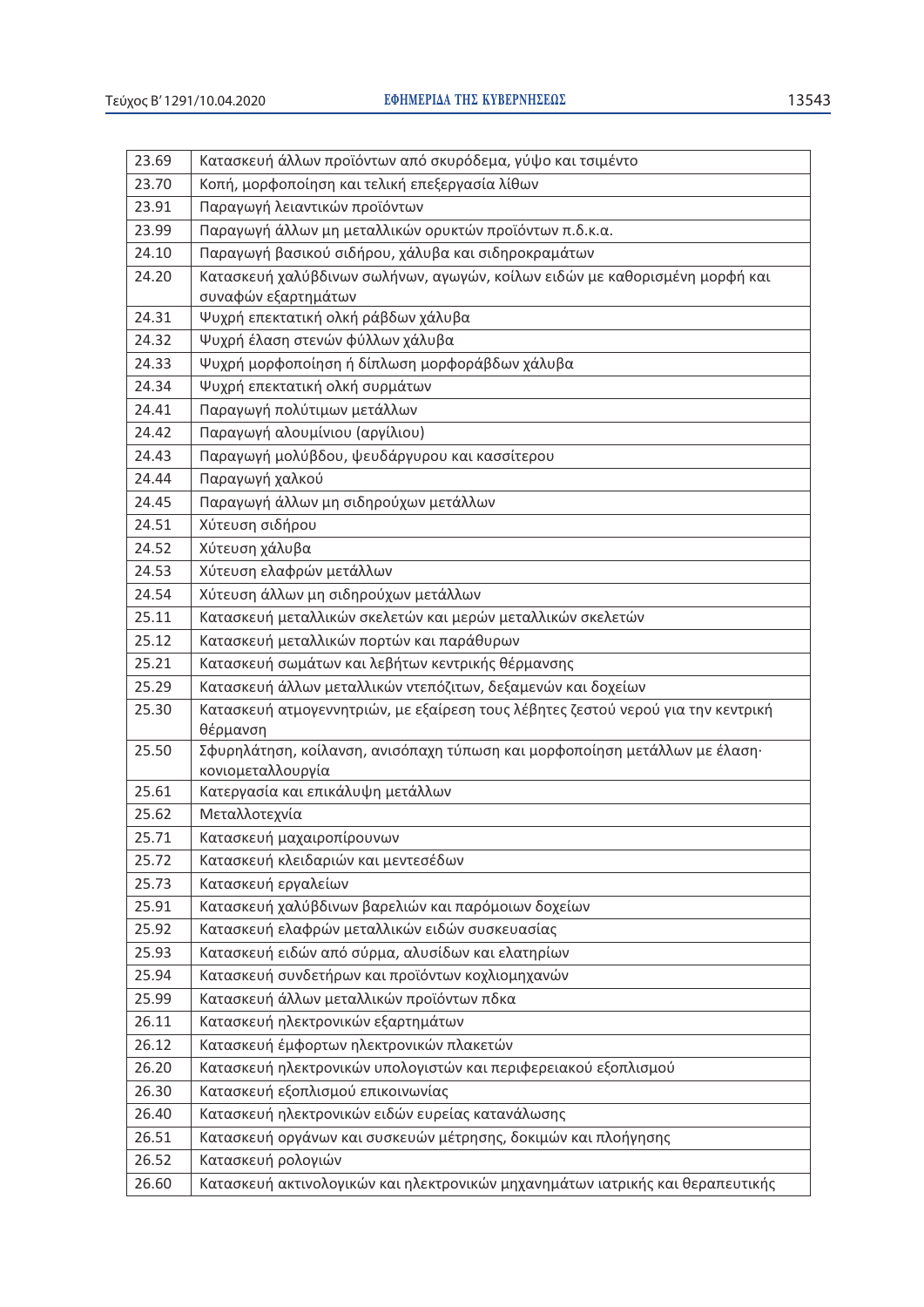|       | χρήσης                                                                         |
|-------|--------------------------------------------------------------------------------|
| 26.70 | Κατασκευή οπτικών οργάνων και φωτογραφικού εξοπλισμού                          |
| 26.80 | Κατασκευή μαγνητικών και οπτικών μέσων                                         |
| 27.11 | Κατασκευή ηλεκτροκινητήρων, ηλεκτρογεννητριών και ηλεκτρικών μετασχηματιστών   |
| 27.12 | Κατασκευή συσκευών διανομής και ελέγχου ηλεκτρικού ρεύματος                    |
| 27.20 | Κατασκευή ηλεκτρικών στηλών και συσσωρευτών                                    |
| 27.31 | Κατασκευή καλωδίων οπτικών ινών                                                |
| 27.32 | Κατασκευή άλλων ηλεκτρονικών και ηλεκτρικών συρμάτων και καλωδίων              |
| 27.33 | Κατασκευή εξαρτημάτων καλωδίωσης                                               |
| 27.40 | Κατασκευή ηλεκτρολογικού φωτιστικού εξοπλισμού                                 |
| 27.51 | Κατασκευή ηλεκτρικών οικιακών συσκευών                                         |
| 27.52 | Κατασκευή μη ηλεκτρικών οικιακών συσκευών                                      |
| 27.90 | Κατασκευή άλλου ηλεκτρικού εξοπλισμού                                          |
| 28.11 | Κατασκευή κινητήρων και στροβίλων, με εξαίρεση τους κινητήρες αεροσκαφών,      |
|       | οχημάτων και δικύκλων                                                          |
| 28.12 | Κατασκευή εξοπλισμού υδραυλικής ενέργειας                                      |
| 28.13 | Κατασκευή άλλων αντλιών και συμπιεστών                                         |
| 28.14 | Κατασκευή άλλων ειδών κρουνοποιίας και βαλβίδων                                |
| 28.15 | Κατασκευή τριβέων, οδοντωτών μηχανισμών μετάδοσης κίνησης, στοιχείων οδοντωτών |
|       | τροχών και μετάδοσης κίνησης                                                   |
| 28.21 | Κατασκευή φούρνων, κλιβάνων και καυστήρων                                      |
| 28.22 | Κατασκευή εξοπλισμού ανύψωσης και διακίνησης φορτίων                           |
| 28.23 | Κατασκευή μηχανών και εξοπλισμού γραφείου (εκτός ηλεκτρονικών υπολογιστών και  |
|       | περιφερειακού εξοπλισμού)                                                      |
| 28.25 | Κατασκευή ψυκτικού και κλιματιστικού εξοπλισμού μη οικιακής χρήσης             |
| 28.29 | Κατασκευή άλλων μηχανημάτων γενικής χρήσης π.δ.κ.α.                            |
| 28.30 | Κατασκευή γεωργικών και δασοκομικών μηχανημάτων                                |
| 28.41 | Κατασκευή μηχανημάτων μορφοποίησης μετάλλου                                    |
| 28.49 | Κατασκευή άλλων εργαλειομηχανών                                                |
| 28.91 | Κατασκευή μηχανημάτων για τη μεταλλουργία                                      |
| 28.92 | Κατασκευή μηχανημάτων για τα ορυχεία, τα λατομεία και τις δομικές κατασκευές   |
| 28.93 | Κατασκευή μηχανημάτων επεξεργασίας τροφίμων, ποτών και καπνού                  |
| 28.94 | Κατασκευή μηχανημάτων για τη βιομηχανία κλωστοϋφαντουργικών προϊόντων,         |
|       | ενδυμάτων ή δερμάτινων ειδών                                                   |
| 28.95 | Κατασκευή μηχανημάτων για την παραγωγή χαρτιού και χαρτονιού                   |
| 28.96 | Κατασκευή μηχανημάτων παραγωγής πλαστικών και ελαστικών ειδών                  |
| 28.99 | Κατασκευή άλλων μηχανημάτων ειδικής χρήσης π.δ.κ.α.                            |
| 29.10 | Κατασκευή μηχανοκίνητων οχημάτων                                               |
| 29.20 | Κατασκευή αμαξωμάτων για μηχανοκίνητα οχήματα· κατασκευή ρυμουλκούμενων και    |
|       | ημιρυμουλκούμενων οχημάτων                                                     |
| 29.31 | Κατασκευή ηλεκτρικού και ηλεκτρονικού εξοπλισμού για μηχανοκίνητα οχήματα      |
| 29.32 | Κατασκευή άλλων μερών και εξαρτημάτων για μηχανοκίνητα οχήματα                 |
| 30.11 | Ναυπήγηση πλοίων και πλωτών κατασκευών                                         |
| 30.12 | Ναυπήγηση σκαφών αναψυχής και αθλητισμού                                       |
| 30.20 | Κατασκευή σιδηροδρομικών αμαξών και τροχαίου υλικού                            |
| 30.30 | Κατασκευή αεροσκαφών και διαστημόπλοιων και συναφών μηχανημάτων                |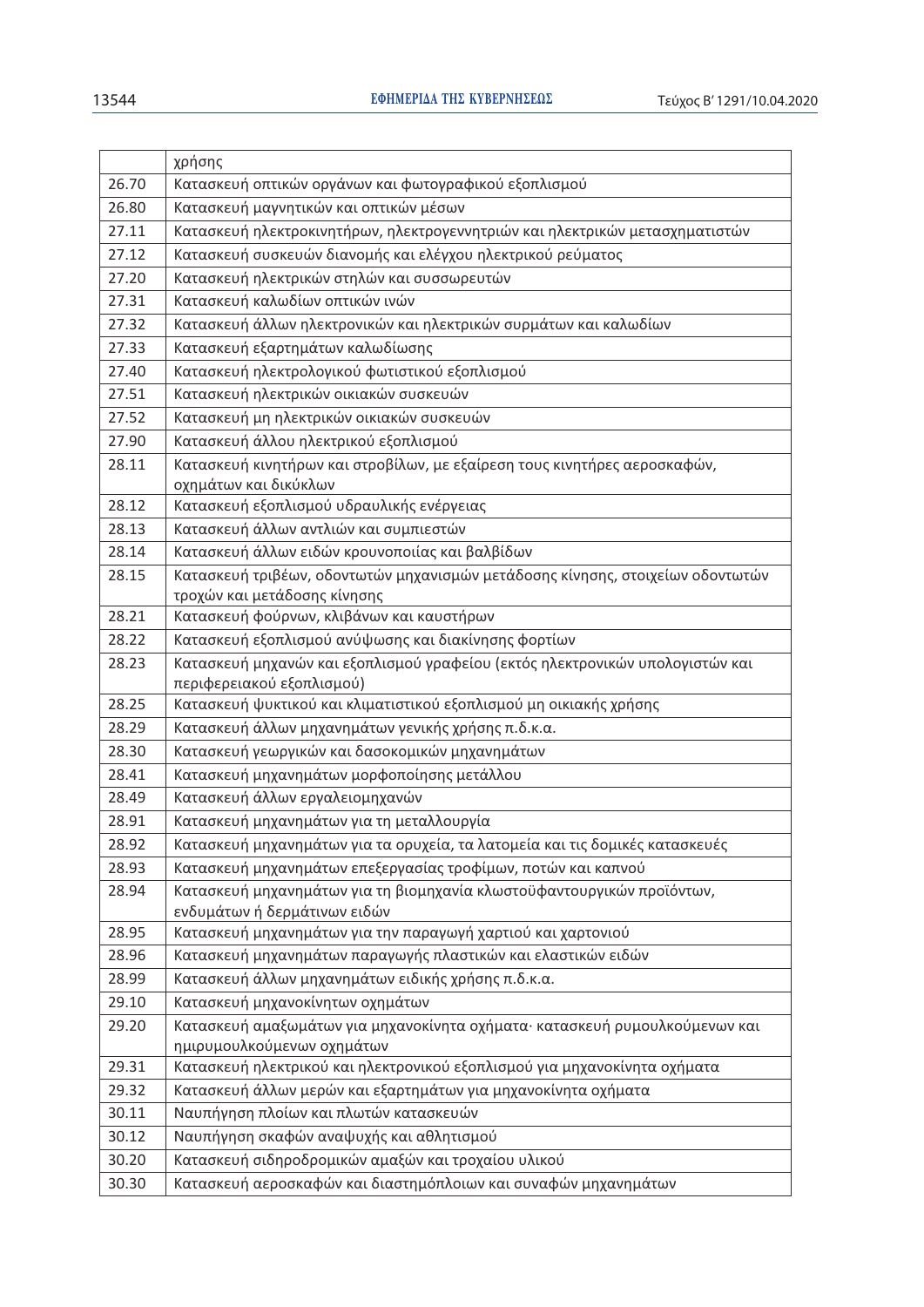| 30.91 | Κατασκευή μοτοσικλετών                                                    |
|-------|---------------------------------------------------------------------------|
| 30.92 | Κατασκευή ποδηλάτων και αναπηρικών αμαξιδίων                              |
| 30.99 | Κατασκευή λοιπού εξοπλισμού μεταφορών π.δ.κ.α.                            |
| 31.01 | Κατασκευή επίπλων για γραφεία και καταστήματα                             |
| 31.02 | Κατασκευή επίπλων κουζίνας                                                |
| 31.03 | Κατασκευή στρωμάτων                                                       |
| 31.09 | Κατασκευή άλλων επίπλων                                                   |
| 32.11 | Κοπή νομισμάτων                                                           |
| 32.12 | Κατασκευή κοσμημάτων και συναφών ειδών                                    |
| 32.13 | Κατασκευή κοσμημάτων απομίμησης και συναφών ειδών                         |
| 32.20 | Κατασκευή μουσικών οργάνων                                                |
| 32.30 | Κατασκευή αθλητικών ειδών                                                 |
| 32.40 | Κατασκευή παιχνιδιών κάθε είδους                                          |
| 32.50 | Κατασκευή ιατρικών και οδοντιατρικών οργάνων και προμηθειών               |
| 32.91 | Κατασκευή σκουπών και βουρτσών                                            |
| 32.99 | Άλλες μεταποιητικές δραστηριότητες πδκα                                   |
| 33.11 | Επισκευή μεταλλικών προϊόντων                                             |
| 33.12 | Επισκευή μηχανημάτων                                                      |
| 33.13 | Επισκευή ηλεκτρονικού και οπτικού εξοπλισμού                              |
| 33.14 | Επισκευή ηλεκτρικού εξοπλισμού                                            |
| 33.15 | Επισκευή και συντήρηση πλοίων και σκαφών                                  |
| 33.16 | Επισκευή και συντήρηση αεροσκαφών και διαστημόπλοιων                      |
| 33.17 | Επισκευή και συντήρηση άλλου εξοπλισμού μεταφορών                         |
| 33.19 | Επισκευή άλλου εξοπλισμού                                                 |
| 33.20 | Εγκατάσταση βιομηχανικών μηχανημάτων και εξοπλισμού                       |
| 35.13 | Διανομή ηλεκτρικού ρεύματος                                               |
| 35.14 | Εμπόριο ηλεκτρικού ρεύματος                                               |
| 35.22 | Διανομή αέριων καυσίμων μέσω αγωγών                                       |
| 35.23 | Εμπόριο αέριων καυσίμων μέσω αγωγών                                       |
| 35.30 | Παροχή ατμού και κλιματισμού                                              |
| 37.00 | Επεξεργασία λυμάτων                                                       |
| 38.11 | Συλλογή μη επικίνδυνων απορριμμάτων                                       |
| 38.12 | Συλλογή επικίνδυνων απορριμμάτων                                          |
| 38.21 | Επεξεργασία και διάθεση μη επικίνδυνων απορριμμάτων                       |
| 38.22 | Επεξεργασία και διάθεση επικίνδυνων απορριμμάτων                          |
| 38.31 | Αποσυναρμολόγηση παλαιών ειδών                                            |
| 38.32 | Ανάκτηση διαλεγμένου υλικού                                               |
| 39.00 | Δραστηριότητες εξυγίανσης και άλλες υπηρεσίες για τη διαχείριση αποβλήτων |
| 41.10 | Ανάπτυξη οικοδομικών σχεδίων                                              |
| 41.20 | Κατασκευαστικές εργασίες κτιρίων για κατοικίες και μη                     |
| 42.11 | Κατασκευή δρόμων και αυτοκινητοδρόμων                                     |
| 42.12 | Κατασκευή σιδηροδρομικών γραμμών και υπόγειων σιδηροδρόμων                |
| 42.13 | Κατασκευή γεφυρών και σηράγγων                                            |
| 42.21 | Κατασκευή κοινωφελών έργων σχετικών με μεταφορά υγρών                     |
| 42.22 | Κατασκευή κοινωφελών έργων ηλεκτρικής ενέργειας και τηλεπικοινωνιών       |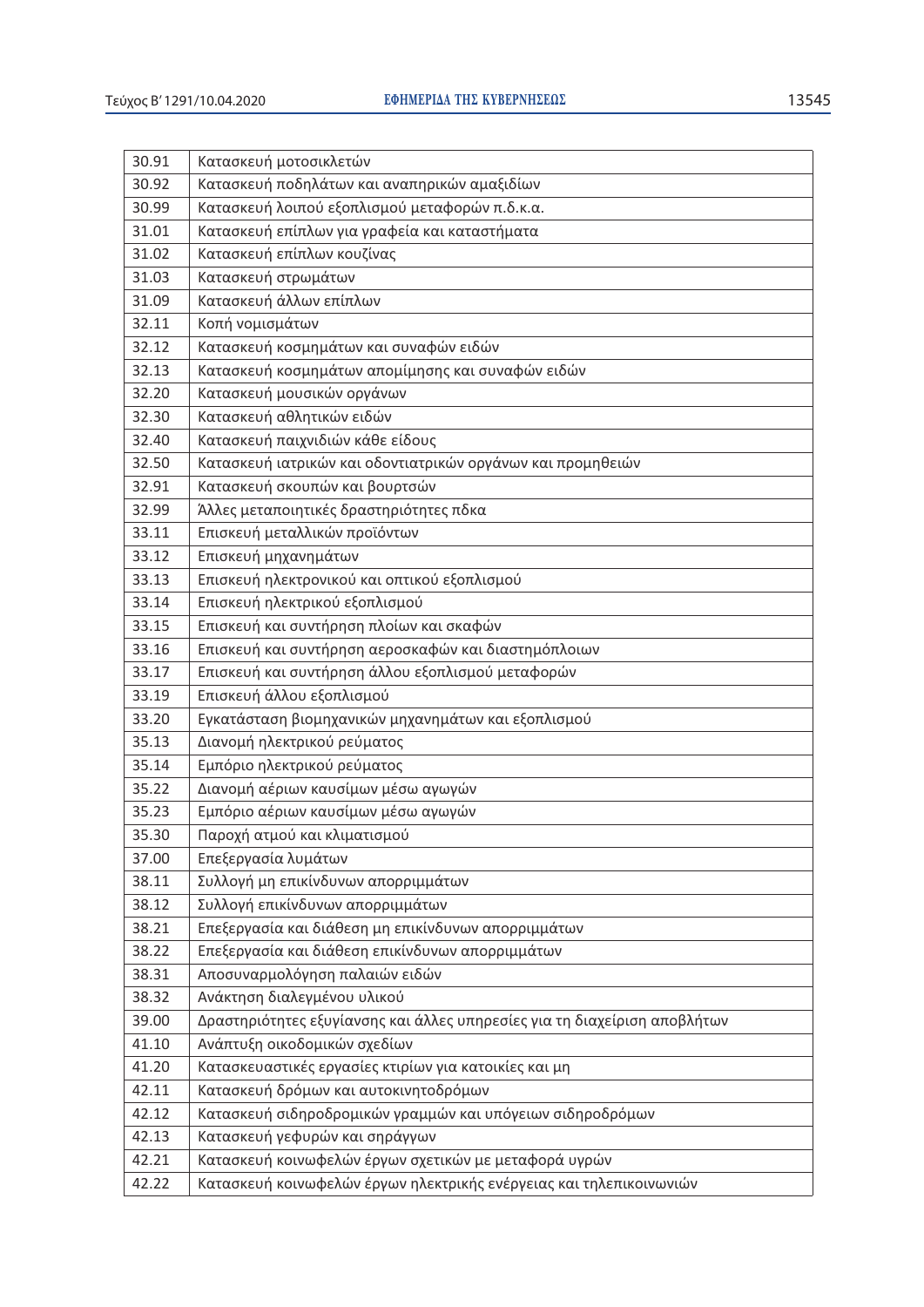| 42.91 | Κατασκευή υδραυλικών και λιμενικών έργων                                                                                             |
|-------|--------------------------------------------------------------------------------------------------------------------------------------|
| 42.99 | Κατασκευή άλλων έργων πολιτικού μηχανικού π.δ.κ.α.                                                                                   |
| 43.11 | Κατεδαφίσεις                                                                                                                         |
| 43.12 | Προετοιμασία εργοτάξιου                                                                                                              |
| 43.13 | Δοκιμαστικές γεωτρήσεις                                                                                                              |
| 43.21 | Ηλεκτρικές εγκαταστάσεις                                                                                                             |
| 43.22 | Υδραυλικές και κλιματιστικές εγκαταστάσεις θέρμανσης και ψύξης                                                                       |
| 43.29 | Άλλες κατασκευαστικές εγκαταστάσεις                                                                                                  |
| 43.31 | Επιχρίσεις κονιαμάτων                                                                                                                |
| 43.32 | Ξυλουργικές εργασίες                                                                                                                 |
|       |                                                                                                                                      |
| 43.33 | Επενδύσεις δαπέδων και τοίχων                                                                                                        |
| 43.34 | Χρωματισμοί και τοποθέτηση υαλοπινάκων                                                                                               |
| 43.39 | Άλλες κατασκευαστικές εργασίες ολοκλήρωσης και τελειώματος                                                                           |
| 43.91 | Δραστηριότητες κατασκευής στεγών                                                                                                     |
| 43.99 | Άλλες εξειδικευμένες κατασκευαστικές δραστηριότητες π.δ.κ.α.                                                                         |
| 45.11 | Πώληση αυτοκινήτων και ελαφρών μηχανοκίνητων οχημάτων                                                                                |
| 45.19 | Πώληση άλλων μηχανοκίνητων οχημάτων                                                                                                  |
| 45.20 | Συντήρηση και επισκευή μηχανοκίνητων οχημάτων                                                                                        |
| 45.31 | Χονδρικό εμπόριο μερών και εξαρτημάτων μηχανοκίνητων οχημάτων                                                                        |
| 45.32 | Λιανικό εμπόριο μερών και εξαρτημάτων μηχανοκίνητων οχημάτων σε εξειδικευμένα                                                        |
|       | καταστήματα                                                                                                                          |
| 45.40 | Πώληση, συντήρηση και επισκευή μοτοσικλετών και των μερών και εξαρτημάτων τους                                                       |
| 46.11 | Εμπορικοί αντιπρόσωποι που μεσολαβούν στην πώληση γεωργικών πρώτων υλών,                                                             |
|       | ζώντων ζώων, κλωστοϋφαντουργικών πρώτων υλών και ημιτελών προϊόντων                                                                  |
| 46.12 | Εμπορικοί αντιπρόσωποι που μεσολαβούν στην πώληση καυσίμων, μεταλλευμάτων,<br>μετάλλων και βιομηχανικών χημικών προϊόντων            |
| 46.13 | Εμπορικοί αντιπρόσωποι που μεσολαβούν στην πώληση ξυλείας και οικοδομικών υλικών                                                     |
| 46.14 | Εμπορικοί αντιπρόσωποι που μεσολαβούν στην πώληση μηχανημάτων, βιομηχανικού                                                          |
|       | εξοπλισμού, πλοίων και αεροσκαφών                                                                                                    |
| 46.15 | Εμπορικοί αντιπρόσωποι που μεσολαβούν στην πώληση επίπλων, ειδών οικιακής                                                            |
|       | χρήσης, σιδηρικών και ειδών κιγκαλερίας                                                                                              |
| 46.16 | Εμπορικοί αντιπρόσωποι που μεσολαβούν στην πώληση κλωστοϋφαντουργικών                                                                |
|       | προϊόντων, ενδυμάτων, γουναρικών, υποδημάτων και δερμάτινων προϊόντων                                                                |
| 46.17 | Εμπορικοί αντιπρόσωποι που μεσολαβούν στην πώληση τροφίμων, ποτών και καπνού                                                         |
|       | εκτός από Εμπορικοί αντιπρόσωποι που μεσολαβούν στην πώληση ψαριών,                                                                  |
|       | καρκινοειδών και μαλακίων, μη ζώντων (46.17.11.27), Εμπορικοί αντιπρόσωποι που                                                       |
| 46.18 | μεσολαβούν στην πώληση προϊόντων καπνού (46.17.13)<br>Εμπορικοί αντιπρόσωποι ειδικευμένοι στην πώληση άλλων συγκεκριμένων προϊόντων, |
|       | εκτός από Εμπορικοί αντιπρόσωποι που μεσολαβούν στην πώληση βασικών                                                                  |
|       | φαρμακευτικών προϊόντων (46.18.11.03), Εμπορικοί αντιπρόσωποι που μεσολαβούν                                                         |
|       | στην πώληση εργαστηριακών ειδών, ιατροφαρμακευτικών ειδών υγιεινής ή                                                                 |
|       | φαρμακευτικών ειδών (46.18.11.04), Εμπορικοί αντιπρόσωποι που μεσολαβούν στην                                                        |
|       | πώληση ιατρικών αναλώσιμων υλικών (46.18.11.05), Εμπορικοί αντιπρόσωποι που                                                          |
|       | μεσολαβούν στην πώληση σαπουνιών και απορρυπαντικών, προϊόντων καθαρισμού και                                                        |
|       | στιλβωτικών (46.18.11.07), Εμπορικοί αντιπρόσωποι που μεσολαβούν στην πώληση                                                         |
|       | φαρμακευτικών σκευασμάτων (46.18.11.08)                                                                                              |
| 46.19 | Εμπορικοί αντιπρόσωποι που μεσολαβούν στην πώληση διαφόρων ειδών                                                                     |
| 46.21 | Χονδρικό εμπόριο σιτηρών, ακατέργαστου καπνού, σπόρων και ζωοτροφών εκτός από                                                        |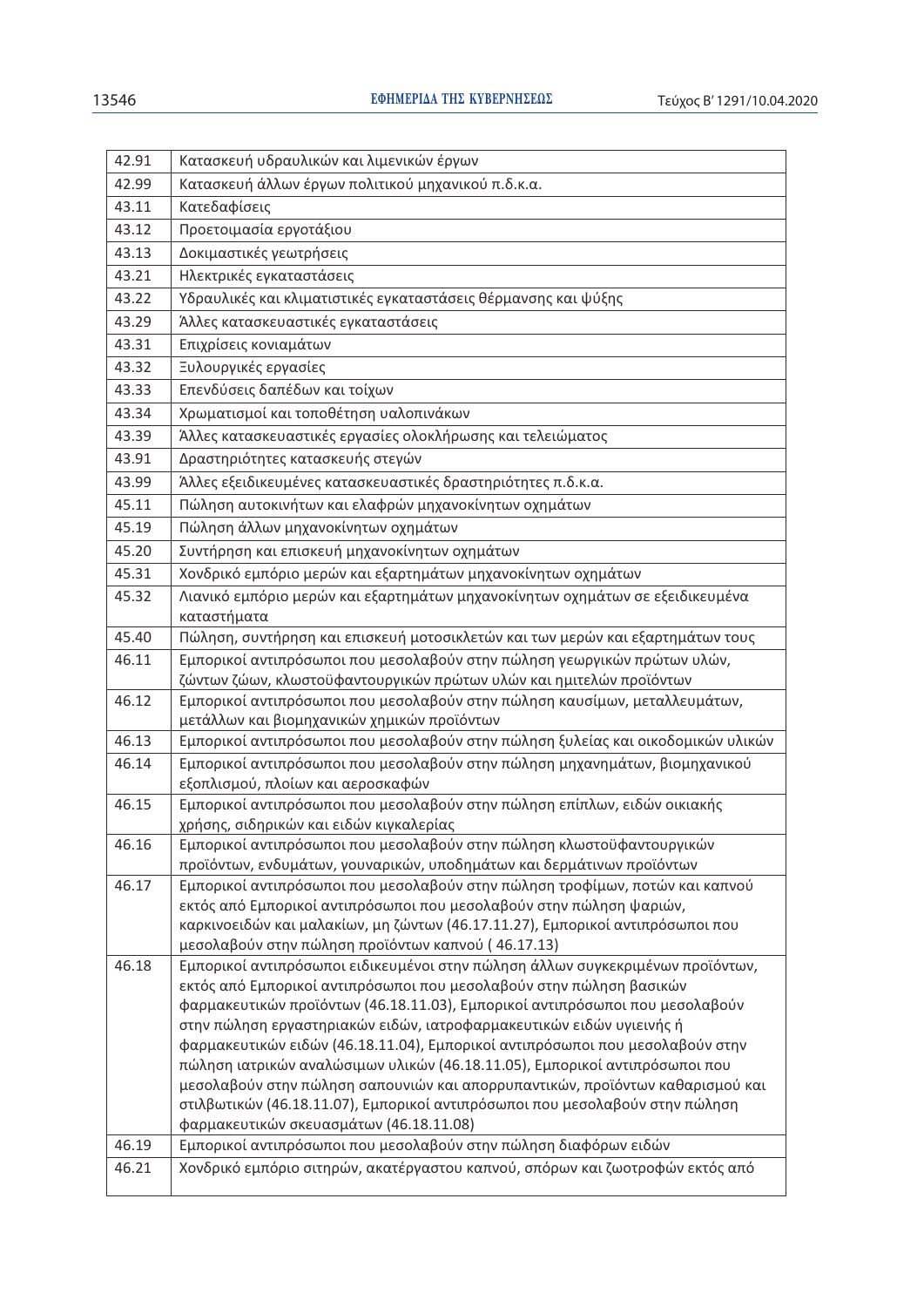|--|

|       | Χονδρικό εμπόριο προϊόντων π.δ.κ.α. ψαριών ή καρκινοειδών, μαλακίων η άλλων                                                                              |
|-------|----------------------------------------------------------------------------------------------------------------------------------------------------------|
|       | υδρόβιων ασπόνδυλων (46.21.19.11), Χονδρικό εμπόριο ακατέργαστου καπνού (46.21.2)                                                                        |
| 46.22 | Χονδρικό εμπόριο λουλουδιών και φυτών                                                                                                                    |
| 46.23 | Χονδρικό εμπόριο ζώντων ζώων                                                                                                                             |
| 46.24 | Χονδρικό εμπόριο δερμάτων, προβιών και κατεργασμένου δέρματος                                                                                            |
| 46.31 | Χονδρικό εμπόριο φρούτων και λαχανικών                                                                                                                   |
| 46.32 | Χονδρικό εμπόριο κρέατος και προϊόντων κρέατος                                                                                                           |
| 46.33 | Χονδρικό εμπόριο γαλακτοκομικών προϊόντων, αβγών και βρώσιμων ελαίων και λιπών                                                                           |
| 46.34 | Χονδρικό εμπόριο ποτών                                                                                                                                   |
| 46.36 | Χονδρικό εμπόριο ζάχαρης, σοκολάτας και ειδών ζαχαροπλαστικής                                                                                            |
| 46.37 | Χονδρικό εμπόριο καφέ, τσαγιού, κακάου και μπαχαρικών                                                                                                    |
| 46.38 | Χονδρικό εμπόριο άλλων τροφίμων, συμπεριλαμβανομένων ψαριών, καρκινοειδών και                                                                            |
|       | μαλακίων εκτός από Χονδρικό εμπόριο ψαριών, καρκινοειδών και μαλακίων (46.38.1)                                                                          |
| 46.39 | Μη εξειδικευμένο χονδρικό εμπόριο τροφίμων, ποτών και καπνού                                                                                             |
| 46.41 | Χονδρικό εμπόριο κλωστοϋφαντουργικών προϊόντων                                                                                                           |
| 46.42 | Χονδρικό εμπόριο ενδυμάτων και υποδημάτων                                                                                                                |
| 46.43 | Χονδρικό εμπόριο ηλεκτρικών οικιακών συσκευών                                                                                                            |
| 46.44 | Χονδρικό εμπόριο ειδών πορσελάνης και γυαλικών και υλικών καθαρισμού                                                                                     |
| 46.45 | Χονδρικό εμπόριο αρωμάτων και καλλυντικών                                                                                                                |
| 46.47 | Χονδρικό εμπόριο επίπλων, χαλιών και φωτιστικών                                                                                                          |
| 46.48 | Χονδρικό εμπόριο ρολογιών και κοσμημάτων                                                                                                                 |
| 46.49 | Χονδρικό εμπόριο άλλων ειδών οικιακής χρήσης                                                                                                             |
| 46.51 | Χονδρικό εμπόριο ηλεκτρονικών υπολογιστών, περιφερειακού εξοπλισμού υπολογιστών                                                                          |
|       | και λογισμικού                                                                                                                                           |
| 46.52 | Χονδρικό εμπόριο ηλεκτρονικού και τηλεπικοινωνιακού εξοπλισμού και εξαρτημάτων                                                                           |
| 46.61 | Χονδρικό εμπόριο γεωργικών μηχανημάτων, εξοπλισμού και προμηθειών                                                                                        |
| 46.62 | Χονδρικό εμπόριο εργαλειομηχανών                                                                                                                         |
| 46.63 | Χονδρικό εμπόριο εξορυκτικών μηχανημάτων, καθώς και μηχανημάτων για                                                                                      |
|       | κατασκευαστικά έργα και έργα πολιτικού μηχανικού                                                                                                         |
| 46.64 | Χονδρικό εμπόριο μηχανημάτων για την κλωστοϋφαντουργική βιομηχανία, και χονδρικό                                                                         |
|       | εμπόριο ραπτομηχανών και πλεκτομηχανών                                                                                                                   |
| 46.65 | Χονδρικό εμπόριο επίπλων γραφείου                                                                                                                        |
| 46.66 | Χονδρικό εμπόριο άλλων μηχανών και εξοπλισμού γραφείου                                                                                                   |
| 46.69 | Χονδρικό εμπόριο άλλων μηχανημάτων και εξοπλισμού                                                                                                        |
| 46.72 | Χονδρικό εμπόριο μετάλλων και μεταλλευμάτων                                                                                                              |
| 46.73 | Χονδρικό εμπόριο ξυλείας, οικοδομικών υλικών και ειδών υγιεινής                                                                                          |
| 46.74 | Χονδρικό εμπόριο σιδηρικών, υδραυλικών ειδών και εξοπλισμού και προμηθειών για                                                                           |
| 46.75 | εγκαταστάσεις θέρμανσης<br>Χονδρικό εμπόριο χημικών προϊόντων                                                                                            |
| 46.76 | Χονδρικό εμπόριο άλλων ενδιάμεσων προϊόντων                                                                                                              |
| 46.77 | Χονδρικό εμπόριο απορριμμάτων και υπολειμμάτων                                                                                                           |
| 46.90 | Μη εξειδικευμένο χονδρικό εμπόριο                                                                                                                        |
|       |                                                                                                                                                          |
| 47.19 | Άλλο λιανικό εμπόριο σε μη εξειδικευμένα καταστήματα, εκτός από Εκμετάλλευση<br>καταστήματος ψιλικών ειδών γενικά (47.19.10.01), Εκμετάλλευση περίπτερου |
|       | (47.19.10.02)                                                                                                                                            |
| 47.24 | Λιανικό εμπόριο ψωμιού, αρτοσκευασμάτων και λοιπών ειδών αρτοποιίας και                                                                                  |
|       | ζαχαροπλαστικής σε εξειδικευμένα καταστήματα                                                                                                             |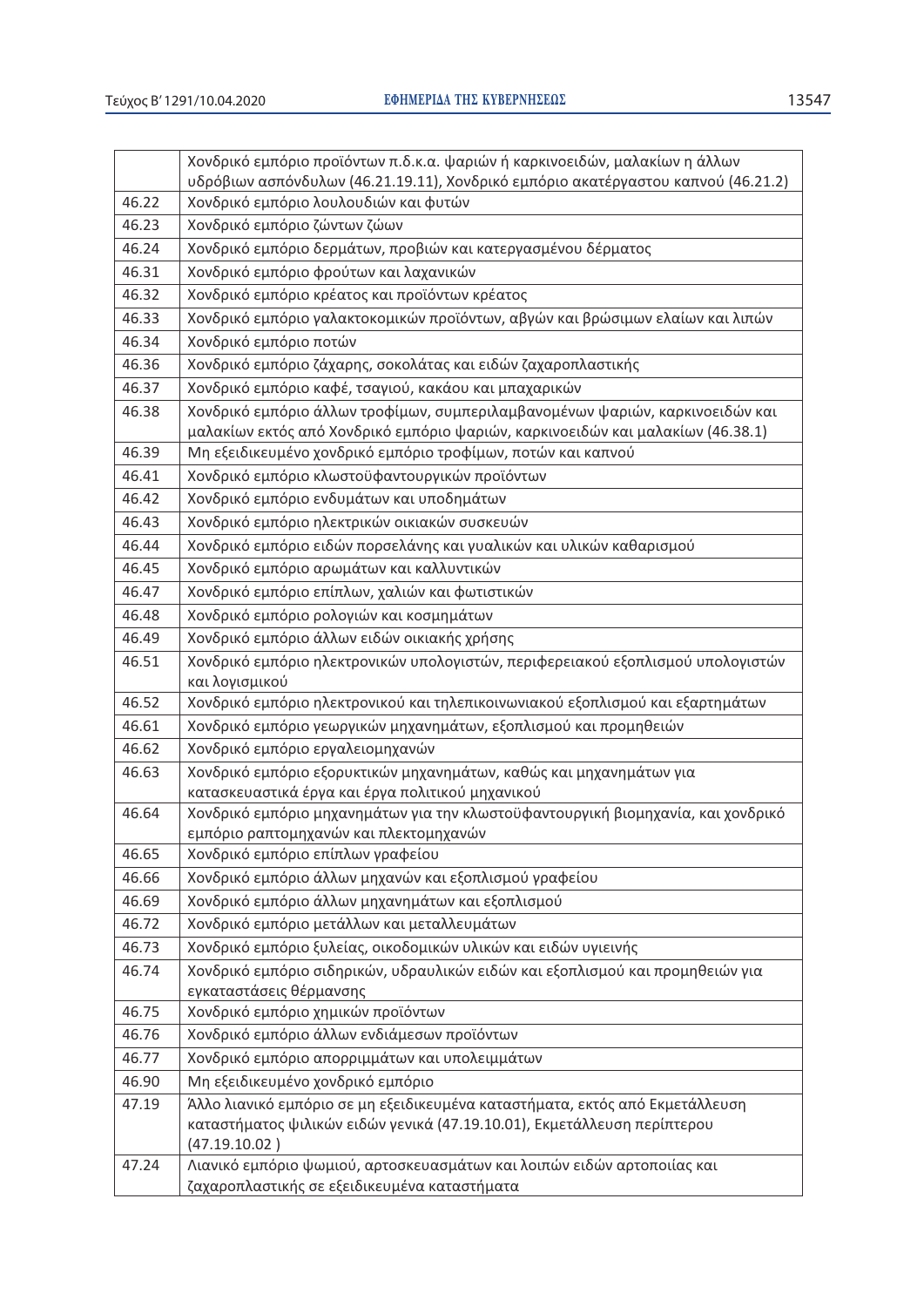| 47.25 | Λιανικό εμπόριο ποτών σε εξειδικευμένα καταστήματα                                                                                                                  |
|-------|---------------------------------------------------------------------------------------------------------------------------------------------------------------------|
| 47.29 | Λιανικό εμπόριο άλλων τροφίμων σε εξειδικευμένα καταστήματα                                                                                                         |
| 47.30 | Λιανικό εμπόριο καυσίμων κίνησης σε εξειδικευμένα καταστήματα                                                                                                       |
| 47.41 | Λιανικό εμπόριο ηλεκτρονικών υπολογιστών, περιφερειακών μονάδων υπολογιστών και                                                                                     |
|       | λογισμικού σε εξειδικευμένα καταστήματα                                                                                                                             |
| 47.42 | Λιανικό εμπόριο τηλεπικοινωνιακού εξοπλισμού σε εξειδικευμένα καταστήματα                                                                                           |
| 47.43 | Λιανικό εμπόριο εξοπλισμού ήχου και εικόνας σε εξειδικευμένα καταστήματα                                                                                            |
| 47.51 | Λιανικό εμπόριο κλωστοϋφαντουργικών προϊόντων σε εξειδικευμένα καταστήματα                                                                                          |
| 47.52 | Λιανικό εμπόριο σιδηρικών, χρωμάτων και τζαμιών σε εξειδικευμένα καταστήματα                                                                                        |
| 47.53 | Λιανικό εμπόριο χαλιών, κιλιμιών και επενδύσεων δαπέδου και τοίχου σε εξειδικευμένα                                                                                 |
|       | καταστήματα                                                                                                                                                         |
| 47.54 | Λιανικό εμπόριο ηλεκτρικών οικιακών συσκευών σε εξειδικευμένα καταστήματα                                                                                           |
| 47.59 | Λιανικό εμπόριο επίπλων, φωτιστικών και άλλων ειδών οικιακής χρήσης σε<br>εξειδικευμένα καταστήματα                                                                 |
| 47.61 | Λιανικό εμπόριο βιβλίων σε εξειδικευμένα καταστήματα                                                                                                                |
| 47.62 | Λιανικό εμπόριο εφημερίδων και γραφικής ύλης σε εξειδικευμένα καταστήματα                                                                                           |
| 47.63 | Λιανικό εμπόριο εγγραφών μουσικής και εικόνας σε εξειδικευμένα καταστήματα                                                                                          |
| 47.64 | Λιανικό εμπόριο αθλητικού εξοπλισμού σε εξειδικευμένα καταστήματα                                                                                                   |
| 47.65 | Λιανικό εμπόριο παιχνιδιών κάθε είδους σε εξειδικευμένα καταστήματα                                                                                                 |
| 47.71 | Λιανικό εμπόριο ενδυμάτων σε εξειδικευμένα καταστήματα                                                                                                              |
| 47.72 | Λιανικό εμπόριο υποδημάτων και δερμάτινων ειδών σε εξειδικευμένα καταστήματα                                                                                        |
| 47.74 | Λιανικό εμπόριο ιατρικών και ορθοπεδικών ειδών σε εξειδικευμένα καταστήματα                                                                                         |
| 47.75 | Λιανικό εμπόριο καλλυντικών και ειδών καλλωπισμού σε εξειδικευμένα καταστήματα,                                                                                     |
|       | εκτός από Λιανικό εμπόριο χαρτιού υγείας, χαρτομάντιλων, μαντιλιών και πετσετών                                                                                     |
|       | καθαρισμού προσώπου, τραπεζομάντιλων και πετσετών φαγητού, από χαρτί                                                                                                |
|       | (47.75.76.19)                                                                                                                                                       |
| 47.76 | Λιανικό εμπόριο λουλουδιών, φυτών, σπόρων, λιπασμάτων, ζώων συντροφιάς και                                                                                          |
| 47.77 | σχετικών ζωοτροφών σε εξειδικευμένα καταστήματα                                                                                                                     |
|       | Λιανικό εμπόριο ρολογιών και κοσμημάτων σε εξειδικευμένα καταστήματα                                                                                                |
| 47.78 | Άλλο λιανικό εμπόριο καινούργιων ειδών σε εξειδικευμένα καταστήματα, εκτός από<br>Λιανικό εμπόριο υλικών καθαρισμού (47.78.84), Λιανικό εμπόριο καύσιμου πετρελαίου |
|       | οικιακής χρήσης, υγραέριου, άνθρακα και ξυλείας (47.78.85), Λιανικό εμπόριο                                                                                         |
|       | ακατέργαστων αγροτικών προϊόντων π.δ.κ.α. (47.78.87), Λιανικό εμπόριο μηχανημάτων                                                                                   |
|       | και εξοπλισμού π.δ.κ.α. (47.78.88).                                                                                                                                 |
| 47.79 | Λιανικό εμπόριο μεταχειρισμένων ειδών σε καταστήματα                                                                                                                |
| 47.81 | Λιανικό εμπόριο τροφίμων, ποτών και καπνού, σε υπαίθριους πάγκους και αγορές                                                                                        |
| 47.82 | Λιανικό εμπόριο κλωστοϋφαντουργικών προϊόντων, ενδυμάτων και υποδημάτων, σε                                                                                         |
|       | υπαίθριους πάγκους και αγορές                                                                                                                                       |
| 47.89 | Λιανικό εμπόριο άλλων ειδών σε υπαίθριους πάγκους και αγορές                                                                                                        |
| 47.99 | Άλλο λιανικό εμπόριο εκτός καταστημάτων, υπαίθριων πάγκων ή αγορών εκτός από Άλλο                                                                                   |
|       | λιανικό εμπόριο ψαριών, οστρακοειδών και μαλακίων εκτός καταστημάτων, υπαίθριων                                                                                     |
|       | πάγκων ή αγορών (47.99.15)                                                                                                                                          |
| 49.10 | Υπεραστικές σιδηροδρομικές μεταφορές επιβατών                                                                                                                       |
| 49.20 | Σιδηροδρομικές μεταφορές εμπορευμάτων                                                                                                                               |
| 49.31 | Αστικές και προαστιακές χερσαίες μεταφορές επιβατών                                                                                                                 |
| 49.32 | Εκμετάλλευση ταξί                                                                                                                                                   |
| 49.39 | Άλλες χερσαίες μεταφορές επιβατών π.δ.κ.α.                                                                                                                          |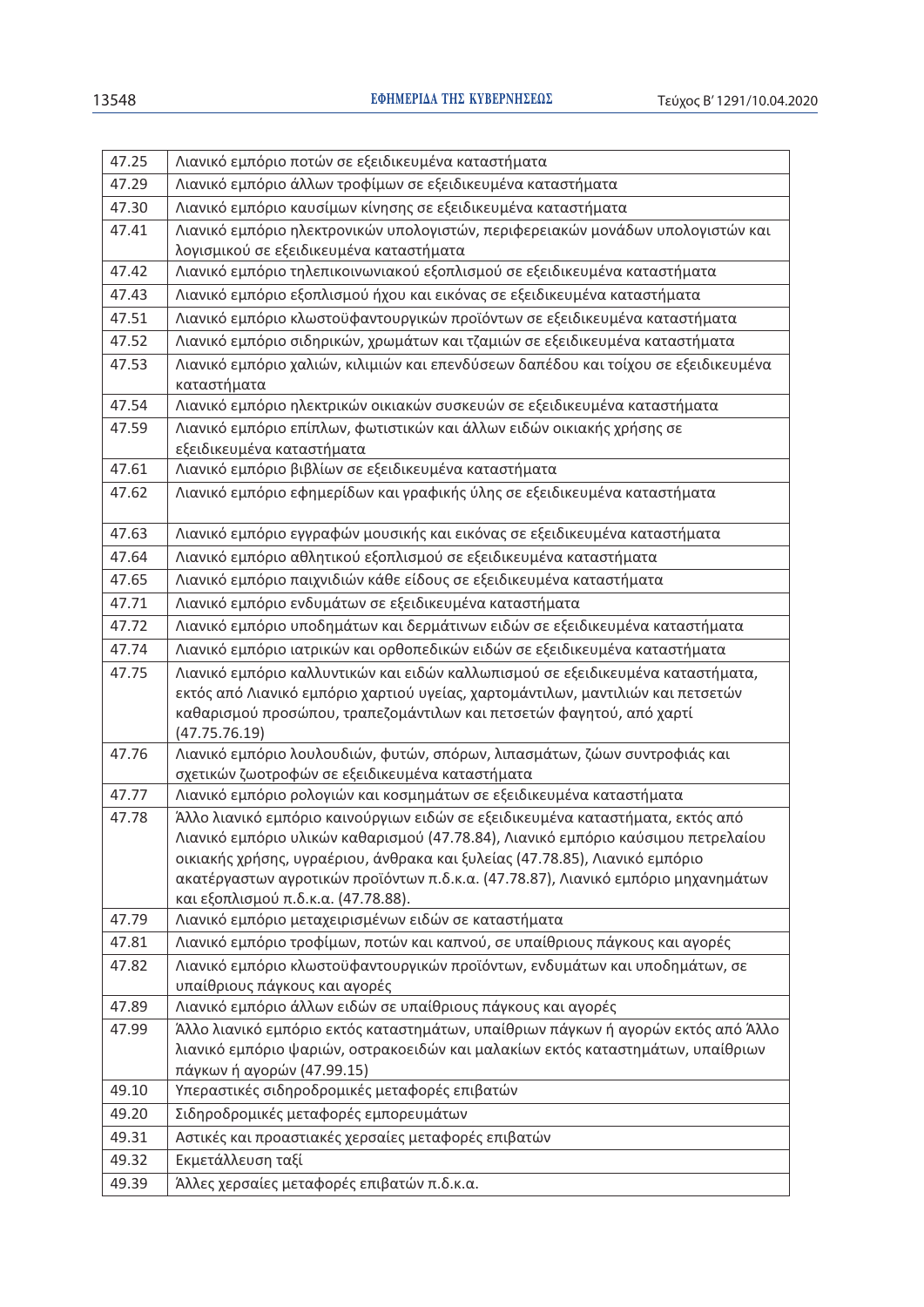l,

| 49.41 | Οδικές μεταφορές εμπορευμάτων                                                                                       |
|-------|---------------------------------------------------------------------------------------------------------------------|
| 49.42 | Υπηρεσίες μετακόμισης                                                                                               |
| 50.10 | Θαλάσσιες και ακτοπλοϊκές μεταφορές επιβατών                                                                        |
| 50.20 | Θαλάσσιες και ακτοπλοϊκές μεταφορές εμπορευμάτων                                                                    |
| 50.30 | Εσωτερικές πλωτές μεταφορές επιβατών                                                                                |
| 50.40 | Εσωτερικές πλωτές μεταφορές εμπορευμάτων                                                                            |
| 51.10 | Αεροπορικές μεταφορές επιβατών                                                                                      |
| 51.21 | Αεροπορικές μεταφορές εμπορευμάτων                                                                                  |
| 52.10 | Αποθήκευση                                                                                                          |
| 52.21 | Δραστηριότητες συναφείς με τις χερσαίες μεταφορές                                                                   |
| 52.22 | Δραστηριότητες συναφείς με τις πλωτές μεταφορές                                                                     |
| 52.23 | Δραστηριότητες συναφείς με τις αεροπορικές μεταφορές                                                                |
| 52.24 | Διακίνηση φορτίων                                                                                                   |
| 52.29 | Άλλες υποστηρικτικές προς τη μεταφορά δραστηριότητες                                                                |
| 55.10 | Ξενοδοχεία και παρόμοια καταλύματα                                                                                  |
| 55.20 | Καταλύματα διακοπών και άλλα καταλύματα σύντομης διαμονής                                                           |
| 55.30 | Χώροι κατασκήνωσης, εγκαταστάσεις για οχήματα αναψυχής και ρυμουλκούμενα<br>οχήματα                                 |
| 55.90 | Άλλα καταλύματα                                                                                                     |
| 56.10 | Δραστηριότητες υπηρεσιών εστιατορίων και κινητών μονάδων εστίασης                                                   |
| 56.21 | Δραστηριότητες υπηρεσιών τροφοδοσίας για εκδηλώσεις                                                                 |
| 56.29 | Αλλες υπηρεσίες εστίασης, εκτός από Υπηρεσίες γευμάτων που παρέχονται από<br>στρατιωτικές τραπεζαρίες (56.29.20.01) |
| 56.30 | Δραστηριότητες παροχής ποτών                                                                                        |
| 58.11 | Έκδοση βιβλίων                                                                                                      |
| 58.12 | Έκδοση τηλεφωνικών και κάθε είδους καταλόγων                                                                        |
| 58.13 | Έκδοση εφημερίδων                                                                                                   |
| 58.14 | Έκδοση έντυπων περιοδικών κάθε είδους                                                                               |
| 58.19 | Άλλες εκδοτικές δραστηριότητες                                                                                      |
| 58.21 | Έκδοση παιχνιδιών για ηλεκτρονικούς υπολογιστές                                                                     |
| 58.29 | Έκδοση άλλου λογισμικού                                                                                             |
| 59.11 | Δραστηριότητες παραγωγής κινηματογραφικών ταινιών, βίντεο και τηλεοπτικών<br>προγραμμάτων                           |
| 59.12 | Δραστηριότητες συνοδευτικές της παραγωγής κινηματογραφικών ταινιών, βίντεο και<br>τηλεοπτικών προγραμμάτων          |
| 59.13 | Δραστηριότητες διανομής κινηματογραφικών ταινιών, βίντεο και τηλεοπτικών<br>προγραμμάτων                            |
| 59.14 | Δραστηριότητες προβολής κινηματογραφικών ταινιών                                                                    |
| 59.20 | Ηχογραφήσεις και μουσικές εκδόσεις                                                                                  |
| 60.10 | Ραδιοφωνικές εκπομπές                                                                                               |
| 60.20 | Υπηρεσίες τηλεοπτικού προγραμματισμού και τηλεοπτικών εκπομπών                                                      |
| 61.90 | Άλλες τηλεπικοινωνιακές δραστηριότητες                                                                              |
| 62.01 | Δραστηριότητες προγραμματισμού ηλεκτρονικών συστημάτων                                                              |
| 62.02 | Δραστηριότητες παροχής συμβουλών σχετικά με τους ηλεκτρονικούς υπολογιστές                                          |
| 62.03 | Υπηρεσίες διαχείρισης ηλεκτρονικών συστημάτων                                                                       |
| 62.09 | Άλλες δραστηριότητες της τεχνολογίας της πληροφορίας και δραστηριότητες υπηρεσιών                                   |
|       | ηλεκτρονικών υπολογιστών                                                                                            |

 $\overline{a}$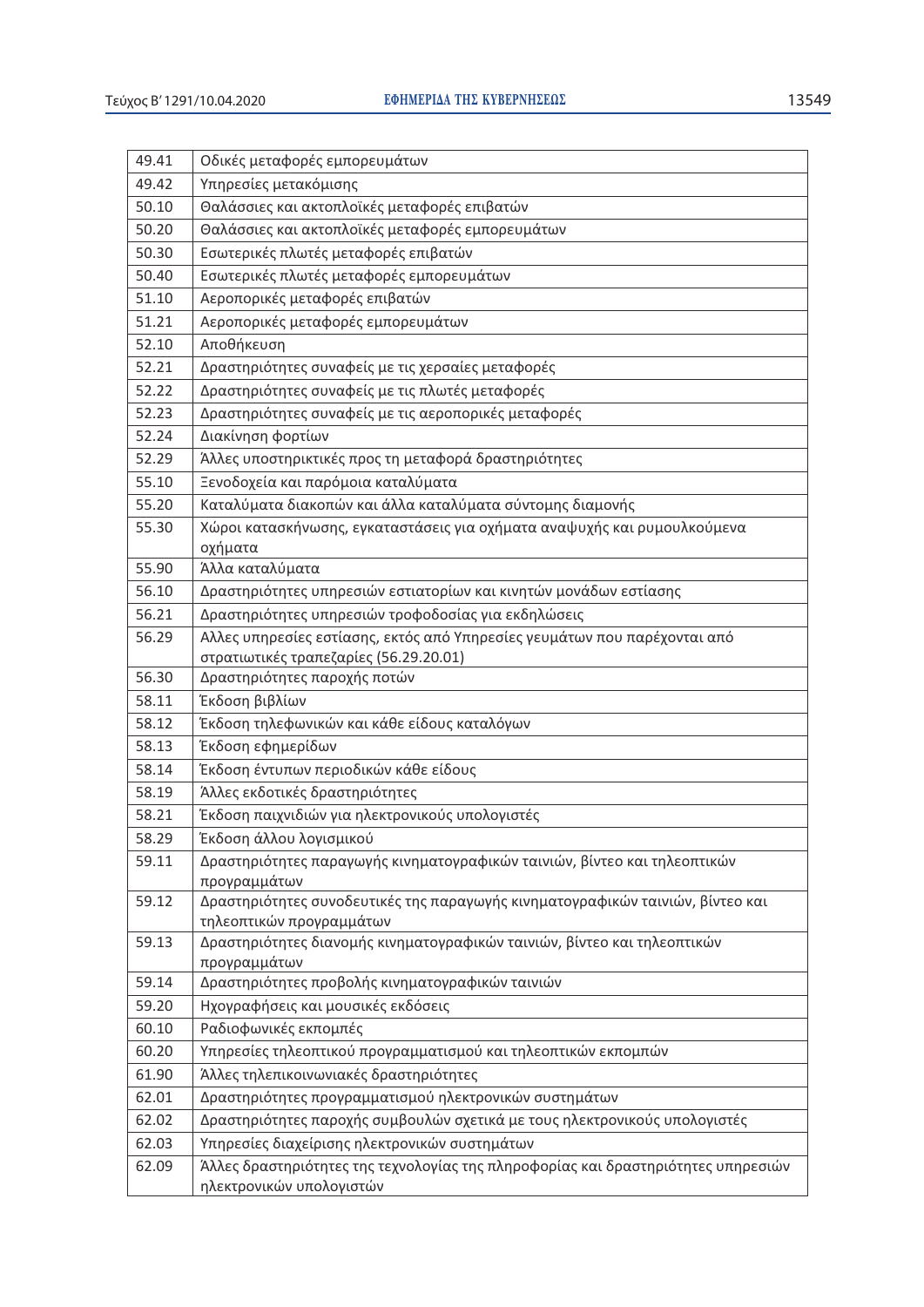| 63.11 | Επεξεργασία δεδομένων, καταχώρηση και συναφείς δραστηριότητες                                                                                   |
|-------|-------------------------------------------------------------------------------------------------------------------------------------------------|
| 63.12 | Δικτυακές πύλες (web portals)                                                                                                                   |
| 63.91 | Δραστηριότητες πρακτορείων ειδήσεων                                                                                                             |
| 63.99 | Άλλες δραστηριότητες υπηρεσιών πληροφορίας πδκα                                                                                                 |
| 64.20 | Δραστηριότητες εταιρειών χαρτοφυλακίου (holding)                                                                                                |
| 64.30 | Δραστηριότητες σχετικές με καταπιστεύματα (trusts), κεφάλαια (funds) και παρεμφερή                                                              |
|       | χρηματοπιστωτικά μέσα                                                                                                                           |
| 64.91 | Χρηματοδοτική μίσθωση (leasing)                                                                                                                 |
| 65.11 | Ασφάλειες ζωής                                                                                                                                  |
| 65.12 | Ασφάλειες εκτός από τις ασφάλειες ζωής                                                                                                          |
| 65.20 | Αντασφάλιση                                                                                                                                     |
| 66.12 | Δραστηριότητες σχετικές με συναλλαγές συμβάσεων χρεογράφων και αγαθών                                                                           |
| 66.19 | Άλλες δραστηριότητες συναφείς προς τις χρηματοπιστωτικές υπηρεσίες, με εξαίρεση τις<br>ασφαλιστικές δραστηριότητες και τα συνταξιοδοτικά ταμεία |
| 66.21 | Αξιολόγηση κινδύνων και ζημιών                                                                                                                  |
| 66.22 | Δραστηριότητες ασφαλιστικών πρακτόρων και μεσιτών                                                                                               |
| 66.29 | Άλλες δραστηριότητες συναφείς προς τις ασφαλίσεις και τα συνταξιοδοτικά ταμεία                                                                  |
| 66.30 | Δραστηριότητες διαχείρισης κεφαλαίων                                                                                                            |
| 68.10 | Αγοραπωλησία ιδιόκτητων ακινήτων                                                                                                                |
| 68.20 | Εκμίσθωση και διαχείριση ιδιόκτητων ή μισθωμένων ακινήτων                                                                                       |
| 68.31 | Μεσιτικά γραφεία ακινήτων                                                                                                                       |
| 68.32 | Διαχείριση ακίνητης περιουσίας, έναντι αμοιβής ή βάσει σύμβασης                                                                                 |
| 69.10 | Νομικές δραστηριότητες                                                                                                                          |
| 69.20 | Δραστηριότητες λογιστικής, τήρησης βιβλίων και λογιστικού ελέγχου παροχή<br>φορολογικών συμβουλών                                               |
| 70.10 | Δραστηριότητες κεντρικών γραφείων                                                                                                               |
| 70.21 | Δραστηριότητες δημοσίων σχέσεων και επικοινωνίας                                                                                                |
| 70.22 | Δραστηριότητες παροχής επιχειρηματικών συμβουλών και άλλων συμβουλών<br>διαχείρισης                                                             |
| 71.11 | Δραστηριότητες αρχιτεκτόνων                                                                                                                     |
| 71.12 | Δραστηριότητες μηχανικών και συναφείς δραστηριότητες παροχής τεχνικών συμβουλών                                                                 |
| 71.20 | Τεχνικές δοκιμές και αναλύσεις                                                                                                                  |
| 72.11 | Έρευνα και πειραματική ανάπτυξη στη βιοτεχνολογία                                                                                               |
| 72.19 | Έρευνα και πειραματική ανάπτυξη σε άλλες φυσικές επιστήμες και τη μηχανική                                                                      |
| 72.20 | Έρευνα και πειραματική ανάπτυξη στις κοινωνικές και ανθρωπιστικές επιστήμες                                                                     |
| 73.11 | Διαφημιστικά γραφεία                                                                                                                            |
| 73.20 | Έρευνα αγοράς και δημοσκοπήσεις                                                                                                                 |
| 74.10 | Δραστηριότητες ειδικευμένου σχεδίου                                                                                                             |
| 74.20 | Φωτογραφικές δραστηριότητες                                                                                                                     |
| 74.30 | Δραστηριότητες μετάφρασης και διερμηνείας                                                                                                       |
| 74.90 | Άλλες επαγγελματικές, επιστημονικές και τεχνικές δραστηριότητες π.δ.κ.α.                                                                        |
| 75.00 | Κτηνιατρικές δραστηριότητες                                                                                                                     |
| 77.11 | Ενοικίαση και εκμίσθωση αυτοκινήτων και ελαφρών μηχανοκίνητων οχημάτων                                                                          |
| 77.12 | Ενοικίαση και εκμίσθωση φορτηγών                                                                                                                |
| 77.21 | Ενοικίαση και εκμίσθωση ειδών αναψυχής και αθλητικών ειδών                                                                                      |
| 77.22 | Ενοικίαση βιντεοκασετών και δίσκων                                                                                                              |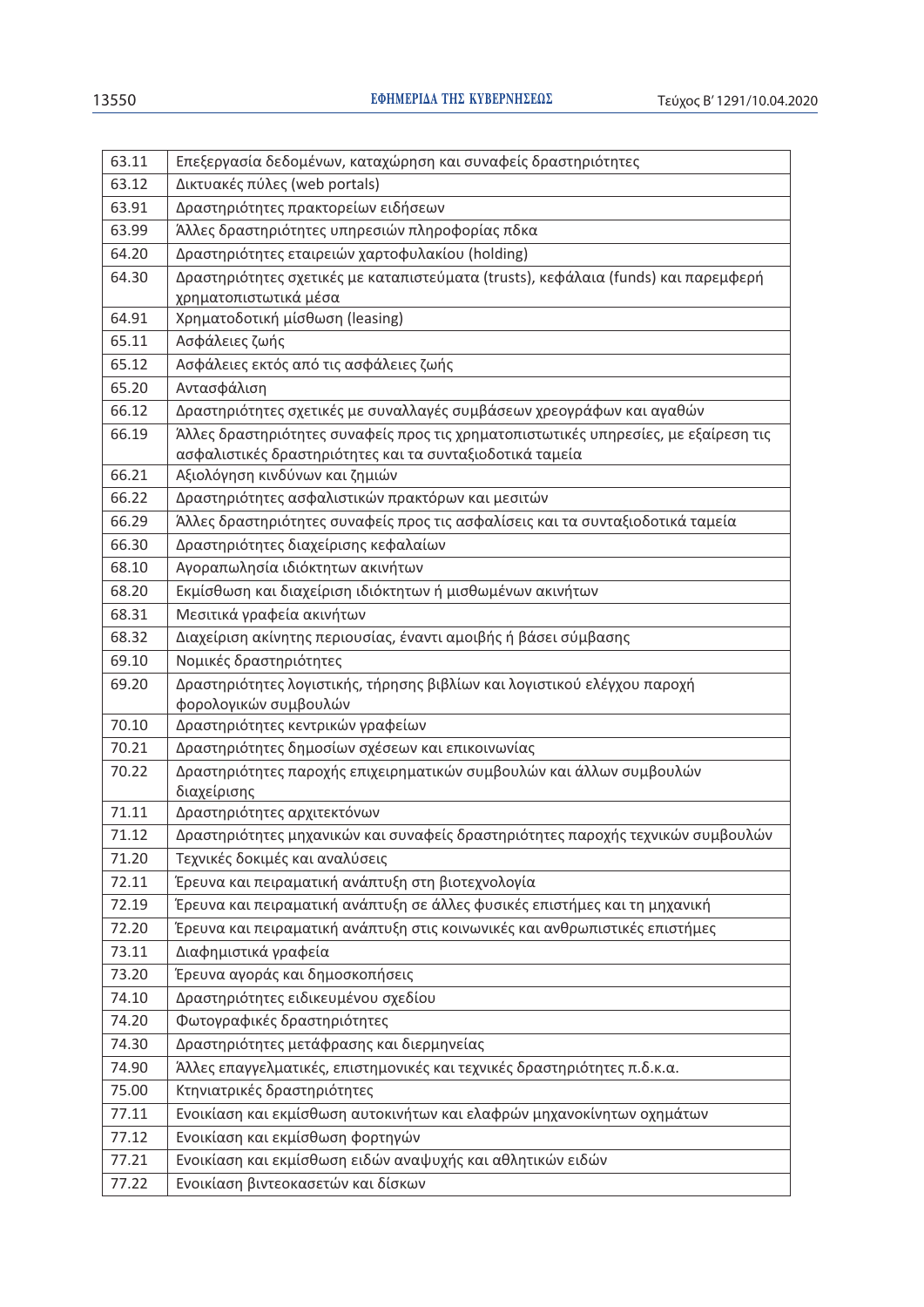| 77.29  | Ενοικίαση και εκμίσθωση άλλων ειδών προσωπικής ή οικιακής χρήσης                        |
|--------|-----------------------------------------------------------------------------------------|
| 77.31  | Ενοικίαση και εκμίσθωση γεωργικών μηχανημάτων και εξοπλισμού                            |
| 77.32  | Ενοικίαση και εκμίσθωση μηχανημάτων και εξοπλισμού κατασκευών και έργων πολιτικού       |
| 77.33  | μηχανικού<br>Ενοικίαση και εκμίσθωση μηχανημάτων και εξοπλισμού γραφείου                |
|        | (συμπεριλαμβανομένων των ηλεκτρονικών υπολογιστών)                                      |
| 77.34  | Ενοικίαση και εκμίσθωση εξοπλισμού πλωτών μεταφορών                                     |
| 77.35  | Ενοικίαση και εκμίσθωση εξοπλισμού αεροπορικών μεταφορών                                |
| 77.39  | Ενοικίαση και εκμίσθωση άλλων μηχανημάτων, ειδών εξοπλισμού και υλικών αγαθών           |
|        | πδκα                                                                                    |
| 77.40  | Εκμίσθωση πνευματικής ιδιοκτησίας και παρεμφερών προϊόντων, με εξαίρεση τα έργα με      |
|        | δικαιώματα δημιουργού                                                                   |
| 78.10  | Δραστηριότητες γραφείων εύρεσης εργασίας                                                |
| 78.20  | Υπηρεσίες γραφείων εύρεσης προσωρινής απασχόλησης                                       |
| 78.30  | Άλλες υπηρεσίες διάθεσης ανθρώπινου δυναμικού                                           |
| 79.11  | Δραστηριότητες ταξιδιωτικών πρακτορείων                                                 |
| 79.12  | Δραστηριότητες γραφείων οργανωμένων ταξιδιών                                            |
| 79.90  | Άλλες δραστηριότητες υπηρεσιών κρατήσεων και συναφείς δραστηριότητες                    |
| 80.10  | Δραστηριότητες παροχής ιδιωτικής προστασίας                                             |
| 80.20  | Δραστηριότητες υπηρεσιών συστημάτων προστασίας                                          |
| 80.30  | Δραστηριότητες έρευνας                                                                  |
| 81.10  | Δραστηριότητες συνδυασμού βοηθητικών υπηρεσιών ( Συνδυασμένες βοηθητικές                |
|        | υπηρεσίες σε κτίρια και εξωτερικούς χώρους (καθαρισμού, φύλαξης, υποδοχής κλπ)          |
| 81.21  | Γενικός καθαρισμός κτιρίων                                                              |
| 81.22  | Άλλες δραστηριότητες καθαρισμού κτιρίων και βιομηχανικού καθαρισμού                     |
| 81.29  | Άλλες δραστηριότητες καθαρισμού                                                         |
| 81.30  | Δραστηριότητες υπηρεσιών τοπίου                                                         |
| 82.11  | Συνδυασμένες διοικητικές δραστηριότητες γραφείου                                        |
| 82.19  | Αναπαραγωγή φωτοτυπιών, προετοιμασία εγγράφων και άλλες ειδικευμένες                    |
|        | δραστηριότητες γραμματειακής υποστήριξης                                                |
| 82.20  | Δραστηριότητες τηλεφωνικών κέντρων                                                      |
| 82.30  | Οργάνωση συνεδρίων και εμπορικών εκθέσεων                                               |
| 82.91  | Δραστηριότητες γραφείων είσπραξης και γραφείων οικονομικών και εμπορικών<br>πληροφοριών |
| 82.92  | Δραστηριότητες συσκευασίας                                                              |
| 82.99  | Άλλες δραστηριότητες παροχής υπηρεσιών προς τις επιχειρήσεις π.δ.κ.α.                   |
| 84.12  | Ρύθμιση των δραστηριοτήτων για την παροχή περίθαλψης υγείας, εκπαίδευσης,               |
|        | πολιτιστικών και άλλων κοινωνικών υπηρεσιών, εκτός από την κοινωνική ασφάλιση           |
| 84.13. | Διοικητικές υπηρεσίες που σχετίζονται με το διανεμητικό εμπόριο και την τροφοδοσία με   |
| 15     | τρόφιμα, με τα ξενοδοχεία και τα εστιατόρια                                             |
| 84.13. | Διοικητικές υπηρεσίες που σχετίζονται με τουριστικά θέματα                              |
| 16     |                                                                                         |
| 84.23  | Δικαιοσύνη και δικαστικές δραστηριότητες                                                |
| 85.10  | Προσχολική εκπαίδευση                                                                   |
| 85.20  | Πρωτοβάθμια εκπαίδευση                                                                  |
| 85.31  | Γενική δευτεροβάθμια εκπαίδευση                                                         |
| 85.32  | Τεχνική και επαγγελματική δευτεροβάθμια εκπαίδευση                                      |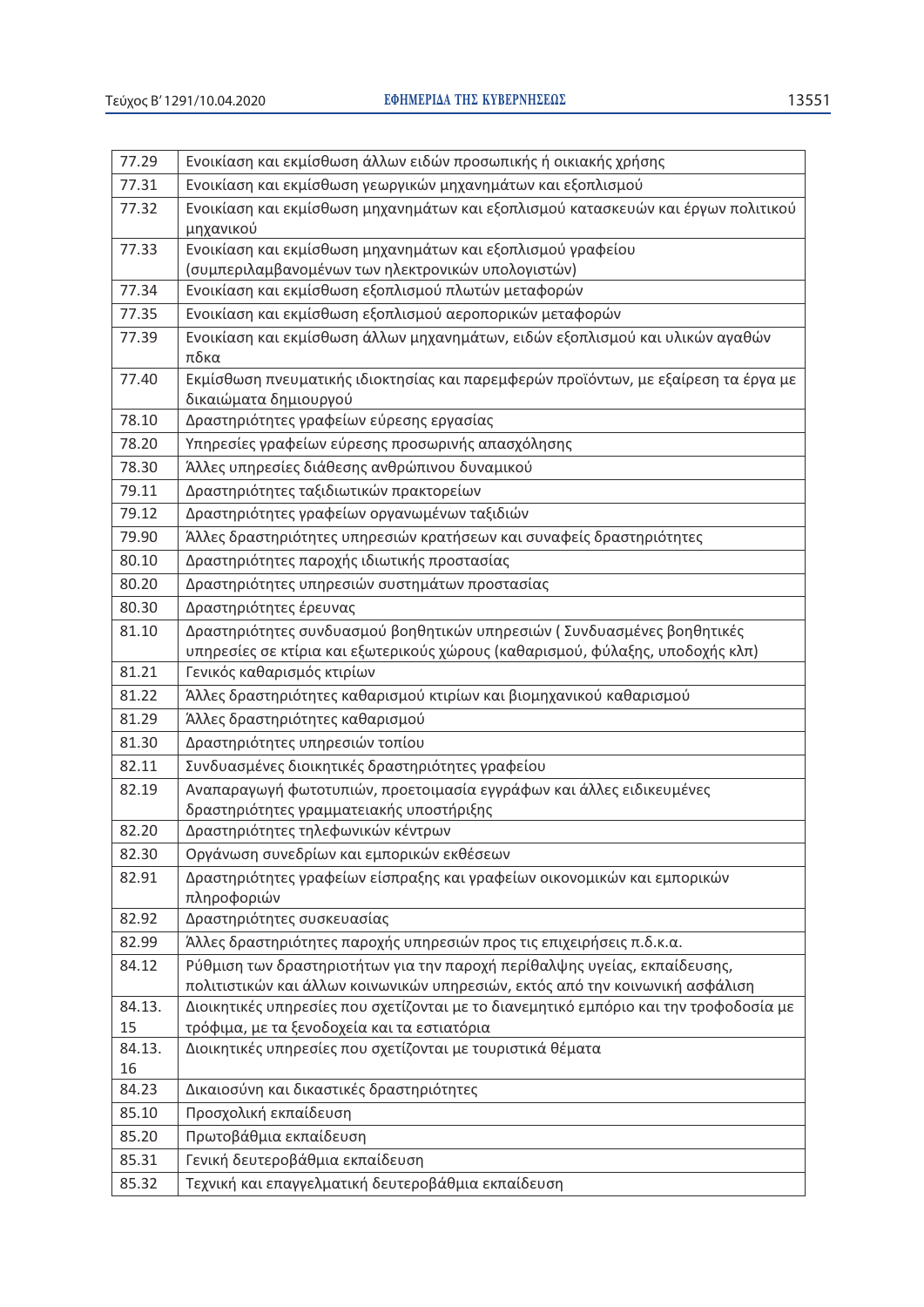| 85.41 | Μεταδευτεροβάθμια μη τριτοβάθμια εκπαίδευση                                                                                                                                               |
|-------|-------------------------------------------------------------------------------------------------------------------------------------------------------------------------------------------|
| 85.42 | Τριτοβάθμια εκπαίδευση                                                                                                                                                                    |
| 85.51 | Αθλητική και ψυχαγωγική εκπαίδευση                                                                                                                                                        |
| 85.52 | Πολιτιστική εκπαίδευση                                                                                                                                                                    |
| 85.53 | Δραστηριότητες σχολών ερασιτεχνών οδηγών                                                                                                                                                  |
| 85.59 | Άλλη εκπαίδευση π.δ.κ.α.                                                                                                                                                                  |
| 85.60 | Εκπαιδευτικές υποστηρικτικές δραστηριότητες                                                                                                                                               |
| 86.21 | Δραστηριότητες άσκησης γενικών ιατρικών επαγγελμάτων                                                                                                                                      |
| 86.22 | Δραστηριότητες άσκησης ειδικών ιατρικών επαγγελμάτων                                                                                                                                      |
| 86.23 | Δραστηριότητες άσκησης οδοντιατρικών επαγγελμάτων                                                                                                                                         |
| 86.90 | Αλλες δραστηριότητες ανθρώπινης υγείας                                                                                                                                                    |
| 87.10 | Δραστηριότητες νοσοκομειακής φροντίδας με παροχή καταλύματος                                                                                                                              |
| 87.20 | Δραστηριότητες φροντίδας με παροχή καταλύματος για άτομα με νοητική υστέρηση,<br>ψυχικές διαταραχές και χρήση ουσιών                                                                      |
| 87.30 | Δραστηριότητες φροντίδας με παροχή καταλύματος για ηλικιωμένους και άτομα με                                                                                                              |
|       | αναπηρία                                                                                                                                                                                  |
| 87.90 | Άλλες δραστηριότητες φροντίδας με παροχή καταλύματος                                                                                                                                      |
| 88.10 | Δραστηριότητες κοινωνικής μέριμνας χωρίς παροχή καταλύματος για ηλικιωμένους και<br>άτομα με αναπηρία                                                                                     |
| 88.91 | Δραστηριότητες βρεφονηπιακών και παιδικών σταθμών                                                                                                                                         |
| 88.99 | Άλλες δραστηριότητες κοινωνικής μέριμνας χωρίς παροχή καταλύματος πδκα                                                                                                                    |
| 90.01 | Τέχνες του θεάματος                                                                                                                                                                       |
| 90.02 | Υποστηρικτικές δραστηριότητες για τις τέχνες του θεάματος                                                                                                                                 |
| 90.03 | Καλλιτεχνική δημιουργία                                                                                                                                                                   |
| 90.04 | Εκμετάλλευση αιθουσών θεαμάτων και συναφείς δραστηριότητες                                                                                                                                |
| 91.01 | Δραστηριότητες βιβλιοθηκών και αρχειοφυλακείων                                                                                                                                            |
| 91.02 | Δραστηριότητες μουσείων                                                                                                                                                                   |
| 91.03 | Λειτουργία ιστορικών χώρων και κτιρίων και παρόμοιων πόλων έλξης επισκεπτών                                                                                                               |
| 91.04 | Δραστηριότητες βοτανικών και ζωολογικών κήπων και φυσικών βιοτόπων                                                                                                                        |
| 92.00 | Τυχερά παιχνίδια και στοιχήματα εκτός από Υπηρεσίες τυχερών παιχνιδιών σε απ<br>ευθείας (on-line) σύνδεση (92.00.14), Υπηρεσίες στοιχημάτων σε απ ευθείας (on-line)<br>σύνδεση (92.00.21) |
| 93.11 | Εκμετάλλευση αθλητικών εγκαταστάσεων                                                                                                                                                      |
| 93.12 | Δραστηριότητες αθλητικών ομίλων                                                                                                                                                           |
| 93.13 | Εγκαταστάσεις γυμναστικής                                                                                                                                                                 |
| 93.19 | Άλλες αθλητικές δραστηριότητες                                                                                                                                                            |
| 93.21 | Δραστηριότητες πάρκων αναψυχής και άλλων θεματικών πάρκων                                                                                                                                 |
| 93.29 | Άλλες δραστηριότητες διασκέδασης και ψυχαγωγίας                                                                                                                                           |
| 94.11 | Δραστηριότητες επιχειρηματικών και εργοδοτικών οργανώσεων                                                                                                                                 |
| 94.12 | Δραστηριότητες επαγγελματικών οργανώσεων                                                                                                                                                  |
| 94.91 | Δραστηριότητες θρησκευτικών οργανώσεων                                                                                                                                                    |
| 94.99 | Δραστηριότητες άλλων οργανώσεων π.δ.κ.α.                                                                                                                                                  |
| 95.11 | Επισκευή ηλεκτρονικών υπολογιστών και περιφερειακού εξοπλισμού                                                                                                                            |
| 95.12 | Επισκευή εξοπλισμού επικοινωνίας                                                                                                                                                          |
| 95.21 | Επισκευή ηλεκτρονικών ειδών ευρείας κατανάλωσης                                                                                                                                           |
| 95.22 | Επισκευή συσκευών οικιακής χρήσης και εξοπλισμού σπιτιού και κήπου                                                                                                                        |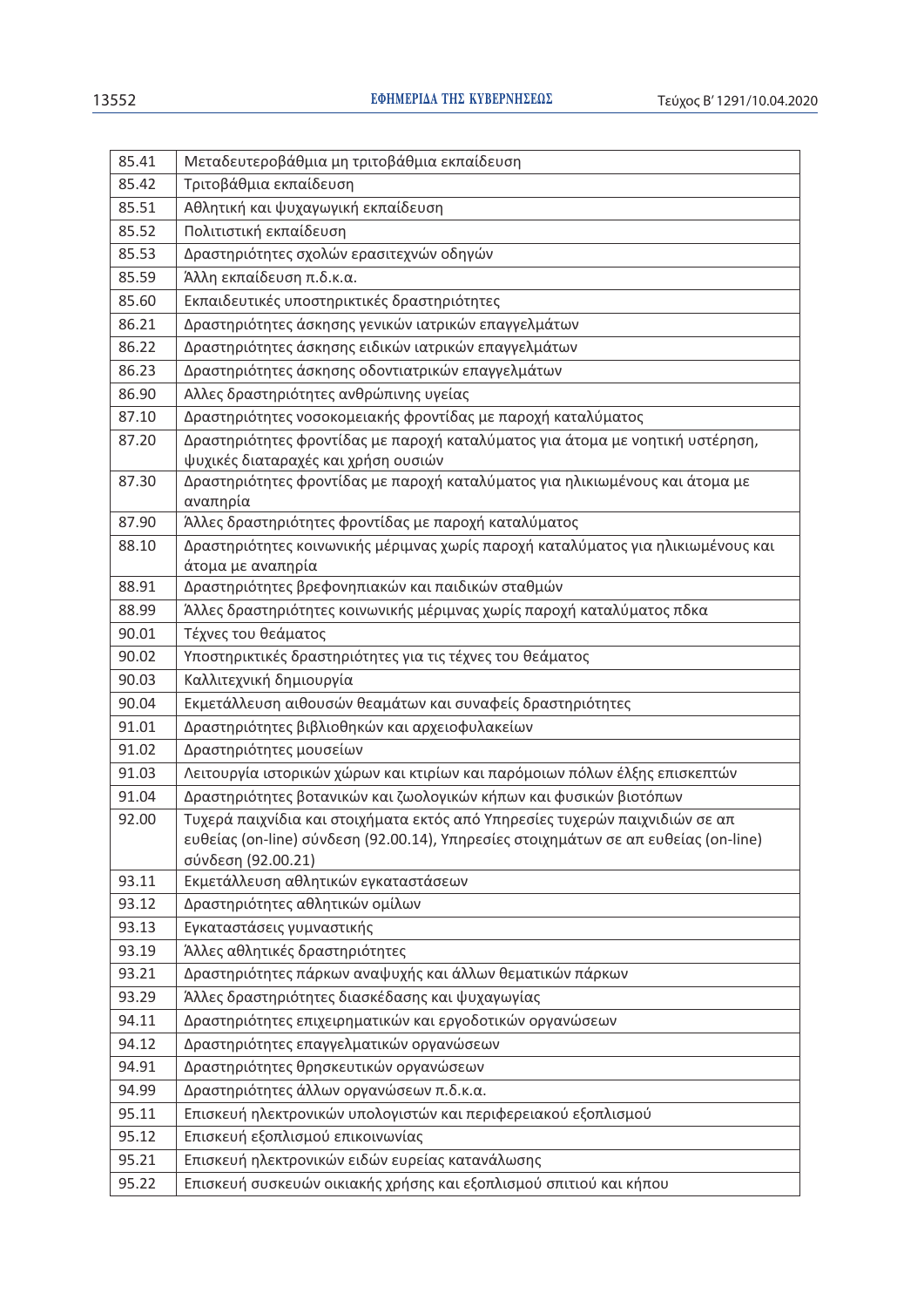| 95.23  | Επιδιόρθωση υποδημάτων και δερμάτινων ειδών                                           |
|--------|---------------------------------------------------------------------------------------|
| 95.24  | Επισκευή επίπλων και ειδών οικιακής επίπλωσης                                         |
| 95.25  | Επισκευή ρολογιών και κοσμημάτων                                                      |
| 95.29  | Επισκευή άλλων ειδών προσωπικής και οικιακής χρήσης                                   |
| 96.01  | Πλύσιμο και (στεγνό) καθάρισμα κλωστοϋφαντουργικών και γούνινων προϊόντων             |
| 96.02  | Δραστηριότητες κομμωτηρίων, κουρείων και κέντρων αισθητικής                           |
| 96.04  | Δραστηριότητες σχετικές με τη φυσική ευεξία                                           |
| 96.09. | Διάφορες Αλλες υπηρεσίες π.δ.κ.α. εκτός από Υπηρεσίες οικιακού υπηρέτη (96.09.19.13), |
| 19     | Υπηρεσίες προσωπικού οδηγού αυτοκινήτων (96.09.19.15)                                 |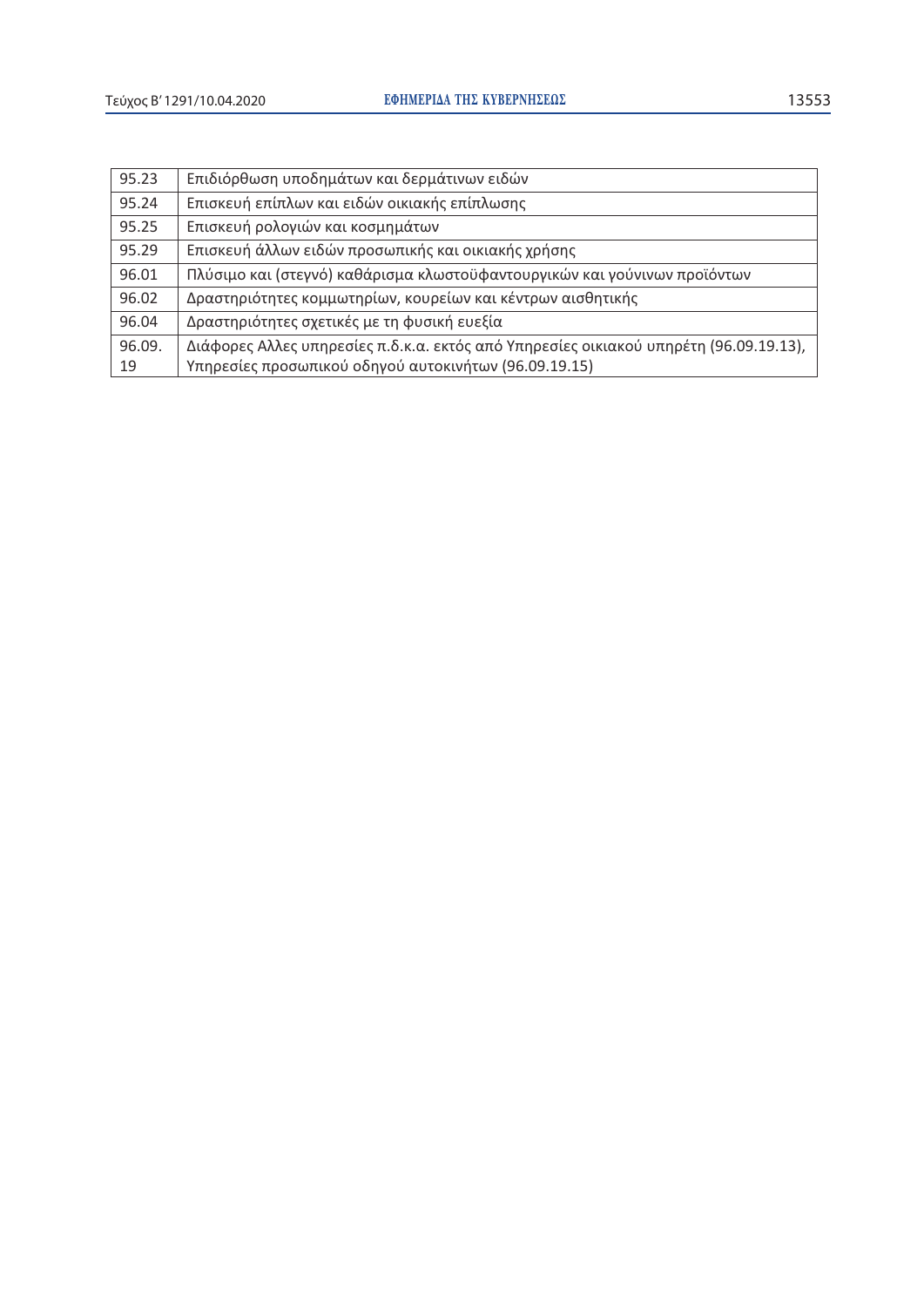# ΠΑΡΑΡΤΗΜΑ VI: ΔΙΚΑΙΟΛΟΓΗΤΙΚΑ ΣΥΜΜΕΤΟΧΗΣ ΠΟΥ ΕΠΙΣΥΝΑΠΤΟΝΤΑΙ **ΗΛΕΚΤΡΟΝΙΚΑ**

| A/A | ΑΠΑΙΤΟΥΜΕΝΑ ΔΙΚΑΙΟΛΟΓΗΤΙΚΑ ΣΥΜΜΕΤΟΧΗΣ                                                  |
|-----|----------------------------------------------------------------------------------------|
|     | κατάσταση ενεργών δραστηριοτήτων (ΚΑΔ) της επιχείρησης μέσω της ιστοσελίδας gsis.gr    |
| 1   | (με εμφανή την ημερομηνία εκτύπωσης η οποία θα είναι μεταγενέστερη από την             |
|     | ημερομηνία της πρόσκλησης).                                                            |
|     | Για τον έλεγχο της μη προβληματικότητας της επιχείρησης, την 31-12-2019, όπως ορίζεται |
|     | στο Παράρτημα  "Ορισμός Προβληματικών Επιχειρήσεων":                                   |
|     | 1) Υπεύθυνη δήλωση λογιστή της επιχείρησης που να βεβαιώνει ότι η επιχείρηση την       |
|     | 31.12.2019 (ανάλογα με την νομική μορφή και το είδος βιβλίων της επιχείρησης) σύμφωνα  |
|     | με τα αναγραφόμενα στο σημείο Α του Παραρτήματος  "Ορισμός Προβληματικών               |
|     | Επιχειρήσεων":                                                                         |
|     | - είτε δεν είχε απωλέσει πάνω από το ήμισυ του εγγεγραμμένου της κεφαλαίου λόγω        |
|     | συσσωρευμένων ζημιών                                                                   |
|     | - είτε  δεν είχε απωλέσει πάνω από το ήμισυ του κεφαλαίου της, όπως εμφαίνεται στους   |
| 2   | λογαριασμούς της εταιρείας, λόγω συσσωρευμένων ζημιών                                  |
|     | 2) Υπεύθυνη δήλωση του νομίμου εκπροσώπου της επιχείρησης αυτής ότι:                   |
|     | κατά την 31-12-2019 η επιχείρηση δεν υπαγόταν σε συλλογική πτωχευτική<br>i.            |
|     | διαδικασία ή δεν πληρούσε τις προϋποθέσεις του εθνικού δικαίου υπαγωγής της σε         |
|     | συλλογική πτωχευτική διαδικασία μετά από αίτημα των πιστωτών της και δεν               |
|     | Η επιχείρηση δεν έχει λάβει ενίσχυση διάσωσης ή αναδιάρθρωσης, ή η επιχείρηση<br>ii.   |
|     | έχει λάβει ενίσχυση διάσωσης αλλά έχει αποπληρώσει το δάνειο και έχει λύσει τη         |
|     | σύμβαση εγγύησης ή η επιχείρηση έχει λάβει ενίσχυση αναδιάρθρωσης η οποία              |
|     | έχει ολοκληρωθεί.                                                                      |
|     |                                                                                        |
| 3   | Υπεύθυνη Δήλωση ΜΜΕ                                                                    |
| 4   | Υπεύθυνες δηλώσεις του Παραρτήματος VII                                                |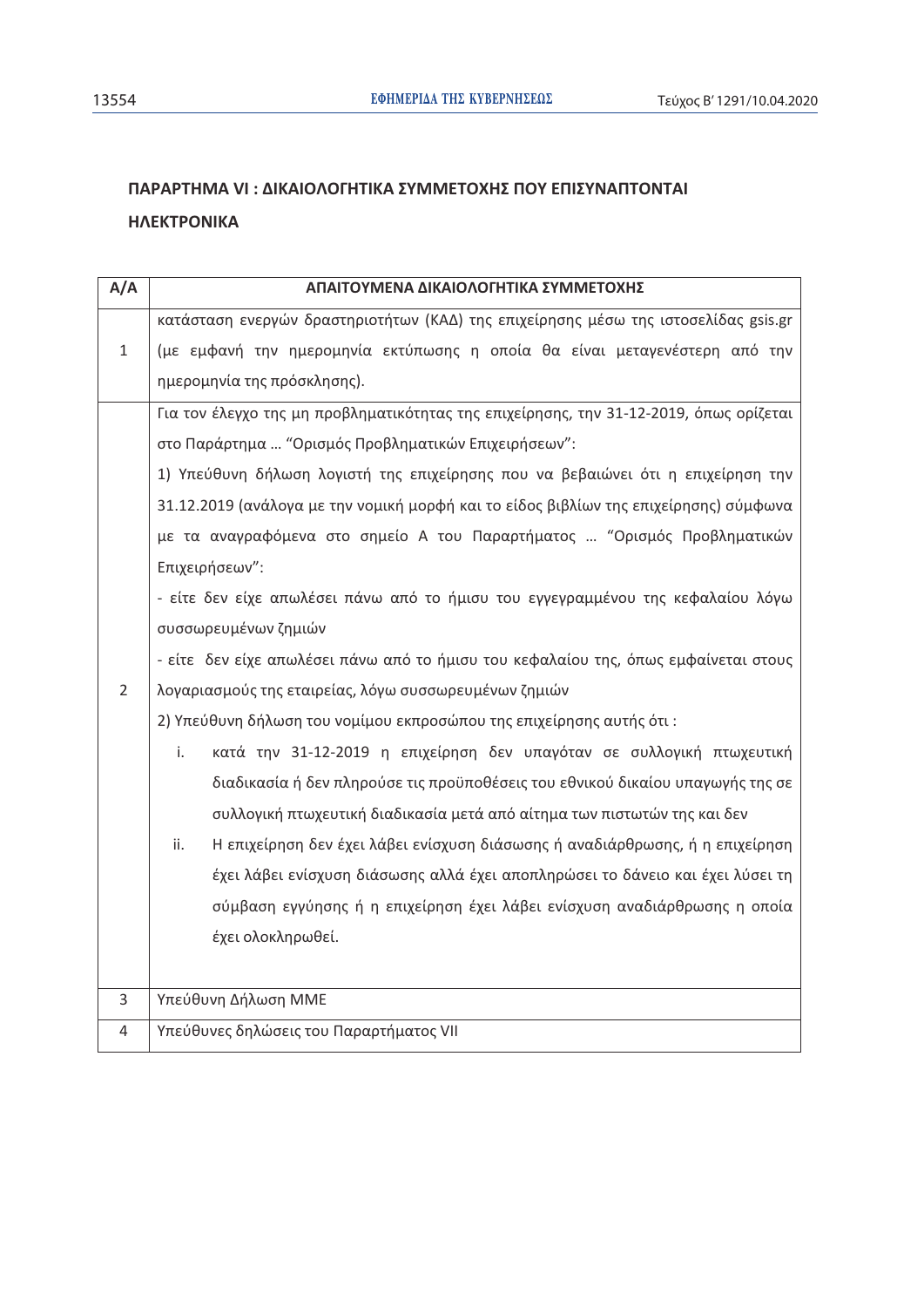#### ΠΑΡΑΡΤΗΜΑ VII: ΥΠΟΔΕΙΓΜΑΤΑ ΥΠΕΥΘΥΝΗΣ ΔΗΛΩΣΗΣ

#### Α' ΥΠΟΔΕΙΓΜΑ ΚΕΙΜΕΝΟΥ ΥΠΕΥΘΥΝΗΣ ΔΗΛΩΣΗΣ



# ΥΠΕΥΘΥΝΗ ΔΗΛΩΣΗ

(άρθρο 8 Ν.1599/1986)

Η ακρίβεια των στοιχείων που υποβάλλονται με αυτή τη δήλωση μπορεί να ελεγχθεί με βάση το αρχείο<br>άλλων υπηρεσιών (άρθρο 8 παρ. 4 Ν. 1599/1986)

| $\Pi$ POΣ <sup>(1)</sup> :              | <b>EYAE BEK</b>                                                                                        |  |                                                                                                                       |       |  |          |  |       |  |     |  |  |
|-----------------------------------------|--------------------------------------------------------------------------------------------------------|--|-----------------------------------------------------------------------------------------------------------------------|-------|--|----------|--|-------|--|-----|--|--|
| Ο - Η Όνομα:                            |                                                                                                        |  |                                                                                                                       |       |  | Επώνυμο: |  |       |  |     |  |  |
| Όνομα και Επώνυμο Πατέρα:               |                                                                                                        |  |                                                                                                                       |       |  |          |  |       |  |     |  |  |
| Όνομα και Επώνυμο Μητέρας:              |                                                                                                        |  |                                                                                                                       |       |  |          |  |       |  |     |  |  |
| Ημερομηνία γέννησης <sup>(2)</sup> :    |                                                                                                        |  |                                                                                                                       |       |  |          |  |       |  |     |  |  |
| Τόπος Γέννησης:                         |                                                                                                        |  |                                                                                                                       |       |  |          |  |       |  |     |  |  |
| Αριθμός Δελτίου Ταυτότητας:             |                                                                                                        |  |                                                                                                                       |       |  | $Tηλ$ :  |  |       |  |     |  |  |
| Τόπος Κατοικίας:                        |                                                                                                        |  |                                                                                                                       | Οδός: |  |          |  | Αριθ: |  | TK: |  |  |
| Αρ. Τηλεομοιοτύπου<br>$(Fax)$ :         |                                                                                                        |  | Δ/νση Ηλεκτρ.<br>Ταχυδρομείου                                                                                         |       |  |          |  |       |  |     |  |  |
|                                         |                                                                                                        |  |                                                                                                                       |       |  | (Email): |  |       |  |     |  |  |
| άρθρου 22 του Ν. 1599/1986, δηλώνω ότι: |                                                                                                        |  | Με ατομική μου ευθύνη και γνωρίζοντας τις κυρώσεις <sup>(3)</sup> , που προβλέπονται από τις διατάξεις της παρ. 6 του |       |  |          |  |       |  |     |  |  |
|                                         |                                                                                                        |  | 1. Όλα τα αναγραφόμενα στην ηλεκτρονική μορφή του εντύπου υποβολής πρότασης καθώς και όλα τα                          |       |  |          |  |       |  |     |  |  |
|                                         | υποβαλλόμενα δικαιολογητικά που περιλαμβάνονται στο φυσικό φάκελο της πρότασης είναι ακριβή και αληθή. |  |                                                                                                                       |       |  |          |  |       |  |     |  |  |
| 2.                                      | Ο λήπτης της ενίσχυσης έχει λάβει σαφή γνώση του περιεχομένου της Υπουργικής απόφασης του              |  |                                                                                                                       |       |  |          |  |       |  |     |  |  |
|                                         | Προγράμματος.                                                                                          |  |                                                                                                                       |       |  |          |  |       |  |     |  |  |
| 3.                                      |                                                                                                        |  | Η συγκεκριμένη αίτηση ή μέρος αυτής καθώς και οι δαπάνες που περιλαμβάνει δεν έχουν χρηματοδοτηθεί,                   |       |  |          |  |       |  |     |  |  |
|                                         | ενταχθεί και δεν θα υποβληθούν προς έγκριση χρηματοδότησης σε άλλο πρόγραμμα που χρηματοδοτείται από   |  |                                                                                                                       |       |  |          |  |       |  |     |  |  |
|                                         | εθνικούς ή κοινοτικούς πόρους.                                                                         |  |                                                                                                                       |       |  |          |  |       |  |     |  |  |
| 4.                                      |                                                                                                        |  | Η επιχείρηση δεν ήταν προβληματική 31/12/2019 σύμφωνα με τα οριζόμενα στο άρθρο 2 σημείο 18 του                       |       |  |          |  |       |  |     |  |  |
|                                         | Κανονισμού ΕΕ 651/2014,                                                                                |  |                                                                                                                       |       |  |          |  |       |  |     |  |  |
| 5.                                      | Δε συντρέχουν για την επιχείρηση λόγοι αποκλεισμού της παραγράφου 1 του άρθρου 40 του Ν. 4488/2017     |  |                                                                                                                       |       |  |          |  |       |  |     |  |  |
|                                         | (A137/13.09.2017)                                                                                      |  |                                                                                                                       |       |  |          |  |       |  |     |  |  |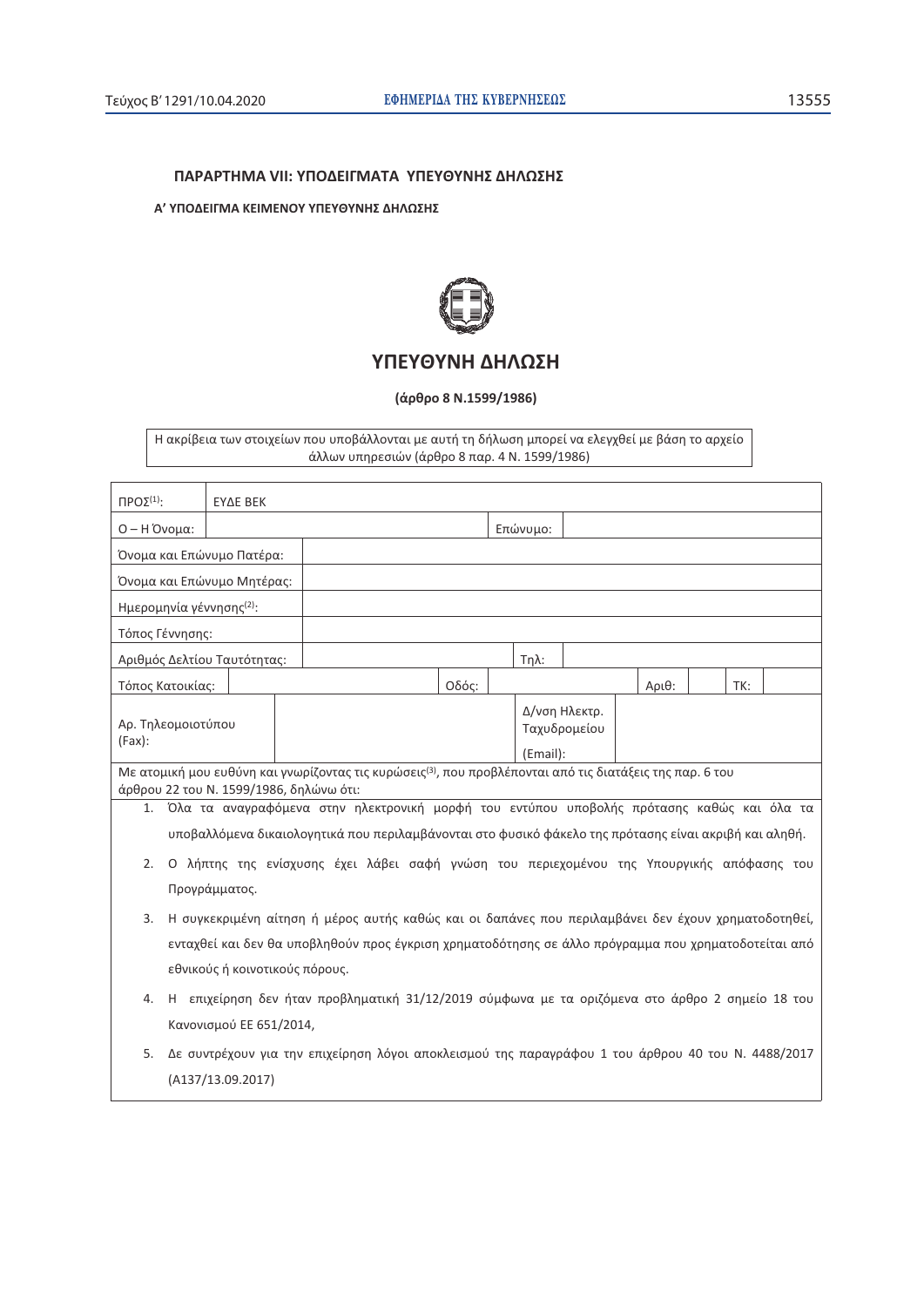- 6. Σε περίπτωση έγκρισης της χρηματοδότησης του ο λήπτης της ενίσχυσης συμφωνεί στη δημοσίευση της επωνυμίας της επιχείρησης, του τίτλου της πράξης και του ποσού της δημόσιας χρηματοδότησης στον κατάλογο των δικαιούχων που δημοσιεύεται ηλεκτρονικά ή με άλλο τρόπο, σύμφωνα με το άρθρο 7 παράγραφος 2 στοιχείο δ του Κανονισμού (ΕΚ) αριθμ. 1828/2006 και το σημείο 34 της της 19.3.2020/C(2020) 1863 /ΑΝΑΚΟΙΝΩΣΗ ΤΗΣ ΕΠΙΤΡΟΠΗΣ σχετικά με το Προσωρινό πλαίσιο για τη λήψη μέτρων κρατικής ενίσχυσης με σκοπό να στηριχθεί η οικονομία κατά τη διάρκεια της τρέχουσας έξαρσης της νόσου COVID-19.
- 7. Ο λήπτης της ενίσχυσης αποδέχεται οποιοδήποτε σχετικό έλεγχο για την εξακρίβωση των δηλωθέντων από τις αρμόδιες εθνικές ή κοινοτικές αρχές.
- 8. Ο λήπτης της ενίσχυσης αποδέχεται τη διασταύρωση των στοιχείων που δηλώνονται στην πρόταση του επενδυτικού σχεδίου με τα στοιχεία που παρέχονται από το πληροφοριακό σύστημα TAXIS και τα συστήματα των ασφαλιστικών οργανισμών.
- 9. Ο λήπτης της ενίσχυσης αποδέχεται ότι τα μηνύματα που θα αποστέλλονται μέσω ηλεκτρονικού ταχυδρομείου και ειδικότερα της διεύθυνσης email που έχει δηλωθεί στο έντυπο υποβολής προς την ΕΥΔΕ ΒΕΚ και όσα λαμβάνονται από αυτούς επέχουν θέση επίσημων εγγράφων.
- 10. Ο λήπτης της ενίσχυσης αποδέχεται ότι κατά την υλοποίηση του έργου, η επικοινωνία με την ΕΥΔΕ ΒΕΚ αναφορικά με την εξέλιξη και ολοκλήρωση της πράξης(αιτήματα τροποποίησης, εκθέσεις προόδου και ολοκλήρωσης κλπ) δύναται να γίνεται ηλεκτρονικά (onscreen) μέσω ηλεκτρονικών εντύπων, όπως αυτά θα καθοριστούν από την ΕΥΔΕ ΒΕΚ
- 11. Ο λήπτης της ενίσχυσης ς αποδέχεται ότι σε περίπτωση διαπίστωσης ανακριβειών στη δήλωσή του, μετά την ένταξη του έργου, το έργο θα απενταχθεί και θα κληθεί να επιστρέψει έντοκα τη ληφθείσα δημόσια χρηματοδότηση.
- 12. Ο λήπτης της ενίσχυσης είναι ενημερωμένος και η πρόταση που υποβάλλει είναι εναρμονισμένη και υπακούει στους περιορισμούς και πληροί όλες τις προϋποθέσεις της 19.3.2020/C(2020) 1863 /ΑΝΑΚΟΙΝΩΣΗ ΤΗΣ ΕΠΙΤΡΟΠΗΣ σχετικά με το Προσωρινό πλαίσιο για τη λήψη μέτρων κρατικής ενίσχυσης με σκοπό να στηριχθεί η οικονομία κατά τη διάρκεια της τρέχουσας έξαρσης της νόσου COVID-19
- 13. Ο λήπτης της ενίσχυσης δεσμεύεται ότι στις 31.12.2020 θα διαθέτει το ίδιο αριθμό εργαζομένων που διέθετε στις 19/3/2020
- 14. Ο λήπτης της ενίσχυσης δεσμεύεται ότι το σύνολο των ενισχύσεων που θα λάβει στο πλαίσιο του παρόντος μέτρου (ΣΤΗΡΙΞΗ ΔΑΝΕΙΑΚΩΝ ΥΠΟΧΡΕΩΣΕΩΝ ΕΠΙΧΕΙΡΗΣΕΩΝ ΓΙΑ ΤΗΝ ΑΝΤΙΜΕΤΩΠΙΣΗ ΤΩΝ ΕΠΙΠΤΩΣΕΩΝ ΑΠΟ ΤΗΝ ΠΑΝΔΗΜΙΑ ΤΟΥ COVID 19) σε επίπεδο δεδομένης επιχείρησης δεν υπερβαίνει τις 800.000 ευρώ.
- 15. Ο λήπτης της ενίσχυσης δεσμεύεται ότι δεν εκκρεμεί σε βάρος του εντολή ανάκτησης προηγούμενης παράνομης και ασύμβατης κρατικής ενίσχυσης με απόφαση ΕΕ η ΔΕΕ.
- 16. Εφόσον η επιχείρηση δραστηριοποιείται στη μεταποίηση και την εμπορία γεωργικών προϊόντων τότε δηλώνει:, Δεσμεύομαι για τη μη μετακύλιση της λαμβανόμενης ενίσχυσης εν μέρει ή εξ ολοκλήρου σε πρωτογενείς παραγωγούς καθώς και ότι η ενίσχυση δεν καθορίζεται με βάση την τιμή ή την ποσότητα των προϊόντων που αγοράζονται από τους πρωτογενείς παραγωγούς ή που διατίθενται στην αγορά από τις ενδιαφερόμενες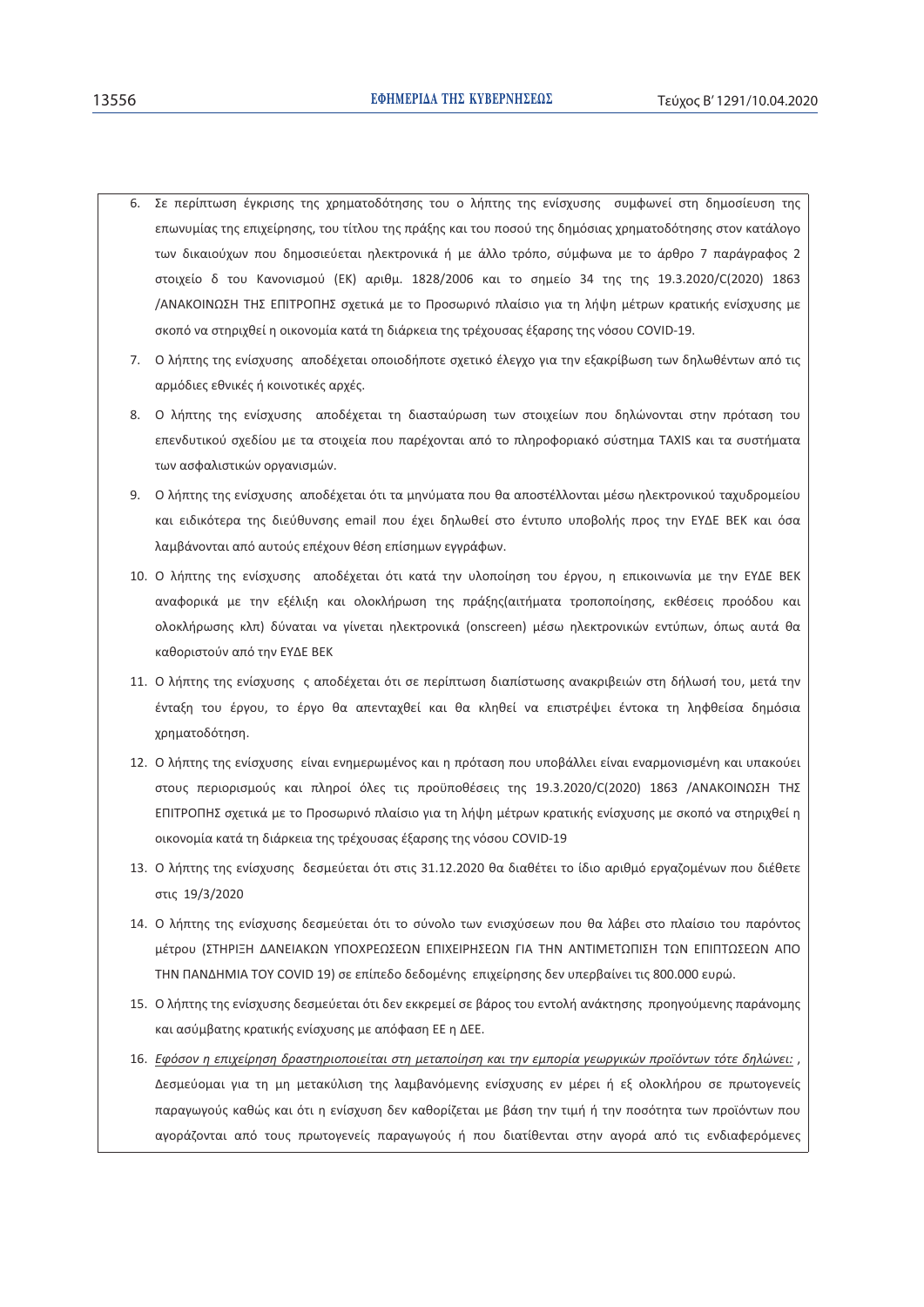επιχειρήσεις.

Ημερομηνία:...........20...... Για την επιχείρηση  $-O-$ Νόμιμος Εκπρόσωπος

(σφραγίδα επιχείρησης, στοιχεία Νόμιμου εκπροσώπου, υπογραφή)

(1) Αναγράφεται από τον ενδιαφερόμενο πολίτη ή Αρχή ή η Υπηρεσία του δημόσιου τομέα, που απευθύνεται η αίτηση.

(2) Αναγράφεται ολογράφως.

(3) «Όποιος εν γνώσει του δηλώνει ψευδή γεγονότα ή αρνείται ή αποκρύπτει τα αληθινά με έγγραφη υπεύθυνη δήλωση του άρθρου 8 τιμωρείται με φυλάκιση τουλάχιστον τριών μηνών. Εάν ο υπαίτιος αυτών των πράξεων σκόπευε να προσπορίσει στον εαυτόν του ή σε άλλον περιουσιακό όφελος βλάπτοντας τρίτον ή σκόπευε να βλάψει άλλον, τιμωρείται με κάθειρξη μέχρι 10 ετών.

(4) Σε περίπτωση ανεπάρκειας χώρου η δήλωση συνεχίζεται στην πίσω όψη της και υπογράφεται από τον δηλούντα ή την δηλούσα.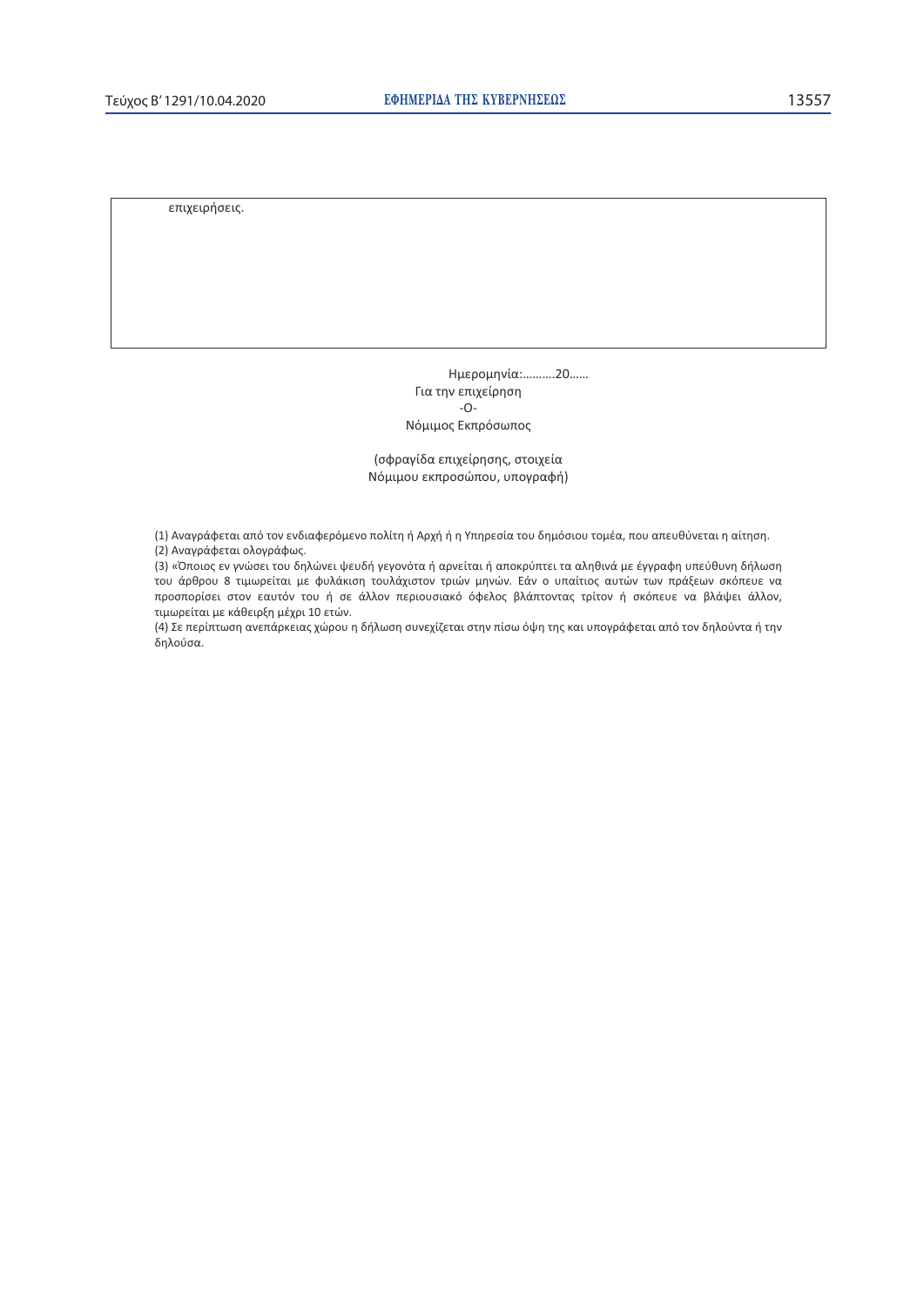#### B) ΥΠΟΔΕΙΓΜΑ ΔΗΛΩΣΗΣ ΣΩΡΕΥΣΗΣ ΣΤΟ ΠΛΑΙΣΙΟ ΤΗΣ 19.3.2020/C(2020) 1863 Ανακοίνωσης Ε.Ε.



ΥΠΕΥΘΥΝΗ ΔΗΛΩΣΗ  $(d$ *ρθρο 8 Ν.1599/1986*) Η ακρίβεια των στοιχείων που υποβάλλονται με αυτή τη δήλωση μπορεί να ελεγχθεί με βάση το αρχείο άλλων υπηρεσιών (άρθρο 8 παρ. 4 Ν. 1599/1986)

| ΠΡΟΣ:                              |       |                                           |       |     |  |
|------------------------------------|-------|-------------------------------------------|-------|-----|--|
| $O - H$ 'Ovoµa:                    |       | Επώνυμο:                                  |       |     |  |
| Όνομα και Επώνυμο<br>Πατέρα:       |       |                                           |       |     |  |
| Όνομα και Επώνυμο<br>Μητέρας:      |       |                                           |       |     |  |
| Ημερομηνία γέννησης:               |       |                                           |       |     |  |
| Τόπος Γέννησης:                    |       |                                           |       |     |  |
| Αριθμός Δελτίου<br>Ταυτότητας:     |       | $Tηλ$ :                                   |       |     |  |
| Τόπος Κατοικίας:                   | Οδός: |                                           | Αριθ: | TK: |  |
| Ap.<br>Τηλεομοιοτύπου<br>$(Fax)$ : |       | Δ/νση Ηλεκτρ.<br>Ταχυδρομείου<br>(Email): |       |     |  |

Με ατομική μου ευθύνη και γνωρίζοντας τις κυρώσεις, που προβλέπονται από τις διατάξεις της παρ. 6 του άρθρου 22 του Ν. 1599/1986, δηλώνω ότι:

Το ύψος των ενισχύσεων που η αιτούσα, καθώς και οι επιχειρήσεις που λειτουργούν μαζί με αυτήν ως "δεδομένη επιχείρηση όπως αυτή ορίζεται από την Ενωσιακή νομοθεσία και νομολογία ενιαία επιχείρηση (στην έννοια περιλαμβάνονται οι συνδεδεμένες με την αιτούσα επιχειρήσεις):

B. Έχουν αποκτήσει έννομο δικαίωμα λήψης της ενίσχυσης στο πλαίσιο της με αρ. 19.3.2020/C(2020) 1863 Ανακοίνωσης της Ε.Ε. από τις 19/3/2020 και μετά

Γ. Έχουν κάνει αίτημα λήψης ενίσχυσης στο πλαίσιο της με αρ. 19.3.2020/C(2020) 1863 Ανακοίνωσης της Ε.Ε. από τις 19/3/2020 και μετά παρουσιάζονται στον ακόλουθο Πίνακα Επιχορηγήσεων και είναι απολύτως ορθά.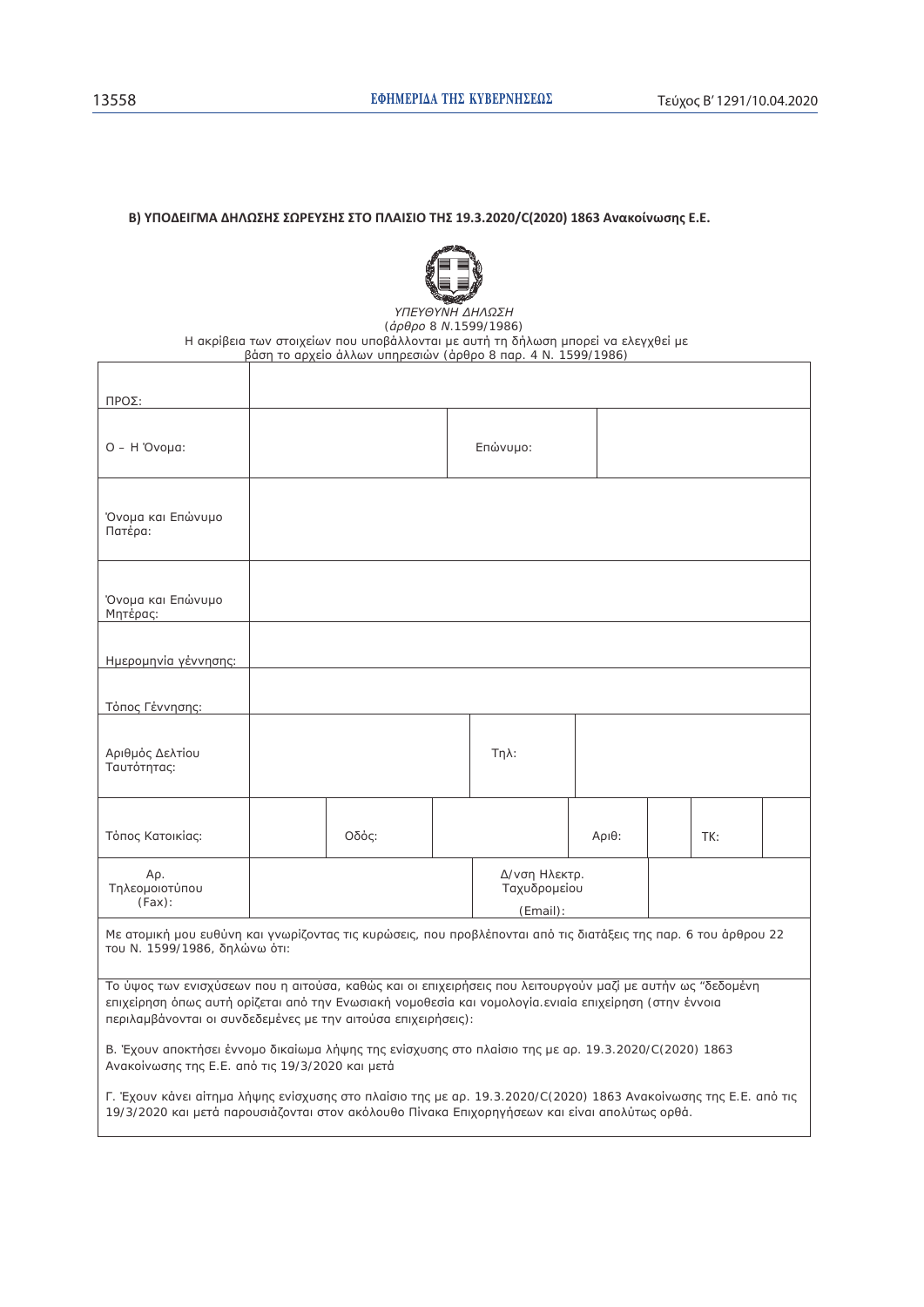|                                                                                                                                                                                                                                                                                                             | Дікаюйхой<br>Ενίσχυσης.<br><b>AФM</b><br><b>TNC</b>                                                                                                                                                                                           |  |  |                                                                                                                                                            |
|-------------------------------------------------------------------------------------------------------------------------------------------------------------------------------------------------------------------------------------------------------------------------------------------------------------|-----------------------------------------------------------------------------------------------------------------------------------------------------------------------------------------------------------------------------------------------|--|--|------------------------------------------------------------------------------------------------------------------------------------------------------------|
|                                                                                                                                                                                                                                                                                                             | Δικαιούχου<br>Ενίσχυσης.<br>Enwvuula<br><b>TING</b>                                                                                                                                                                                           |  |  |                                                                                                                                                            |
|                                                                                                                                                                                                                                                                                                             | (19.3.2020/C(2020))<br>1863 Avakoivwon<br>Yobulyuou<br>ενίσχυσης<br>Καθεστώς<br>E.L.,                                                                                                                                                         |  |  |                                                                                                                                                            |
|                                                                                                                                                                                                                                                                                                             | Χρηματοδότησης<br>Ποσό Δημόσιας<br>ατην επιχείρηση<br>τελικά εγκριθέν<br>καταβληθεν ή<br>χορηγήθηκε<br>που τελικά<br>(τελικά<br>поσо)                                                                                                         |  |  |                                                                                                                                                            |
|                                                                                                                                                                                                                                                                                                             | χρηματοδότησης<br>του δικαιώματος<br>Ενταξης ή ποσό<br>Ποσό δημόσιας<br>Lon J snigXnoJ<br>airnonς λήψης<br>δεν έχει ακόμα<br>στην Απόφαση<br>σε περίπτωση<br>αναγράφεται<br>Xopnynesi<br><b>DOL</b>                                           |  |  |                                                                                                                                                            |
| Αφορά στην επιχείρηση που υποβάλλει πρόταση (αιτούσα) καθώς και σε αυτές με την οποία η αιτούσα λειτουργεί ως δεδομένη επιχείρηση (στην<br>ΕΝΙΣΣΧΥΣΕΙΣ ΓΙΑ ΤΙΣ ΟΠΟΙΕΣ Η ΑΙΤΟΥΣΑ ΕΧΕΙ ΑΠΟΚΤΗΣΕΙ ΕΝΝΟΜΟ ΔΙΚΑΙΩΜΑ ΛΗΨΗΣ Η ΕΧΕΙ ΑΙΤΗΘΕΙ<br>έννοια περιλαμβάνονται οι συνδεδεμένες με την αιτούσα επιχειρήσεις). | σε περίπτωση που<br>του δικαιώματος<br>νες Ιιοηχουλει<br>αίτησης λήψης<br>δικαιώματος ή<br><b>Dixundatu</b><br>Υπουργικής<br>pivluhodarlu<br><b>VUMUS LON</b><br>εχει ακόμα<br><b>XOPDYnesi</b><br>Απόφασης<br>Ενταξης ή<br>nonlows<br>Hµ/via |  |  |                                                                                                                                                            |
|                                                                                                                                                                                                                                                                                                             | Απόφασης Ένταξης ή<br>αλλου εγγράφου με το<br>αριθμός σύμβασης ή<br>Αριθμός Υπουργικής<br>οποίο τεκμηριώνεται<br>yum Lon sanohon<br>δικαιώματος                                                                                               |  |  |                                                                                                                                                            |
|                                                                                                                                                                                                                                                                                                             | ενίσχυσης ή έγινε αίτηση<br>και φορέας χορήγησης<br>αποκτήθηκε το έννομο<br>δικαίωμα λήψης της<br>Μέτρο με το οποίο<br>SvioXnould                                                                                                             |  |  | έγχεται από την αρμόδια αρχή το σύνολο των ενισχύσεων των ανωτέρω Κανονισμών και της Ανακοίνωσης προκειμένου να εξακριβωθεί αν η νέα ενίσχυση δεν οδηγεί σ |

 $\omega$ Ελέγχεται από την αρμόδια αρχή το σύνολο των ενισχύσεων των ανωτέρω Κανομών και της Ανακοίνωσης προκειμένου να εξακριβωθεί αν η νέα ενίσχυση δεν οδηγεί σε<br>υπέρβαση του ανώτατου ορίου που ισχύει.<br>Ηυεροποι του ανώτατου ορίο Ελέγχεται από την αρμόδια αρχή το σύνολι<br>υπέρβαση του ανώτατου ορίου που ισχύει.

Ημερομηνία: ………..20……<br>- Για την επιχείρηση<br>- - Ο-<br>(σφραγίδα επιχείρησης, στοιχεία Νόμιμου εκπροσώπου, υπογραφή) (σφραγίδα επιχείρησης, στοιχεία Μόμιμου εκπροσώπου, υπογραφή)

**Nivakas Enixophynosw** 

Πίνακας Επιχορηγήσεων